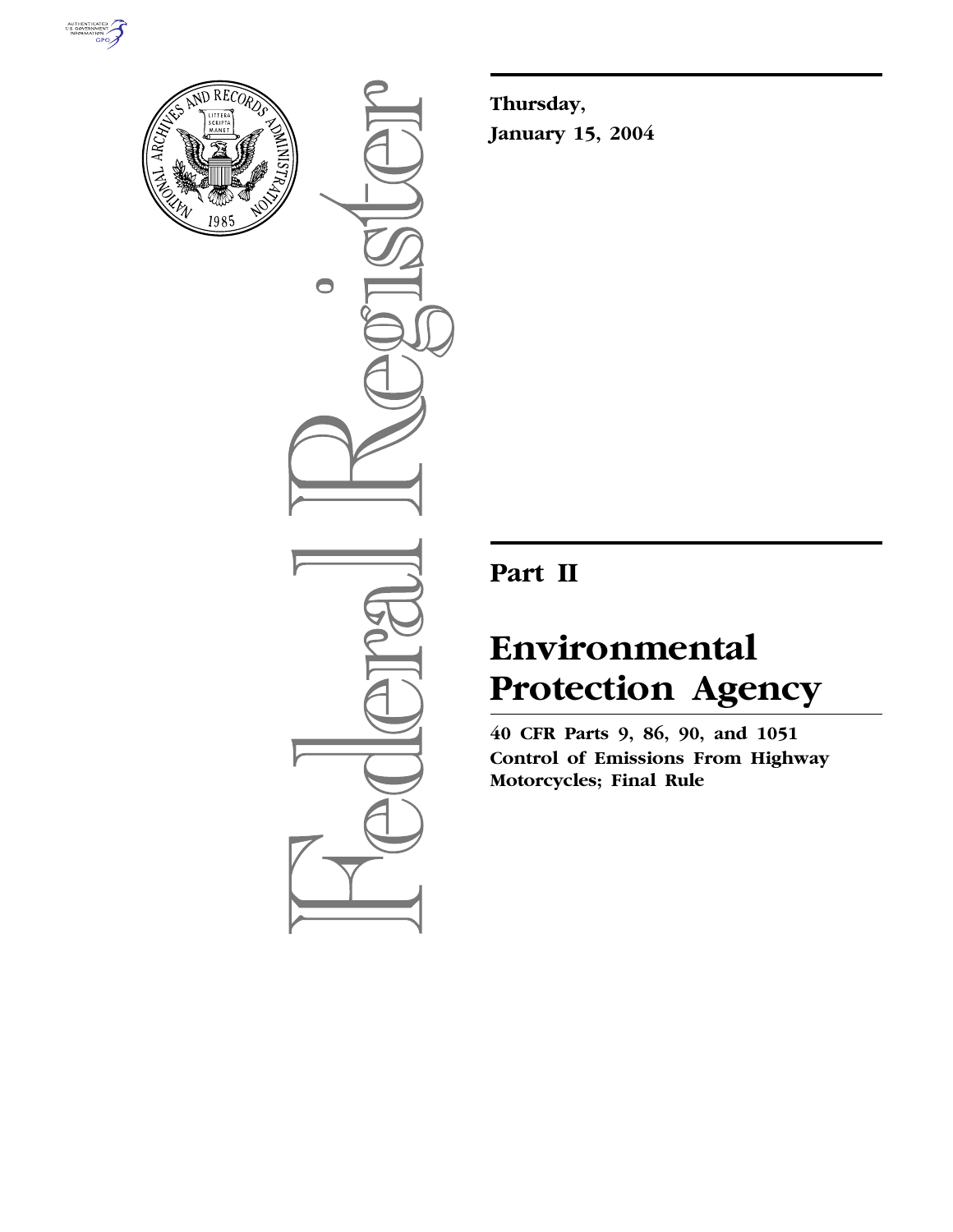# **ENVIRONMENTAL PROTECTION AGENCY**

# **40 CFR Parts 9, 86, 90, and 1051**

**[AMS–FRL–7604–8]**

**RIN 2060–AJ90**

# **Control of Emissions From Highway Motorcycles**

**AGENCY:** Environmental Protection Agency (EPA). **ACTION:** Final rule.

**SUMMARY:** In this action we are adopting revised exhaust emission standards for currently regulated highway motorcycles. We are also adopting new exhaust emissions standards for motorcycles of less than 50 cubic centimeters in displacement, which had not previously been subject to EPA regulations. Finally, we are adopting new permeation evaporative emission standards for all classes of highway motorcycles. Highway motorcycles contribute to ozone and particulate matter (PM) nonattainment, as well as other types of pollution impacting human health and welfare.

We expect that manufacturers will be able to maintain or even improve the performance of their products without compromising safety when producing highway motorcycles in compliance with these standards. In fact, we estimate that the fuel costs savings associated with these regulations will offset about one fourth of the program's cost by the time the standards are fully phased in (2030). There are also several provisions to address the unique limitations of small volume manufacturers.

**EFFECTIVE DATE:** This final rule is effective March 15, 2004.

**ADDRESSES:** Materials relevant to this rulemaking are contained in Public Docket Numbers A–2000–01 and A– 2000–02 at the following address: EPA Docket Center (EPA/DC), Public Reading Room, Room B102, EPA West Building, 1301 Constitution Avenue, NW., Washington, DC. The EPA Docket Center Public Reading Room is open from 8:30 a.m. to 4:30 p.m., Monday through Friday, except on government holidays. You can reach the Reading Room by telephone at (202) 566–1742,

and by facsimile at (202) 566–1741. The telephone number for the Air Docket is (202) 566–1742. You may be charged a reasonable fee for photocopying docket materials, as provided in 40 CFR part 2.

For further information on electronic availability of this action, see **SUPPLEMENTARY INFORMATION** below.

**FOR FURTHER INFORMATION CONTACT:** U.S. EPA, Office of Transportation and Air Quality, Assessment and Standards Division hotline, (734) 214–4636, *asdinfo@epa.gov.* Carol Connell, (734) 214–4636; *connell.carol@epa.gov.*

#### **SUPPLEMENTARY INFORMATION:**

# **Regulated Entities**

This action will affect companies that manufacture or introduce into commerce highway motorcycles subject to the standards. This includes motorcycles with engines with a displacement of less than 50 cubic centimeters (cc) provided the vehicle otherwise meets the regulatory definition of a highway motorcycle. Regulated categories and entities include:

| Category             | <b>NAICS</b><br>Codes <sup>a</sup> | SIC Codes <sup>b</sup> | Examples of potentially regulated entities                                              |
|----------------------|------------------------------------|------------------------|-----------------------------------------------------------------------------------------|
| Industry<br>Industry | 336991<br>421110                   | <br>                   | Motorcycle manufacturers.<br>Independent Commercial Importers of Vehicles and<br>Parts. |

**Notes:**

a North American Industry Classification System (NAICS).

**b Standard Industrial Classification (SIC) system code.** 

This list is not intended to be exhaustive, but rather provides a guide regarding entities likely to be regulated by this action. To determine whether this action regulates particular activities, you should carefully examine the regulations. You may direct questions regarding the applicability of this action to the person listed in **FOR FURTHER INFORMATION CONTACT.**

# **How Can I Get Copies of This Document and Other Related Information?**

*Docket.* EPA has established an official public docket for this action under Docket ID Nos. OAR–2002–0024, A–2000–01, and A–2000–02. The official docket consists of the documents specifically referenced in this action, any public comments received, and other information related to this action. Although a part of the official docket, the public docket does not include Confidential Business Information (CBI) or other information whose disclosure is restricted by statute.

The official public docket is the collection of materials that is available for public viewing at Air Docket in the EPA Docket Center, (EPA/DC) EPA West, Room B102, 1301 Constitution Ave., NW., Washington, DC. The EPA Docket Center Public Reading Room is open from 8:30 a.m. to 4:30 p.m., Monday through Friday, excluding legal holidays. The telephone number for the Reading Room is (202) 566–1742, and the telephone number for the Air Docket is (202) 566–1742.

*Electronic Access.* You may access this **Federal Register** document electronically through the EPA Internet under the **Federal Register** listings at *http://www.epa.gov/fedrgstr/*.

An electronic version of the public docket is available through EPA's electronic public docket and comment system, EPA Dockets. You may use EPA Dockets at *http://www.epa.gov/edocket/* to view public comments, access the index listing of the contents of the official public docket, and to access those documents in the public docket

that are available electronically. Although not all docket materials may be available electronically, you may still access any of the publicly available docket materials through the docket facility identified above under the heading ''Docket.'' Once in the system, select ''search,'' then key in the appropriate docket identification number.

#### **Table of Contents**

- I. Introduction
	- A. Background
	- B. How Is This Document Organized?
	- C. What Requirements Are We Adopting?
	- D. Putting This Action Into Perspective
	- E. Statutory Authority
	- F. Modification, Customization and Personalization of Motorcycles
- G. Future Actions
- II. Why Is EPA Taking This Action? A. What Are The Health and Welfare Effects of Highway Motorcycle Emissions?
- B. What Is the Emission Inventory Contribution From Highway Motorcycles?
- III. Which Vehicles and Engines Are Covered?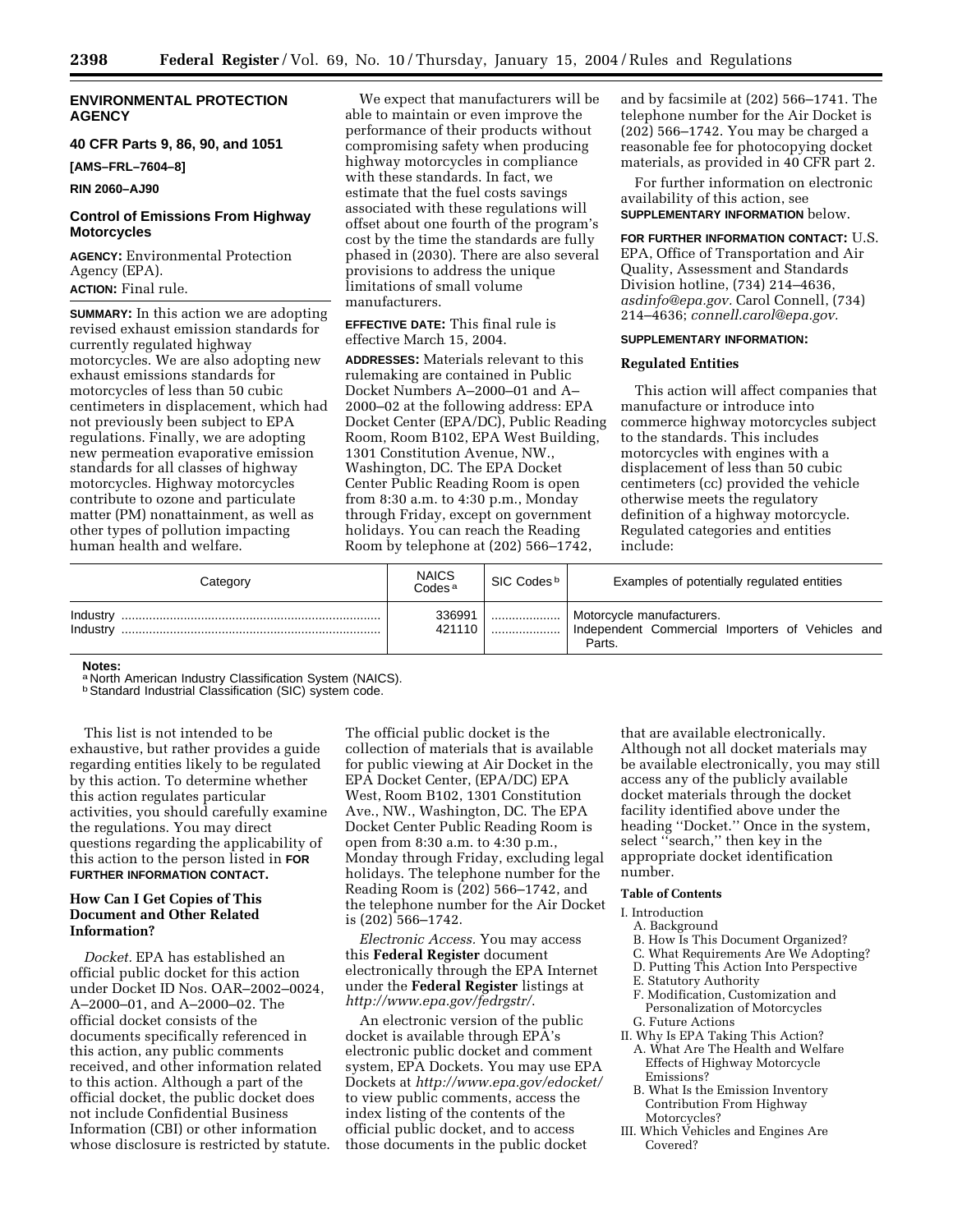- A. What is a Highway Motorcycle? B. What are Class I, Class II, and Class III
- Highway Motorcycles?
- IV. Exhaust Emission Standards and Test Procedures
	- A. What are the New Exhaust Emission Standards?
	- B. Can I Average, Bank, or Trade Emission Credits?
	- C. What are The Applicable Test Procedures?
	- D. What Test Fuel Is Required for Emission Testing?
	- E. Hardship Provisions
	- F. Special Compliance Provisions for Small Manufacturers
	- G. Exemption for Motorcycle Kits and Custom Motorcycles
- V. Technological Feasibility of the Exhaust Emission Standards
	- A. Class I Motorcycles and Motorcycle Engines Under 50cc
	- B. Class I and Class II Motorcycles Between 50 and 180cc
	- C. Class III Motorcycles
	- D. Safety and Performance Impacts
- E. Non-Conformance Penalties
- VI. Permeation Emission Control
	- A. Overview
	- B. Permeation Emission Standards
	- C. Testing Requirements
	- D. Special Compliance Provisions
- E. Technological Feasibility
- VII. Environmental Impacts and Program Costs
	- A. Environmental Impacts
	- B. Motorcycle Engine and Equipment Costs
- C. Aggregate Costs and Cost-Effectiveness
- VIII. Public Participation
- IX. Statutory and Executive Order Reviews
- A. Executive Order 12866: Regulatory Planning and Review
- B. Paperwork Reduction Act
- C. Regulatory Flexibility Act (RFA), as Amended by the Small Business Regulatory Enforcement Fairness Act of 1996 (SBREFA), 5 U.S.C. 601 *et seq.*
- D. Unfunded Mandates Reform Act
- E. Executive Order 13132: Federalism
- F. Executive Order 13175: Consultation and Coordination with Indian Tribal Governments
- G. Executive Order 13045: Protection of Children from Environmental Health and Safety Risks
- H. Executive Order 13211: Actions that Significantly Affect Energy Supply, Distribution, or Use
- I. National Technology Transfer and Advancement Act
- **Congressional Review Act**
- K. Plain Language

# **I. Introduction**

# *A. Background*

Air pollution is a serious threat to the health and well-being of millions of Americans and imposes a large burden on the U.S. economy. Ground-level ozone, carbon monoxide, and particulate matter are linked to potentially serious respiratory health problems, especially respiratory effects and environmental degradation,

including visibility impairment in our national parks.

This rule addresses these air pollution concerns by adopting national emission standards for highway motorcycles, including a category of motorcycle that is currently unregulated. These new standards are a continuation of the process of establishing emission standards for on-highway engines and vehicles under Clean Air Act section 202(a). We are adopting new exhaust emission standards and new standards for permeation emissions from highway motorcycles.

Over the past quarter century, state and federal governments have established emission-control programs that significantly reduce emissions from numerous types of sources. Many of these sources now pollute at only a small fraction of their pre-control rates. In contrast, today's rule revises EPA standards for on-highway motorcycles for the first time since 1977.<sup>1</sup> These final standards for motorcycles reflect the development of emission-control technology that has occurred since we last set standards for these engines which took effect in 1978. A review of current motorcycle certification results clearly indicates that the emissions performance of a majority of current motorcycles surpasses levels required by current federal regulations. The standards established in this rule will further lower emissions in the next 3– 7 years.

Nationwide, highway motorcycles are significant contributors to mobile-source air pollution, currently accounting for 0.6 percent of mobile-source hydrocarbon (HC) emissions, 0.1 percent of mobile-source oxides of nitrogen  $(NO<sub>X</sub>)$  emissions, and less than 0.1 percent of mobile-source particulate matter (PM) emissions.2 Without these further regulations, highway motorcycles would account for 2.2 percent of mobile source HC, 0.3 percent of mobile source  $NO<sub>x</sub>$ , and 0.1 percent of mobile-source particulate matter (PM) emissions by 2020. These standards will reduce exposure to these emissions and help avoid a range of adverse health effects associated with ambient ozone and PM levels, especially in terms of respiratory impairment and related illnesses. In addition, the standards will help reduce acute exposure to air toxics and PM for persons who operate or who work with

or are otherwise active in close proximity to these sources. They will also help address other environmental problems associated with these sources, such as visibility impairment in our national parks and other wilderness areas.

This final rule follows several EPA notices: An Advance Notice of Proposed Rulemaking (ANPRM) published on December 7, 2000 (65 FR 76797); a Notice of Proposed Rulemaking (NPRM) published on August 14, 2002 (67 FR 53050), and an additional notice dated October 30, 2002 (67 FR 66097). In the NPRM we proposed new exhaust emission standards for highway motorcycles, including motorcycles of less than 50 cubic centimeters (cc) in displacement, and requested comment on promulgating standards controlling emissions from fuel tank and hose permeation from highway motorcycles.3 We received comments on the NPRM from a wide variety of stakeholders, including the motorcycle manufacturing industry, motorcycle user groups, various governmental bodies, environmental groups, and the general public. These comments are available for public viewing in Docket A–2000– 02. Our responses to these comments are detailed in the Summary and Analysis of Comments, which is available in the docket and on our Web site.

#### *B. How Is This Document Organized?*

This final rule covers highway motorcycles, which vary in size from small scooters with engines of less than 50cc displacement to large touring models with engines that approach the size of small automobile engines (over 1000cc). In general the text is often organized by EPA's definitions of motorcycle classes, which are based on the size of the engine and are used to distinguish motorcycles for the purposes of applying emission standards.

Section I describes the general provisions that we are finalizing and provides some background and context for the final rule.

Section II describes the air quality needs that cause us to publish this final rule, as well as describing how highway motorcycles contribute to air pollution.

Section III describes specifically which vehicles are covered by the final rule.

<sup>1</sup>*See* 42 FR 1122, Jan. 5, 1977.

<sup>2</sup>While we characterize emissions of hydrocarbons, this can be used as a surrogate for volatile organic compounds (VOC), which comprises a very similar, but slightly different, set of compounds. Hydrocarbons are generally easier to test for, and therefore, are easier to regulate.

<sup>3</sup>The NPRM also proposed provisions for controlling evaporative emissions from marine vessels that use spark-ignition engines. These provisions are not a part of this action; a final rule addressing these provisions is being developed and will be published in a separate future action.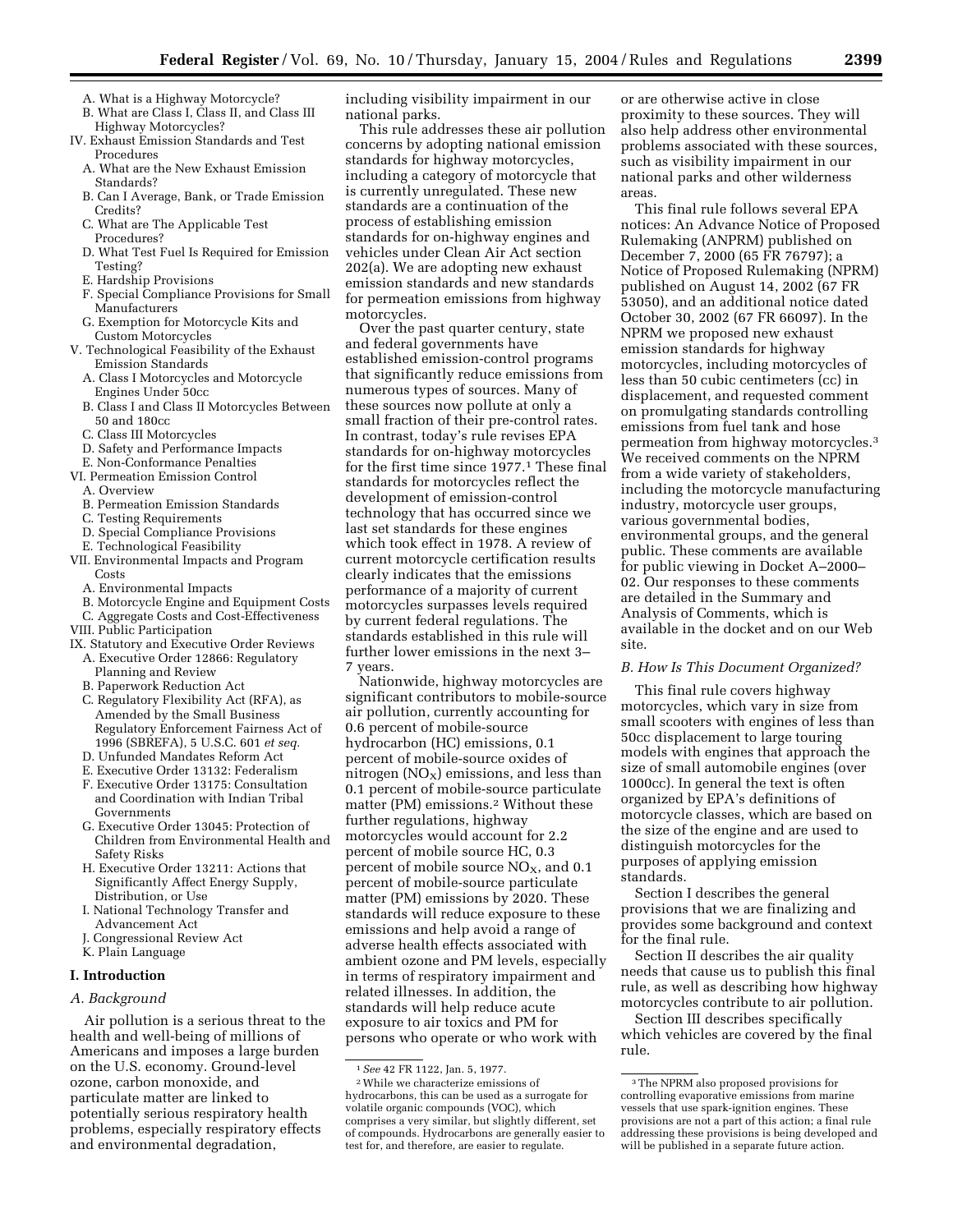Section IV describes the new exhaust emission standards and related provisions that we are finalizing.

Section V describes our findings regarding the technological feasibility of the exhaust emission standards for highway motorcycles.

Section VI describes the permeation evaporative emission standards and related provisions that we are finalizing. It also describes the permeation testing requirements and our findings regarding the technological feasibility of the permeation requirements.

Section VII summarizes the projected environmental impacts and costs of this rule. We expect the costs of this emission control program to be about \$27 million (including fuel savings) annually by the time the program is fully implemented. The emission benefits of this program are projected to be approximately 55,000 tons of  $HC+NO<sub>X</sub>$  annually by the time the program is fully implemented.

Finally, Sections VIII and IX contain information about public participation and various administrative requirements.

The remainder of this section summarizes the new requirements and provides some background and context for the final rule.

#### *C. What Requirements Are We Adopting?*

In general, we are harmonizing the federal motorcycle exhaust emission standards with those of the state of California, but on a delayed schedule relative to implementation in California and with some additional provisions that provide additional flexibility in meeting the standards. The process by which motorcycle manufacturers certify their motorcycles to the exhaust emission standards, including the test procedures, the driving cycle, and other elements of the federal program, are generally unchanged. We are also adopting exhaust emission standards for previously unregulated motorcycles with engines that are less than 50cc in displacement. In addition, we are adopting standards that will require the use of low permeability fuel tanks and fuel hoses on all motorcycles.

# 1. Class I and II Motorcycles

We are adopting a new exhaust emission standard for Class I and Class II motorcycles of 1.0 g/km HC, to replace the current federal HC standard of 5.0 g/km. This standard will become effective starting with the 2006 model year. Class I and II motorcycles have been meeting a standard of 1.0 g/km HC in California since 1982, and by 2006 the European versions of these motorcycles will be meeting HC and  $NO<sub>x</sub>$  standards that when combined are below 1.0 g/km.4 We are also finalizing an optional HC+NO<sub>X</sub> standard of 1.4 g/ km, which will be required for manufacturers who decide to take advantage of provisions that allow the transfer of emission credits and averaging of Class I and II engine families. Class I and II motorcycles represent about 5–10 percent of annual U.S. motorcycle sales. Class I and II motorcycles will also have to meet new requirements regarding low permeation fuel tanks and fuel hoses.

We are also adopting a new definition of a Class I motorcycle which includes motorcycles with engine displacements of less than 50cc. These motorcycles which are powered mostly by twostroke engines currently—have not been subject to EPA emission regulations until now. We are finalizing a useful life for the under 50cc category of 5 years or 6,000 km, whichever first occurs. We are also revising the test procedure for this unique category of Class I motorcycles to ensure that these small motorcycles are tested appropriately.

#### 2. Class III Motorcycles

We are adopting new exhaust emission standards for Class III motorcycles. Class III motorcycles represent more than 90 percent of annual U.S. sales. These standards, which can be met on a corporateaverage basis, are identical to the standards of the California program. Specifically, we are adopting a ''Tier-1'' standard of 1.4 g/km  $HC+NO<sub>X</sub>$  starting

in the 2006 model year, and a ''Tier-2'' standard of 0.8 g/km starting in the 2010 model year. Because both HC and  $NO<sub>x</sub>$ are ozone precursors, this new standard will better reduce ozone than an HConly standard. Implementation on a nationwide basis will take place starting two model years after implementation of identical exhaust emission standards in California, ensuring that manufacturers have adequate lead time to plan for these new standards and to have full product lines available for sale. The federal CO standard of 12.0 g/km is unchanged by this final rule. The process by which manufacturers certify their motorcycles, the test procedures, the driving cycle, and other elements of the federal program remain unchanged. Class III motorcycles will also have to meet new requirements regarding low permeation fuel tanks and fuel hoses.

# *D. Putting This Action Into Perspective*

Federal standards for highway motorcycles were first established in the 1978 model year (see 42 FR 1126, Jan. 5, 1977). Interim standards were effective for the 1978 and 1979 model years, and final standards took effect with the 1980 model year. The interim standards ranged from 5.0 to 14.0 g/km HC depending on engine displacement, while the interim CO standard of 17.0 g/km applied to all motorcycles. The standards and requirements effective for 1980 and later model year motorcycles, which do not include  $NO<sub>X</sub>$  emission standards, currently remain unchanged from when they were established 25 years ago. Crankcase emissions from motorcycles have also been prohibited since 1980. The level of technology required to meet these standards is widely considered to be comparable to the pre-catalyst technology in the automobile. These standards, which resulted in the phase-out of two-stroke engines for highway motorcycles above 50cc displacement, achieved significant reductions in emissions. There are no current federal standards for evaporative emissions from motorcycles. The current federal exhaust emission standards are shown in Table I.D–1.

<sup>4</sup>California standards are met using a test procedure identical to EPA's, whereas compliance with European standards is determined using a different test procedure.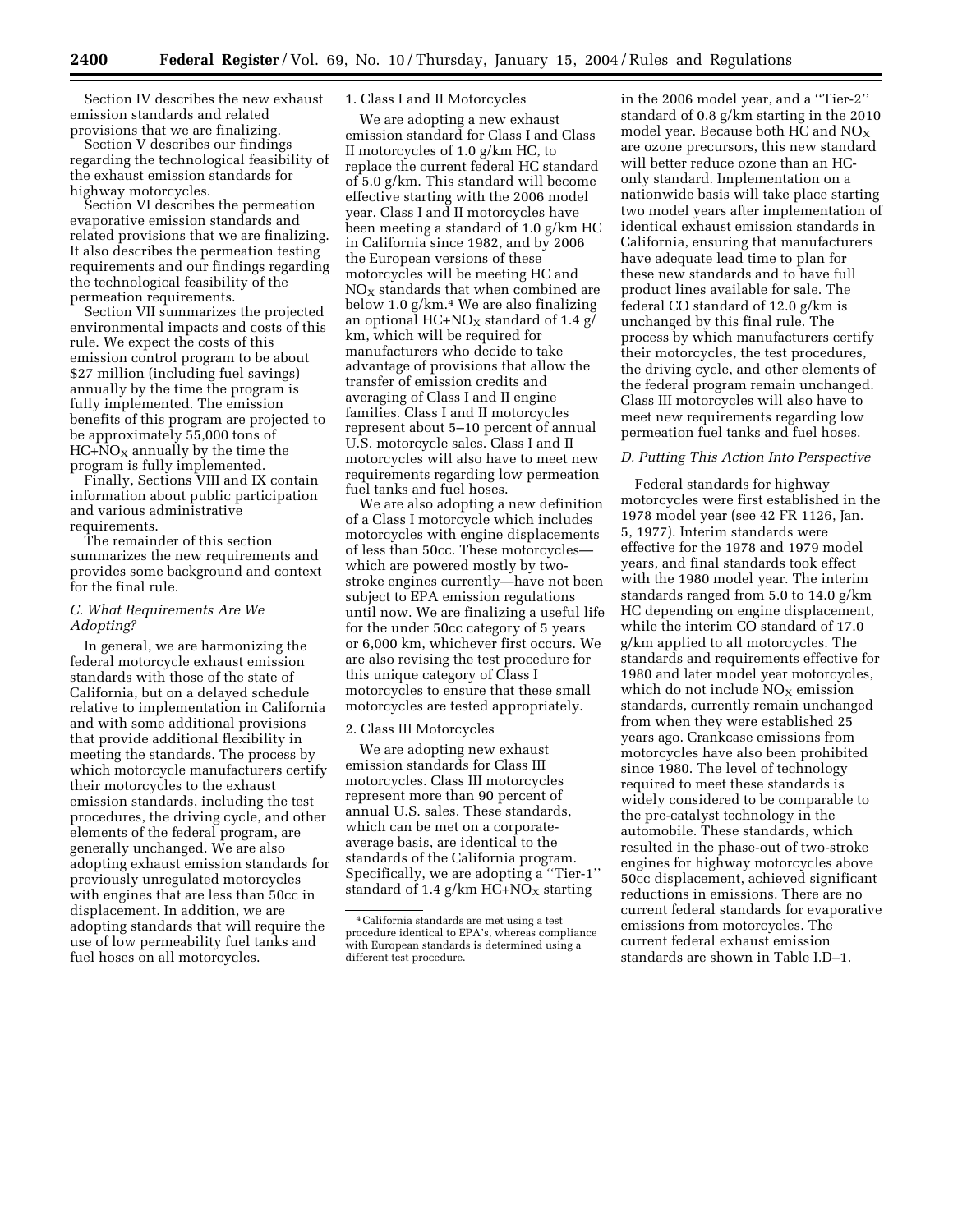| TABLE I.D—1.—CURRENT FEDERAL EXHAUST EMISSION STANDARDS FOR MOTORCYCLES |  |  |
|-------------------------------------------------------------------------|--|--|
|-------------------------------------------------------------------------|--|--|

| Class    | Engine size                   | HC (g/km)         | $CO$ (g/km)          | Useful life<br>(km) <sub>a</sub> |
|----------|-------------------------------|-------------------|----------------------|----------------------------------|
| п<br>III | $50 - 169$<br>170-279<br>>279 | 5.0<br>5.0<br>5.0 | 12.0<br>12.0<br>12.0 | 12,000<br>18,000<br>30,000       |

**Notes:**

a "Useful life" is the period over which the manufacturer must demonstrate compliance with emission standards. It is unrelated to how long a consumer can keep or ride a motorcycle.

However, it is clear that the impact of the current federal standards on motorcycle emission control was fully realized by the end of the 1980's, and that international and other efforts have been the driving factor in more recent technology development for motorcycle

emissions control. In the past two decades, other actions in Europe, Asia, and California have caused motorcycle emission controls to continue to advance, despite the static U.S. emission standards in that same time period. In fact, most manufacturers elect

to certify many of their motorcycles to the California standards (described below in section I.D.2) and market them nationwide. This practice has resulted in the average certification levels shown in Table I.D–2.

| TABLE 1.D–2.—AVERAGE CERTIFICATION LEVELS FOR 2003 MODEL YEAR MOTORCYCLES |  |  |
|---------------------------------------------------------------------------|--|--|
|---------------------------------------------------------------------------|--|--|

| Class    | Engine size                     | HC (q/km)               | $CO$ (g/km)      |
|----------|---------------------------------|-------------------------|------------------|
| п<br>III | 50-169<br>170-279<br>$\sim$ 270 | ں.<br>0.9<br>n a<br>v.ə | 7.2<br>7.2<br>ຂະ |

**Note:** Manufacturers typically certify at levels that provide them with sufficient ''headroom'' between the actual certification level and the standard. This ''headroom'' is often 30–50% of the standard, as can be seen in the CO levels in this table which compare to a standard of 12 g/km.

1. New Federal Emission Standards for Recreational Vehicles

On November 8, 2002, we adopted new standards for all-terrain vehicles (ATVs), snowmobiles, and off-highway motorcycles.5 These standards resulted from requirements in the Clean Air Act regarding all nonroad vehicles. In light of the requirements in the Act and our subsequent action to control emissions from off-road motorcycle and ATV

emissions, we felt it both necessary and a matter of common sense to initiate an action to review and update the twodecade-old highway motorcycle emission standards. Table I.D–3 shows the emission standards that apply to recreational vehicles.

Compliance with the off-highway motorcycle and ATV standards will be determined using the same test cycle that is currently used for highway

motorcycles. Therefore the standards are directly comparable. The current federal highway motorcycle HC standard of 5.0 g/km appears even more misaligned with the current state of emission control technology when compared to the standards that their off-highway cousins will be meeting in the next few years. Today's action rectifies this imbalance in motorcycle and ATV emission standards.

# TABLE I.D–3.—RECREATIONAL VEHICLE EXHAUST EMISSION STANDARDS

| Vehicle |            | <b>Emission standards</b> | Phase-in                     |                            |
|---------|------------|---------------------------|------------------------------|----------------------------|
|         | Model year | HC q/kW-hr                | CO g/kW-hr                   |                            |
|         |            | 100<br>100<br>75<br>45    | 275<br>275<br>200<br>275     | 50%<br>100%                |
|         |            | $HC+NOx$<br>g/km          | CO<br>q/km                   |                            |
|         |            | 2.0<br>2.0<br>1.5<br>.5   | 25.0<br>25.0<br>35.0<br>35.0 | 50%<br>100%<br>50%<br>100% |

2. California Emission Standards for Highway Motorcycles

Motorcycle exhaust emission standards in California were originally identical to the federal standards that took effect in 1980. The definitions of motorcycle classes used by California ARB continue to be identical to the

federal definitions. However, California ARB has revised its standards several times in bringing them to their current levels (see Table I.D–4). In the 1982

<sup>5</sup>See 67 FR 68241 (November 8, 2002). The final rule also contained new standards for large spark-

ignition engines such as those used in forklifts and airport ground-service equipment and recreational

marine diesel engines.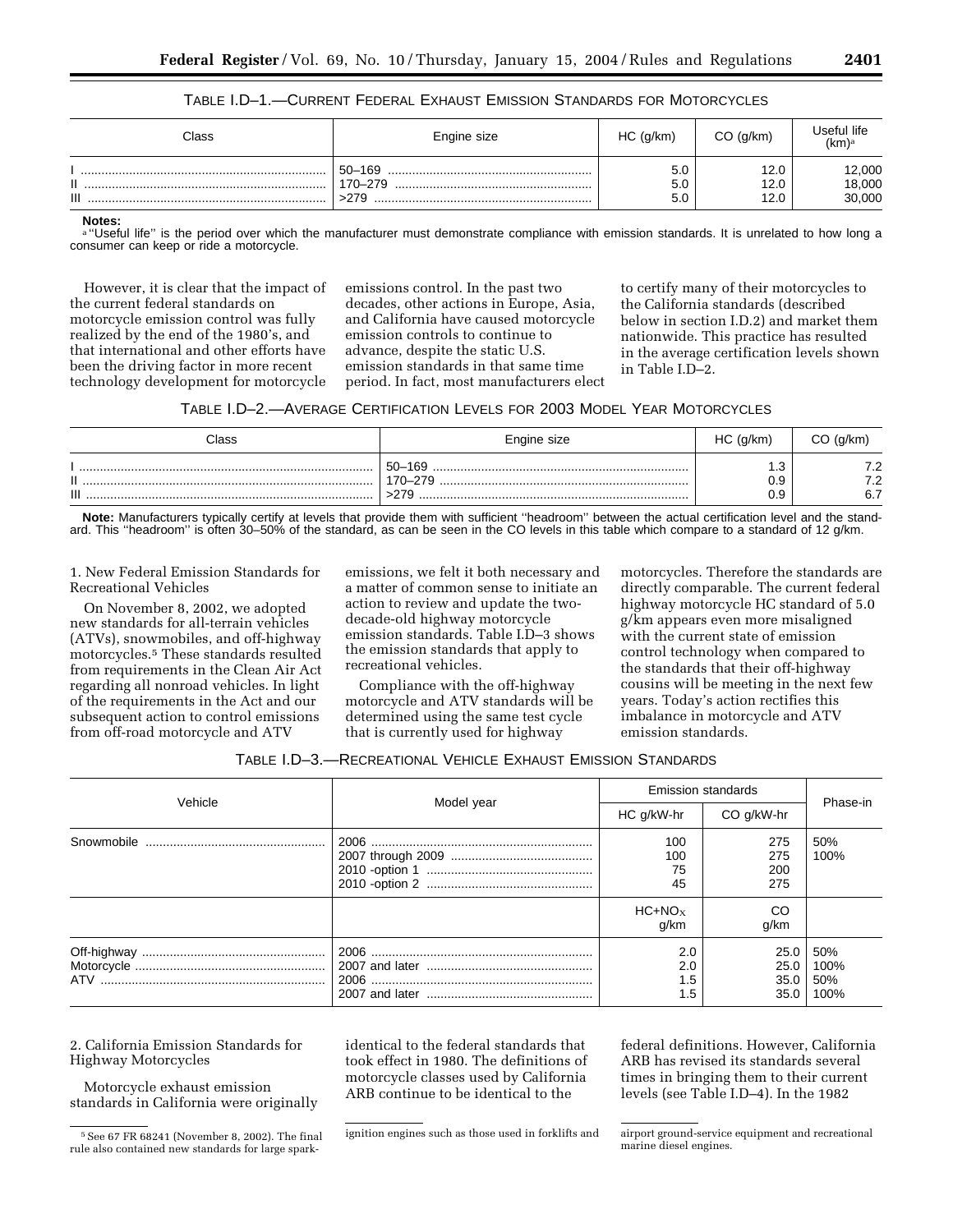model year the standards were modified to tighten the HC standard from 5.0 g/ km to 1.0 or 1.4 g/km, depending on engine displacement. California adopted an evaporative emission standard of 2.0 g/test for all three motorcycle classes for 1983 and later model year motorcycles. California later amended the regulations for 1988 and later model year motorcycles to further lower emissions

and to make the compliance program more flexible for manufacturers. The 1988 and later standards could be met on a corporate-average basis, and the Class III motorcycles were split into two separate categories: 280 cc to 699 cc and 700 cc and greater. These are the standards that apply in California now. Like the federal standards, there are currently no limits on  $NO<sub>X</sub>$  emissions

for highway motorcycles in California. Under the corporate-average scheme, no individual engine family is allowed to exceed a cap of 2.5 g/km HC. Like the federal program, California also prohibits crankcase emissions. Current California exhaust emission standards are shown in Table I.D–4.

# TABLE I.D–4.—CURRENT CALIFORNIA HIGHWAY MOTORCYCLE EXHAUST EMISSION STANDARDS

| Class             | Engine size (cc)  | HC (q/km) | $CO$ (g/km)         |
|-------------------|-------------------|-----------|---------------------|
| ା &<br>III<br>III | 50–279<br>280-699 | .u<br>.u  | 2.0<br>12.0<br>12.0 |

In November 1999, the California ARB adopted new exhaust emission standards for Class III motorcycles that would take effect in two phases—Tier 1 standards starting with the 2004 model year, followed by Tier 2 standards starting with the 2008 model year (see Table I.D–5). Existing California standards for Class I and Class II motorcycles (see Table I.D–4), which have been in place since 1982, remain unchanged, as does their evaporative

emissions standard. As with the current standards in California, manufacturers will be able to meet the requirements on a corporate-average basis. Perhaps most significantly, California ARB's Tier 1 and Tier 2 standards control  $NO<sub>X</sub>$ emissions for the first time by establishing a combined  $HC+NO<sub>X</sub>$ standard. California ARB made no changes to the CO emission standard, which remains at 12.0 g/km, equivalent to the existing federal standard. In

addition, California ARB is providing an incentive program to encourage the introduction of Tier 2 motorcycles before the 2008 model year. This incentive program allows the accumulation of emission credits that manufacturers can use to meet the 2008 standards. Like the federal program, these standards will also apply to dualsport motorcycles.

TABLE I.D–5.—TIER 1 AND TIER 2 CALIFORNIA CLASS III HIGHWAY MOTORCYCLE EXHAUST EMISSION STANDARDS

| Model year | Engine displacement | $HC + NO_X$<br>(a/km) | (q/km) |
|------------|---------------------|-----------------------|--------|
|            |                     | .4                    | 12.0   |
|            |                     | 0.8                   | 12.0   |

California ARB also adopted a new definition of small-volume manufacturer that will take effect with the 2008 model year. Currently and through the 2003 model year, all manufacturers must meet the standards, regardless of production volume. Smallvolume manufacturers, defined in California ARB's recent action as a manufacturer with California sales of combined Class I, Class II, and Class III motorcycles not greater than 300 units annually, do not have to meet the new standards until the 2008 model year, at which point the Tier 1 standard applies.

# 3. European Union and Other International Actions

The European Union (EU) has established a new phase of motorcycle standards, which took effect in 2003, and has recently finalized a second phase that will start in 2006. The 2003 European standards are more stringent than the existing federal standards, and, with the exception of the CO standard, are roughly comparable to the California Tier 1 standards taking effect in 2004. The 2003 standards would require emissions to be below the values shown in Table I.D–6, as measured over the European ECE–40 test cycle.6 The standards in Table I.D–6 apply to motorcycles of less than 50cc (*e.g.*, scooters and mopeds) only if the motorcycle can exceed 45 kilometers per hour (28 miles per hour). Starting in 2002 motorcycles of less than 50cc that cannot exceed 45 kilometers per hour (28 miles per hour) are subject to a new  $HC+NO<sub>X</sub>$  standard of 1.2 grams per kilometer and a CO standard of 1.0 gram per kilometer.

# TABLE I.D–6.—EUROPEAN UNION 2003 MOTORCYCLE EXHAUST EMIS-SION STANDARDS FOR MOTOR-CYCLES >150CC

| HС<br>(g/km) | CO<br>(g/km) | $NOx$ (g/km) |
|--------------|--------------|--------------|
| 1.0          | 5.5          | 0.3          |

New standards that would apply starting in 2006, along with a revised test cycle (as an interim cycle to bridge between the current EU cycle and a possible WMTC cycle in the future) have been recently finalized by the EU. Setting aside the difference in test cycles, the 2006 EU HC and  $NO<sub>X</sub>$ standards are roughly comparable to and perhaps somewhat more stringent than the California Tier 2 motorcycle standards effective in 2008. The 2006 EU standards are shown in Table I.D–7.

<sup>6</sup>The ECE–40 cycle is used by several countries around the world for motorcycle emission testing. It has its origins in passenger car driving, being derived from the European ECE–15 passenger car cycle. The speed-time trace is simply a combination of straight lines, resulting in a ''modal'' cycle, rather than the transient nature of the U.S. Federal Test Procedure (FTP).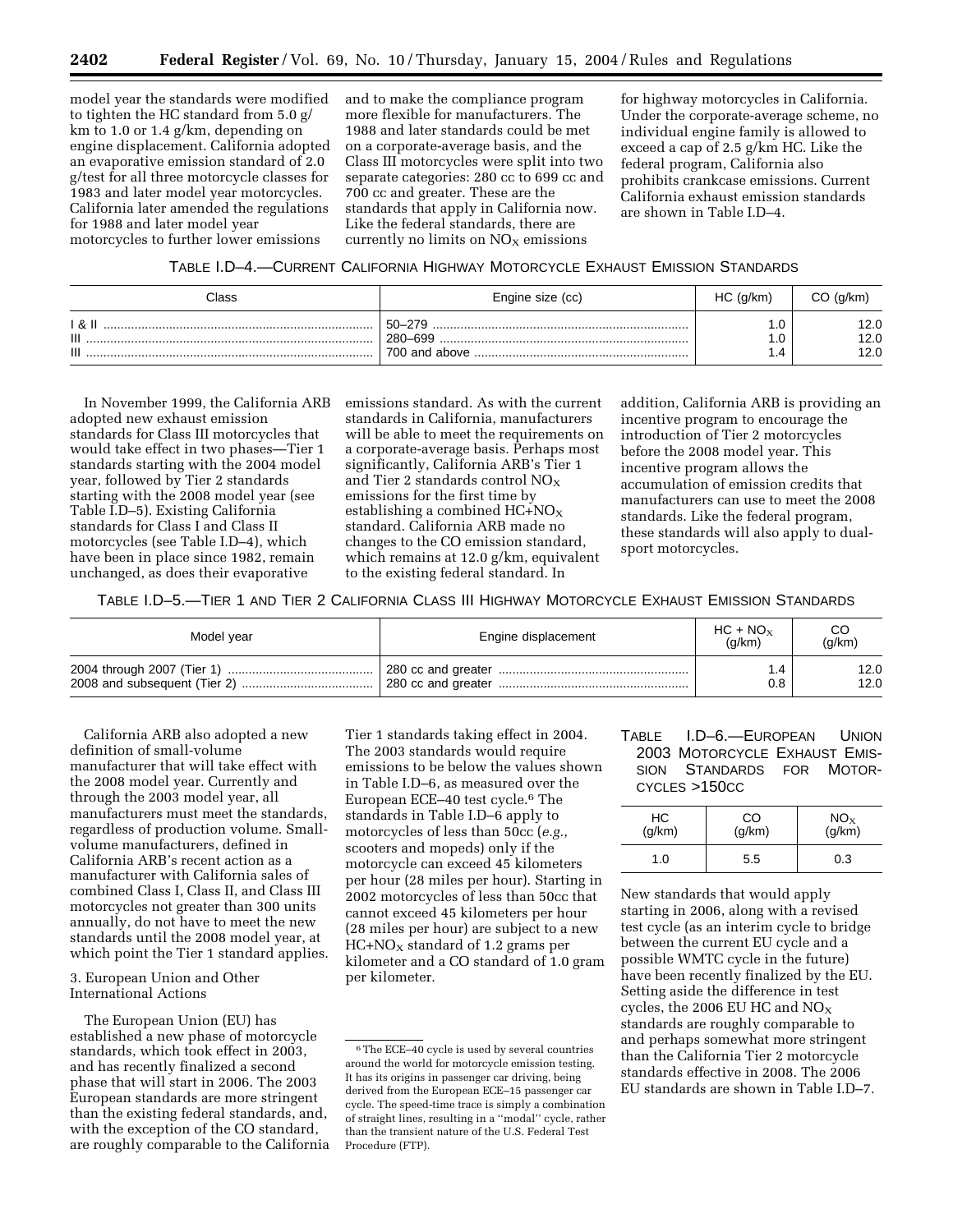TABLE I.D–7.—EUROPEAN UNION 2006 MOTORCYCLE EXHAUST EMIS-SION STANDARDS FOR MOTOR-CYCLES >150CC

| НC     | CO     | $NO_{X}$ |
|--------|--------|----------|
| (g/km) | (g/km) | (g/km)   |
| 0.3    | 2.0    | 0.15     |

Many other nations around the world, particularly in South Asia where twostroke small displacement motorcycles can be a majority of the vehicle population, have also recently improved their emission standards or are planning to do so in the next several years. For example, Taiwan has adopted an  $HC + \overline{N}O_X$  standard of 1.0 gram per kilometer for all two-strokes starting in 2003 (as tested on the European ECE–40 test cycle). (Four-stroke motorcycle engines will have to meet at standard of 2.0 grams per kilometer.) India has proposed a standard for all motorcycles of 1.3 grams per kilometer  $HC+NO<sub>X</sub>$  in 2003 and 1.0 grams per kilometer  $HC+NO<sub>X</sub>$  in 2005 (as tested on the Indian Drive Cycle, or IDC).7 China has adopted the 2003 European standards described above, implementing them in 2004, a year later than Europe.

#### *E. Statutory Authority*

Section 202(a)(1) and (2) of the Clean Air Act authorizes EPA to promulgate, and from time to time revise, standards applicable to emissions of any air pollutant from any class or classes of new motor vehicles that, in the Administrator's judgment cause or contribute to air pollution which in EPA's judgment may reasonably be anticipated to endanger public health or welfare. Such regulations shall apply for the useful life of the vehicle and ''shall take effect after such period as the Administrator finds is necessary to permit the development and application of the requisite technology, giving appropriate consideration to the cost of compliance within such period.''

In particular, section  $202(a)(3)(E)$ states that motorcycles shall be treated as heavy-duty vehicles unless ''the Administrator promulgates regulations under subsection (a) of this section applying standards applicable to the emission of air pollutants from motorcycles as a separate class or category. In any case in which such standards are promulgated for such

emissions as a separate class or category, the Administrator, in promulgating such standards, shall consider the need to achieve equivalency of emission reductions between motorcycles and other motor vehicles to the maximum extent practicable.''

EPA's initial standards regulating motorcycles were promulgated on December 23, 1976 (42 FR 1122). In that final rule EPA made the finding that highway motorcycles were a contributor to air pollution and that control of their emissions is necessary to meet the National Ambient Air Quality Standards. The air quality analyses conducted for this final rule (see the Final Regulatory Support Document) continue to support this conclusion. The standards promulgated in the 1976 rule and in this final rule treat motorcycles as a separate class of motor vehicle, and thus are governed by the language in section 202(a)(1) and (2) and  $202(a)(3)(E)$ . In promulgating these standards, EPA has considered the need to achieve equivalency in emission reduction between motorcycles and other motor vehicles (see Section 4.1 of the Final Regulatory Support Document).

# *F. Modification, Customization and Personalization of Motorcycles*

Many motorcycle owners personalize their motorcycles in a variety of ways. This is one of the aspects of motorcycle ownership that is appealing to a large number of motorcycle owners, and they take their freedom to customize their bikes very seriously. However, there are some forms of customization that are not legal under the provisions of Clean Air Act section 203(a), which states that it is illegal:

for any person to remove or render inoperative any device or element of design installed on or in a motor vehicle or motor vehicle engine in compliance with regulations under this title prior to its sale and delivery to the ultimate purchaser or \* \* \* after such sale and delivery to the ultimate purchaser.\* \* \*

#### or

for any person to manufacture or sell \* \* \* or install, any part or component intended for use with  $\stackrel{*}{\cdot}$  \*  $\stackrel{*}{\cdot}$  any motor vehicle \* where a principal effect of the part or component is to bypass, defeat, or render inoperative any device or element of design installed on or in a motor vehicle \* \* \* in compliance with regulations under this title, and where the person knows or should know that such part or component is being offered for sale or installed for such use or put to such use. \* \* \*

In other words, under current law, owners of motor vehicles 8 cannot legally make modifications that remove, bypass, or disable emission-control devices installed by the manufacturer.9 It is also illegal for part manufacturers and dealers to manufacture, sell or install a part or component that the manufacturer or dealer knows or should know will be sold or used in a manner that defeats the emissions control system.

We use the term ''tampering'' to refer specifically to actions that are illegal under Clean Air Act section 203; the term, and the prohibition, do not apply generally to the wide range of actions that a motorcycle enthusiast can take to personalize his or her motorcycle, but only to actions that remove or disable emission control devices or cause the emissions to exceed the standards. We know, from anecdotal reports and from some data collected from in-use motorcycles, that a portion of the motorcycle riding population has removed, replaced, or modified the original equipment on their motorcycles. This customization can include changes that can be detrimental (or, in some cases, possibly beneficial) to the motorcycle's emission levels. The NPRM sought comments and data that could better help us understand the nature of the issue, such that our final rule decisions could be made with the best understanding possible of current consumer practices. We did not propose to revise the existing tampering restrictions or to prohibit many of the things that motorcycle owners are now doing legally.

The new emission standards that we are adopting do not change this ''tampering'' prohibition, which has been in the Clean Air Act for more than 20 years. Part manufacturers are still free to make parts, dealers are free to sell and install parts, and owners are free to customize their motorcycles in any way, as long as they do not disable emission controls or cause the motorcycle to exceed the emission standards. Owners are also free to perform routine maintenance on their motorcycles to restore or maintain the motorcycle engine and related components in their original condition and configuration.

<sup>7</sup>The IDC, although not a transient cycle like the FTP, appears to be the only cycle currently in use that is based on actual measurements of motorcycles in use. Although the FTP is based on real-world driving of passenger cars and not motorcycles, it is reasonable to argue that the two types of vehicles are driven similarly.

<sup>8</sup>A motorcycle is a ''motor vehicle'' as defined under section 216 of the Clean Air Act, which states that ''[t]he term ''motor vehicle'' means any selfpropelled vehicle designed for transporting persons or property on a street or highway.''

<sup>9</sup>*See* Mobile Source Enforcement Memorandum No. 1A, Interim Tampering Enforcement Policy, Office of Enforcement and General Council, June 25, 1974 (Docket A–2000–01; document IV–A–27). (*http://www.epa.gov/oeca/ore/aed/comp/ hcomp.html*)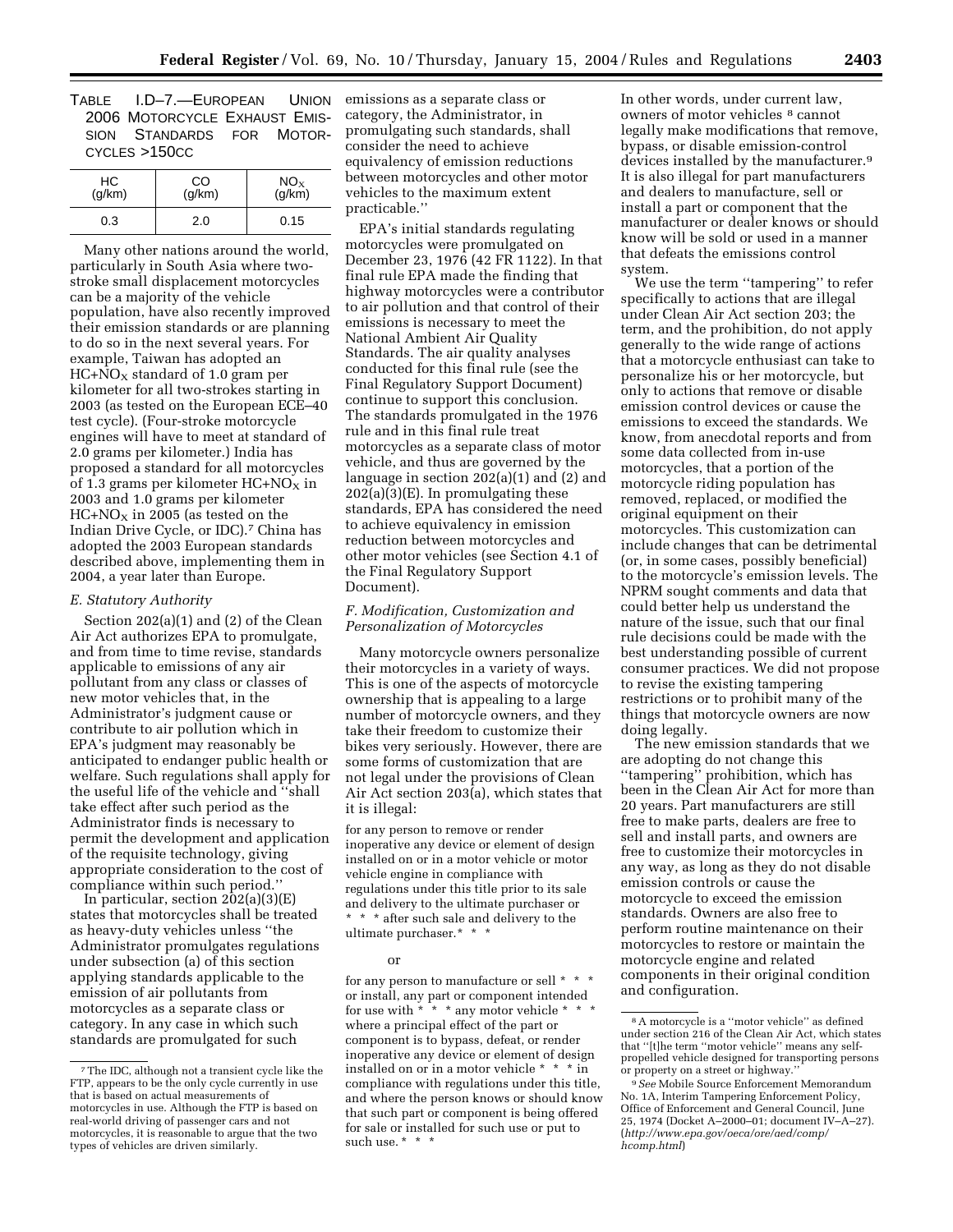# *G. Future Actions*

# 1. 2006 Technology Progress Review

The California ARB has indicated plans for a technology progress review, to take place in 2006, to evaluate manufacturers' progress in meeting the Tier 2 standards. Specifically, California ARB documents state that the purpose of the 2006 review would be to "\* \* \* evaluate the success, cost, and consumer acceptance of engine modifications employed to meet Tier-1 \* \* \*" and to " \* \* \* \* review and discuss manufacturers' efforts to meet Tier-2 \* \* \* ''10 As part of that review, the California ARB has suggested they may reevaluate whether the Tier 2 standard should be applied to smallvolume manufacturers in the future.11 We plan to participate in that review and work with the California ARB and others. We would intend to make any appropriate adjustments to the Tier 2 standards or implementation schedule if our review leads to the conclusion that changes are warranted.

In the context of the 2006 progress review we will evaluate and possibly propose regulatory revisions with regard to a number of issues that are discussed in this final rule. In particular, we intend to pursue development of a program that would apply emission standards to motorcycle engine manufacturers. Small-volume manufacturers may be the primary consumers of motorcycle engines built by others, since they generally do not have the physical or technical resources to develop, test, and manufacture their own engines. Although these small manufacturers are provided with a substantial level of flexibility in the current program, some additional flexibility may be warranted in the future, especially with regard to very small manufacturers producing fewer than 100 motorcycles per year. In evaluating any potential future actions, we intend to carefully consider the potential impacts on the small segment of the motorcycle industry represented by the smallest manufacturers.

It is our view that a program could be structured such that small volume motorcycle manufacturers could purchase certified engines directly from an engine manufacturer. We believe that such a program could be structured

such that it is both fair to the engine manufacturers and beneficial to small volume motorcycle manufacturers. Under one possible approach, small volume motorcycle manufacturers could choose to use certified engines and to accept the calibration or configuration of a certified engine that they purchase for use in their motorcycles. Small volume manufacturers would not be required to use certified engines, but if they chose either to use uncertified engines or to change the calibration or configuration of the certified engines they use, then they would have to independently certify their motorcycles to the applicable emission standards.

In the context of the 2006 review we may also evaluate additional evaporative emission requirements, more stringent CO standards, an  $HC+NO<sub>X</sub>$  standard for Class I and II motorcycles, and revisions to the useful life definitions. Further action on these or any other items would depend on an evaluation of appropriate criteria, including but not necessarily limited to costs and feasibility. These items, including the engine program, could be proposed with the world harmonized motorcycle test cycle discussed below if the timing is appropriate, or in an independent action if the timing is not appropriate.

2. Globally Harmonized Motorcycle Test Cycle

In the NPRM we noted the effort underway under the auspices of the United Nations/Economic Commission for Europe (UN/ECE) to develop a global harmonized world motorcycle test cycle (WMTC), and requested comment on adopting such a test cycle in the future. The United States is also a participating member of UN/ECE. The objective of the WMTC project is to develop a scientifically supported test cycle that accurately represents the in-use driving characteristics of highway motorcycles, and that could ultimately be integrated into the requirements of nations around the world. The advantages of such a test cycle are numerous. First, the industry could have a single test cycle to meet emission standards in many countries (the process recognizes that nations will have differing emission standards due the varying air-pollution concerns). Second, the test cycle could potentially be better than the existing FTP in that it is expected to better represent how a wide range of riders drive their motorcycles, which could ultimately result in further emission reductions.

At this time we are not adopting any modifications to the highway motorcycle test cycle. We continue to be involved in the WMTC process and are

hopeful that a test cycle meeting the stated objectives can be agreed on by the international participants, including the United States. Although a draft test cycle has been developed, some issues remain unresolved and it will likely be some time before a new cycle can be issued as a global technical regulation under the process established by a 1998 international agreement. Under that process, if a test cycle is brought to a vote and the United States votes in the affirmative, we will then be committed to initiating a rulemaking that may lead to an action to adopt the new test cycle. If the timing is appropriate this action could include proposals relating to the 2006 technology review discussed above.

#### **II. Why Is EPA Taking This Action?**

This final rule establishes revised standards for highway motorcycles. The current emission standards for these vehicles were set in 1978 and are based on 1970-era emission control technology. We are adopting new HC and  $NO<sub>X</sub>$  standards that reflect the application of more advanced emission control technology. These standards are harmonized with California's highway motorcycle emission standards, but on a delayed schedule relative to implementation in California and with some additional provisions that provide additional flexibility in meeting the standards. We are also finalizing new federal emission standards for highway motorcycles under 50cc that are currently uncontrolled. Finally, we are adopting standards to control permeation evaporative emissions from the fuel tanks and fuel hoses on highway motorcycles.

As described below and in the Final Regulatory Support Document, these standards will help address the contribution of these engines to air pollution that causes public health and welfare problems. HC and  $NO<sub>x</sub>$ emissions from highway motorcycles contribute to ambient concentrations of ozone. They also add to fine particle levels and contribute to visibility impairment. The standards we are adopting, which are expected to result in about a 60 percent reduction in HC and  $NO<sub>x</sub>$  emissions in 2020, will help reduce these harmful emissions. They will also reduce personal exposure for people who operate, who work with, or are otherwise in close proximity to these vehicles. This is important because, in addition to the health effects associated with exposure to ozone and fine PM, many types of hydrocarbons are also air toxics.

Based on the most recent data available for this rule (1999–2001),

<sup>10</sup>State of California Air Resources Board, October 23, 1998 ''Proposed Amendments to the California On-Road Motorcycle Regulation'' Staff Report: Initial Statement of Reasons (Docket A– 2000–01; document II–D–12).

<sup>11</sup>State of California Air Resources Board, ''Final Statement of Reasons for Rulemaking: Proposed Amendments to the California On-Road Motorcycle Regulation.''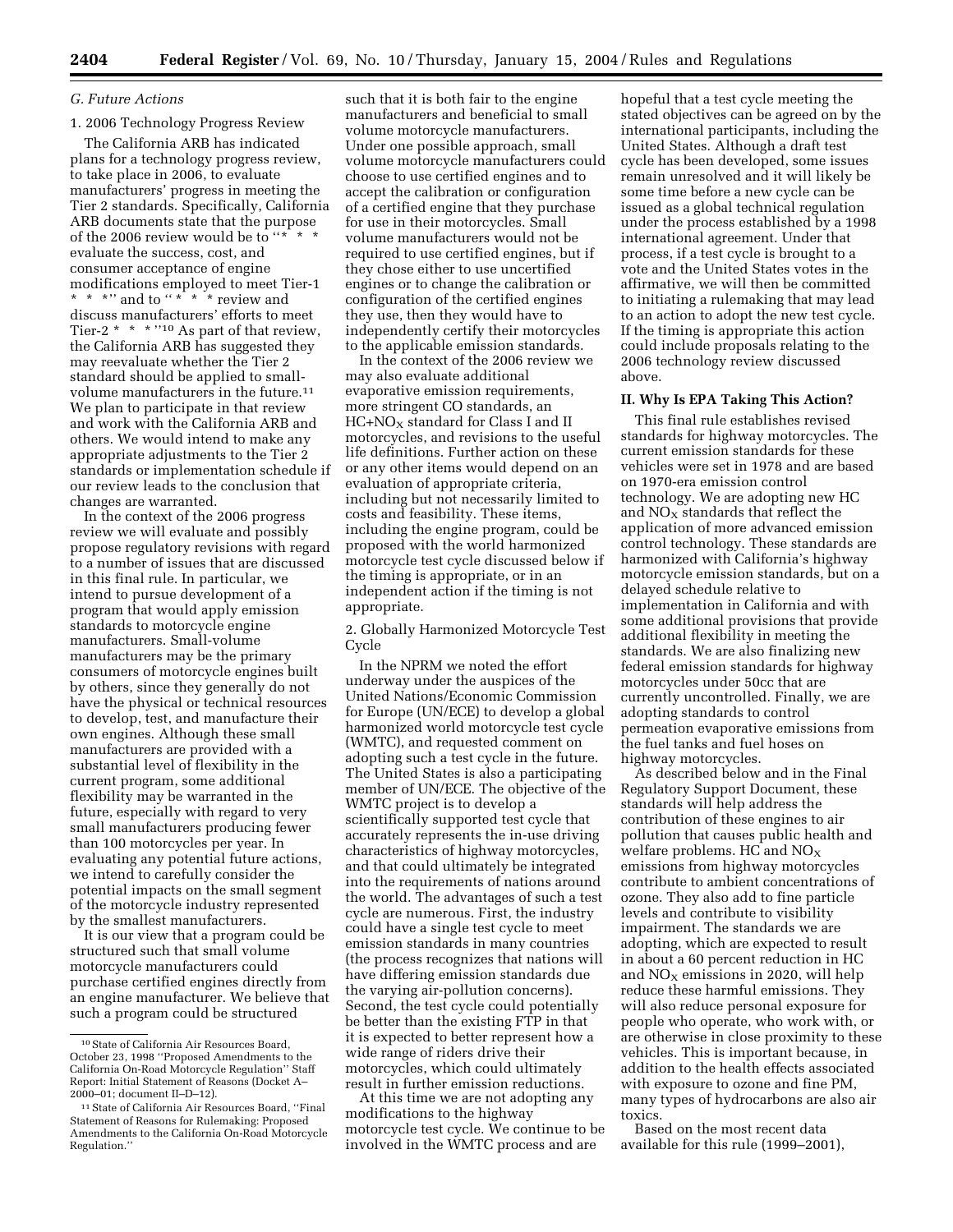ozone and PM air quality problems are widespread in the United States. There are about 111 million people living in counties with monitored concentrations exceeding the 8-hour ozone NAAQS, and over 65 million people living in counties with monitored  $PM_{2.5}$  levels exceeding the  $PM_{2.5}$  NAAQS. This emission control program is another component of the effort by federal, state and local governments to reduce the health related impacts of air pollution and to reach attainment of the National Ambient Air Quality Standard (NAAQS) for ozone and particulate matter as well as to improve other environmental conditions such as atmospheric visibility.

# *A. What Are The Health and Welfare Effects of Highway Motorcycle Emissions?*

Highway motorcycles generate emissions that contribute to ozone formation and ambient levels of PM and air toxics. This section summarizes the general health effects of these pollutants. National inventory estimates are set out in Section II.B, and estimates of the expected impact of these programs are described in Section VII. Interested readers are encouraged to refer to the Regulatory Support Document for this rule for more indepth discussions.

#### 1. Health and Welfare Effects Associated With Ground Level Ozone and Its Precursors

# a. Health and Welfare Effects

Highway motorcycles contribute to ambient ozone levels through their HC and  $NO<sub>x</sub>$  emissions. Volatile organic compounds (VOC) and  $NO<sub>X</sub>$  are precursors in the photochemical reaction which forms tropospheric ozone. Ground-level ozone, the main ingredient in smog, is formed by complex chemical reactions of VOCs and  $NO<sub>X</sub>$  in the presence of heat and sunlight. Hydrocarbons are a set of compounds that are very similar to, but slightly different from, VOCs, and to reduce mobile-source VOC levels we set maximum limits for HC emissions.12

Ozone can irritate the respiratory system, causing coughing, throat irritation, and/or uncomfortable sensation in the chest.13 14 Ozone can reduce lung function and make it more difficult to breathe deeply, and breathing may become more rapid and shallow than normal, thereby limiting a person's normal activity. Ozone also can aggravate asthma, leading to more asthma attacks that require a doctor's attention and/or the use of additional medication. In addition, ozone can inflame and damage the lining of the lungs, which may lead to permanent changes in lung tissue, irreversible reductions in lung function, and a lower quality of life if the inflammation occurs repeatedly over a long time period (months, years, a lifetime). People who are of particular concern with respect to ozone exposures include children and adults who are active outdoors. Others particularly susceptible to ozone effects are people with respiratory disease, such as asthma, and people with unusual sensitivity to ozone, and children. Beyond its human health effects, ozone has been shown to injure plants, which has the effect of reducing crop yields and reducing productivity in forest ecosystems.15 16

The 8-hour ozone standard, established by EPA in 1997, is based on well-documented science demonstrating that more people are experiencing adverse health effects at lower levels of exertion, over longer periods, and at lower ozone concentrations than addressed by the one-hour ozone standard.17 The 8-hour standard addresses ozone exposures of concern for the general population and populations most at risk, including children active outdoors, outdoor workers, and individuals with preexisting respiratory disease, such as asthma.

There has been new research that suggests additional serious health effects beyond those that were known when the 8-hour ozone health standard was set. Since 1997, over 1,700 new health and welfare studies relating to ozone have been published in peerreviewed journals.18 Many of these

16U.S. EPA. (1996). Review of National Ambient Air Quality Standards for Ozone, Assessment of Scientific and Technical Information, OAQPS Staff Paper, EPA–452/R–96–007. Docket No. A–99–06. Document No. II–A–22.

17See, *e.g.*, 62 FR 38861–62, July 18, 1997. 18New Ozone Health and Environmental Effects References, Published Since Completion of the

studies investigate the impact of ozone exposure on such health effects as changes in lung structure and biochemistry, inflammation of the lungs, exacerbation and causation of asthma, respiratory illness-related school absence, hospital and emergency room visits for asthma and other respiratory causes, and premature mortality. EPA is currently in the process of evaluating these and other studies as part of the ongoing review of the air quality criteria and NAAQS for ozone. A revised Air Quality Criteria Document for Ozone and Other Photochemical Oxidants will be prepared in consultation with EPA's Clean Air Science Advisory Committee (CASAC). Key new health information falls into four general areas: development of new-onset asthma, hospital admissions for young children, school absence rate, and premature mortality. In all, the new studies that have become available since the 8-hour ozone standard was adopted in 1997 continue to demonstrate the harmful effects of ozone on public health and the need for areas with high ozone levels to attain and maintain the NAAQS.

In addition to these health effects, HC emissions contain several air toxics that can also have adverse impacts on human health. The health effects of air toxics are briefly described below and discussed in more detail in the final Regulatory Support Document for this rule.

Ozone and its precursors also have welfare effects. Ozone has been shown to injure plants, which has the effect of reducing crop yields, reducing productivity in forests and other ecosystems. Ozone also attacks certain materials such as rubbers and plastics. Other environmental effects, such as acid deposition and eutrophication, are related to ozone precursors, such as NO<sub>X</sub>. Acid deposition, or acid rain as it is commonly known, occurs when SO2 and  $NO<sub>x</sub>$  react in the atmosphere with water, oxygen, and oxidants to form various acidic compounds that later fall to earth in the form of precipitation or dry deposition of acidic particles.19 Acid rain contributes to damage of trees at high elevations and in extreme cases

<sup>12</sup>For more information about VOC and HC, *see* U.S. EPA (1997), Conversion Factors for Hydrocarbon Emission Components, Report No. NR–002. A copy of this document is available in Docket A–2000–02, Document IV–A–26.

<sup>13</sup>U.S. EPA (1996). Air Quality Criteria for Ozone and Related Photochemical Oxidants, EPA/600/P– 93/004aF. Docket No. A–99–06. Document Nos. II-A–15 to 17. More information on health effects of ozone is also available at *http:/www.epa.gov/ttn/ naaqs/standards/ozone/s.03.index.html.*

<sup>14</sup>U.S. EPA. (1996). Review of National Ambient Air Quality Standards for Ozone, Assessment of Scientific and Technical Information, OAQPS Staff Paper, EPA–452/R–96–007. Docket No. A–99–06. Document No. II–A–22.

<sup>15</sup>U.S. EPA (1996). Air Quality Criteria for Ozone and Related Photochemical Oxidants, EPA/600/P– 93/004aF. Docket No. A–99–06. Document Nos. II– A–15 to 17. More information on health effects of ozone is also available at *http:/www.epa.gov/ttn/ naaqs/standards/ozone/s.03.index.html.*

Previous Ozone AQCD, National Center for Environmental Assessment, Office of Research and Development, U.S. Environmental Protection Agency, Research Triangle Park, NC 27711 (7/2002) Docket No. A–2001–28, Document II–A–79.

<sup>19</sup>Much of the information in this subsection was excerpted from the EPA document, Human Health Benefits from Sulfate Reduction, written under Title IV of the 1990 Clean Air Act Amendments, U.S. EPA, Office of Air and Radiation, Acid Rain Division, Washington, DC 20460, November 1995. Available in Docket A–2000–01, Document No. II– A–32.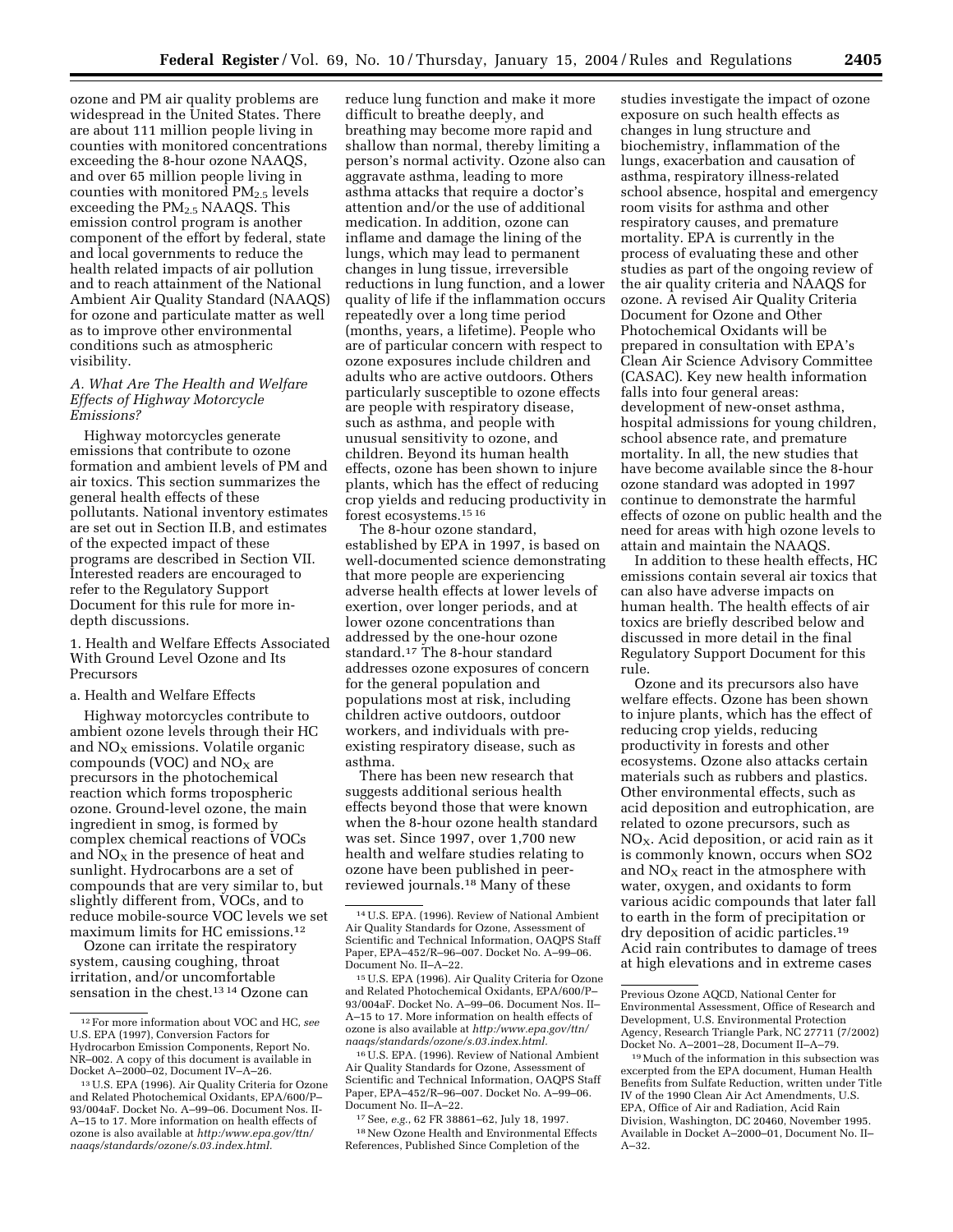may cause lakes and streams to become so acidic that they cannot support aquatic life. In addition, acid deposition accelerates the decay of building materials and paints, including irreplaceable buildings, statues, and sculptures that are part of our nation's cultural heritage. To reduce damage to automotive paint caused by acid rain and acidic dry deposition, some manufacturers use acid-resistant paints, at an average cost of \$5 per vehicle—a total of \$80–85 million per year when applied to all new cars and trucks sold in the U.S.

Eutrophication is the accelerated production of organic matter, particularly algae, in a water body. This increased growth can cause numerous adverse ecological effects and economic impacts, including nuisance algal blooms, dieback of underwater plants due to reduced light penetration, and toxic plankton blooms. Algal and plankton blooms can also reduce the level of dissolved oxygen, which can also adversely affect fish and shellfish populations. Deposition of nitrogen from on-highway motorcycle engines contributes to elevated nitrogen levels in waterbodies.

#### b. Current and Projected Ozone Levels

Ground level ozone today remains a pervasive pollution problem in the United States. In 2003, 114 million people (2000 census) lived in 53 areas designated nonattainment under the 1 hour ozone NAAQS.20 This sharp decline from the 101 nonattainment areas originally identified under the Clean Air Act Amendments of 1990 demonstrates the effectiveness of the last decade's worth of emission-control programs. However, elevated ozone concentrations remain a serious public health concern throughout the nation. Unhealthy ozone concentrations exceeding the level of the 8-hour standard (*i.e.*, not requisite to protect the public health with an adequate margin of safety) occur over wide geographic areas, including most of the nation's major population centers. These monitored areas include much of the eastern half of the U.S. and large areas of California.

According to data from 1999 to 2001, there are 291 counties where 111 million people live that measured values that violate the 8-hour ozone NAAQS.21 An additional 37 million people live in 155 counties that have air quality measurements within 10 percent of the level of the standard. These areas, though currently not violating the standard, will also benefit from the additional emission reductions from this rule.

Based on our air quality modeling performed for our recent Notice of Proposed Rulemaking proposing more stringent emission standards for nonroad diesel engines and the diesel fuel used in those engines (68 FR 28328, May 23, 2003), we anticipate that without emission reductions beyond those already required under promulgated regulations and approved SIPs, ozone nonattainment will likely persist into the future. With reductions from programs already in place, the number of counties violating the ozone 8-hour standard is expected to decrease in 2020 to 30 counties where 43 million people are projected to live. Thereafter, exposure to unhealthy levels of ozone is expected to begin to increase again. In 2030 the number of counties violating the ozone 8-hour NAAQS is projected to increase to 32 counties where 47 million people are projected to live. In addition, in 2030, 82 counties where 44 million people are projected to live will be within 10 percent of violating the ozone 8-hour NAAQS.

EPA is still developing the implementation process for bringing the nation's air into attainment with the ozone 8-hour NAAQS (*see* proposal, 68 FR 32702, June 2, 2003). The Act contains two sets of requirements for State plans implementing the national ozone air quality standards in nonattainment areas. Under subpart 1 of Title I, Part D, a State must demonstrate that nonattainment areas will attain the ozone 8-hour standard as expeditiously as practicable but no later than five years from the date that the area was designated nonattainment. However, based on the severity of the air quality problem and the availability and feasibility of control measures, the Administrator may extend the attainment date ''for a period of no greater than 10 years from the date of designation as nonattainment.'' Based on these provisions, we expect that most or all areas covered under subpart 1 will attain the ozone standard in the 2007 to

2014 time period. For areas covered under subpart 2, the maximum attainment dates provided under the Act range from 3 to 20 years after designation, depending on an area's classification. We anticipate that areas covered by subpart 2 will attain in the 2007 to 2024 time period.22

Since the HC and  $NO<sub>x</sub>$  emission reductions expected from this final rule will go into effect during the period when areas will need to attain the 8 hour ozone NAAQS, the projected reductions in highway motorcycle emissions are expected to assist States in their effort to meet and maintain that standard.

2. Health and Welfare Effects Associated With Particulate Matter

# a. Health and Welfare Effects

Highway motorcycles contribute to ambient particulate matter in two ways. First, they contribute through direct emissions of particulate matter in the exhaust. Second, they contribute through the indirect formation of PM (namely ammonium nitrate and organic carbonaceous  $PM<sub>2.5</sub>$ ) in the atmosphere through their  $NO<sub>X</sub>$  and organic carbon emissions, especially HC. Carbonaceous PM2.5 is a major portion of ambient PM2.5, especially in populous urban areas. The relative contribution of various chemical components to  $PM_{2.5}$ varies by region of the country.

Particulate matter represents a broad class of chemically and physically diverse substances. It can be principally characterized as discrete particles that exist in the condensed (liquid or solid) phase spanning several orders of magnitude in size. All particles equal to and less than 10 microns are called  $PM_{10}$  Fine particles can be generally defined as those particles with an aerodynamic diameter of 2.5 microns or less (also known as  $PM_{2.5}$ ), and coarse fraction particles are those particles with an aerodynamic diameter greater than 2.5 microns, but equal to or less than a nominal 10 microns. Fine particles can remain in the atmosphere for days to weeks and travel through the atmosphere hundreds to thousands of kilometers, while coarse particles deposit to the earth within minutes to

<sup>20</sup> ''One-hour Ozone and PM 10 Nonattainment Status and Air Quality Data Update,'' Memorandum from Patricia Koman to Docket A–2000–2, August 11, 2003, Docket A–2000–02, Document IV–B–07. See also National Air Quality and Emissions Trends Report, 1999, EPA, 2001, at Table A–19. This document is available at *http://www.epa.gov/oar/ aqtrnd99/.* The data from the Trends report are the most recent EPA air quality data that have been quality assured. A copy of this table can also be found in Docket No. A–2000–01, Document No. II– A–64.

<sup>21</sup>Additional counties may have levels above the NAAQS but do not currently have monitors. See U.S. EPA OAQPS Air Quality Data Analysis 1999– 2001 Technical Support Document for Regulatory Actions (Docket A–2001–28; No. II–A–196).

<sup>22</sup>EPA has proposed that States submit SIPs that address how areas will attain the 8-hour ozone standard within 3 years after nonattainment designation for moderate and above areas classified under subpart 2 and for some areas classified under subpart 1. EPA is also proposing that marginal areas and some areas designated under subpart 1 (*i.e.*, those with early attainment dates) will not be required to submit attainment demonstrations for the 8-hour ozone standard. We therefore anticipate that States will submit their attainment demonstration SIPs by April 2007.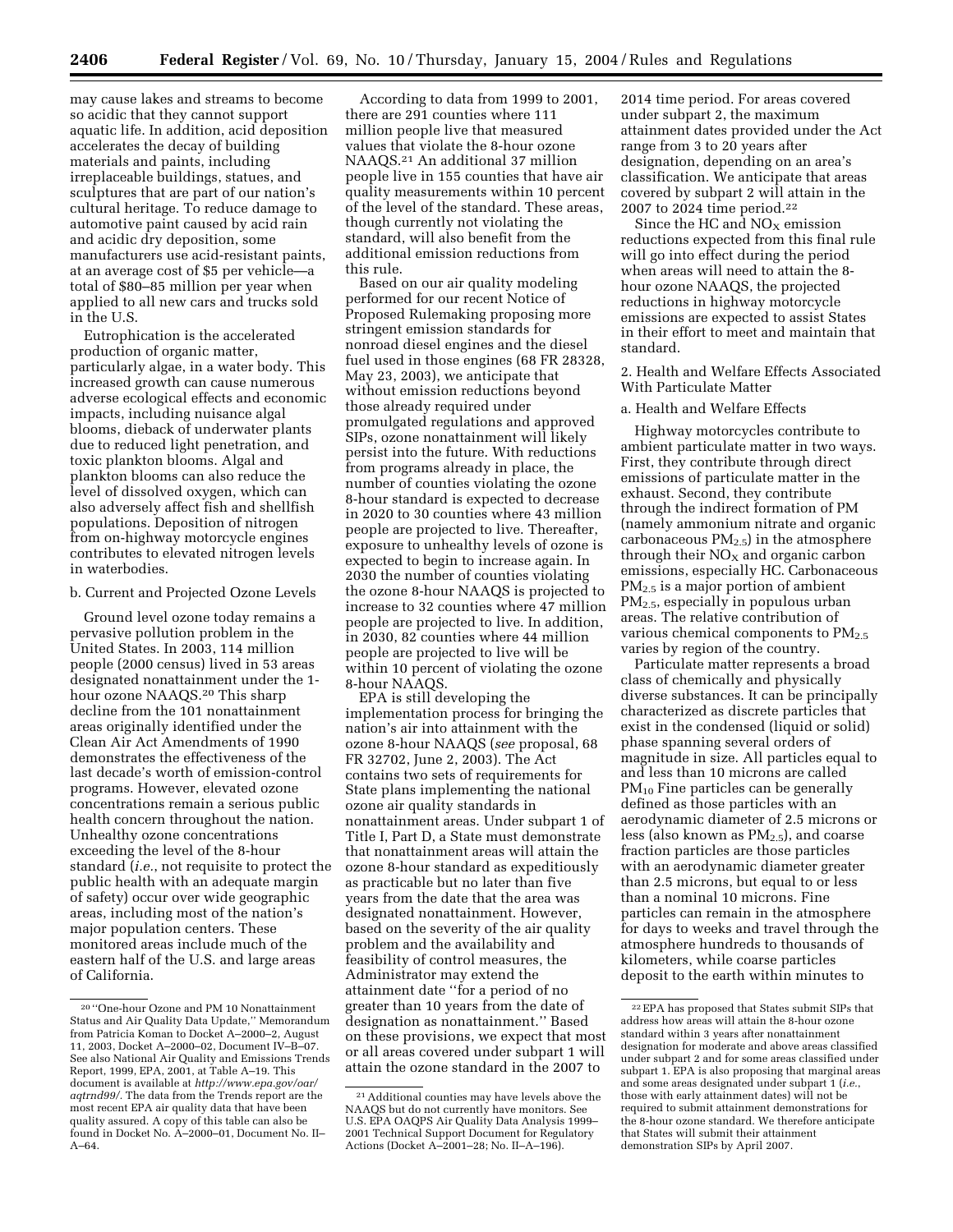hours and within tens of kilometers from the emission source.

Scientific studies show ambient PM (which is attributable to a number of sources, including highway motorcycles) is associated with a series of adverse health effects. These health effects are discussed in detail in the EPA Criteria Document for PM as well as the draft updates of this document released in the past year. 23 24

As described in these documents, health effects associated ambient PM have been indicated by epidemiologic studies showing associations between short-term exposure and increased hospital admissions for ischemic heart disease, heart failure, respiratory disease, including chronic obstructive pulmonary disease (COPD) and pneumonia. Short-term elevations in ambient PM have also been associated with increased cough, lower respiratory symptoms, and decrements in lung function. Short-term variations in ambient PM have also been associated with increases in total and cardiorespiratory daily mortality. Studies examining populations exposed to different levels of air pollution over a number of years, including the Harvard Six Cities Study and the American Cancer Society Study suggest an association between exposure to ambient PM2.5 and premature mortality. 25 26 Two studies further analyzing the Harvard Six Cities Study's air quality data have also established a specific influence of mobile sourcerelated PM2.5 on daily mortality <sup>27</sup> and a concentration-response function for mobile source-associated  $PM_{2.5}$  and daily mortality.28 Another recent study in 14 U.S. cities examining the effect of PM10 on daily hospital admissions for

24U.S. EPA (2002). Air Quality Criteria for Particulate Matter—Volumes I and II (Third External Review Draft) This material is available in Docket A–2001–28, Documents II–A–98 and II–A– 71. It is also available electronically at *http:// cfpub.epa.gov/ncea/cfm/partmatt.cfm.*

25 Dockery, DW; Pope, CA, III; Xu, X; *et al.* (1993). An association between air pollution and mortality in six U.S. cities. N Engl J Med 329:1753–1759.

26Pope, CA, III; Thun, MJ; Namboordiri, MM; *et al.* (1995). Particulate air pollution as a predictor of mortality in a prospective study of U.S. adults. Am J Respir Crit Care Med 151:669–674.

27Laden F; Neas LM; Dockery DW; *et al.* (2000). Association of fine particulate matter from different sources with daily mortality in six U.S. cities. Environ Health Perspect 108(10):941–947.

28Schwartz J; Laden F; Zanobetti A. (2002). The concentration-response relation between PM(2.5) and daily deaths. Environ Health Perspect 110(10): 1025–1029.

cardiovascular disease found that the effect of  $PM_{10}$  was significantly greater in areas with a larger proportion of  $PM_{10}$ coming from motor vehicles, indicating that  $PM_{10}$  from these sources may have a greater effect on the toxicity of ambient PM10 when compared with other sources.29 Additional studies have associated changes in heart rate and/or heart rhythm in addition to changes in blood characteristics with exposure to ambient PM. 30 31 For additional information on health effects, see the Regulatory Support Document for this rule.

The health effects of  $PM_{10}$  are similar to those of  $PM_{2.5}$ , since  $PM_{10}$  includes all of PM2.5 plus the coarse fraction from 2.5 to 10 micrometers in size. EPA also evaluates the health effects of PM between 2.5 and 10 micrometers in the draft revised Criteria Document. As discussed in the Diesel HAD and other studies, most diesel PM is smaller than 2.5 micrometers.32 Both fine and coarse fraction particles can enter and deposit in the respiratory system.

PM also causes adverse impacts to the environment. Fine PM is the major cause of reduced visibility in parts of the United States, including many of our national parks. Other environmental impacts occur when particles deposit onto soils, plants, water or materials. For example, particles containing nitrogen and sulphur that deposit on to land or water bodies may change the nutrient balance and acidity of those environments. Finally, PM causes soiling and erosion damage to materials, including culturally important objects such as carved monuments and statues. It promotes and accelerates the corrosion of metals, degrades paints, and deteriorates building materials such as concrete and limestone.

b. Current and Projected Levels

There are NAAQS for both  $PM_{10}$  and  $PM_{2.5}$ . Violations of the annual  $PM_{2.5}$ standard are much more widespread than are violations of the  $PM_{10}$ 

30Pope CA III, Verrier RL, Lovett EG; *et al.* (1999). Heart rate variability associated with particulate air pollution. Am Heart J 138(5 Pt 1):890–899.

31Magari SR, Hauser R, Schwartz J; *et al.* (2001). Association of heart rate variability with occupational and environmental exposure to particulate air pollution. Circulation 104(9):986– 991.

32U.S. EPA (1985). Size specific total particulate emission factor for mobile sources. EPA 460/3–85– 005. Office of Mobile Sources, Ann Arbor, MI. A copy of this document is available in Docket A– 2001–28, Document II–A–35.

standards. Each of these are discussed below.

i. PM10 Levels. The current NAAQS for  $PM_{10}$  were established in 1987. The primary (health-based) and secondary (public welfare based) standards for PM<sub>10</sub> include both short- and long-term NAAQS. The short-term (24 hour) standard of 150 ug/ $m<sup>3</sup>$  is not to be exceeded more than once per year on average over three years. The long-term standard specifies an expected annual arithmetic mean not to exceed 50 ug/ $m<sup>3</sup>$ averaged over three years.

Currently, 29 million people live in PM<sub>10</sub> nonattainment areas. There are currently 56 moderate  $PM_{10}$ nonattainment areas with a total population of 6.6 million.33 The attainment date for the initial moderate PM10 nonattainment areas, designated by law on November 15, 1990, was December 31, 1994. Several additional PM<sub>10</sub> nonattainment areas were designated on January 21, 1994, and the attainment date for these areas was December 31, 2000. There are an additional 8 serious  $PM_{10}$ nonattainment areas with a total affected population of 22.7 million. According to the Act, serious  $PM_{10}$ nonattainment areas must attain the standards no later than 10 years after designation. The initial serious  $PM_{10}$ nonattainment areas were designated January 18, 1994 and had an attainment date set by the Act of December 31, 2001. The Act provides that EPA may grant extensions of the serious area attainment dates of up to 5 years, provided that the area requesting the extension meets the requirements of Section 188(e) of the Act. Four serious PM10 nonattainment areas (Phoenix, Arizona; Coachella Valley, South Coast (Los Angeles), and Owens Valley, California) have received extensions of the December 31, 2001 attainment date and thus have new attainment dates of December 31, 2006.34

While all of these areas are expected to be in attainment before any significant emission reductions from this rule are expected to occur, these reductions will help these areas in maintaining the standards.

ii. PM<sub>2.5</sub> Levels. The NAAQS for PM<sub>2.5</sub> were established by EPA in 1997 (62 Fed. Reg., 38651, July 18, 1997). The short term (24-hour) standard is set at a level of 65 µg/m3 based on the 98th percentile concentration averaged over three years. (This air quality statistic

<sup>23</sup>U.S. EPA (1996). Air Quality Criteria for Particulate Matter—Volumes I, II, and III, EPA, Office of Research and Development. Report No. EPA/600/P–95/001a–cF. This material is available in Docket A–99–06, Documents IV–A–30 to 32. It is also available electronically at *http:// www.epa.gov/ttn/oarpg/ticd.html.*

<sup>29</sup> Janssen NA; Schwartz J; Zanobetti A.; *et al.* (2002). Air conditioning and source-specific particles as modifiers of the effect of  $PM_{10}$  on hospital admissions for heart and lung disease. Environ Health Perspect 110(1):43–49.

 $^{33\,\prime\prime}\textnormal{One-hour Ozone}$  and  $\textnormal{PM}_{10}$  Nonattainment Status and Air Quality Data Update,'' Memorandum from Patricia Koman to Docket A–2000–2, August 11, 2003, Docket A–2000–02, Document IV–B–07.

<sup>34</sup>EPA has also proposed to grant Las Vegas, Nevada, an extension until December 31, 2006.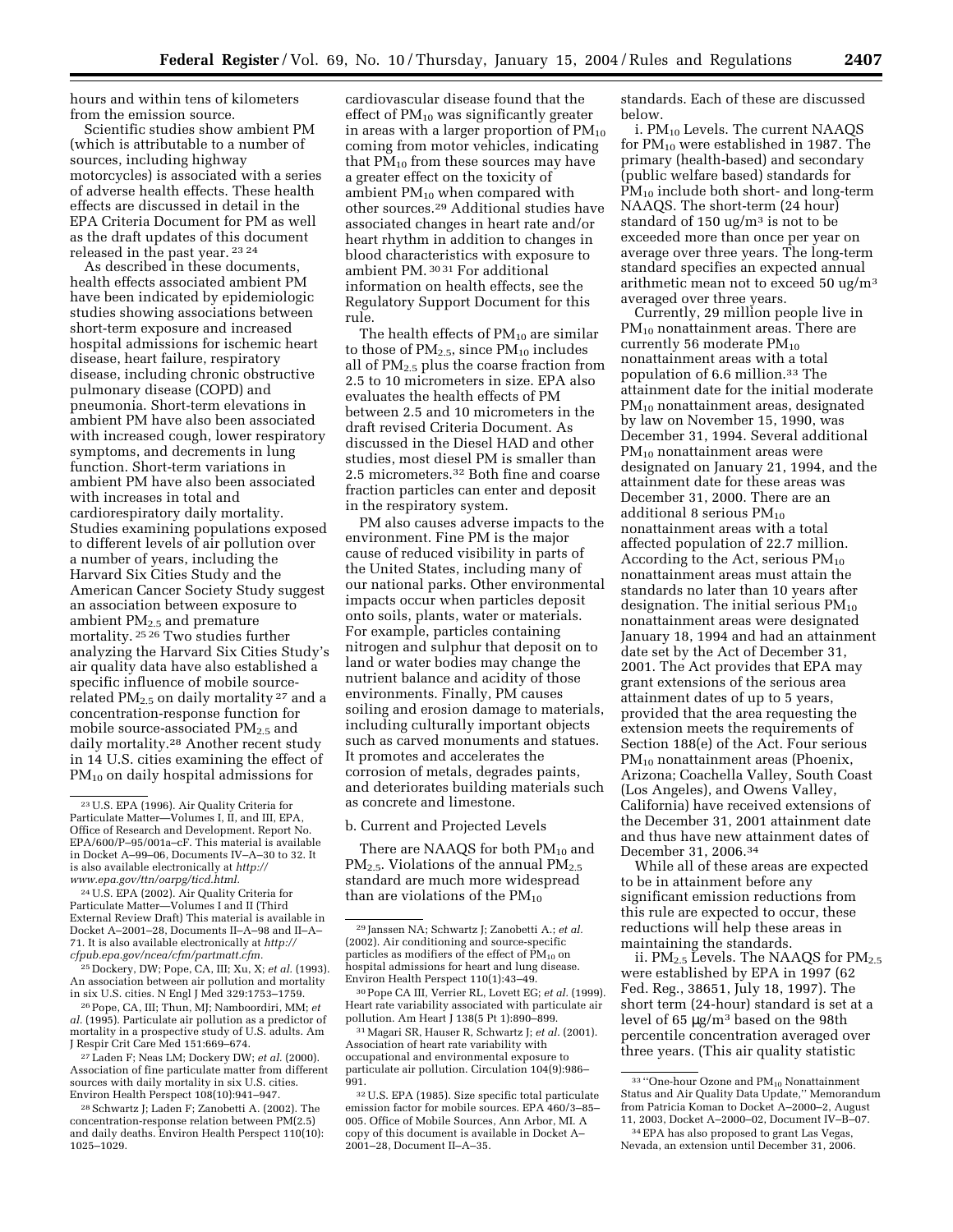compared to the standard is referred to as the ''design value.'') The long-term standard specifies an expected annual arithmetic mean not to exceed 15 ug/m3 averaged over three years.

High ambient levels of  $PM_{2.5}$  are widespread throughout the country. Current  $PM_{2.5}$  monitored values for 1999–2001, which cover counties having about 75 percent of the country's population, indicate that at least 65 million people in 129 counties live in areas where annual design values of ambient fine PM violate the  $PM_{2.5}$ NAAQS. There are an additional 9 million people in 20 counties where levels above the NAAQS are being measured, although there are insufficient data at this time to calculate a design value in accordance with the standard and thus determine whether these areas are violating the  $PM_{2.5}$ NAAQS. In total, this represents 37 percent of the counties and 64 percent of the population in the areas with monitors with levels above the NAAQS. Furthermore, an additional 11 million people live in 41 counties that have air quality measurements within 10 percent of the level of the standard, with complete data. These areas, although not currently violating the standard, will also benefit from the additional HC and  $NO<sub>X</sub>$  reductions from these motorcycle emission standards.

The air quality modeling performed for our recent Notice of Proposed Rulemaking proposing more stringent emission standards for nonroad diesel engines and the diesel fuel used in those engines (68 FR 28328, May 23, 2003) suggests that similar conditions are likely to continue to exist in the future in the absence of additional measures to reduce these emissions. For example, in 2020 based on emission controls currently adopted, we project that 66

million people will live in 79 counties with average  $PM_{2.5}$  levels above 15 ug/ m3. In 2030, the number of people projected to live in areas exceeding the PM<sub>2.5</sub> standard is expected to increase to 85 million in 107 counties. An additional 24 million people are projected to live in counties within 10 percent of the standard in 2020, which will decrease to 17 million people in 2030.

By reducing HC and  $NO<sub>X</sub>$  emissions from highway motorcycles, the standards we are finalizing will assist States as they implement local controls to reduce  $PM_{2.5}$  levels and help ensure long term maintenance with the NAAQS.

3. Health Effects Associated With Air Toxics

In addition to the human health and welfare impacts described above, emissions from the engines covered by this rule also contain several Mobile Source Air Toxics, including benzene, 1,3-butadiene, formaldehyde, acetaldehyde, and acrolein.35 The health effects of these air toxics are described in more detail in the Regulatory Support Document for this rule. Additional information can also be found in the Technical Support Document for our final Mobile Source Air Toxics rule.36

The hydrocarbon controls contained in this rule are expected to reduce exposure to air toxics and therefore may help reduce the impact of these engines on cancer and noncancer health effects.

# *B. What Is the Emission Inventory Contribution From Highway Motorcycles?*

The highway motorcycles subject to the standards finalized today contribute to the national inventories of pollutants

that are associated with the health and public welfare effects described in Section II.A. Emission estimates for highway motorcycles were developed using information on the certification levels of current motorcycles and information on motorcycle use provided by the motorcycle industry. A more detailed description of the highway motorcycle modeling and our estimation methodology can be found in the Chapter 6 of the Draft Regulatory Support Document.

In order to determine the relative contribution of highway motorcycles to overall emissions, we estimated the emissions from all sources. Overall emission inventory estimates for the years 1996 and 2020 are summarized in Tables II.B–1 through II.B–3 for VOC, NO<sub>X</sub>, and PM emissions, respectively.<sup>37</sup> The estimates shown for highway motorcycles are baseline estimates and do not account for the impact of the standards adopted today. These tables show the relative contributions of the different mobile-source categories to the overall national mobile-source inventory. Of the total emissions from mobile sources, highway motorcycles contribute about 0.6 percent, 0.1 percent, and less than 0.1 percent of VOC,  $NO<sub>X</sub>$ , and PM emissions, respectively, in the year 1996. The projections for 2020 for the highway motorcycles subject to the standards adopted today show that emissions from these categories are expected to increase over time if left uncontrolled. Projections indicate that motorcycles are expected to contribute 2.3 percent, 0.3 percent, and 0.1 percent of mobile source VOC, NO<sub>X</sub>, and PM emissions in the year 2020 if left uncontrolled. Population growth and the effects of other regulatory control programs are factored into these projections.

TABLE II.B–1.—ANNUAL VOC BASELINE EMISSION LEVELS FOR MOBILE

|                                   | 1996              |                       |            | 2020              |                       |            |
|-----------------------------------|-------------------|-----------------------|------------|-------------------|-----------------------|------------|
| Category                          | VOC short<br>tons | % of mobile<br>source | % of total | VOC short<br>tons | % of mobile<br>source | % of total |
|                                   | 47.368            | 0.6                   | 0.3        | 86.520            | 2.2                   | 0.6        |
| Highway Light-duty                | 4,635,410         | 55.8                  | 25.0       | 1,755,119         | 45.4                  | 13.0       |
|                                   | 608.607           | 7.3                   | 3.3        | 226.641           | 5.9                   | 1.7        |
| Land-based Nonroad Diesel         | 221,403           | 2.7                   | 1.2        | 96.855            | $2.5\,$               | 0.7        |
| Recreational Marine Diesel ≤50 hp | 128               | 0.0                   | 0.0        | 108               | 0.0                   | 0.0        |
| Recreational Marine Diesel >50 hp | 1.199             | 0.0                   | 0.0        | 1.531             | 0.0                   | 0.0        |
|                                   | 804.488           | 9.7                   | 4.3        | 380.891           | 9.9                   | 2.8        |

<sup>35</sup>EPA recently finalized a list of 21 Mobile Source Air Toxics, including VOCs, metals, and diesel particulate matter and diesel exhaust organic gases (collectively DPM+DEOG). 66 FR 17230, March 29, 2001. This material is available in Docket No. A–2000–01, Documents Nos. II–A–42 and II–A– 30.

 $^{36}\rm{See}$ our Mobile Source Air Toxics final rulemaking, 66 FR 17230, March 29, 2001, and the Technical Support Document for that rulemaking. Copies of these documents are available in Docket No. A–2000–01, Documents Nos. II–A–42 and II–A– 30.

37The inventories cited in Tables II.B–1 through II.B–3 were developed for the Nonroad Diesel

Rulemaking. See 68 FR 28328, May 23, 2003. The inventories for recreational marine engines greater than 50 horsepower, nonroad spark-ignition engines greater than 25 horsepower, and recreation sparkignition engines have been updated using the latest version of EPA's NONROAD model to account for the new standards adopted by EPA in late 2002. See 67 FR 68242, November 8, 2002.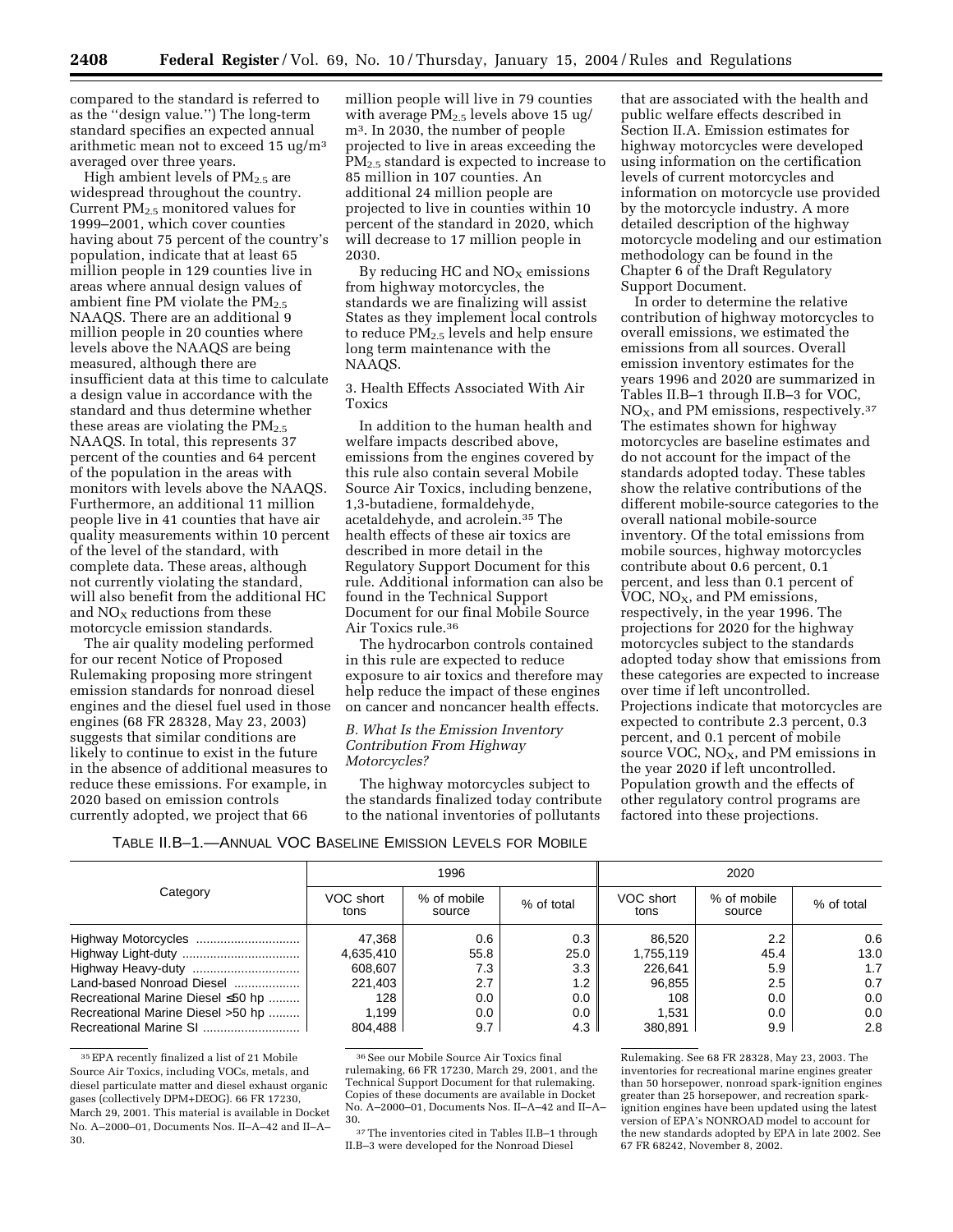# TABLE II.B–1.—ANNUAL VOC BASELINE EMISSION LEVELS FOR MOBILE **CONTINUED**

|                                                           |                                                                      | 1996                                           |                                               | 2020                                                               |                                                |                                               |
|-----------------------------------------------------------|----------------------------------------------------------------------|------------------------------------------------|-----------------------------------------------|--------------------------------------------------------------------|------------------------------------------------|-----------------------------------------------|
| Category                                                  | VOC short<br>tons                                                    | % of mobile<br>source                          | % of total                                    | VOC short<br>tons                                                  | % of mobile<br>source                          | % of total                                    |
| Commercial Marine Diesel                                  | 1,330,229<br>85.701<br>308,285<br>31,545<br>960<br>48.381<br>176.394 | 16.0<br>1.0<br>3.7<br>0.4<br>0.0<br>0.6<br>2.1 | 7.2<br>0.5<br>1.7<br>0.2<br>0.0<br>0.3<br>1.0 | 650,158<br>12.265<br>339,098<br>37,290<br>998<br>36.546<br>239.654 | 16.8<br>0.3<br>8.8<br>1.0<br>0.0<br>0.9<br>6.2 | 4.8<br>0.1<br>2.5<br>0.3<br>0.0<br>0.3<br>1.8 |
|                                                           | 3,008,713<br>5.291.385                                               | 36<br>64                                       | 16<br>29                                      | 1,795,394<br>2.068.280                                             | 46<br>54                                       | 13<br>15                                      |
| Total Mobile Sources<br>Stationary Point and Area Sources | 8,300,098<br>10.249.136                                              | 100                                            | 45<br>55                                      | 3,863,674<br>9.648.376                                             | 100                                            | 29<br>71                                      |
| Total Man-Made Sources<br>Mobile Source Percent of Total  | 18,549,234<br>45                                                     |                                                |                                               | 13,512,050<br>29                                                   |                                                |                                               |

#### **Notes:**

aThese are 48-state inventories. They do not include Alaska and Hawaii.

b The mobile source estimates include both exhaust and evaporative emissions.

c Hydrocarbons (HC) are a set of compounds that are very similar to, but slightly different from, VOCs, and to reduce mobile source VOC levels we set maximum limits for HC emissions.

# TABLE II.B-2.—ANNUAL NO<sub>X</sub> BASELINE EMISSION LEVELS FOR MOBILE AND OTHER SOURCE CATEGORIES<sup>a</sup>

|                                   |                     | 1996                  |            | 2020                |                       |            |
|-----------------------------------|---------------------|-----------------------|------------|---------------------|-----------------------|------------|
| Category                          | $NOx$ short<br>tons | % of mobile<br>source | % of total | $NOx$ short<br>tons | % of mobile<br>source | % of total |
| Highway Motorcycles               | 7,284               | 0.1                   | 0.0        | 14,059              | 0.3                   | 0.1        |
| Highway Light-duty                | 4,427,634           | 33.8                  | 18.0       | 1,264,342           | 25.0                  | 8.4        |
| Highway Heavy-duty                | 4,626,004           | 35.3                  | 18.8       | 696,911             | 13.8                  | 4.6        |
| Land-based Nonroad Diesel         | 1,583,664           | 12.1                  | 6.4        | 1,140,727           | 22.6                  | 7.6        |
| Recreational Marine Diesel ≤50 hp | 523                 | 0.0                   | 0.0        | 682                 | 0.0                   | 0.0        |
| Recreational Marine Diesel >50 hp | 33,468              | 0.3                   | 0.1        | 47,675              | 0.9                   | 0.3        |
|                                   | 33,304              | 0.3                   | 0.1        | 61,749              | 1.2                   | 0.4        |
|                                   | 63,584              | 0.5                   | 0.3        | 100,119             | 2.0                   | 0.7        |
|                                   | 273,099             | 2.1                   | 1.1        | 43,322              | 0.9                   | 0.3        |
|                                   | 4,297               | 0.0                   | 0.0        | 17,129              | 0.3                   | 0.1        |
| Commercial Marine Diesel          | 959.704             | 7.3                   | 3.9        | 819,201             | 16.2                  | 5.4        |
|                                   | 6,428               | 0.0                   | 0.0        | 4,551               | 0.1                   | 0.0        |
|                                   | 921,556             | 7.0                   | 3.8        | 612,722             | 12.1                  | 4.1        |
|                                   | 165,018             | 1.3                   | 0.7        | 228,851             | 4.5                   | 1.5        |
|                                   | 4,044,645           | 31                    | 16         | 3,076,728           | 61                    | 20         |
|                                   | 9,060,922           | 69                    | 37         | 1,975,312           | 39                    | 13         |
|                                   | 13,105,567          | 100                   | 53         | 5,052,040           | 100                   | 33         |
| Stationary Point and Area Sources | 11,449,752          |                       | 47         | 10,050,213          |                       | 67         |
| Total Man-Made Sources            | 24,555,319          |                       |            | 15,102,253          |                       |            |
| Mobile Source Percent of Total    | 53                  |                       |            | 33                  |                       |            |

**Notes:** aThese are 48-state inventories. They do not include Alaska and Hawaii.

# TABLE II.B–3.—ANNUAL DIRECT PM–2.5 BASELINE EMISSION LEVELS FOR MOBILE AND OTHER SOURCE CATEGORIES a,b

|                                   | 1996                 |                       |            | 2020                 |                       |            |
|-----------------------------------|----------------------|-----------------------|------------|----------------------|-----------------------|------------|
| Category                          | PM-2.5 short<br>tons | % of mobile<br>source | % of total | PM-2.5 short<br>tons | % of mobile<br>source | % of total |
| Highway Motorcycles               | 184                  | 0.0                   | 0.0        | 434                  | 0.1                   | 0.0        |
|                                   | 57.534               | 10.2                  | 2.6        | 47.136               | 13.2                  | 2.3        |
|                                   | 172,965              | 30.7                  | 7.8        | 24.806               | 7.0                   | 1.2        |
| Land-based Nonroad Diesel         | 176.510              | 31.3                  | 8.0        | 124,334              | 34.9                  | 6.0        |
| Recreational Marine Diesel ≤50 hp | 62                   | $0.0\,$               | 0.0        | 70                   | $0.0\,$               | 0.0        |
| Recreational Marine Diesel >50 hp | 815                  | 0.1                   | $0.0^{-}$  | $^{\prime}$ .162     | 0.3                   | 0.1        |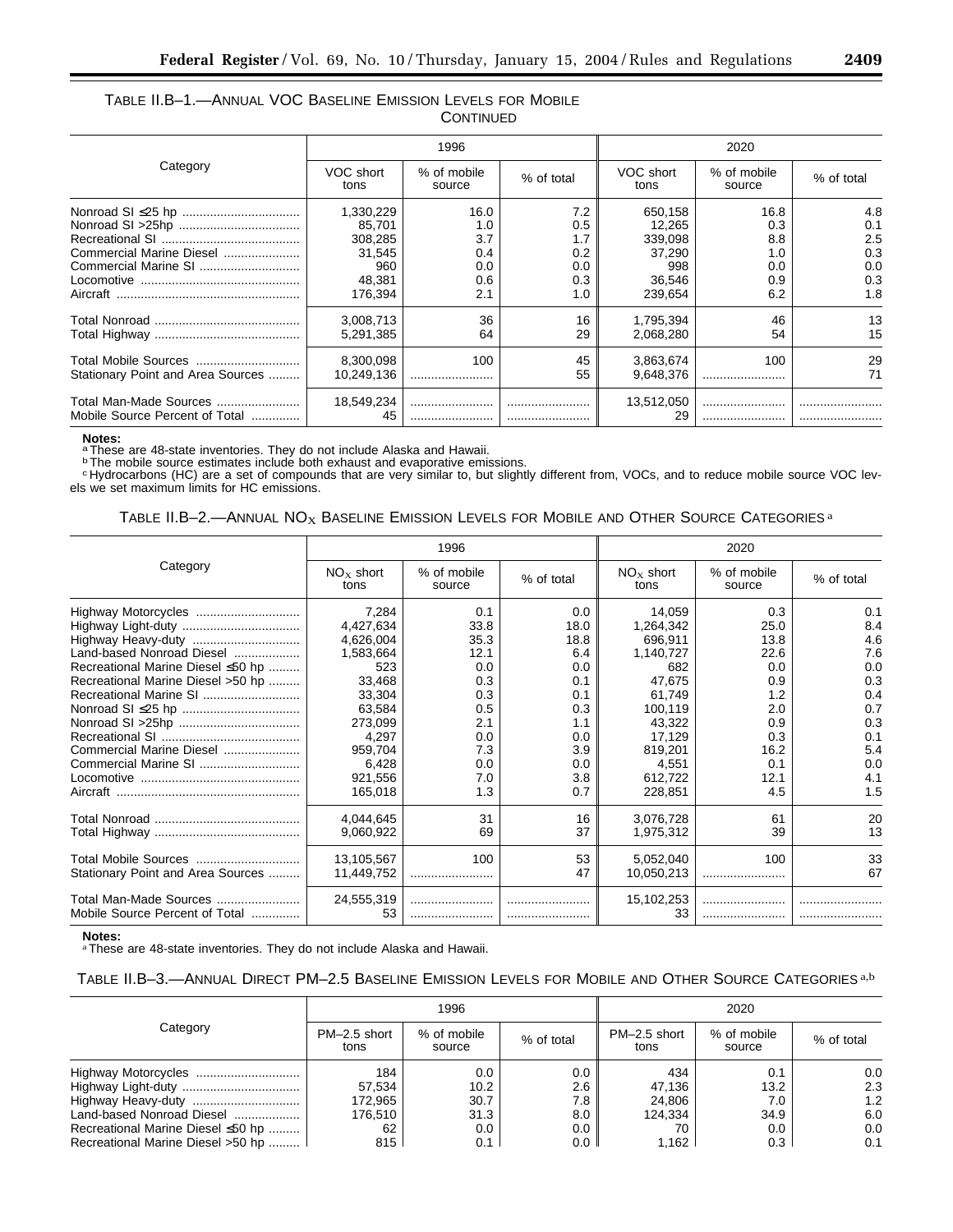| TABLE II.B-3.—ANNUAL DIRECT PM-2.5 BASELINE EMISSION LEVELS FOR MOBILE AND OTHER SOURCE |  |
|-----------------------------------------------------------------------------------------|--|
| CATEGORIES <sup>a,b</sup> —Continued                                                    |  |

|                      | 1996                  |            | 2020                 |                       |            |
|----------------------|-----------------------|------------|----------------------|-----------------------|------------|
| PM-2.5 short<br>tons | % of mobile<br>source | % of total | PM-2.5 short<br>tons | % of mobile<br>source | % of total |
| 35,147               | 6.2                   | 1.6        | 26,110               | 7.3                   | 1.3        |
| 24,130               | 4.3                   | 1.1        | 29,998               | 8.4                   | 1.5        |
| 1,374                | 0.2                   | 0.1        | 2,302                | 0.6                   | 0.1        |
| 7,968                | 1.4                   | 0.4        | 9,963                | 2.8                   | 0.5        |
| 36.367               | 6.5                   | 1.6        | 41,365               | 11.6                  | 2.0        |
| 1,370                | 0.2                   | 0.1        | 1.326                | 0.4                   | 0.1        |
| 20,937               | 3.7                   | 0.9        | 16.727               | 4.7                   | 0.8        |
| 27.891               | 5.0                   | 1.3        | 30.024               | 8.4                   | 1.5        |
| 332.571              | 59                    | 15         | 283.381              | 80                    | 14         |
| 230.683              | 41                    | 10         | 72.376               | 20                    | 4          |
| 563,254              | 100                   | 25         | 355.757              | 100                   | 17         |
| 1.653.392            |                       | 75         | 1.712.004            |                       | 83         |
| 2,216,646<br>25      |                       |            | 2,067,761<br>17      |                       |            |
|                      |                       |            |                      |                       |            |

#### **Notes:**

a These are 48-state inventories. They do not include Alaska and Hawaii.

**b** Excludes natural and miscellaneous sources.

# **III. Which Vehicles and Engines Are Covered?**

We are adopting new standards for new highway motorcycles, including those with engines with displacements of less than 50cc. These requirements apply to manufacturers of motorcycles. Companies that produce and sell motorcycle engines are not directly covered, unless such a company also manufactures motorcycles. Every company that manufactures motorcycles for introduction into commerce in the U.S., whether or not they also manufacture motorcycle engines, is covered by EPA regulations. Engine manufacturers will be indirectly required to design and build complying engines, because their customers (*e.g.*, motorcycle manufacturers that purchase their engines) will require engines that comply with emission standards.

In order to be defined as a highway motorcycle—and therefore covered by the new standards—a motorcycle must first be defined as a motor vehicle under the Clean Air Act and EPA regulations. EPA regulations then specify the characteristics that cause a motor vehicle to be defined as a highway motorcycle. EPA regulations also divide highway motorcycles into three ''classes,'' which are used to determine the specific compliance requirements applicable to a given motorcycle. This section explains the definitions and the motorcycle classes defined by EPA.

#### *A. What Is a Highway Motorcycle?*

To reach the conclusion that a two- or three-wheeled vehicle is a highway motorcycle (a motorcycle legal for use

on public roads), the vehicle must first be defined as a ''motor vehicle'' under the Clean Air Act.

The Clean Air Act specifies that the term ''motor vehicle,'' as used in the Act, applies only to vehicles ''designed for transporting persons or property on a street or highway'' (CAA section 216). In addition, EPA has promulgated regulations, in 40 CFR 85.1703, that elaborate on the Act's definition of motor vehicles and set forth three criteria, which, if any one is met, would cause a vehicle to not be considered a motor vehicle under the regulations, and therefore not subject to requirements applicable to motor vehicles. These criteria are:

(1) The vehicle cannot exceed a maximum speed of 25 miles per hour over a level paved surface; or

(2) The vehicle lacks features customarily associated with safe and practical street or highway use, including such things as a reverse gear (except motorcycles), a differential, or safety features required by state and/or federal law; or

(3) The vehicle exhibits features which render its use on a street or highway unsafe, impractical, or highly unlikely, including tracked road contact means, an inordinate size, or features ordinarily associated with military combat or tactical vehicles such as armor and/or weaponry.

A vehicle that cannot be considered a motor vehicle under the statutory and regulatory definitions described above is generally considered under the Clean Air Act to be a ''nonroad'' vehicle. Mopeds and scooters that do not meet

the definition of ''motor vehicle'' (*e.g.*, very small mopeds and scooters) because they can not exceed 25 miles per hour or because they meet some of the other criteria described above are considered nonroad recreational vehicles and are subject to the applicable emission standards for offhighway motorcycles.

Once it is determined that a vehicle is a ''motor vehicle'', EPA regulations then determine which motor vehicles are highway motorcycles for the purposes of applying emission standards. Although motorcycles come in a variety of two- and three-wheeled configurations and styles, for the most part they are two-wheeled, self-powered vehicles. EPA regulations currently define a motorcycle as ''any motor vehicle with a headlight, taillight, and stoplight and having: two wheels, or three wheels and a curb mass less than or equal to 793 kilograms (1749 pounds)'' (See 40 CFR 86.402–98).

In the past, vehicles that would otherwise meet the definition of a motorcycle but with an engine displacement of less than 50cc (*e.g.*, small scooters and mopeds), have not been subject to any EPA emission standards. In this final rule we are, for the first time, applying emission standards to any highway motorcycle, regardless of displacement.

# *B. What Are Class I, Class II, and Class III Highway Motorcycles?*

Both EPA and California regulations sub-divide highway motorcycles into classes based on engine displacement. These divisions have been consistent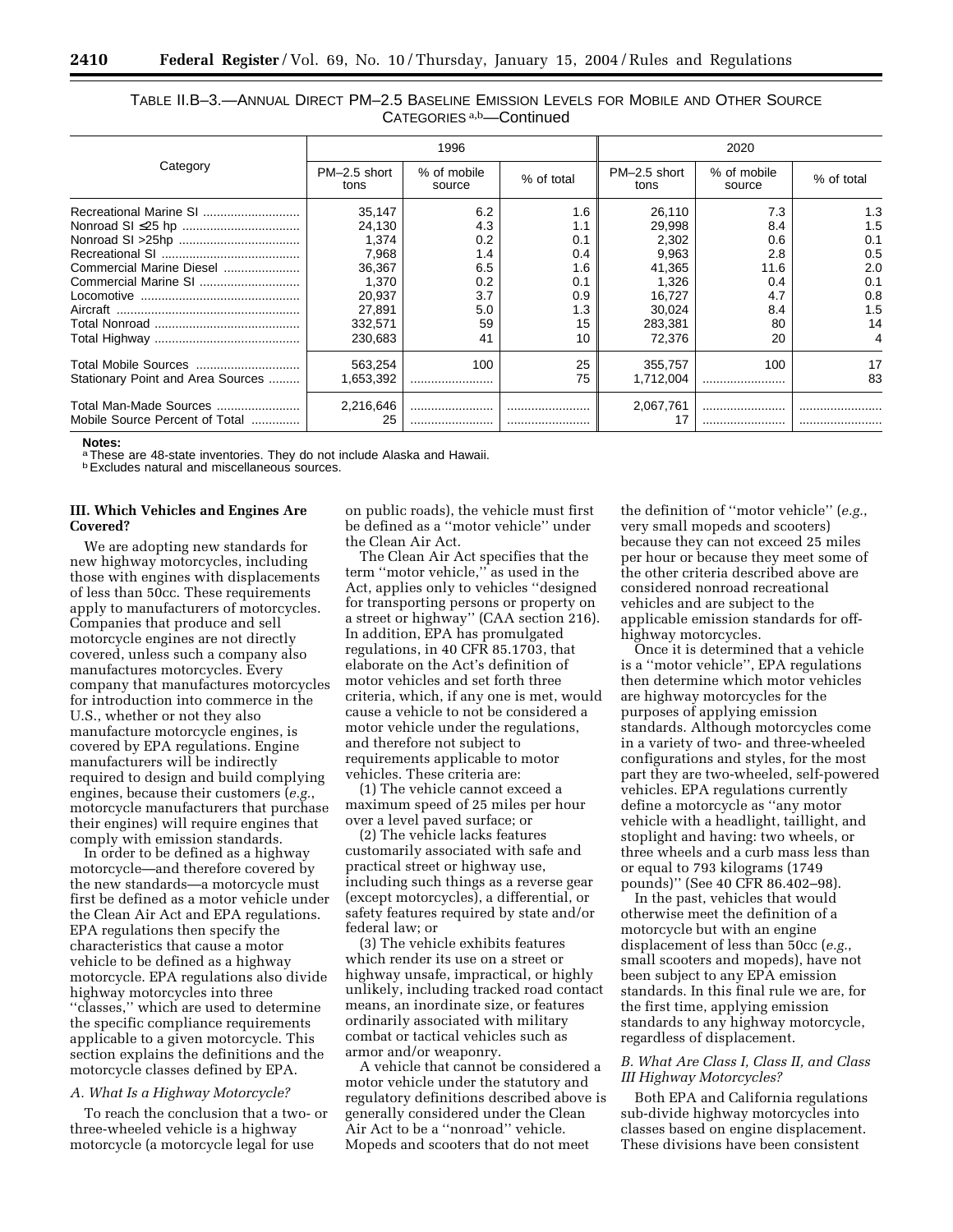between EPA and the California ARB for I emission standards to motorcycles many years. However, we are adopting a revised definition for Class I motorcycles in order to apply the Class

with displacements of less than 50cc. The revised definition will take effect with the 2006 model year. Table V.A–

1 shows how these classes are defined before and after implementation of new standards for motorcycles with engines of less than 50cc displacement.

| Motorcycle class                 | Engine displacement (cubic centimeters) |                                            |  |
|----------------------------------|-----------------------------------------|--------------------------------------------|--|
|                                  | Through 2005 model year                 | 2006 and later model years                 |  |
| Class I<br>Class II<br>Class III |                                         | $0 - 169.$<br>170-279.<br>280 and greater. |  |

Highway motorcycles with engine displacements less than 50cc are mostly mopeds and motor scooters (''scooters,'' or sometimes, ''motorbikes''). These vehicles are generally powered by 49cc two-stroke engines, although four-stroke engines are becoming more popular. Honda, a major player in this market sector, will no longer be marketing any two-stroke street-use motorcycles as of the 2003 model year; everything, including their 49cc scooter, will be powered by a four-stroke engine.

All motorcycles currently certified to EPA emission standards are powered by four-stroke engines. Class I and II motorcycles, which make up less than ten percent of unit sales and only 24 out of 175 certified 2002 engine families, consist mostly of dual-sport motorcycles, scooters, and entry-level sport bikes and cruisers. Class III motorcycles represent 151 of the 175 certified 2002 engine families, and more than 90 percent of annual sales. Most Class III motorcycles are powered by relatively large engines, as demonstrated by an average displacement in the class of about 1100cc. Although there are some motorcycles that use eightcylinder automotive engines and some on the horizon that may have

displacements near 2300cc, the typical top-end displacement is around 1800cc.

# **IV. Exhaust Emission Standards and Test Procedures**

We are adopting new exhaust emission standards for highway motorcycles. This section includes a description of the new standards and other important provisions. A discussion of the technological feasibility of the standards is in Section V of this document.

# *A. What Are the New Exhaust Emission Standards?*

In general, we are harmonizing the federal exhaust emission standards for all classes of motorcycles with those of the California program, but on a delayed schedule relative to implementation in California. For Class I and Class II motorcycles this means meeting exhaust emission standards for HC and CO that have applied in California since 1982. Motorcycles with engine displacements of less than 50cc (previously unregulated) will be considered Class I motorcycles, and thus subject to the Class I standards. However, we have set a useful life of 6,000 km for under 50cc motorcycles. We are also adopting an

optional  $HC+NO<sub>X</sub>$  standard for Class I and II motorcycles, which will be required of manufacturers wishing to average their emissions or transfer emission credits across classes. For Class III motorcycles, the standards will require compliance with two tiers of exhaust emission standards that California ARB has put in place for future model years. The existing federal CO standard of 12.0 g/km remains unchanged. The process by which manufacturers certify their motorcycles, the test procedures, the driving cycle, and other elements of the federal program also remain unchanged.

#### 1. Class I and II Motorcycles

We are adopting the current California ARB Class I and II exhaust emission standards on a nationwide basis starting with the 2006 model year. These standards, which have been in place in California since 1982, are shown in Table IV.A–1. In recent years, motorcycles certified to the California standards have been sold nationwide, and there have been few, if any, motorcycles in those classes that are limited to 49-state sales due to their not being able to meet the California standards.

| Table IV.A—1.—Final Class I and II Exhaust Emission Standards |  |  |  |  |  |
|---------------------------------------------------------------|--|--|--|--|--|
|---------------------------------------------------------------|--|--|--|--|--|

| Class and displacement (cc) | НC<br>(q/km) | CС<br>(g/km) | Useful life                             |
|-----------------------------|--------------|--------------|-----------------------------------------|
|                             |              |              | 12.0   5 years/6,000 km <sup>a</sup> .  |
| $I-B(50-169)$               | 0.1          |              | 12.0   5 years/12,000 km <sup>a</sup> . |
| II (170-279)                | .0           |              | 12.0   5 years/18,000 km.               |

#### **Notes:**

a In order to distinguish the two segments within Class I that have differing useful life definitions, the regulatory text defines Class I-A (0-49cc) and Class I–B (50–169cc).

We are also redefining Class I motorcycles to include those motorcycles with engine displacements under 50cc; thus, these previously unregulated motorcycles will be subject to the Class I standards shown in Table IV.A–1. As described further in Section IV.C, certain Class I motorcycles with an

engine displacement under 50cc will be tested on a driving cycle that is slightly modified in order to accommodate the lower speed and acceleration capabilities of these motorcycles relative to other Class I motorcycles.

For all Class I and II motorcycles we are also adopting an optional  $HC+NO<sub>X</sub>$  standard of 1.4 g/km. As of 2006 when new Class I and II standards become effective, the category of motorcycles under 50cc will be meeting an  $HC+NO_X$ standard of 1.2 g/km in the EU, albeit on a different duty cycle. Also in 2006, motorcycles at or above 50cc but less than 150cc in the EU will be meeting an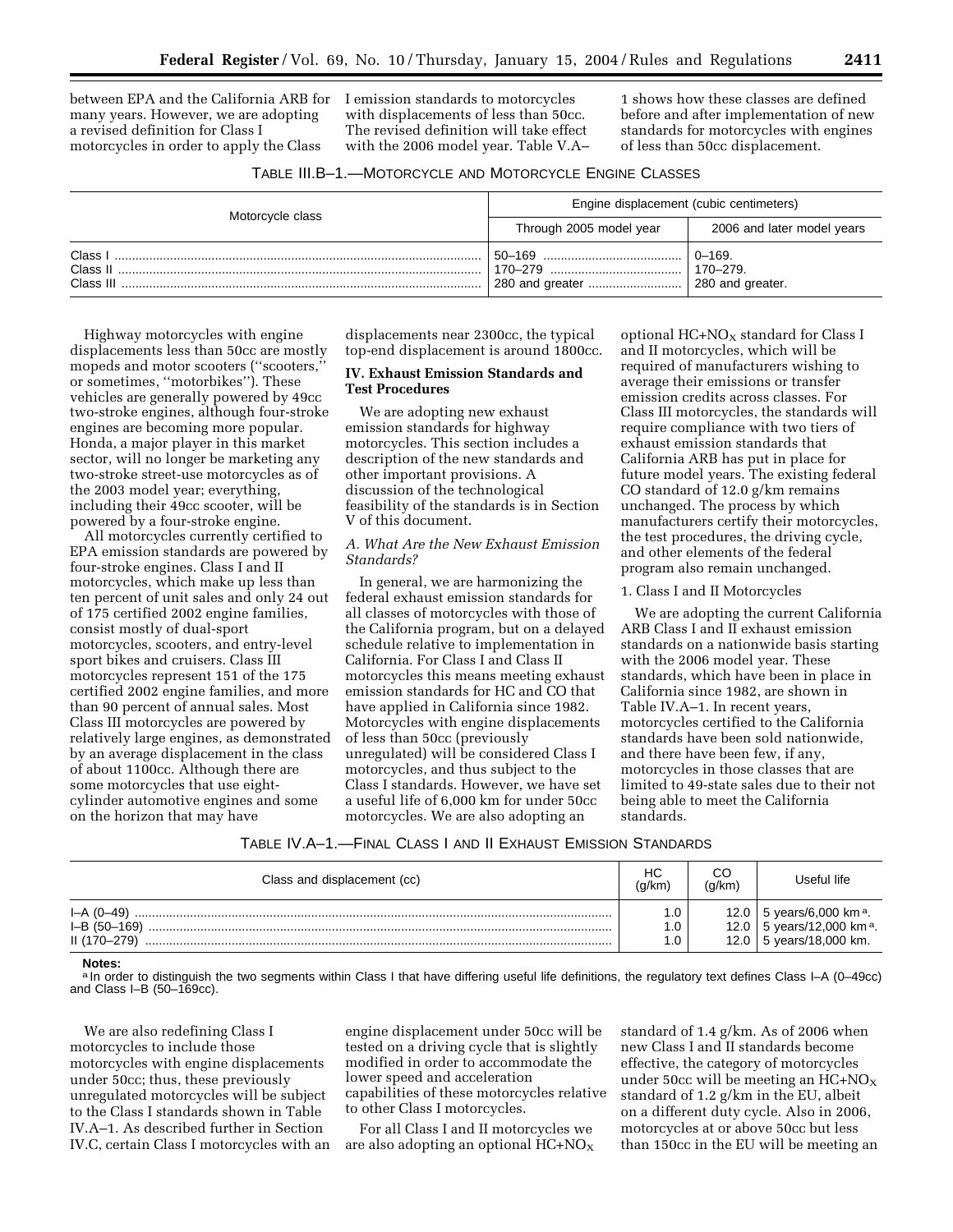HC standard of 0.8 g/km and a  $NO<sub>x</sub>$ standard of 0.15 g/km (combined  $HC+NO<sub>X</sub>$  of 0.95), and motorcycles over 150cc will be meeting standards that are even lower. In addition, an  $HC+NO_X$ standard of 1.4 g/km is equivalent to the Class III standard that goes into effect in 2006. We believe that an  $HC+NO_X$ standard is the only appropriate way to enable the transfer of credits across motorcycle classes in the finalized averaging program, and this optional standard should also be required of any manufacturer who wants to average Class I and II engine families (discussed in detail in Section IV.B).

We are providing a few years of lead time before these standards take effect for several reasons. First, the previously unregulated Class I category under 50cc will require some lead time to meet new standards. Second, we are allowing some averaging provisions that enable manufacturers to transfer Class III emission credits to Classes I and II, and these provisions will not be applicable until new Class III standards take effect in 2006. Third, although all Class I and II engine families in the 2002 model met these standards, that is not the case with the 2003 model year. This indicates to us that there may possibly be some models already under development in the context of the existing federal standard, and an abrupt transition to the new standard would create some difficulty in such cases. Given that the vast majority of Class I and II motorcycles do already meet the standards we are finalizing, it seems unreasonable to potentially disrupt the introduction and sale of a small number of motorcycles to advance the standards to an earlier date.

As we noted in the NPRM, the U.S. is a minor market for small motorcycles, scooters, and mopeds, especially those with engine displacements of under 50cc. Some manufacturers, such as Piaggio (maker of the Vespa scooters), may sell only a few thousand units in the U.S., but have worldwide sales of scooters that approach the magnitude of total U.S. motorcycle sales. We believe that an attempt to drive technology and emission limits for these vehicles beyond those that are applicable in the major small motorcycle and scooter markets could result in the outright withdrawal of some manufacturers' products from the U.S. market. These companies could choose to forego the small amount of U.S. sales rather than develop specific technologies to address U.S. requirements.

#### 2. Class III Motorcycles

We are harmonizing the federal Class III motorcycle standards with the

exhaust emission standards of the California program, as shown in Table IV.A–1. Specifically, we are adopting a Tier 1 standard of 1.4 g/km  $HC + NO_X$ starting in the 2006 model year, and a Tier 2 standard of 0.8 g/km HC+NO<sub>X</sub> starting in the 2010 model year. Because both HC and  $NO<sub>x</sub>$  are ozone precursors, this new standard would better reduce ozone than an HC-only standard. Implementation on a nationwide basis will take place starting two model years after implementation of identical exhaust emission standards in California, ensuring that manufacturers have adequate lead time to plan for these new standards. As described in Section IV.B in further detail, these standards can be met on a corporateaverage basis.

TABLE IV.A–1.—FINAL CLASS III EXHAUST EMISSION STANDARDS (G/KM)

| Model year     | $HC+NOx$ | CO   |
|----------------|----------|------|
| 2006–2009      | 1.4      | 12.0 |
| 2010 and later | 0.8      | 12.0 |

As noted earlier, California ARB plans a technology progress review in 2006 to evaluate manufacturers' progress in meeting the Class III Tier 2 standards. We plan to participate in that review and work with California ARB and others, intending to make any appropriate adjustments to the standards or implementation schedule if warranted.

#### *B. Can I Average, Bank, or Trade Emission Credits?*

To provide flexibility in meeting the standards, we are adopting an emissioncredit program comparable to the existing California ARB regulations, but with additional flexibility relative to California ARB's program. The program consists of two parts. The first component, the averaging program, allows manufacturers to meet the standards on a fleet-average basis. The second component, the early credits programs, provides incentives for the early introduction of Class III motorcycles meeting the Tier 2 standards. We are not adopting any banking provisions beyond the early credits program, and are not adopting any form of emissions trading program. The emission-credit program is described in detail in the following paragraphs.

Under the averaging program, manufacturers are able to balance the certified emissions of their motorcycles so that the sales-weighted emissions level meets the applicable standard. This means that some engine families

may have emissions below the standards, while others have emissions higher than the standards. For enforcement purposes, manufacturers are required to specify a certification limit, or ''Family Emission Limit'' (FEL) for each engine family. The FEL is the emission level that a particular engine family is certified as meeting and, in effect, become the standard for the individual family. The FEL may be above or below the applicable standard as long as the manufacturer's salesweighted emissions level meets the applicable standard.

We proposed an averaging program for Class III motorcycles only, and requested comment on whether we should include Class I and II motorcycles in the averaging program. Based on comments, we are including Class I and II motorcycles in the averaging program with certain restrictions intended to address concerns about the relative stringency of the Class I and II standards relative to the Class III standards. We are creating two separate averaging sets, one for Class I and II motorcycles and one for Class III motorcycles. Averaging would be allowed without constraint within each of these two averaging sets. However, we are limiting the manner in which credits could be exchanged between the two averaging sets. Credits from Class III motorcycles could be used to offset debits from Class I and II motorcycles. These credits are calculated by multiplying the g/km emission level by the useful life (in km) to give total grams of credits. Therefore, there is no need to accommodate the engine size differences between the different motorcycle classes. However, given that the Class I and II standards are less stringent than the Class III standards, we are not allowing Class I and II credits to be used to offset debits from Class III motorcycles. This also addresses concerns expressed by some commenters that all manufacturers do not offer products in all classes, and allowing Class I and II credits to be used for Class III compliance would inherently disadvantage Class III-only manufacturers. Because the Class III standards are  $HC+NO<sub>X</sub>$  standards while the primary Class I and II standards are HC only, we will allow such cross class averaging only if the manufacturer uses the optional  $HC+NO<sub>X</sub>$  standards for Classes I and II. In addition, Class I and II motorcycles could be averaged together, but must be certified to the optional  $HC+NO<sub>X</sub>$  standards in order to participate in the averaging program. We believe that this is an appropriate approach for several reasons. California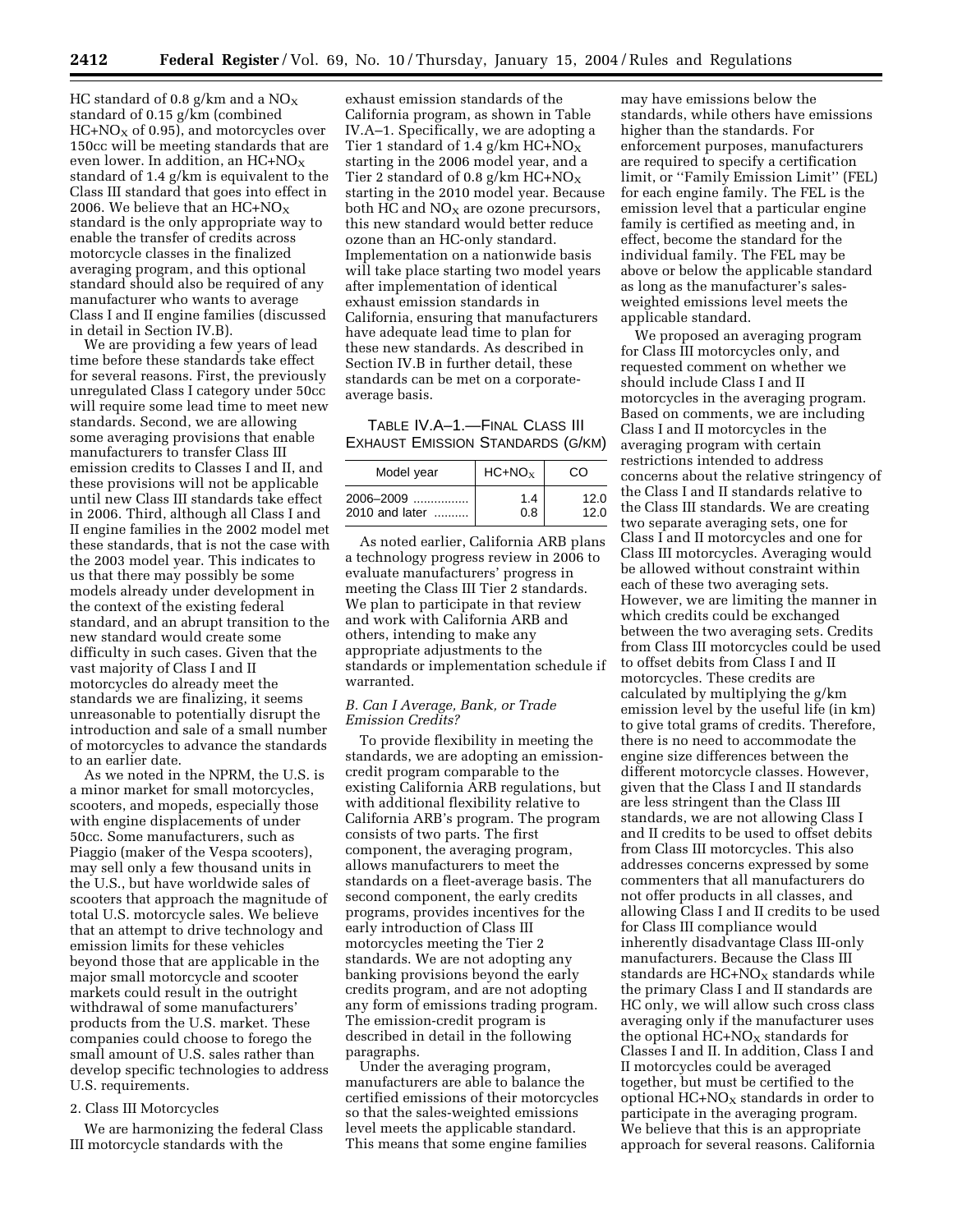does not currently offer an averaging program for Class I and II motorcycles. Therefore, the optional standard provides additional flexibility relative to the California program, and this flexibility allows the certification of motorcycles that are higher-emitting than those allowed in California. An averaging program with an HC-only standard would result in additional flexibility, but also in additional uncertainty regarding the overall impact on total emissions of ozone precursors. We have also established that in some recent model years all Class I and II motorcycles have been in compliance with the primary HC standard that we are adopting, which is not typically the sort of situation where additional flexibility is warranted or offered. However, we believe that additional flexibility can be offered in exchange for controlling  $NO<sub>x</sub>$  to reasonably achievable levels.

We believe that it is appropriate to retain our general historical approach to FEL caps by setting the Class III FEL cap at 5.0 g/km  $HC+NO<sub>X</sub>$  as proposed, primarily to allow flexibility in the transition to the new standards. While it is true that this approach will allow some motorcycle models which do not meet the California FEL cap of 2.5 g/km  $HC+NO<sub>X</sub>$  to be manufactured and sold outside of California, the number of models is quite small (less than ten of the 192 model year 2003 engine families certified as of March, 2003). However, we also believe that such an approach, while helping to ease the transition to the new standards, is not defensible for the long term. Thus, we are adopting an FEL cap of 2.5 g/km  $HC+NO<sub>X</sub>$  (the level of the California FEL cap) for Class III motorcycles to be effective with the implementation of the Tier 2 standards in the 2010 model year. Consistent with our approach to FEL caps for Class III motorcycles, we are adopting 5.0 g/km  $HC+NO<sub>X</sub>$  as an FEL cap for Class I and II motorcycles, to apply in the 2006 model year when the new standards and averaging program take effect for these motorcycles.

To encourage early compliance with the Tier 2 standards for Class III motorcycles, we are adopting an early credits program similar to the one in place in California, with timing adjusted due to the differing federal implementation schedule. We believe the incentives in this program will encourage manufacturers to introduce Tier 2 motorcycles nationwide earlier than required by the rule. In addition, we believe some manufacturers can reduce emissions even further than required by the Tier 2 standard, and we would like to encourage the early

introduction of these very low-emission vehicles.

Under the early credits program, credits will be calculated based on the amount that a Class III motorcycle is below the Tier 2 standards. These credits are banked and can be used beginning with the 2010 model year. In order to provide incentives for the early introduction of even cleaner Tier 2 motorcycles, we are also adopting provisions to increase these early credits by a specific multiplier factor depending on how far below the Tier 2 standards a motorcycle is and how long before 2010 it is produced. These multipliers are shown in Table IV.B–1. Because we expect the Tier 2 technologies to become more widespread as 2010 approaches, the multipliers decrease linearly in value from 2006 until 2010, when the early compliance incentive will no longer have any value (*i.e.*, the multiplier has a value of 1.0) and the program will terminate.

TABLE IV.B–1.—MULTIPLIERS TO EN-COURAGE EARLY COMPLIANCE WITH THE TIER 2 STANDARD AND BEYOND

| Model year                                               | Multiplier (Y) for use in MY<br>2010 and later corporate<br>averaging <sup>a</sup> |                                                |  |  |
|----------------------------------------------------------|------------------------------------------------------------------------------------|------------------------------------------------|--|--|
| sold                                                     | Early tier 2                                                                       | Certified at 0.4<br>g/km<br>HC+NO <sub>x</sub> |  |  |
| 2003 through<br>$2006$<br>2007<br>.<br>2008<br>2009<br>. | 1.5<br>1.375<br>1.250<br>1.125                                                     | 3.0<br>2.5<br>2.0<br>1.5                       |  |  |

**Notes:**

a Early Tier 2 motorcycles and motorcycles certified to 0.4 g/km are counted cumulatively toward the MY 2010 and later corporate average.

In 2010 and later model years the program becomes a basic averaging program, where each manufacturer has to meet the applicable  $HC+NO<sub>X</sub>$ standard on a fleet-average basis. See the regulations at § 86.449.

We are not adopting a required production line testing (PLT) program for highway motorcycles as part of this action. However, we are concerned about the integrity of post-certification changes to FELs in the absence of a PLT program which could be the source of data needed to justify a downward change in an FEL. Thus, we will not allow post-certification downward changes to FELs in the absence of supporting emission data. Further, a manufacturer must provide such data and seek advance approval from us for a downward FEL change. In addition,

any such downward FEL change could not be inconsistent with the levels shown in existing certification data. These requirements only apply to downward FEL adjustments. We will not require such data or advance notice to justify upward adjustments to FELs. However, any upward adjustment to FELs must not cause a manufacturer's fleet to violate the relevant standard.

# *C. What Are the Applicable Test Procedures?*

With the exception of the newly regulated category of motorcycles with engines of less than 50cc displacement, we are not making any changes to the motorcycle exhaust emission test procedures. We have noted the potential for a world harmonized test cycle which would likely affect all highway motorcycle classes, and in fact would possibly redefine the classes—but international discussions regarding such a test cycle and associated standards are still likely two to three years away from being completed.

Class I motorcycles are currently provided with a less severe test cycle than Class II and III motorcycles. This test cycle is essentially the traditional FTP, but with lower top speeds and reduced acceleration rates relative to the FTP that is used for Class II and III motorcycles and other light-duty vehicles. The Class I FTP has a top speed of 58.7 km/hr (36.5 mph), whereas the Class II/III FTP has a top speed of 91.2 km/hr (56.7 mph). In the NPRM we requested comment on whether the existing Class I driving cycle was appropriate for the under 50cc category, and manufacturers of these motorcycles commented that it was not. The manufacturers (MIC and ACEM) noted that many of the machines in the under 50cc category have top speeds that are less than 36.5 mph, the highest speed of the current Class I test cycle. Based on these comments, we are adopting a modified version of the Class I driving cycle—supported by the manufacturers—that ensures that motorcycles under 50cc that have top speeds below 58.7 km/hr (36.5 mph) are tested within their operational limits.

Starting with the 2006 model year, the existing Class I driving cycle will be modified for motorcycles under 50cc with vehicle top speeds of less than 36.5 mph by adjusting each speed point of the driving cycle by the ratio of the top speed of the motorcycle to 36.5 mpg (the top speed of the existing Class I drive cycle). We are defining ''vehicle top speed'' in the regulations as the highest sustainable speed on a flat paved surface with a rider weighing 80 kg (176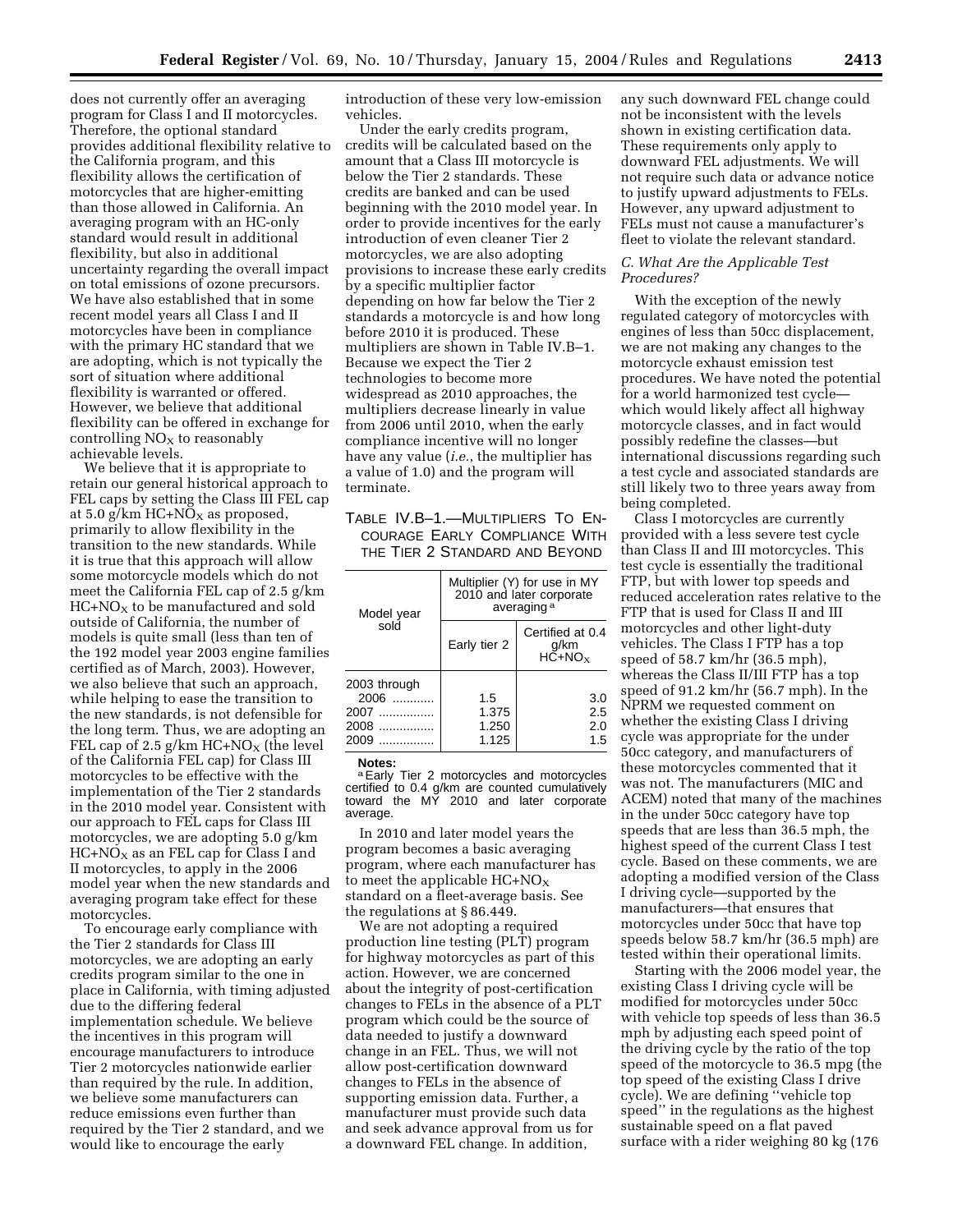lbs).38 A motorcycle under 50cc with a top speed at or greater than 36.5 mph is required to be tested using the existing and unmodified Class I driving cycle.

# *D. What Test Fuel Is Required for Emission Testing?*

The specifications for gasoline to be used by the EPA and by manufacturers for emission testing can be found in 40 CFR 86.513–94. These regulations also specify that the fuel used for vehicle service accumulation shall be ''representative of commercial fuels and engine lubricants which will be generally available through retail outlets.'' During the last twenty years of regulation of motorcycle emissions, the fuel specifications for motorcycle testing have been essentially identical to those for automotive testing. However, on February 10, 2000, EPA published a final rule entitled ''Tier 2 Motor Vehicle Emissions Standards and Gasoline Sulfur Control Requirements'' (65 FR 6697, Feb. 10, 2000). In addition to finalizing a single set of emission standards that will apply to all passenger cars, light trucks, and larger passenger vehicles (*e.g.*, large SUVs), the rule requires the introduction of lowsulfur gasoline nationwide. To provide consistency with the fuels that will be in the marketplace, the rule amended the test fuel specifications, effective starting in 2004 when the new standards will take effect. The principal change that was made was a reduction in the allowable levels of sulfur in the test fuel, from a maximum of 0.10 percent by weight to a range of 0.0015 to 0.008 percent by weight.

Given that low-sulfur fuel will be the existing fuel in the marketplace when our program will take effect (and therefore required for service accumulation), we are amending the motorcycle test fuel to reflect the true nature of the fuels that will be available in the marketplace. Doing so will remove the possibility that a test could be conducted with an unrealistically high level of sulfur in the fuel. It will also ensure that motorcycles are tested using the same fuels found in the marketplace.

#### *E. Hardship Provisions*

We proposed two types of hardship provisions, one of which was intended specifically for small businesses and the other intended for all manufacturers. The first type of hardship provision allows a small volume motorcycle manufacturer to petition for up to three years additional lead time if the

manufacturer can demonstrate that it has taken all possible steps to comply with the standards but the burden of compliance would have a significant impact on the company's solvency. The second type of hardship provision allows a company to apply for hardship relief if circumstances outside of the company's control cause a failure to comply, and the failure to sell the noncompliant product would have a major impact on the company's solvency.

In general, we do not expect that manufacturers will need to use these hardship provisions. However, having such provisions available gives us the flexibility to administratively deal with unexpected situations that may arise as companies work toward compliance with the regulations. Thus, we are adopting these hardship provisions as proposed.

# *F. Special Compliance Provisions for Small Manufacturers*

While the highway motorcycle market is dominated by large companies, there are a large number of small businesses manufacturing motorcycles and motorcycle engines. They are active in both the federal and California markets. California has been much more active than EPA in setting new requirements for highway motorcycles, and indeed, the California requirements have driven the technology demands and timing for highway motorcycle emission controls. We have developed our special compliance provisions partly in response to the technology, timing, and scope of the requirements that apply to the small businesses in California's program. The provisions discussed below will reduce the economic burden on small businesses, allowing harmonization with California requirements in a phased, but timely manner.

The flexibilities described below will be available for small entities with U.S. highway motorcycle annual sales of fewer than 3,000 units per model year (combined Class I, II, and III motorcycles) *and* fewer than 500 employees worldwide. These provisions are appropriate because significant research and development resources may be necessary to meet the emission standards and related requirements. These provisions will reduce the burden while ensuring the vast majority of the program is implemented to ensure timely emission reductions. Many small highway motorcycle manufacturers market unique ''classic'' and ''custom'' motorcycles, often with a ''retro'' appearance, that tends to make the

addition of new technologies a uniquely resource-intensive prospect.

1. Delay of Standards for Small Volume Manufacturers

We are delaying compliance with the Tier 1 standard of 1.4  $g$ /km HC+NO<sub>X</sub> until the 2008 model year for small manufacturers, and at this time, we are not requiring these manufacturers to meet the Tier 2 standard. The existing California regulations do not require small manufacturers to comply with the Tier 2 standard of 0.8 g/km  $HC+NO<sub>X</sub>$ . The California Air Resources Board found that the Tier 2 standard represents a significant technological challenge and is a potentially infeasible limit for these small manufacturers. As noted above, many of these manufacturers market specialty products with a ''retro'' simplicity and style that may not easily lend itself to the addition of advanced technologies like catalysts and electronic fuel injection. However, the California ARB has acknowledged that, in the course of their progress review planned for 2006, they will revisit their smallmanufacturer provisions. We plan to participate with the ARB and others in the 2006 progress review. Following our review of these provisions, as appropriate, we may decide to propose to make changes to the emission standards and related requirements through notice and comment rulemaking, including the applicability of Tier 2 to small businesses.

#### 2. Broader Engine Families

Small businesses have met EPA certification requirements since 1978. Nonetheless, certifying motorcycles to revised emission standards has cost and lead time implications. Relaxing the criteria for what constitutes an engine or vehicle family could potentially allow small businesses to put all of their models into one vehicle or engine family (or more) for certification purposes. Manufacturers would then certify their engines using the ''worst case'' configuration within the family. This is currently allowed under the existing regulations for small-volume highway motorcycle manufacturers. These provisions remain in place without revision.

#### 3. Averaging, Banking, and Trading

An emission-credit program allows a manufacturer to produce and sell engines and vehicles that exceed the applicable emission standards, as long as the excess emissions are offset by the production of engines and vehicles emitting at levels below the standards. The sales-weighted average of a

<sup>38</sup>Loaded vehicle mass, as defined in 40 CFR 86.402–78.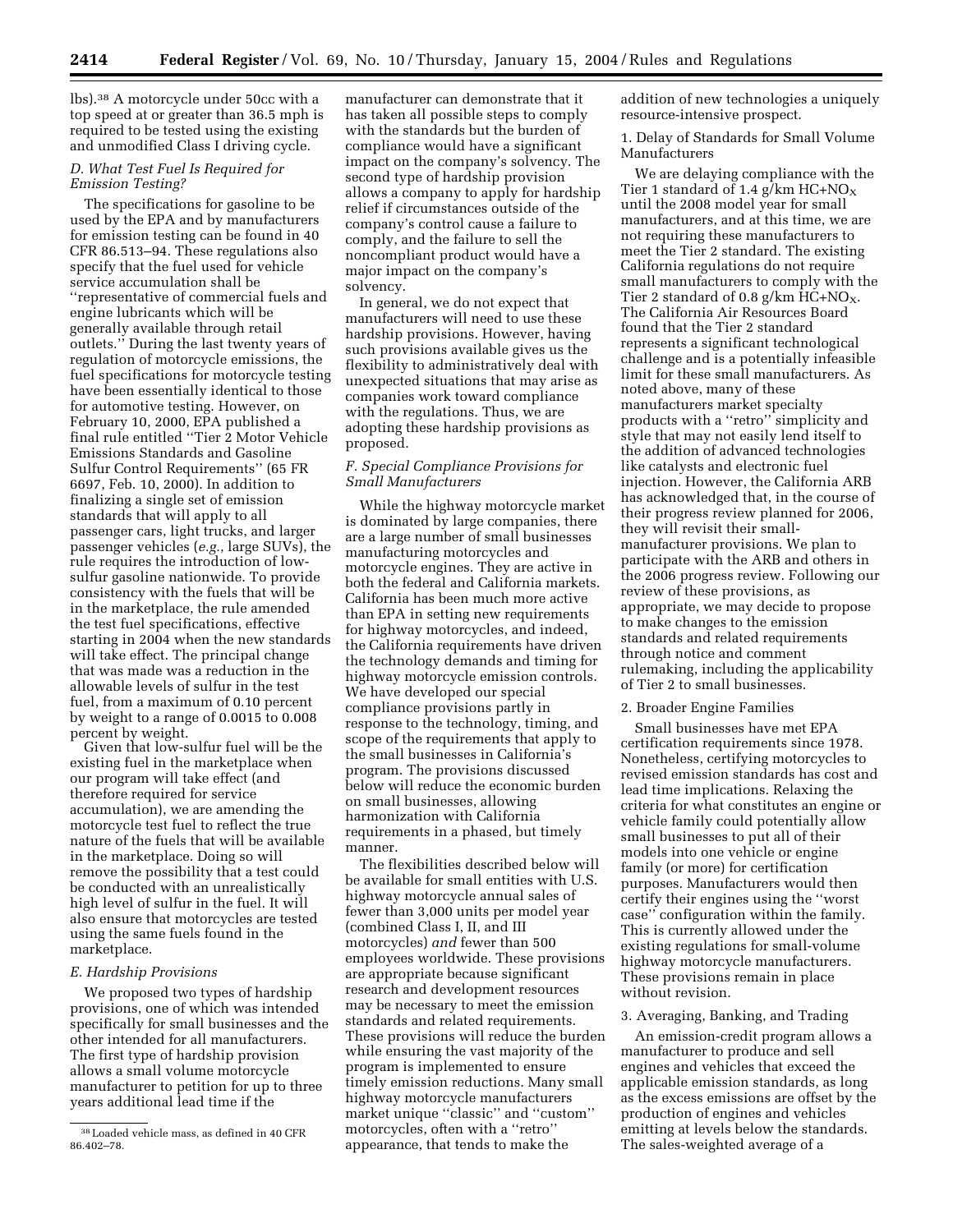manufacturer's total production for a given model year must meet the standards. An emission-credit program typically also allows a manufacturer to bank credits for use in future model years. The emission-credit program we are implementing for all highway motorcycle manufacturers is described above. Some credit programs allow manufacturers to buy and sell credits (trade) between and among themselves. We are not implementing such a provision at this time, but such flexibility could be made available to manufacturers as part of the upcoming technology review.

4. Reduced Certification Data Submittal and Testing Requirements

Current regulations allow significant flexibility for certification by manufacturers projecting sales below 10,000 units of combined Class I, II, and III motorcycles. For example, a qualifying manufacturer must submit an application for certification with a statement that their vehicles have been tested and, on the basis of the tests, conform to the applicable emission standards. The manufacturer retains adequate emission test data, for example, but need not submit it. Qualifying manufacturers also need not complete the detailed durability testing required in the regulations. We are incorporating no changes to these existing provisions.

#### *G. Exemption for Motorcycle Kits and Custom Motorcycles*

During the rulemaking we sought comment on the need for emission control requirements for motorcycle engines distinct and separate from the current and future requirements for complete motorcycles. We sought comment in this area because we had identified a small sector in the motorcycle market where the engine manufacturer and chassis manufacturer are not the same entity. This includes two very small parts of the market: one in which motorcycles are assembled by individuals from parts and subassemblies procured from motorcycle kit marketers or other separate sources; and another in which elaborate custom motorcycles are created for display by collectors. At this time, we are not including any certification requirements for engine manufacturers. *See* discussion in Chapter 1.5 of the Summary and Analysis of Comments. The small volume motorcycle manufacturers who purchase the vast majority of engines from other entities for incorporation into the motorcycles will continue to be subject to the regulations, and will

continue to meet the requirements of the regulations, as they have in the past.

However, for those individuals who put together a single motorcycle for individual use and businesses that produce a handful of custom motorcycles for display, we believe it is appropriate not to require these entities to have to certify their assembled vehicles. Therefore, we are promulgating provisions for two special exemptions. The first is a one-time exemption for any person building a motorcycle from a kit for individual use. We believe that the small benefit of having single individuals certify to the standards is outweighed by the substantial burden to these individuals in certifying. Moreover, because the engines in such kits generally are built by the same companies as those engines going to the small volume motorcycle manufacturers, who still must certify and who will represent the majority of the engine-makers' production, we believe that most of the engines will be the same or very similar to the engines used in the certified motorcycles. Individuals may not use this provision as a regulatory loophole to modify or customize a certified motorcycle in a manner which adversely affects emissions. This provision is limited to one motorcycle per individual over the life of the provision.

In the case where the owner of the kit motorcycle is not the assembler of the motorcycle, the limitation of one motorcycle per person applies to the purchaser of the kit components of the motorcycle, who we expect is the end user of the motorcycle, rather than to the person or persons who actually assemble the motorcycle. A kit purchaser may have the kit assembled by another party and retain the one-time exemption for the motorcycle. In order to qualify for the exemption under these circumstances, the kit must be purchased by the ultimate owner before assembly begins. Parties or businesses who purchase kit motorcycles for assembly and retail sale are not covered by this exemption.

The second exemption is a saleslimited exemption for elaborate custom motorcycles that are created for display by collectors. The chassis of these ''display'' motorcycles are usually unique designs, while the engines are either purchased from independent engine manufacturers or custom built from engine components. Current regulations in 40 CFR 85.1707 contain provisions which provide an exemption applicable for all motor vehicles and engines produced solely for display purposes. While these regulations are generally appropriate for display

engines, certain aspects of the current custom-built motorcycle market make it appropriate to add a new provision applicable only to such motorcycles. In particular, because these motorcycles are often sold to collectors, the current exemption, which does not apply to engines that are sold, would not be applicable. Therefore, we are adding a limited exemption for custom manufacturers to sell a small number of these engines every year, with the conditions discussed below. It is our understanding that these motorcycles are rarely operated on public streets. Therefore, as a condition of this exemption, these motorcycles would be allowed to operate on public streets or highways only as necessary to the display purpose, such as traveling to and from motorcycle shows. No request for the exemption is necessary for motorcycles that will not be sold or leased. However, manufacturers planning to sell motorcycles for display under this exemption will be required to notify EPA of their intent before they sell any exempted motorcycles. They must also maintain sales records of exempted motorcycles for at least three years and make them available to EPA upon request. Sales under this exemption would be limited to less than 25 per year per manufacturer. Every motorcycle exempted under this provision must include a label that identifies the manufacturer and includes the following statement: THIS MOTORCYCLE IS EXEMPT FROM EPA EMISSION REQUIREMENTS. ITS USE ON PUBLIC ROADS IS LIMITED PURSUANT TO 40 CFR 86.407–78(c). We will generally allow manufacturers to locate the label where it will not detract from the appearance of the motorcycle. For example, We could allow the label to be located under the seat.

As noted elsewhere, EPA may be revisiting several issues related to motorcycle standards in the context of the 2006 technology review and review of a possible World Motorcycle Test Cycle. One of the issues we may be reviewing at that time is whether it is appropriate to regulate motorcycle engine manufacturers or motorcycle kit manufacturers under the motorcycle regulations. If we agree to regulate loose engine sales at that time, these exemption provisions may no longer be necessary, since both kit builders and custom manufacturers would be able to purchase certified engines. Therefore, we may propose to remove or modify these provisions in the future.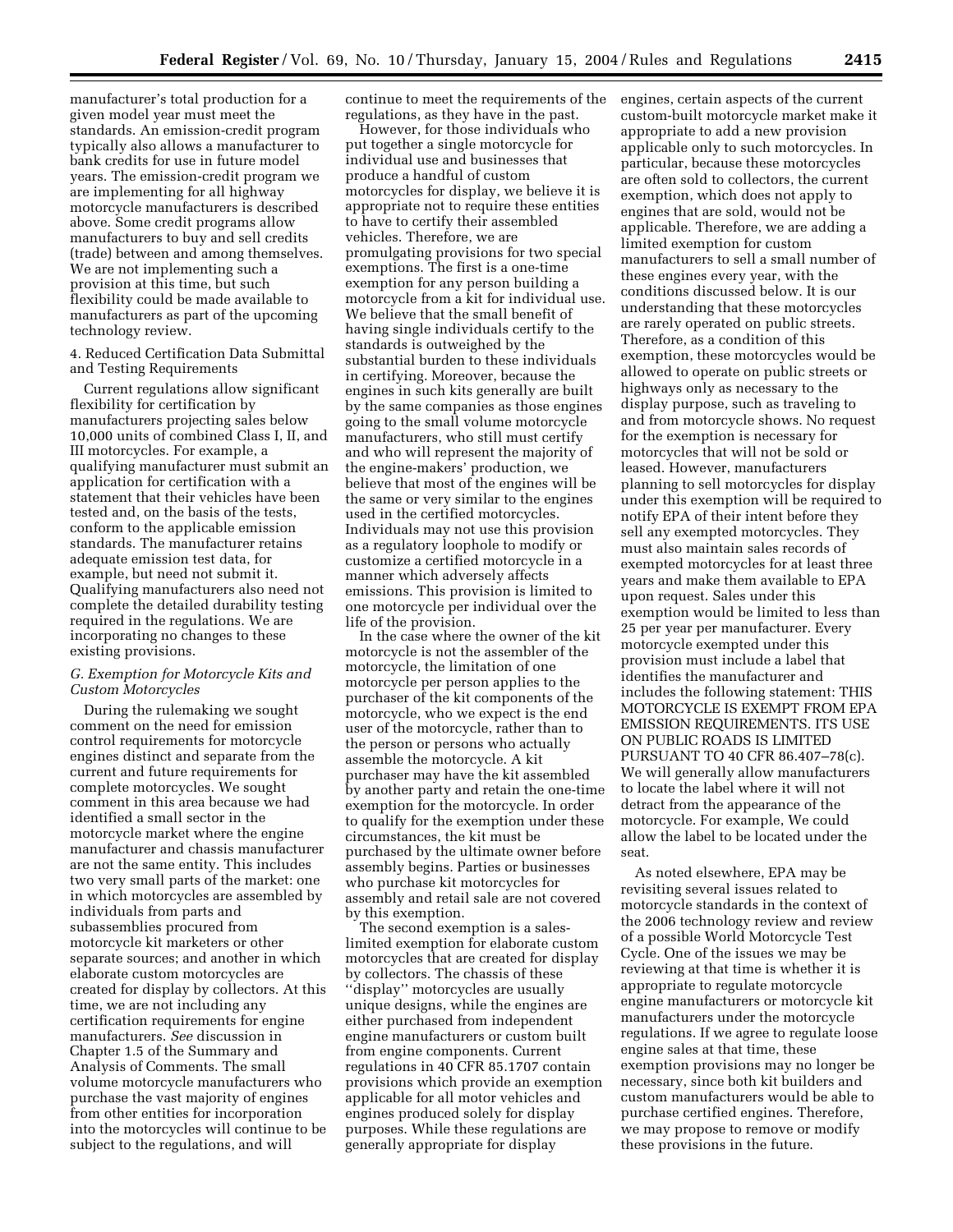# **V. Technological Feasibility of the Exhaust Emission Standards**

# *A. Class I Motorcycles and Motorcycle Engines Under 50cc*

As we have described earlier we are applying the current California standard for Class I motorcycles to motorcycles with displacements of less than 50cc (*e.g.*, many motor scooters). These motorcycles are currently not subject to regulation by the U.S. EPA or the State of California. They are, however, subject to emission standards in Europe and much of the rest of the world. Historically these motorcycles have been powered by 2-stroke engines, but a trend appears to be developing that would result in many of these being replaced by 4-stroke engines or possibly by advanced technology 2-stroke engines, in some cases with catalysts. This trend is largely due to emission requirements in the nations where these types of two-wheelers are popular forms of transportation.

It has already been demonstrated that the 4-stroke engine is capable of meeting the standards. Class I motorcycles above 50cc are already meeting these standards, most of them employing a 4 stroke engine with minimal additional emission controls. For example, all 2002 model year Class I motorcycles (10 engine families) were certified at levels ranging from 0.4 to 0.9 grams per kilometer HC. The 2003 Class I motorcycle models (11 engine families) were certified at similar levels with the exception of two newly introduced models, each of which is certified at a level above 3.0 g/km HC. All of these achieve the standards with 4-stroke engine designs, and only three incorporate additional technology (secondary air injection or a catalyst). These current engines range from 80 to 151cc in displacement, which provides an indication that small 4-stroke scooter engines are capable of meeting the standards. In a test program conducted by the Japan Automobile Research Institute, a 49cc 4-stroke achieved average HC emissions of 0.71 g/km, a level that falls well under the 1.0 g/km standard we are adopting.39 The technological feasibility of meeting a 1.0 g/km HC standard was also supported by MIC if EPA made appropriate revisions to the test cycle and the useful life. We evaluated these recommendations and have adopted both of them in this final rule. The Association of European Motorcycle

Manufacturers (ACEM) confirmed that European manufactures will seek to export to the U.S. the same motorcycles under 50cc that they develop for the European market, and that standards in the E.U. are forcing the transition to 2 stroke direct injection and 4-stroke EFI technologies in 2002 and 2003.40 ACEM also confirmed the feasibility of meeting the new U.S. standard and aligned with MIC comments regarding the test cycle and useful life.

In order to meet more stringent standards being implemented worldwide, manufacturers are developing and implementing a variety of technology approaches. Honda, perhaps the largest seller of scooters in the U.S., has entirely eliminated 2 stroke engines from its scooter product lines as of the 2002 model year. They continue to offer a 50cc model, but with a 4-stroke engine. Both of Aprilia's 49cc scooters available in the U.S. have incorporated electronic direct injection technology, which, in the case of one model, enables it to meet the ''Euro-2'' standards of 1.2 grams per kilometer HC and 0.3 grams per kilometer  $NO<sub>X</sub>$ , without use of a catalytic converter.<sup>41</sup> Piaggio, while currently selling a 49cc basic 2-stroke scooter in the U.S., expects to begin production of a direct injection version in 2002, and a 4-stroke 50cc scooter is also in development. Numerous 49cc models marketed by Piaggio in Europe are available either as a 4-stroke or a 2-stroke with a catalyst. Piaggio, also an engine manufacturer and seller, is already offering 50cc 4 stroke and 50cc direct injection 2-stroke engines that meet the Euro-2 limits to its customers for incorporation into scooters.

The U.S. represents a very small portion of the market for small motorcycles and scooters. There are few, if any, manufacturers that develop a small-displacement motorcycle exclusively for the U.S. market; the domestic sales volumes do not appear large enough at this time to support an investment of this kind. The Italian company Piaggio (maker of the Vespa scooters), for example, sold about as many scooters worldwide in 2000 (about 480,000) as the entire volume of highway motorcycles of all sizes sold in the U.S. in that year. U.S. sales of Vespas in 2000 amounted to about 4800.

The largest scooter markets today are in South Asia and Europe, where millions are sold annually. In Taiwan alone almost 800,000 motorcycles were sold domestically. More than one third of these were powered by 2-stroke engines. Two- and three-wheelers constitute a large portion of the transportation sector in Asia, and in some urban areas these vehicles—many of them powered by 2 stroke engines—can approach 75 percent of the vehicle population. According to a World Bank report, twostroke gasoline engine vehicles are estimated to account for about 60 percent of the total vehicle fleet in South Asia.42

Many nations are now realizing that the popularity of these vehicles and the high density of these vehicles in urban areas are contributing to severe air quality problems. As a consequence, some of the larger markets for small motorcycles in Asia and India are now placing these vehicles under fairly strict regulation. It is clear that actions in these nations will move the emission control technology on small motorcycles, including those under 50cc, in a positive direction. For example, according to the World Bank report, as of 2000 catalytic converters are installed in all new two-stroke engine motorcycles in India, and 2003 standards in Taiwan will effectively ban new two-strokes with emission standards so stringent that only a fourstroke engine is capable of meeting them.

Given the emerging international picture regarding emission standards for scooters, we believe that scooter manufacturers will be producing scooters of less than 50cc displacement that meet our standards well in advance of the 2006 model year, the first year we will subject this category of motorcycle to U.S. emission standards. We expect that small entities that import scooters into the U.S. from the larger scooter markets will be able to import complying vehicles. We requested comment on this assessment in the NPRM and received none indicating otherwise.

There are numerous other factors in the international arena that may affect the product offerings in the less than 50cc market segment. For example, the European Union recently changed the requirements regarding insurance and

<sup>39</sup> ''WMTC 2nd step validation test results in Japan,'' Japan Automobile Research Institute, Nov. 29, 2001. Available for review in Docket A–2000– 02.

<sup>40</sup>ACEM members are: Aprilia, Benelli, BMW, Derbi, Ducati, Honda, Kawasaki, KTM, Malaguti, MV Augusta, Peugeot, Piaggio, Suzuki, Triumph, Yamaha.

<sup>41</sup>Aprila Web site, *http://www.apriliausa.com/ ridezone/ing/models/scarabeo50dt/moto.htm* and *http://www.aprilia.com/portale/eng/cafera articolo.phtm1?id=14*. Available for review in public docket A–2000–02.

<sup>42</sup> Improving Urban Air Quality in South Asia by Reducing Emissions from Two-Stroke Engine Vehicles. Masami Kojima, Carter Brandon, and Jitendra Shah. December 2000. Prepared for the World Bank. Available in the public docket for a review (Docket A–2000–01; document II–D–191), or on the Internet at: *http://www.worldbank.org/html/ fpd.esmap/publication/airquality.html.*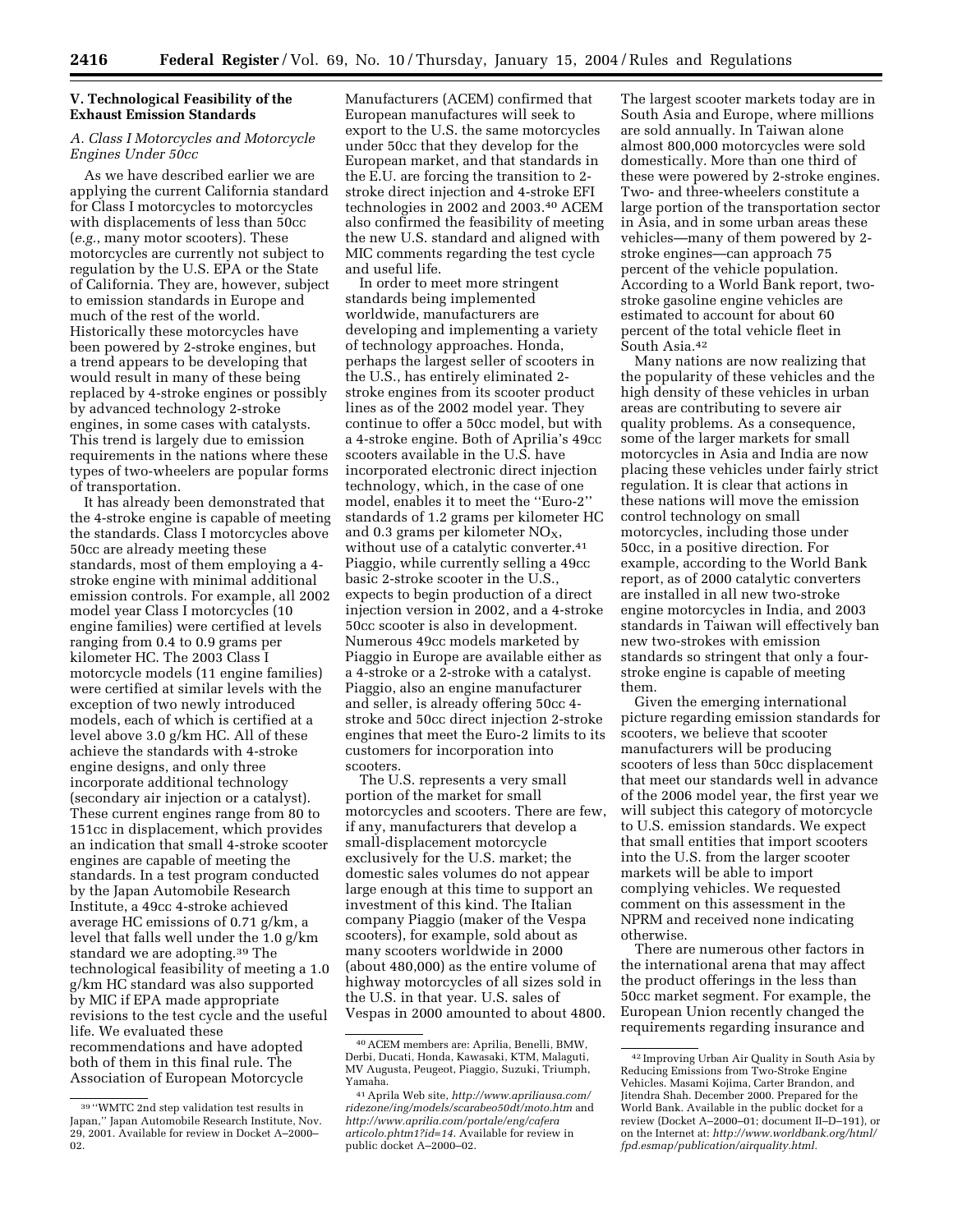helmet use for under 50cc scooters and mopeds. Previously, the insurance discounts and lack of helmet requirements in Europe provided two relatively strong incentives to purchasers to consider a 49cc scooter. Recently, however, the provisions were changed such that helmets are now required and the insurance costs are comparable to larger motorcycles. The result was a drop of about 30 percent in European sales of 49cc scooters in 2001 due to customers perceiving little benefit from a 49cc scooter relative to a larger displacement engine.

# *B. Class I and Class II Motorcycles Between 50 and 180cc*

As discussed above, we are adopting a new exhaust emission standards of 1.0 g/km HC for Class I and Class II motorcycles. The existing CO standard is unchanged. These standards have been in place in California since 1982. The question of whether or not these standards are technically feasible has been answered in the affirmative, since 21 of the 22 EPA-certified 2001 model year motorcycle engine families in these classes are already certified to these standards, all 24 of the 2002 model year engine families meet these standards, and 22 of 29 2003 model year engine families meet these standards. These 29 model year 2003 engine families are all powered by four-stroke engines, with a variety of emission controls applied, including basic engine modifications on almost all engine families, secondary air injection on three engine families, and catalysts on four engine families.

#### *C. Class III Motorcycles*

#### 1. Tier 1 Standards

In the short term, the Tier 1 standard of 1.4 g/km  $HC+NO<sub>X</sub>$  reflects the goal of achieving emission reductions that can be met with reasonably available control technologies, primarily involving engine modifications rather than catalytic converters. As noted earlier, this standard will be effective starting with the 2006 model year. Based on current certification data, a number of existing engine families already could comply with this standard or will need relatively simple modifications to comply. In other cases, the manufacturers will need to use control technologies that are available but are not yet used on their particular cycles (*e.g.*, electronic fuel injection to replace carburetors, changes to cam lobes/ timing, etc.). For the most part, manufacturers will not need to use advanced technologies such as closecoupled, closed-loop three-way catalysts.

While manufacturers will use various means to meet the Tier 1 standard, there are four basic types of existing, noncatalyst-based, emission-control systems available to manufacturers. The most important of these is the use of secondary pulse-air injection. Other engine modifications and systems include more precise fuel control, better fuel atomization and delivery, and reduced engine-out emission levels from engine changes. The combinations of low-emission technologies ultimately chosen by motorcycle manufacturers are dependent on the engine-out emission levels of the vehicle, the effectiveness of the prior emission-control system, and individual manufacturer preferences.

Secondary pulse-air injection, as demonstrated on current motorcycles, is applied using a passive system (*i.e.*, no air pump involved) that takes advantage of the flow of gases (''pulse'') in the exhaust pipes to draw in fresh air that further combusts unburned hydrocarbons in the exhaust. The extra air causes further combustion to occur, thereby controlling more of the hydrocarbons that escape the combustion chamber. This type of system is relatively inexpensive and uncomplicated because it does not require an air pump; air is drawn into the exhaust through a one-way reed valve due to the pulses of negative pressure inside the exhaust pipe. Secondary pulse-air injection is one of the most effective non-catalytic emission-control technologies; compared to engines without the system, reductions of 10 to 40 percent for HC are possible with pulse-air injection. Eighty—or about half—of the 162 2003 model year Class III engine families certified for sale in the U.S. employ secondary pulse-air injection to help meet the current California standards. We anticipate that most of the remaining engine families will use this technique to help meet the Tier 1 and Tier 2 standards. There are 47 2003 engine families that are certified using only engine management techniques (*e.g.*, no use of catalysts, fuel injection, secondary air injection, or oxygen sensors). The average certification HC level of these families is 1.17 g/km. By comparing this to the certification results of engine families that employ secondary air injection as the only means of emission control beyond engine modifications, we can gain some measure of the effectiveness of secondary air injection. We find that the currently certified 2003 models which employ secondary air injection have an average certification level of 0.91 g/km, a reduction of 0.26 g/km (or 22%)

relative to those using only engine modification techniques.

Improving fuel delivery and atomization primarily involves the replacement of carburetors, currently used on most motorcycles, with more precise fuel injection systems. There are several types of fuel injection systems and components manufacturers can choose, including throttle-body injection systems, multi-point injection systems, and sequential multi-point fuel injection systems. Unlike conventional multi-point fuel injection systems that deliver fuel continuously or to paired injectors at the same time, sequential fuel injection can deliver fuel precisely when needed by each cylinder. The most likely type of fuel injection manufacturers will choose to help meet the Tier 1 standard is sequential multipoint fuel injection (SFI).

Motorcycle manufacturers are already using sequential fuel injection (SFI). Of the 162 2003 model year Class III motorcycle engine families certified to emission standards, at least 29 employ SFI systems.43 We anticipate increased application of this or similar fuel injection systems to achieve the more precise fuel delivery needed to help meet the Tier 1 and Tier 2 standards. We analyzed the EPA certification data in the same way as done above with secondary air injection to estimate the effect of using SFI vehicle on emissions. Again, we identified the baseline of 47 engine families using the limited technologies and with an average certification level of 1.17 g/km HC, and compared the emissions of these engines with the emissions of engines using SFI. What we find is that use of all types of fuel injection can significantly reduce emissions. If we analyze those engine families that use some form of fuel injection other than SFI we see an average HC certification level of 1.09 g/km, a modest reduction of about 7 percent. However, the engines using SFI had significantly lower HC emissions on average of 0.72

<sup>43</sup>When manufacturers certify to EPA emission standards, they report the fuel delivery system used by each certified model as carbureted or fuel injected. They also report the emission control technologies used on each model to meet the emission standards. When reporting the fuel delivery system, they only indicate whether the system is carbureted or fuel injected, but not the specific type of fuel injection that is installed. When reporting the control technologies 29 models indicated the use of sequential fuel injection. However, there may be some inconsistencies in how these technologies are reported, and we believe that there may be models that employ sequential fuel injection that are shown in our database as being fuel injected, but the manufacturer may not have also specifically listed sequential fuel injection as a control technology on the motorcycle model. This is why we say ''at least'' 29 models are currently using sequential fuel injection.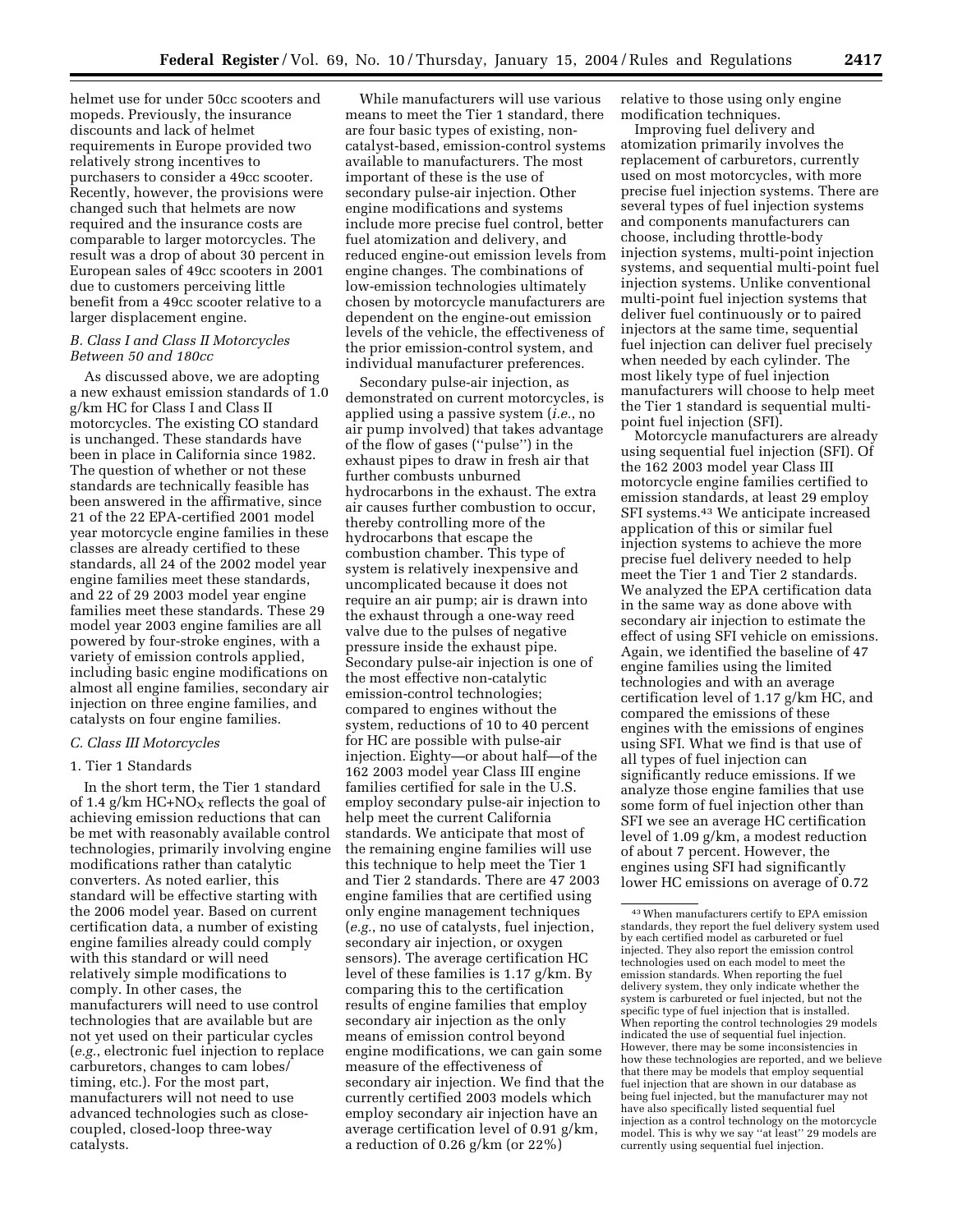g/km, a reduction of almost 40 percent. While this provides some indication of what can be achieved with fuel injection techniques (including SFI), it does not necessarily demonstrate the full potential of this technology. At this point in time it appears that SFI can get motorcycle certification levels down to about 0.4–0.6 g/km HC (certification at levels in this range can be seen in several current motorcycles that employ no other emission controls), but in the context of more stringent standards the manufacturers are likely to be able to accomplish even more with SFI, and further reductions by teaming SFI with additional emission reduction techniques.

In addition to the techniques mentioned above, various engine modifications can be made to improve emission levels. Engine modifications include a variety of techniques designed to improve fuel delivery or atomization; promote ''swirl'' (horizontal currents) and ''tumble'' (vertical currents); maintain tight control on air-to-fuel (A/ F) ratios; stabilize combustion (especially in lean A/F mixtures); optimize valve timing; and retard ignition timing. Emission performance can be improved, for example, by reducing crevice volumes in the combustion chamber. Unburned fuel can be trapped momentarily in crevice volumes before being subsequently released. Since trapped and re-released fuel can increase engine-out emissions, the elimination of crevice volumes would be beneficial to emission performance. To reduce crevice volumes, manufacturers can evaluate the feasibility of designing engines with pistons that have reduced, top ''land heights'' (the distance between the top of the piston and the first ring).

Lubrication oil which leaks into the combustion chamber also has a detrimental effect on emission performance since the heavier hydrocarbons in oil do not oxidize as readily as those in gasoline and some components in lubricating oil may tend to foul a catalyst and reduce its effectiveness. Also, oil in the combustion chamber may trap HC and later release the HC unburned. To reduce oil consumption, manufacturers can tighten the tolerances and improve the surface finish on cylinders and pistons, piston ring design and materials, and exhaust valve stem seals to prevent excessive leakage of lubricating oil into the combustion chamber.

Increasing valve overlap is another engine modification that can help reduce emissions. This technique helps reduce  $NO<sub>x</sub>$  generation in the

combustion chamber by essentially providing passive exhaust gas recirculation (EGR). When the engine is undergoing its pumping cycle, small amounts of combusted gases flow past the intake valve at the start of the intake cycle. This creates what is essentially a passive EGR flow, which is then either drawn back into the cylinder or into another cylinder through the intake manifold during the intake stroke. These combusted gases, when combined with the fresh air/fuel mixture in the cylinder, help reduce peak combustion temperatures and  $NO<sub>x</sub>$  levels. This technique can be implemented by making changes to cam timing and intake manifold design to optimize  $NO<sub>X</sub>$ reduction while minimizing impacts to HC emissions.

Secondary pulse-air injection and engine modifications already play an important part in reducing emission levels, and we expect increased uses of these techniques to help meet the Tier 1 standard. Direct evidence of the extent to which these technologies can help manufacturers meet the Tier 1 standard can be found in EPA's highway motorcycle certification database. This database is comprised of publiclyavailable certification emission levels as well as some confidential data reported by the manufacturers pursuant to existing motorcycle emission certification requirements.

We do not expect any of these possible changes to adversely affect performance. Indeed, the transition to some of these technologies (*e.g.*, advanced fuel injection) is expected to improve performance, fuel economy, and reliability.

# 2. Tier 2 Standards

In the long term, the Tier 2  $HC+NO<sub>X</sub>$ standard of 0.8 g/km will ensure that manufacturers will continue to develop and improve emission control technologies. The Tier 2 standard will become effective in the 2010 model year. We believe this standard is technologically feasible, though it will present some technical challenges for manufacturers. Several manufacturers are, however, already using some of the technologies that will be needed to meet this standard. In addition, our implementation time frame gives manufacturers two years of experience in meeting this standard in California before having to meet it on a nationwide basis. Several manufacturers already use closed-loop, three-way catalysts on a number of their product lines. At least one manufacturer has already certified several models to the Tier 2 standards levels, and at least one of these models is being sold nationwide. A number of

additional models currently in the market may also meet the Tier 2 standards, depending on  $NO<sub>x</sub>$  levels, using combinations of catalysts, fuel injection, secondary air injection, and other engine modifications. The current average HC certification level for Class III motorcycles is 0.93 g/km, with about forty engine families from a variety of manufacturers at levels of 0.5 g/km or lower. We expect that the provided six to seven years of lead time prior to meeting these standards on a nationwide basis will allow manufacturers to optimize these and other technologies to meet the Tier 2 standard.

To meet the Tier 2 standard for  $HC+NO<sub>X</sub>$ , manufacturers will likely use more advanced engine modifications and secondary air injection. Specifically, we believe manufacturers will use computer-controlled secondary pulse-air injection (*i.e.*, the injection valve would be connected to a computer-controlled solenoid). In addition to these systems, manufacturers will probably need to use catalytic converters on some motorcycles to meet the Tier 2 standards. There are two types of catalytic converters currently in use: two-way catalysts (which control only HC and CO) and three-way catalysts (which control HC, CO, and  $NO<sub>X</sub>$ ). Under the Tier 2 standard, manufacturers will need to minimize levels of both HC and  $NO<sub>x</sub>$ . Therefore, to the extent catalysts are used, manufacturers will likely use a threeway catalyst in addition to engine modifications and computer-controlled secondary pulse-air injection.

As discussed previously, improving fuel control and delivery provides emission benefits by helping to reduce engine-out emissions and minimizing the exhaust variability which the catalytic converter experiences. One method for improving fuel control is to provide enhanced feedback to the computer-controlled fuel injection system through the use of heated oxygen sensors. Heated oxygen sensors (HO2S) are located in the exhaust manifold to monitor the amount of oxygen in the exhaust stream and provide feedback to the electronic control module (ECM). These sensors allow the fuel control system to maintain a tighter band around the stoichiometric A/F ratio than conventional oxygen sensors (O2S). In this way, HO2S assist vehicles in achieving precise control of the A/F ratio and thereby enhance the overall emissions performance of the engine. At least one manufacturer is currently using this technology on several 2003 as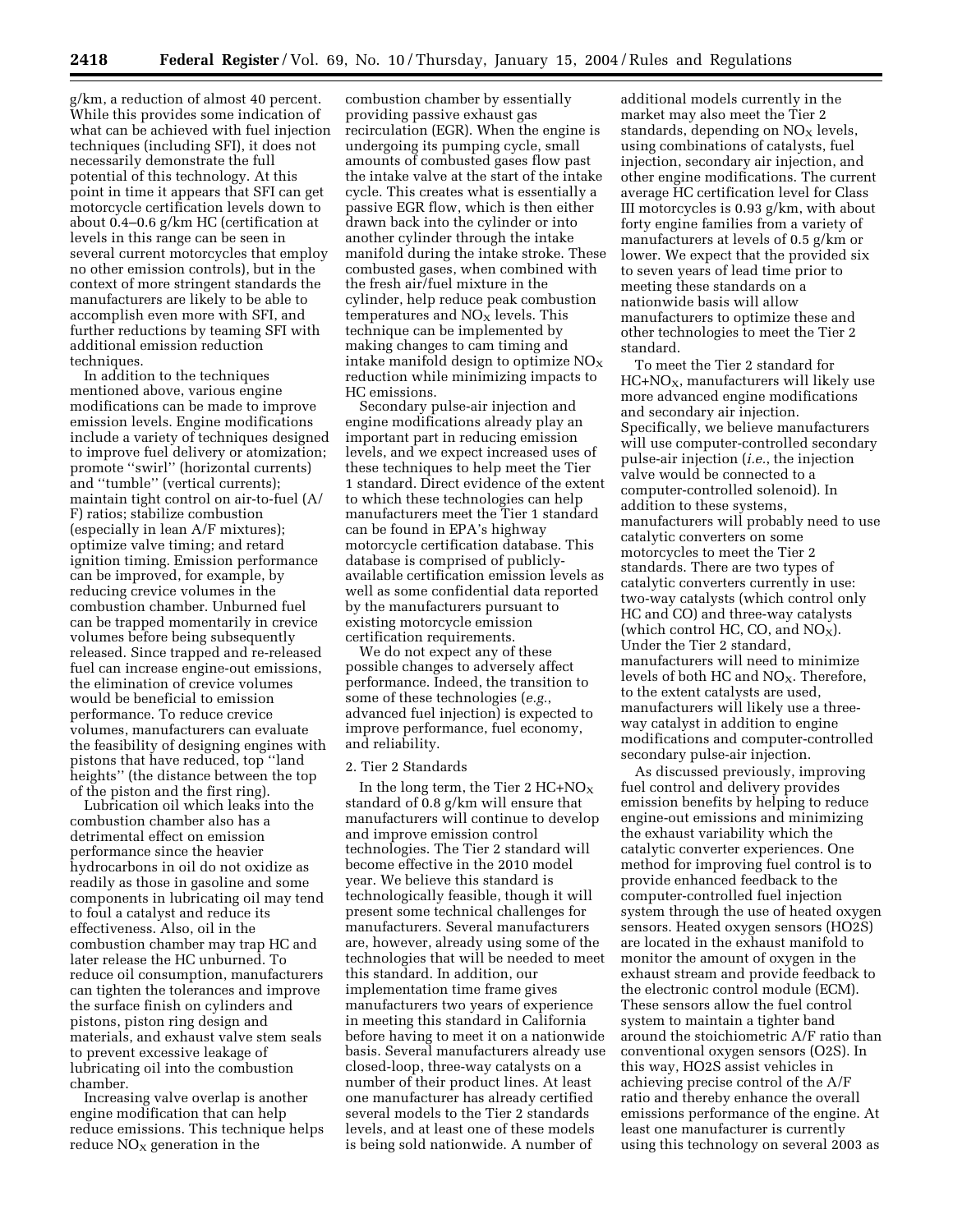well as previous model year engine families.

In order to further improve fuel control, some motorcycles with electronic controls may utilize software algorithms to perform individual cylinder fuel control. While dual oxygen sensor systems are capable of maintaining A/F ratios within a narrow range, some manufacturers may desire even more precise control to meet their performance needs. On typical applications, fuel control is modified whenever the O2S determines that the combined A/F of all cylinders in the engine or engine bank is ''too far'' from stoichiometric. The needed fuel modifications (*i.e.*, inject more or less fuel) are then applied to all cylinders simultaneously. Although this fuel control method will maintain the ''bulk'' A/F for the entire engine or engine bank around stoichiometric, it would not be capable of correcting for individual cylinder A/F deviations that can result from differences in manufacturing tolerances, wear of injectors, or other factors.

With individual cylinder fuel control, A/F variation among cylinders will be diminished, thereby further improving the effectiveness of the emission controls. By modeling the behavior of the exhaust gases in the exhaust manifold and using software algorithms to predict individual cylinder A/F, a feedback fuel control system for individual cylinders can be developed. Except for the replacement of the conventional front O2S with an HO2S sensor and a more powerful engine control computer, no additional hardware is needed in order to achieve individual cylinder fuel control. Software changes and the use of mathematical models of exhaust gas mixing behavior are required to perform this operation.

In order to maintain good driveability, responsive performance, and optimum emission control, fluctuations of the A/ F must remain small under all driving conditions including transient operation. Virtually all current fuel systems in automobiles incorporate an adaptive fuel control system that automatically adjusts the system for component wear, varying environmental conditions, varying fuel composition, etc., to more closely maintain proper fuel control under various operating conditions. For some current fuel control systems, this adaptation process affects only steady-state operating conditions (*i.e.*, constant or slowly changing throttle conditions). However, most vehicles are now being introduced with adaptation during ''transient''

conditions (*e.g.*, rapidly changing throttle positions).

Accurate fuel control during transient driving conditions has traditionally been difficult because of the inaccuracies in predicting the air and fuel flow under rapidly changing throttle conditions. Because of air and fuel dynamics (fuel evaporation in the intake manifold and air flow behavior) and the time delay between the air flow measurement and the injection of the calculated fuel mass, temporarily lean A/F ratios can occur during transient driving conditions that can cause engine hesitation, poor driveability and primarily an increase in  $NO<sub>X</sub>$  emissions. However, by utilizing fuel and air mass modeling, vehicles with adaptive transient fuel control are more capable of maintaining accurate, precise fuel control under all operating conditions. Virtually all cycles will incorporate adaptive transient fuel control software; motorcycles with computer controlled fuel injection can also benefit from this technique at a relatively low cost.

Three-way catalytic converters traditionally utilize rhodium and platinum as the catalytic material to control the emissions of all three major pollutants (hydrocarbons (HC), CO,  $NO<sub>X</sub>$ ). Although this type of catalyst is very effective at converting exhaust pollutants, rhodium, which is primarily used to convert  $NO<sub>x</sub>$ , tends to thermally deteriorate at temperatures significantly lower than platinum. Recent advances in palladium and tri-metal (*i.e.*, palladium-platinum-rhodium) catalyst technology, however, have improved both the light-off performance (light-off is defined as the catalyst bed temperature where pollutant conversion reaches 50-percent efficiency) and high temperature durability over previous catalysts. In addition, other refinements to catalyst technology, such as higher cell density substrates and adding a second layer of catalyst washcoat to the substrate (dual-layered washcoats), have further improved catalyst performance from just a few years ago.

Typical cell densities for conventional catalysts used in motorcycles are less than 300 cells per square inch (cpsi). To meet the Tier 2 standard, we expect manufacturers to use catalysts with cell densities of 300 to 400 cpsi. If catalyst volume is maintained at the same level (we assume volumes of up to 60 percent of engine displacement), using a higher density catalyst effectively increases the amount of surface area available for reacting with pollutants. Catalyst manufacturers have been able to increase cell density by using thinner walls between each cell without increasing thermal mass (and

detrimentally affecting catalyst light-off) or sacrificing durability and performance.

In addition to increasing catalyst volume and cell density, we believe that increased catalyst loading and improved catalyst washcoats will help manufacturers meet the Tier 2 standards. In general, increased precious metal loading (to a point) will reduce exhaust emissions because it increases the opportunities for pollutants to be converted to harmless constituents. The extent to which precious metal loading is increased will be dependent on the precious metals used and other catalyst design parameters. We believe recent developments in palladium/rhodium catalysts are very promising since rhodium is very efficient at converting  $NO<sub>X</sub>$ , and catalyst suppliers have been investigating methods to increase the amount of rhodium in catalysts for improved  $NO<sub>X</sub>$  conversion.

Double layer technologies allow optimization of each individual precious metal used in the washcoat. This technology can provide reduction of undesired metal-metal or metal-base oxide interactions while allowing desirable interactions. Industry studies have shown that durability and pollutant conversion efficiencies are enhanced with double layer washcoats. These recent improvements in catalysts can help manufacturers meet the Tier 2 standard at reduced cost relative to older three-way catalysts.

New washcoat formulations are now thermally stable up to 1050 °C. This is a significant improvement from conventional washcoats, which are stable only up to about 900 oC. With the improvements in light-off capability, catalysts may not need to be placed as close to the engine as previously thought. However, if placement closer to the engine is required for better emission performance, improved catalysts based on the enhancements described above would be more capable of surviving the higher temperature environment without deteriorating. The improved resistance to thermal degradation will allow closer placement to the engines where feasible, thereby providing more heat to the catalyst and allowing them to become effective quickly.

It is well established that a warmedup catalyst is very effective at converting exhaust pollutants. Recent tests on advanced catalyst systems in automobiles have shown that over 90 percent of emissions during the Federal Test Procedure (FTP) are now emitted during the first two minutes of testing after engine start up. Similarly, the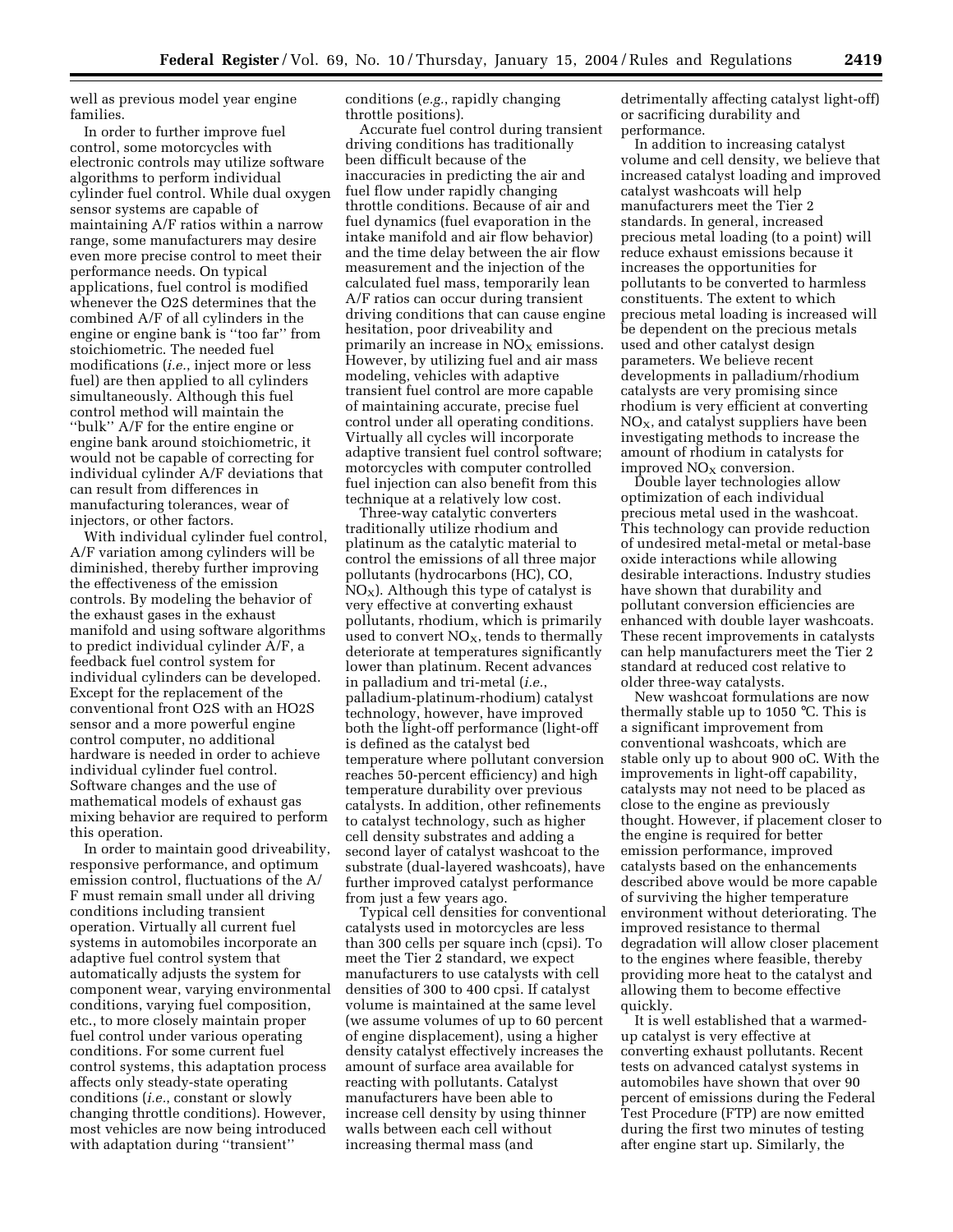highest emissions from a motorcycle occur shortly after start up. Although improvements in catalyst technology have helped reduce catalyst light-off times, there are several methods to provide additional heat to the catalyst. Retarding the ignition spark timing and computer-controlled, secondary air injection have been shown to increase the heat provided to the catalyst, thereby improving its cold-start effectiveness.

In addition to using computercontrolled secondary air injection and retarded spark timing to increase the heat provided to the catalyst, some vehicles may employ warm-up, precatalysts to reduce the size of their main catalytic converters. Palladium-only warm-up catalysts (also known as ''pipe catalysts'' or ''Hot Tubes'') using ceramic or metallic substrates may be added to further decrease warm-up times and improve emission performance. Although metallic substrates are usually more expensive than ceramic substrates, some manufacturers and suppliers believe metallic substrates may require less precious metal loading than ceramic substrates due to the reduced light-off times they provide.

Improving insulation of the exhaust system is another method of furnishing heat to the catalyst. Similar to closecoupled catalysts, the principle behind insulating the exhaust system is to conserve the heat generated in the engine for aiding catalyst warm-up. Through the use of laminated thin-wall exhaust pipes, less heat will be lost in the exhaust system, enabling quicker catalyst light-off. As an added benefit, the use of insulated exhaust pipes will also reduce exhaust noise. Increasing numbers of manufacturers are expected to utilize air-gap exhaust manifolds (*i.e.*, manifolds with metal inner and outer walls and an insulating layer of air sandwiched between them) for further heat conservation.

Besides the hardware modifications described above, motorcycle manufacturers may borrow from other current automobile techniques. These include using engine calibration changes such as a brief period of substantial ignition retard, increased

cold idling speed, and leaner air-fuel mixtures to quickly provide heat to a catalyst after cold-starts. Only software modifications are required for an engine which already uses a computer to control the fuel delivery and other engine systems. For these engines, calibration modifications provide manufacturers with an inexpensive method to quickly achieve light-off of catalytic converters. When combined with pre-catalysts, computer-controlled secondary air injection, and the other heat conservation techniques described above, engine calibration techniques may be very effective at providing the required heat to the catalyst for achieving the Tier 2 standard.

# *D. Safety and Performance Impacts*

We noted in the NPRM that the nature of motorcycling makes riders particularly aware of any safety issues that confront them. Many motorcycle riders and their organizations submitted comments on the NPRM regarding their concerns that the proposed standards would adversely affect both performance and safety. These issues are discussed in detail in the Summary and Analysis of Comments; the remainder of this section summarizes our key findings regarding these issues.

Motorcycle riders are inherently closer to the engine and exhaust pipes than the driver of an enclosed vehicle, and the engine components tend to be more exposed and accessible as well. Because of this fact, we received many comments regarding the potential safety risk of catalytic converters, and many questioned whether this emission control device could be implemented on motorcycles without increasing the risk of injury to the rider and/or passenger. An economic impact study submitted by the Motorcycle Riders Foundation claimed that ''EPA ignores the issue of rider safety,'' apparently basing this claim on a word search of the rulemaking documents for the terms ''rider safety'' and ''consumer safety.'' In fact, the NPRM contained several paragraphs regarding the issue of safety as it relates to the use of catalytic converters on motorcycles.

Because of the serious nature of the concerns expressed by riders we

expanded our assessment of the potential risks of using catalytic converters as an emission control device on motorcycles. Our complete analysis, described in the Summary and Analysis of Comments, involved the following:

• An improved assessment of the current use of catalytic converters on motorcycles, both in the U.S. and worldwide;

• Feedback from the motorcycle manufacturers regarding this issue;

• An analysis of exhaust- and catalyst-based complaints filed by consumers with the National Highway Traffic Safety Administration's Office of Defects Investigation, including feedback from manufacturers on the nature of these complaints; and

• An assessment of the technological approaches to isolating the rider and/or passenger from the heat of a catalytic converter.

We found that in the last five years at least 16 manufacturers have certified dozens of models equipped with catalytic converters. In the last two years sales of catalyst-equipped models in each year have approached twenty percent of all motorcycles sold in the U.S., and we conservatively estimate that there are at least 150,000 catalystequipped motorcycles of all sizes and styles on the roads in the U.S. today. Given that the total annual mileage accumulated on these motorcycles in the U.S. likely exceeds 300 million miles, the rider experience with the emission control devices is not trivial. Given this experience, we believe that there has been ample opportunity to assess the issue of catalyst safety, not just on a hypothetical basis but on the basis of actual manufacturing and onroad riding experience. Any serious concerns would be likely to be brought to the attention of manufacturers and/or the National Highway Traffic Safety Administration (NHTSA). Our analysis of the NHTSA database on consumer complaints revealed a small number related to the exhaust pipe, and only seven related to heat from the exhaust pipe. (In 1998 there were an estimated 5.4 million on-highway motorcycles in use in the United States.) These seven complaints are detailed in Table V.D–1.

TABLE V.D–1.—NATIONAL HIGHWAY TRAFFIC SAFETY ADMINISTRATION, OFFICE OF DEFECTS INVESTIGATION; DATABASE OF CONSUMER COMPLAINTS: COMPLAINTS REGARDING EXCESS HEAT FROM EXHAUST PIPES

| No. | Complaint                                                                                                                                                                                                                                                                                   |
|-----|---------------------------------------------------------------------------------------------------------------------------------------------------------------------------------------------------------------------------------------------------------------------------------------------|
|     | Passenger on motorcycle received burns on leg from hot mufflers.<br>Muffler not designed with heat shield, causing burn injury to driver when motorcycle turned over.<br>Exhaust manifold reaches temperatures so high that it has an orange glow. Manufacturer knows of problem, and there |
|     | isn't a solution. Consumer will add additional information.                                                                                                                                                                                                                                 |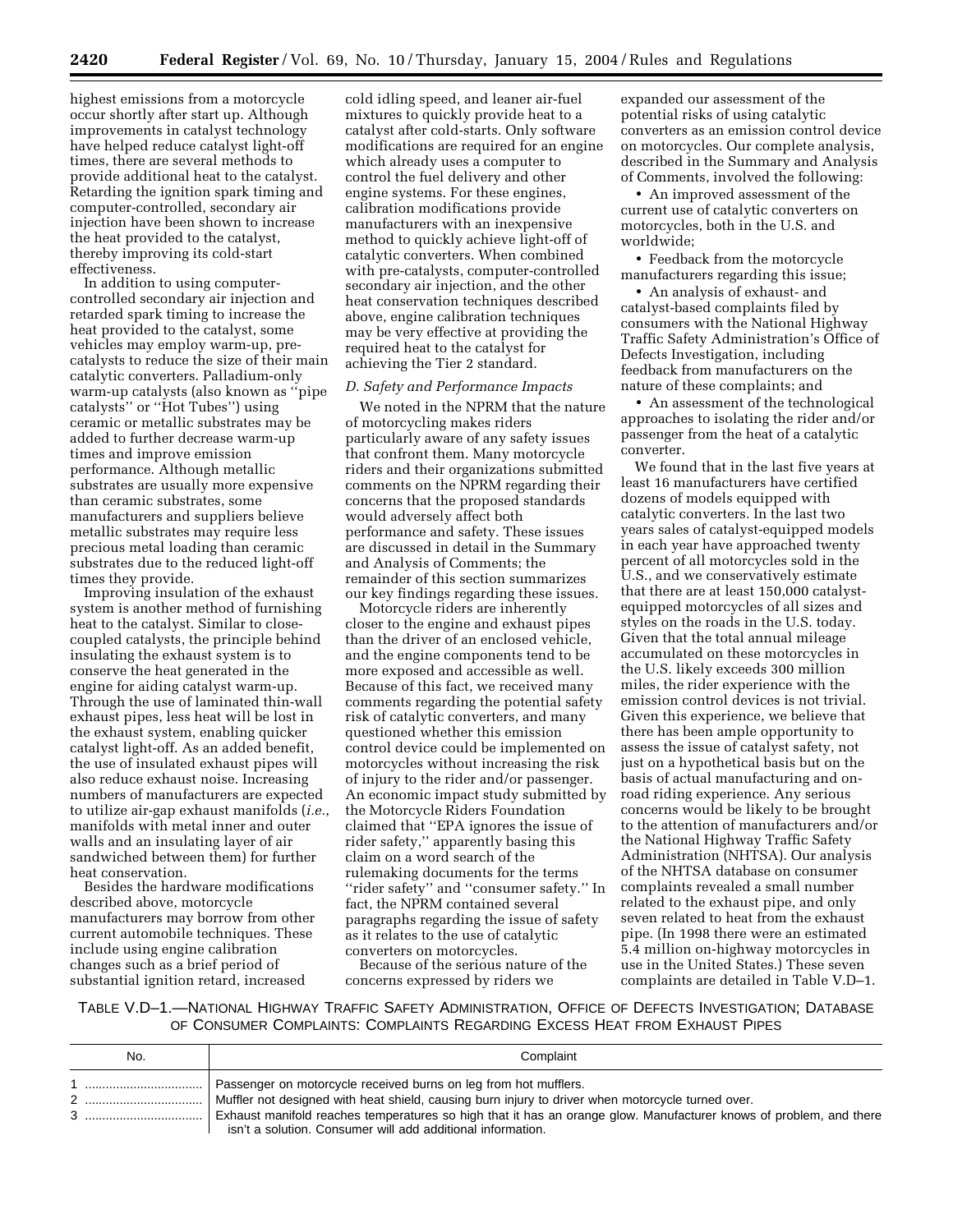TABLE V.D–1.—NATIONAL HIGHWAY TRAFFIC SAFETY ADMINISTRATION, OFFICE OF DEFECTS INVESTIGATION; DATABASE OF CONSUMER COMPLAINTS: COMPLAINTS REGARDING EXCESS HEAT FROM EXHAUST PIPES—Continued

| No. | Complaint                                                                                                                                                                                                                                                                                                                                                                          |
|-----|------------------------------------------------------------------------------------------------------------------------------------------------------------------------------------------------------------------------------------------------------------------------------------------------------------------------------------------------------------------------------------|
|     | Consumer states that when at a stop the exhaust pipe will glow red and this can cause injuries to the consumer. Deal-<br>er notified.                                                                                                                                                                                                                                              |
|     | Exhaust system cross over pipe is located too close to seat, causing driver to be burned while driving, even if properly<br>dressed.                                                                                                                                                                                                                                               |
|     | Consumer states exhaust pipes are positioned below foot pegs so that when you come to a stop and put feet down,<br>it's very likely that pant leg will at least brush up against pipe. Consumer has ruined clothes because of this. Manu-<br>facturer does not feel this is a problem, they suggested to consumer that he buy after market exhaust guards, which<br>are expensive. |
|     | Exhaust pipes are positioned below foot pegs so that when you come to a stop and put your foot down you will brush<br>up against hot pipe.                                                                                                                                                                                                                                         |

**Source:** National Highway Traffic Safety Administration, Office of Defects Investigation. Consumer Complaints Database. See http://wwwodi.nhtsa.dot.gov/cars/problems/complain/.

Two of the seven (Nos. 1 and 2 in the table above) were clearly regarding motorcycles without catalysts, and of the remaining five only two were regarding models that clearly did have catalysts (Nos. 6 and 7). We are unable to determine whether complaints numbered 3–5 involve motorcycles with catalysts; although the manufacturer has been using catalysts for a number of years, sales of these motorcycles have been limited to California to date. The complaints shown in the table originated from Ohio, New York, and Arizona. The manufacturers of the motorcycles reflected in these five complaints unanimously stated their belief that these are isolated cases, that they have no record of consumer complaints indicating that widespread problems exist, and that they make every effort to protect the rider from injury or harm.

We are confident that manufacturers can design and produce motorcycles that respond to these safety concerns, and information submitted by the manufacturers supports our assessment that catalytic converters can be safely integrated into motorcycle designs. There are a number of approaches that manufacturers are using today to protect the rider from excessive heat. Some motorcycle designs permit the catalyst to be placed on the underside of the motorcycle where it is unable to contact the rider. Other manufacturers will use a double-pipe exhaust system to reduce heat loss, allowing the exhaust gases to remain hot before reaching the catalyst while maintaining lower exterior temperatures. Some manufacturers are placing the catalyst inside the muffler or close to the manifold in areas where it is unlikely to be contacted by the rider or passenger. Footrests can be shielded and pipes can be insulated to reduce the exterior transmission of heat. The fact that these approaches are already being successfully employed, combined with

the significant lead time provided for the Tier 2 standard, leads us to conclude that catalysts can be safely integrated into both current and future motorcycle designs.

Every motorcycle manufacturer who either testified at the public hearing or provided written comments on the proposed rule has unequivocally stated that they can build motorcycles that will meet the standards with no negative impact on safety or performance relative to motorcycles manufactured today. Finally, MECA addressed this issue at the public hearing by noting that catalyst technology has been applied to over 15 million two- and three-wheelers worldwide. There is no indication from any nation worldwide—some of which are far more dependent on motorcycles as daily transportation than we are in the U.S.—that the use of catalysts on motorcycles presents a significant risk to the rider.

We do not expect any of these possible technology changes to adversely affect performance. Indeed, the transition to some of these technologies (*e.g.*, advanced fuel injection) would be expected to improve performance, fuel economy, and reliability. In the last ten years, and especially within the last few years, there has been an increasing use of the technologies that we expect will be used to meet the new standards (*i.e.*, secondary air injection, sequential fuel injection, and catalytic converters). There is no evidence to suggest that motorcycle performance has declined during that period, and every reason to believe that manufacturers have been able to continue to develop products that make continual improvements in performance. There are too many examples to repeat here that demonstrate that emission controls can be incorporated into motorcycles concurrent with increases in performance and handling, as well as

decreases in weight. Consider the redesigned 2003 Yamaha YZF–R6, a 600cc high performance motorcycle in the highly competitive middleweight super sport/racing category. Relative to the 2002 model, the 2003 YZF–R6 is eight pounds lighter, several horsepower stronger, is being very wellreviewed in the press, and has about half the emissions of the 2002 model (0.6 g/km HC in 2003 versus 1.1 g/km HC in 2002). It's also being sold at the same price as the 2002 model. Emissionrelated improvements for 2003 include the addition of fuel injection and a catalytic converter. Even with the addition of a catalytic converter, the use of advanced materials enables the exhaust system of the 2003 model to be more than two pounds lighter than the 2002 model. We recognize that these are examples and do not address all combinations of technology and all sizes and styles of motorcycles, but they are clear demonstrations of what is achievable with the technology and materials available today.

Finally, motorcycle manufacturers have a tremendous amount at stake with respect to the issues of performance and safety, as well as the greatest amount of experience and technological expertise. They have every reason to balk at new emission standards if they believe that catalytic converters will raise in-use safety concerns and cause rider injuries and deaths as some have alleged. However, the manufacturers have not raised concerns. In fact, more than a dozen manufacturers from Indian to Honda and Harley-Davidson have unequivocally stated in the public record—directly or through their industry association—that motorcycles produced under the new standards will be as safe and have the same or better performance as motorcycles today.

#### *E. Non-Conformance Penalties*

Clean Air Act section 206(g) (42 U.S.C. 7525(g)), allows us to issue a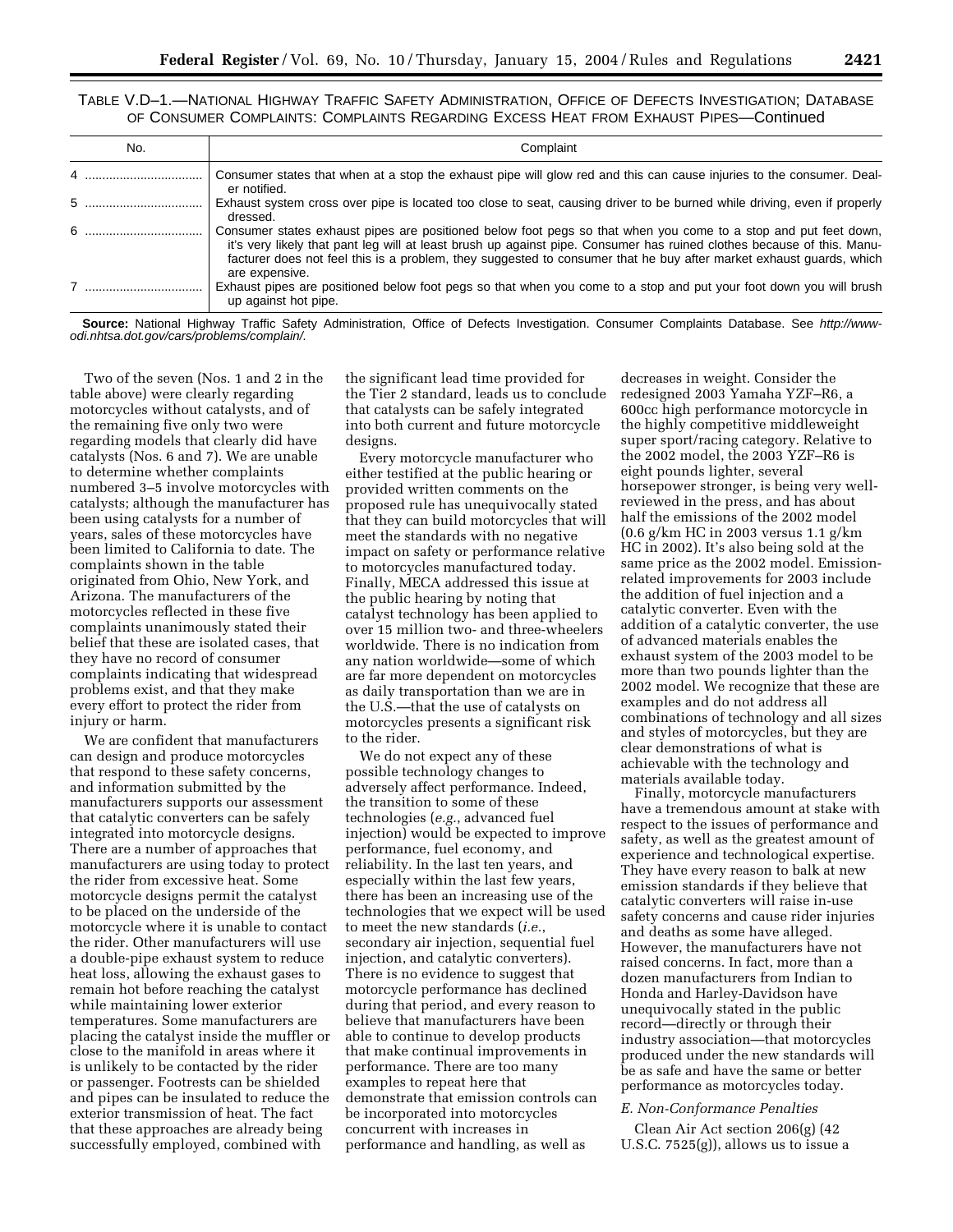certificate of conformity for heavy-duty engines or for highway motorcycles that exceed an applicable section 202(a) emissions standard, but do not exceed an upper limit associated with that standard, if the manufacturer pays a nonconformance penalty (NCP) established by rulemaking. Congress adopted section 206(g) in the Clean Air Act Amendments of 1977 as a response to perceived problems with technologyforcing heavy-duty engine emissions standards. If strict standards were maintained, then some manufacturers, ''technological laggards,'' might be unable to comply initially and would be forced out of the marketplace. NCPs were intended to remedy this potential problem. The laggards would have a temporary alternative that would permit them to sell their engines or vehicles by payment of a penalty. Through regulation, we established three criteria for determining the eligibility of emission standards for NCPs in any given model year. First, the emission standard in question must become more difficult to meet, either by becoming more stringent itself or by its interaction with another emission standard that has become more stringent. Second, substantial work must be required to meet the emission standard. We consider ''substantial work'' to mean the application of technology not previously used in that vehicle or engine class/ subclass, or a significant modification of existing technology, to bring that vehicle/engine into compliance. We do not consider minor modifications or calibration changes to be classified as substantial work. Third, it must be likely that a company will become a technological laggard. A technological laggard is defined as a manufacturer who cannot meet a particular emission standard due to technological (not economic) difficulties and who, in the absence of NCPs penalties, might be forced from the marketplace.

We do not believe that the three criteria could be satisfied with respect

to the Tier 1 standards. Thus, we are not at this time planning to offer NCPs for the Tier 1 standards. Furthermore, it is too early to determine whether the criteria will be satisfied with regards to the Tier 2 standards. Thus, we are also not offering NCPs at this time for the Tier 2 standards. However, we will monitor the manufacturers' efforts to comply with the Tier 2 standards and will consider proposing NCPs for the standards in the future if we believe conditions warrant them.

# **VI. Permeation Emission Control**

# *A. Overview*

In the proposal we specified only exhaust emission controls for motorcycles. However, we provided a detailed discussion of permeation emissions from motorcycles and technological strategies for reducing such emissions. We requested comment on whether we should finalize standards that would require low permeation fuel tanks and hoses and on the possible forms that regulations on permeation emissions from motorcycles could take. In a supplemental **Federal Register** notice (67 FR 66097, October 30, 2002), we stated that if we were to finalize permeation requirements for motorcycles, that it was highly likely that they would be modeled after those in the recreational vehicle regulations which had been recently finalized. Motorcycle manufacturers initially expressed concern about the feasibility of the proposed standards. However, through discussions between EPA and industry, manufacturers' concerns about the feasibility of permeation standards were largely resolved.

We are adopting performance standards intended to reduce permeation emissions from motorcycles. The standards, which apply to new motorcycles starting in 2008, are nominally based on manufacturers reducing these permeation emissions from new motorcycles by approximately 90 percent overall. We are also adopting

several special compliance provisions to reduce the burden of permeation emission regulations on small businesses. These special provisions are the same as for the exhaust emission standards, as applicable.

#### *B. Permeation Emission Standards*

1. What Are the Emission Standards and Compliance Dates?

We are finalizing new standards that will require an 85-percent reduction in plastic fuel tank permeation and a 95 percent reduction in fuel system hose permeation from new motorcycles beginning in 2008. These standards and their implementation dates are presented in Table VI.B–1. Section VI.C presents the test procedures associated with these standards. Test temperatures are presented in Table VI.B–1 because they represent an important parameter in defining the emission levels.

The permeation standards are based on the inside surface areas of the hoses and fuel tanks. We sought comment on whether the potential permeation standards for fuel tanks should be expressed as grams per gallon of fuel tank capacity per day or as grams per square meter of inside surface area per day. Although volume is generally used to characterize fuel tanks, we base the standard on inside surface area because permeation is a function of surface area. In addition, the surface to volume ratio of a fuel tank changes with capacity and geometry of the tank. Two similar shaped tanks of different volumes or two different shaped tanks of the same volume could have different g/gallon/ day permeation rates even if they were made of the same material and used the same emission-control technology. Therefore, we believe that using a g/m2/day form of the standard more accurately represents the emissions characteristics of a fuel tank and minimizes complexity. This is consistent with the permeation standards for recreational vehicles.

# TABLE VI.B–1.—PERMEATION STANDARDS FOR MOTORCYCLES

| Emission component | Implementation<br>date | Standard | Test<br>temperature |
|--------------------|------------------------|----------|---------------------|
|                    |                        |          | 28°C (82°F)         |
|                    |                        |          | 23°C (73°F)         |

These standards are revised compared to the values we sought comment on in the notice. This revision is intended to accommodate emissions test variability and in-use deterioration associated with low permeation technology. Since the notice, we have received test

information that suggests that a tank permeation standard representing an 85 rather than a 95-percent reduction is appropriate to accommodate these factors. Nonetheless, we continue to believe that manufacturers will target control technologies and strategies

focused on achieving reductions of 95 percent in production tanks. With regard to the permeation standard for hoses, we have adjusted the standard slightly to give the manufacturers more freedom in selecting their hose material and to accommodate the fact that we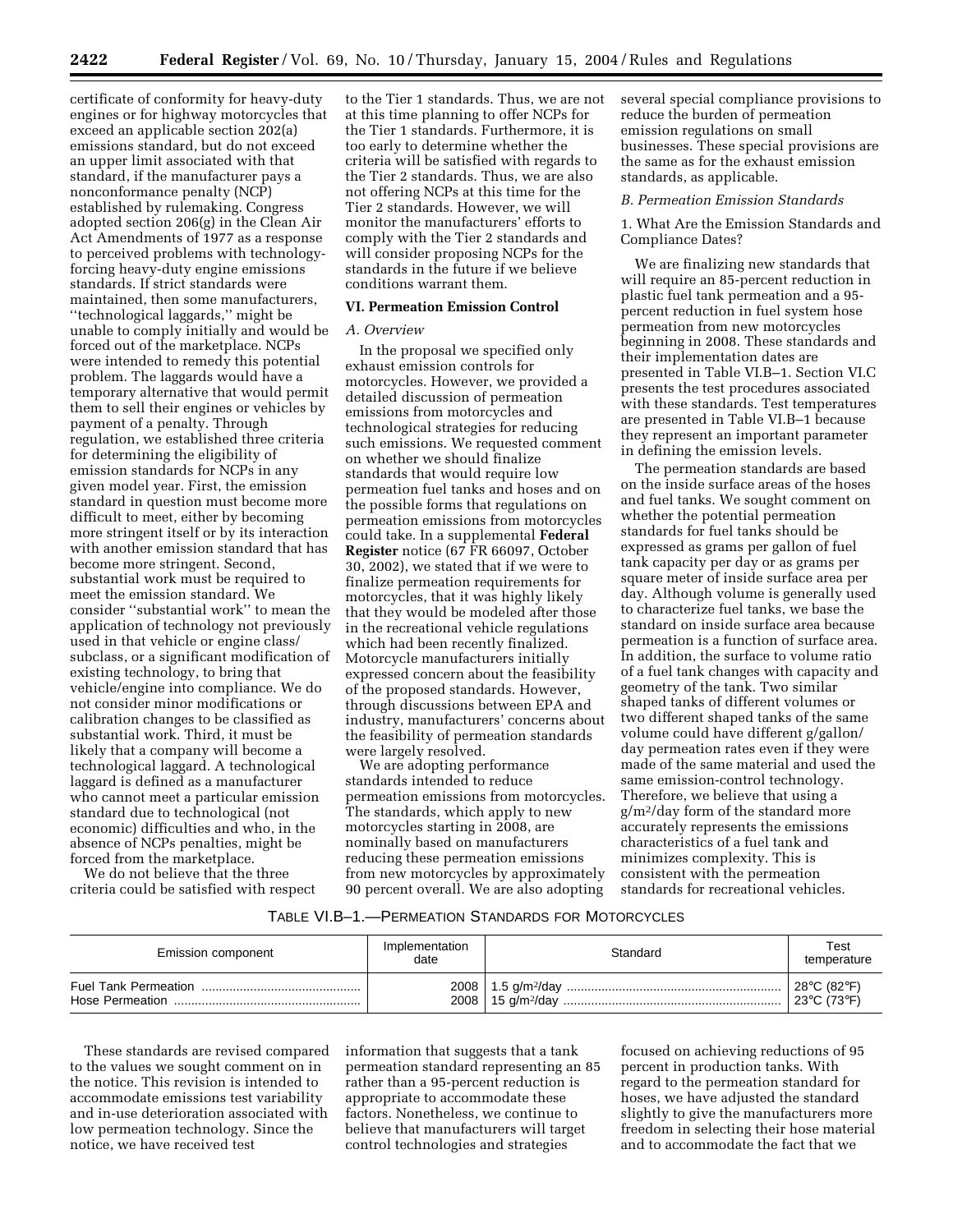selected a certification test fuel based on a 10-percent ethanol blend, which would be prone to greater permeation than neat gasoline. The final standards are consistent with the recreational vehicle standards that were finalized after the motorcycle NPRM.

Cost-effective technologies exist to significantly reduce permeation emissions. Because essentially all of the plastic fuel tanks are made from high density polyethylene (HDPE), manufacturers would be able to choose from several technologies for providing a permeation barrier in HDPE tanks. The use of metal fuel tanks would also meet the standards, because fuel does not permeate through metal. The hose permeation standard can be met using barrier hose technology or through using low permeation automotive-type tubing. These technologies are discussed in Section VI.E. The implementation date gives manufacturers four years to comply. This will allow manufacturers time to implement controls in their tanks and hoses in an orderly business manner.

2. Will I Be Able To Average, Bank, or Trade Emissions Credits?

Averaging, banking, and trading (ABT) refers to the generation and use of emission credits based on certified emission levels relative to the standard. The general ABT concept is discussed in detail in Section IV.C. In many cases, an ABT program can improve technological feasibility, provide manufacturers with additional product planning flexibility, and reduce costs which allows us to consider emission standards with the most appropriate level of stringency and lead time, as well as providing an incentive for the early introduction of new technology.

We are finalizing ABT for non-metal fuel tanks to facilitate the implementation of the standard across a variety of tank designs. To meet the standard on average, manufacturers would be able to divide their fuel tanks into different emission families and certify each of their emission families to a different Family Emissions Level (FEL). The emission families would include fuel tanks with similar characteristics, including wall thickness, material used (including additives such as pigments, plasticizers, and UV inhibitors), and the emissioncontrol strategy applied. The FELs would then be weighted by sales volume and fuel tank inside surface area to determine the average level across a manufacturer's total production. An additional benefit of a corporate-average approach is that it provides an incentive for developing new technology that can

be used to achieve even larger emission reductions or perhaps to achieve the same reduction at lower costs or to achieve some reductions early.

For purposes of ABT we will not consider metal tanks as part of any sort of credit program. In other words, metal fuel tanks will not be able to generate permeation credits. We do not want to provide an opportunity for ''windfall'' credits for metal fuel tanks because this would undermine the value of the standard. The standard is based on feasible technology for plastic fuel tanks. If averaging were allowed between plastic and metal fuel tanks (which are used on most motorcycles), the standard would have to be adjusted accordingly.

If a manufacturer were to certify the majority of their fuel tanks to a level below the permeation standard, they would have the option of leaving a small number of their fuel tanks uncontrolled. In this case, manufacturers would have the option of either testing the uncontrolled fuel tanks or using an assigned family emission level of 12 g/m<sup>2</sup>/day.

Any manufacturer could choose to certify each of its evaporative emission control families at levels which would meet the standard. Some manufacturers may choose this approach as they could see it as less complicated to implement.

We are also finalizing a voluntary program intended to give an opportunity for manufacturers to prove out technologies earlier than 2008. Manufacturers will be able to use permeation control strategies early, and even if they do not meet the 1.5  $g/m^2$ / day standard, they can earn credit through partial emission reduction that will give them more lead time to meet the standard. This program will allow a manufacturer to certify fuel tanks early to a less stringent standard of  $3.0 \text{ g/m}^2$ / day and thereby delay meeting the 1.5 g/m2/day fuel tank permeation standard by 1 tank-year for every tank-year of early certification. As an alternative, this delay could be applied to other fuel tanks provided that these tanks have an equal or smaller inside surface area and meet a level of 3.0 g/m2/day. As an example, suppose a manufacturer were to sell 50 motorcycles in 2006 and 75 motorcycles in 2007 with fuel tanks that meet a level of 3.0 g/m2/day. This manufacturer would then be able to sell 125 vehicles with fuel tanks that meet a level of  $3.0 g/m^2/day$  in 2008 and later years. No uncontrolled tanks could be sold after 2007. In addition to providing implementation flexibility to manufacturers, this option, if used, would result in additional and earlier emission reductions.

For hoses, we do not believe that ABT provisions would result in a significant technological or cost benefit to manufacturers. We believe that all fuel hoses can meet the permeation standards using straightforward technology as discussed in Section VI.E. From EPA's perspective, including an ABT program in the rule creates a longterm administrative burden that is not worth taking on since it does not provide the industry with useful flexibility.

# 3. How Do I Certify My Products?

We are finalizing a certification process similar to our existing program for other mobile sources. Manufacturers test representative prototype designs and submit the emission data along with other information to EPA in an application for a Certificate of Conformity. As discussed in Section VI.C.3, we will allow manufacturers to certify based on either design (for which there is already data) or by conducting its own emissions testing. If we approve the application, then the manufacturer's Certificate of Conformity allows the manufacturer to produce and sell the vehicles described in the application in the U.S.

Manufacturers certify their fuel systems by grouping them into emission families that have similar emission characteristics. The emission family definition is fundamental to the certification process and to a large degree determines the amount of testing required for certification. The regulations include specific characteristics for grouping emission families for each category of tanks and hoses. For fuel tanks, key parameters include wall thickness, material used (including additives such as pigments, plasticizers, and UV inhibitors), and the emission-control strategy applied. For hoses, key parameters include material, wall thickness, and emission-control strategy applied. To address a manufacturer's unique product mix, we may approve using broader or narrower engine families. The certification process for vehicle permeation is similar as for the process for certifying engines.

# 4. What Durability Provisions Apply?

We are adopting several additional provisions to ensure that emission controls will be effective throughout the life of the motorcycle. This section discusses these provisions for permeation emissions from motorcycles.

# a. How Long Do My Vehicles Have To Comply?

Manufacturers would be required to build fuel systems that meet the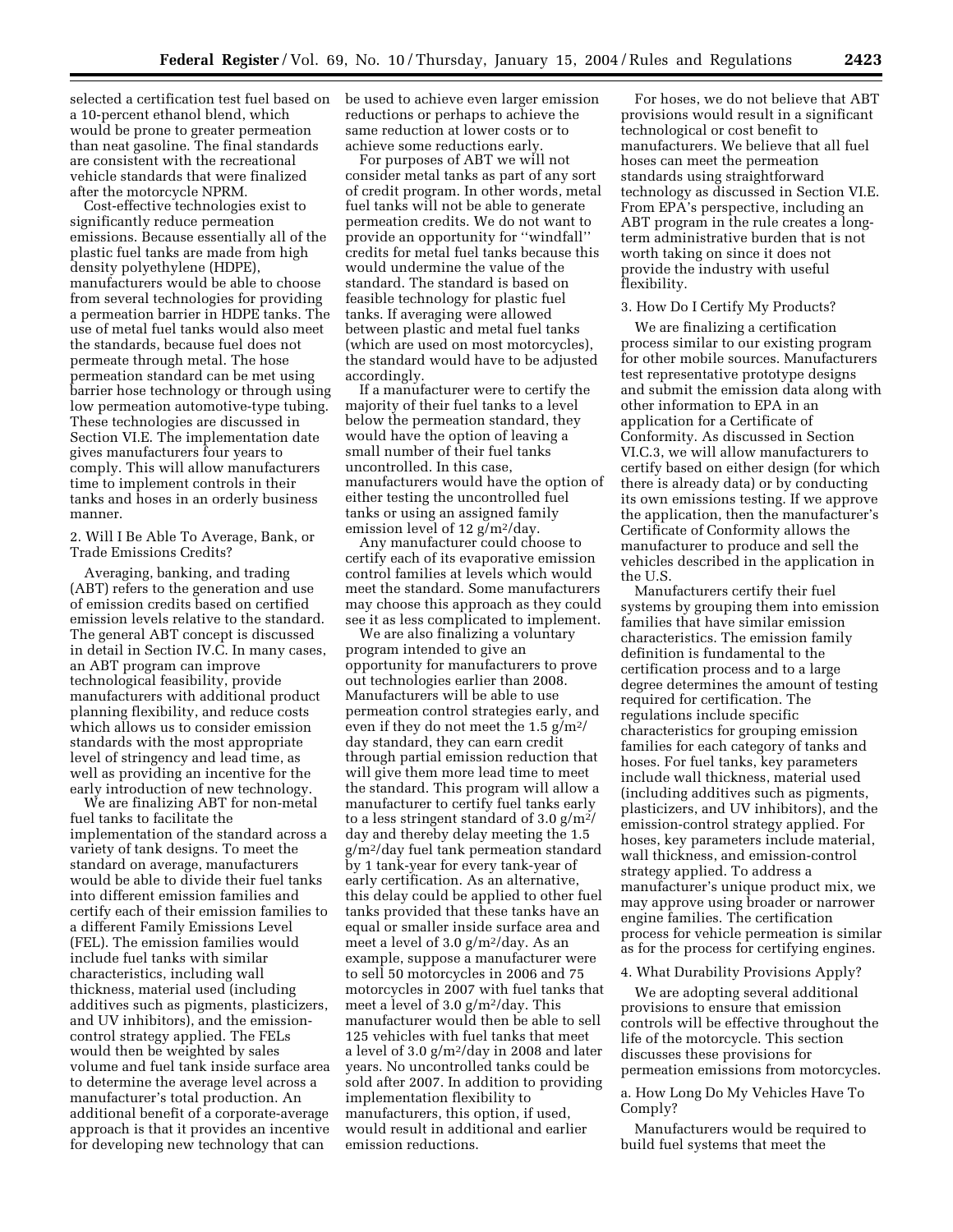emission standards over each motorcycle's useful life. For the permeation standards, we use the same useful life as for exhaust emissions from motorcycle engines based on the belief that fuel system components and engines are intended to have the same design life. This useful life is 5 years or 6,000 km for Class I <50cc, 12,000 km for Class I ≥50cc, 18,000 km for Class II, and 30,000 km for Class III. Further, we are applying the same warranty period for permeation emission related components of the fuel system as for exhaust emission-related components of the motorcycle.

b. How Do I Demonstrate Emission Durability?

We are adopting several additional provisions to ensure that emission controls will be effective throughout the life of the vehicle. Motorcycle manufacturers must demonstrate that the permeation emission-control strategies will last for the useful life of the vehicle. Any deterioration in performance would have to be included in the family emissions limit. This section discusses durability provisions for fuel tanks and hoses.

For plastic fuel tanks, we are specifying a preconditioning and four durability steps that must be performed in conjunction with the permeation testing for certification to the standard. These steps, which include fuel soaking, slosh, pressure-vacuum cycling, temperature cycling, and ultra-violet light exposure, are described in more detail in Section VI.C.1. The purpose of these preconditioning steps is to help demonstrate the durability of the fuel tank permeation control under conditions that may occur in use. For fuel hoses, the only preconditioning step that we are requiring is a fuel soak to ensure that the permeation rate is stabilized prior to testing. Data from before and after the durability tests would be used to determine deterioration factors for the certified fuel tanks. The durability factors would be applied to permeation test results to determine the certification emission level of the fuel tank at full useful life. The manufacturer would still be responsible for ensuring that the fuel tank and hose meet the permeation standards throughout the useful life of the motorcycle.

We recognize that motorcycle manufacturers will likely depend on suppliers/vendors for complying tanks and fuel hoses. We believe that, in addition to normal business practices, our testing requirements will help assure that suppliers/vendors

consistently meet the performance specifications laid out in the certificate.

#### *C. Testing Requirements*

To obtain a certificate allowing sale of products meeting EPA emission standards, manufacturers generally must show compliance with such standards through emission testing. The test procedures for determining permeation emissions from fuel tanks and hoses on motorcycles are described below. This section also discusses design-based certification as an alternative to performing specific testing. These test procedures are the same as those existing for recreational vehicles.

1. What Are the Test Procedures for Measuring Permeation Emissions From Fuel Tanks?

Prior to testing the fuel tanks for permeation emissions, the fuel tank must be preconditioned by allowing the tank to sit with fuel in it until the hydrocarbon permeation rate has stabilized. Under this step, the fuel tank must be filled with a 10-percent ethanol blend in gasoline (E10), sealed, and soaked for 20 weeks at a temperature of  $28 \pm 5^{\circ}$ C. Once the soak period has ended, the fuel tank is drained, refilled with fresh fuel, and sealed. The permeation rate from fuel tanks is measured at a temperature of  $28 \pm 2^{\circ}$ C over a period of at least 2 weeks. Consistent with good engineering judgment, a longer period may be necessary for an accurate measurement for fuel tanks with low permeation rates. Permeation loss is determined by measuring the weight of the fuel tank before and after testing and taking the difference. Once the mass change is calculated, it is divided by the manufacturer determined tank surface area and the number of days of soak to get the emission rate. As an option, permeation may be measured using alternative methods that will provide equivalent or better accuracy. Such methods include enclosure testing as described in 40 CFR part 86. The fuel used for this testing will be a blend of 90-percent gasoline and 10-percent ethanol.

To determine permeation emission deterioration factor, we are specifying three durability tests: slosh testing, pressure-vacuum cycling, and ultraviolet exposure. The purpose of these deterioration tests is to help ensure that the technology is durable and the measured emissions are representative of in-use permeation rates. For slosh testing, the fuel tank is filled to 40 percent capacity with E10 fuel and rocked for 1 million cycles. The pressure-vacuum testing contains

10,000 cycles from  $-0.5$  to 2.0 psi. These two durability tests are based on draft recommended SAE practice.44 The third durability test is intended to assess potential impacts of UV sunlight (0.2 µm–0.4 µm) on the durability of the surface treatment. Because most of the irradiance from sunlight in this range is seen in wavelengths above 0.3 µm, we recommend testing with an average wavelength above 0.3 µm such as the UVA lamp described in SAE J2020.45 In the UV exposure test, the tank must be exposed to a UV light of at least 24 W/  $m<sup>2</sup>$  (0.4 W-hr/m<sup>2</sup>/min) on the tank surface for 15 hours per day for 30 days. Alternatively, it can be exposed to direct natural sunlight for an equivalent period of time. To allow for weekends and rainy days, these exposure days do not need to be continuous.

2. What Are the Test Procedures for Measuring Permeation Emissions From Fuel System Hoses?

The permeation rate of fuel from hoses would be measured at a temperature of  $23 \pm 2$ °C using SAE method J30 46 with E10. The hose must be preconditioned with a fuel soak to ensure that the permeation rate has stabilized. The fuel to be used for this testing would be a blend of 90-percent gasoline and 10-percent ethanol. This fuel is consistent with the test fuel used for highway evaporative emission testing. Alternatively, for purposes of submission of data at certification, permeation could be measured using alternative equipment and procedures that provide equivalent results. To use these alternative methods, manufacturers would have to apply to us and demonstrate equivalence. Examples of alternative approaches that we anticipate manufacturers may use are the recirculation technique described in SAE J1737,47 enclosuretype testing such as in 40 CFR part 86, or weight loss testing such as described in SAE J1527.48

<sup>44</sup> Draft SAE Information Report J1769, ''Test Protocol for Evaluation of Long Term Permeation Barrier Durability on Non-Metallic Fuel Tanks,'' (Docket A–2000–01, document IV–A–24).

<sup>45</sup>SAE Surface Vehicle Standard J2020, ''Accelerated Exposure of Automotive Exterior Materials Using a Fluorescent UV and Condensation Apparatus,'' Revised February, 2003 (Docket A–2000–02, document, IV–A–10).

<sup>46</sup>SAE Recommended Practice J30, ''Fuel and Oil Hoses,'' June 1998 (Docket A–2000–01, document IV–A–92).

<sup>47</sup>SAE Recommended Practice J1737, ''Test Procedure to Determine the Hydrocarbon Losses from Fuel Tubes, Hoses, Fittings, and Fuel Line Assemblies by Recirculation,'' 1997 (Docket A– 2000–01, document, IV–A–34).

<sup>48</sup>SAE Recommended Practice J1527, ''Marine Fuel Hoses,'' 1993 (Docket A–2000–01, document IV–A–19).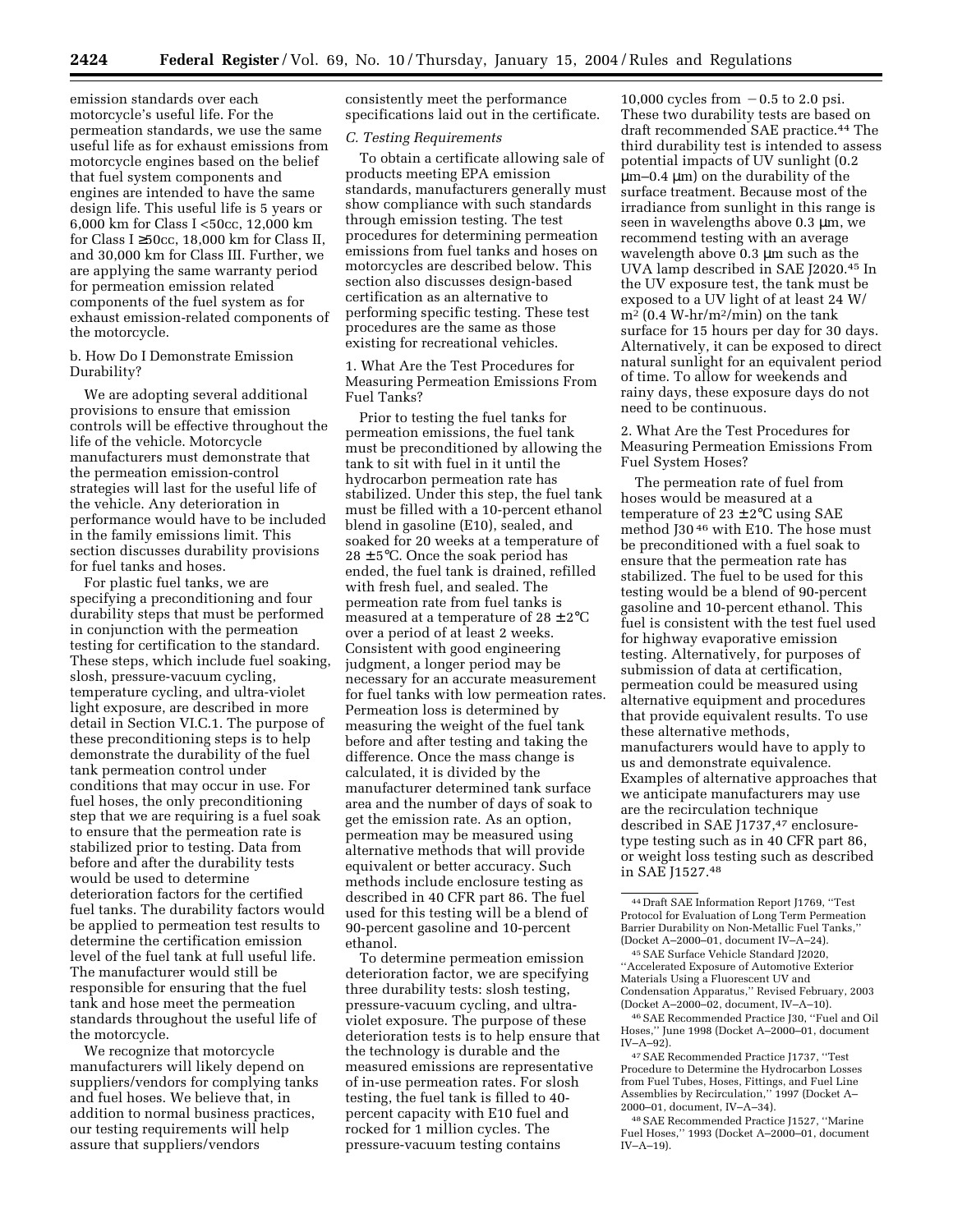3. Can I Certify Based on Engineering Design Rather Than Through Testing?

In general, test data would be required to certify fuel tanks and hoses to the permeation standards. Test data could be carried over from year to year for a given emission-control design. We do not believe the cost of testing tanks and hose designs for permeation would be burdensome especially given that the data could be carried over from year to year, and that there is a good possibility that the broad emission family concepts embodied in this program would lead to minimum testing. However, there are some specific cases where we would allow certification based on design. These special cases are discussed below.

We would consider a metal fuel tank to meet the design criteria for a low permeation fuel tank because fuel does not permeate through metal. However, we would not consider this design to be any more effective than any other low permeation fuel tank for the purposes of any sort of credit program. Although metal is impermeable, seals and gaskets used on the fuel tank may not be. The design criteria for the seals and gaskets would be that either they would not have a total exposed surface area exceeding 1000 mm2, or the seals and gaskets would have to be made of a material with a permeation rate of 10 g/ m2/day or less at 23°C as measured under ASTM D814.49 A metal fuel tank with seals that meet this design criteria would readily pass the standard.

Another technology that we considered for design-certification was multi-layer fuel tank construction with low-permeation (EVOH) barrier. This technology is widely used in automotive applications to meet the vehicle evaporative emission standards. However, we believe that a manufacturer must demonstrate that their design meets the standards prior to certification. For instance, if the layers are not sealed well at a seam or if the fuel tank is prone to delamination inuse, permeation emissions could be above the standard without a noticeable fuel leak. Therefore, we would require the manufacturer to submit test data on the effectiveness and durability of the fuel tank. As discussed above, test data could be carried over from year-to-year and across product lines provided that a worst case configuration is tested.

Similarly, if manufacturers were to produce fuel tanks out of lowpermeability materials other than metal (such as an acetal copolymer),

permeation testing on a worst case configuration would initially need to be performed. This test data could then be used to certify other fuel tanks which are otherwise similar and using the same material (including additives). Because permeation is a function of wall thickness, the worst case configuration, in this case, would likely be the fuel tank design with the thinnest walls. If new test data demonstrates that the use of other technology designs will ensure compliance with the applicable emission standards, we may establish additional design certification options for these technologies such as those we are finalizing for metal fuel tanks.

Fuel hoses can be certified by design as being manufactured in compliance with certain accepted SAE specifications. Specifically, a fuel hose meeting the SAE J30 R11–A or R12 requirements could be design-certified to the standard. In addition, fuel line meeting the SAE J2260 50 Category 1 requirements could be design-certified to the standard. These fuel hoses and fuel line specifications are based on 15 percent methanol fuel and higher temperatures. We believe that fuel hoses and lines that are tested and meet these requirements would also meet our hose permeation standards because both are generally acknowledged as representing more stringent test parameters. In the future, if new SAE specifications are developed which are consistent with our hose permeation standards, we would consider including hoses meeting the new SAE requirements as being able to certify by design.

At certification, manufacturers will have to submit an engineering analysis showing that the tank or hose designs will meet the standards throughout their full useful life. The tanks and hoses will remain subject to the emission standards throughout their useful lives. The design criteria relate only to the issuance of a certificate.

4. Technical Amendments to 40 CFR Part 1051 Test Procedures

We are updating the figure in § 1051.515 that presents a flow chart of the fuel tank test procedures to help better clarify the procedures. In addition, we are updating the structure of the language in § 1051.515 to be parallel to the construction of the flow chart. In the UV exposure test, we are simplifying the units from W-hr/m2/min to  $W/m^2$  (0.40 W-hr/m<sup>2</sup>/min equals 24 W/m2). These changes are for clarity

only and do not result in substantive changes to the test procedures. One other change we are making is to make the length of the UV exposure test in the regulations match the length specified in the preamble for the recreational vehicles FRM. Therefore, we are changing the specification of 4 weeks in the regulatory text to 30 days. The UV exposure test is contained in § 1051.515(d)(2). All of these changes were developed in the process of the motorcycle rulemaking. However, we decided to make the amendments applicible to recreational vehicles as well for several reasons. These reasons include: (1) The motorcycle permeation requirements are essentially the same as for recreational vehicles, (2) the motorcycle test procedures are in the same body of regulatory text as for recreational vehicles, (3) the amendments are not substantive, and (4) the amendments help clarify the test procedures.

#### *D. Special Compliance Provisions*

We believe that the permeation control requirements will be relatively easy for small businesses to meet, given the relatively low cost of the requirements and the availability of materials and treatment support by outside vendors. In addition, this regulatory program is structured in such a way to minimize burdens on all manufacturers by including designbased certification, ABT, broad emission families, minimized compliance requirements, and hardship provisions. Low permeation fuel hoses are available from vendors today, and we would expect that surface treatment would be applied through an outside company if that is the compliance approach used. However, to minimize any additional burden these requirements may impose on small businesses, we are delaying the implementation date of the permeation standards for small business manufacturers to 2010.

#### *E. Technological Feasibility*

We believe there are several strategies that manufacturers can use to meet our permeation emission standards. This section gives an overview of this technology. See Chapters 3 and 4 of the Final Regulatory Support Document for more detail on the technology discussed here.

# 1. Implementation Schedule

The permeation emission standards for fuel tanks become effective in the 2008 model year. Several technologies are available that could be used to meet this standard. Surface treatments to reduce tank permeation are widely used

<sup>49</sup>ASTM Standard Test Method D 814–95 (Reapproved 2000), ''Rubber Property—Vapor Transmission of Volatile Liquids,'' (Docket A– 2000–01, document IV–A–95).

<sup>50</sup>SAE Recommended Practice J2260, ''Nonmetallic Fuel System Tubing with One or More Layers,'' 1996, (Docket A–2000–01, document IV–A–18).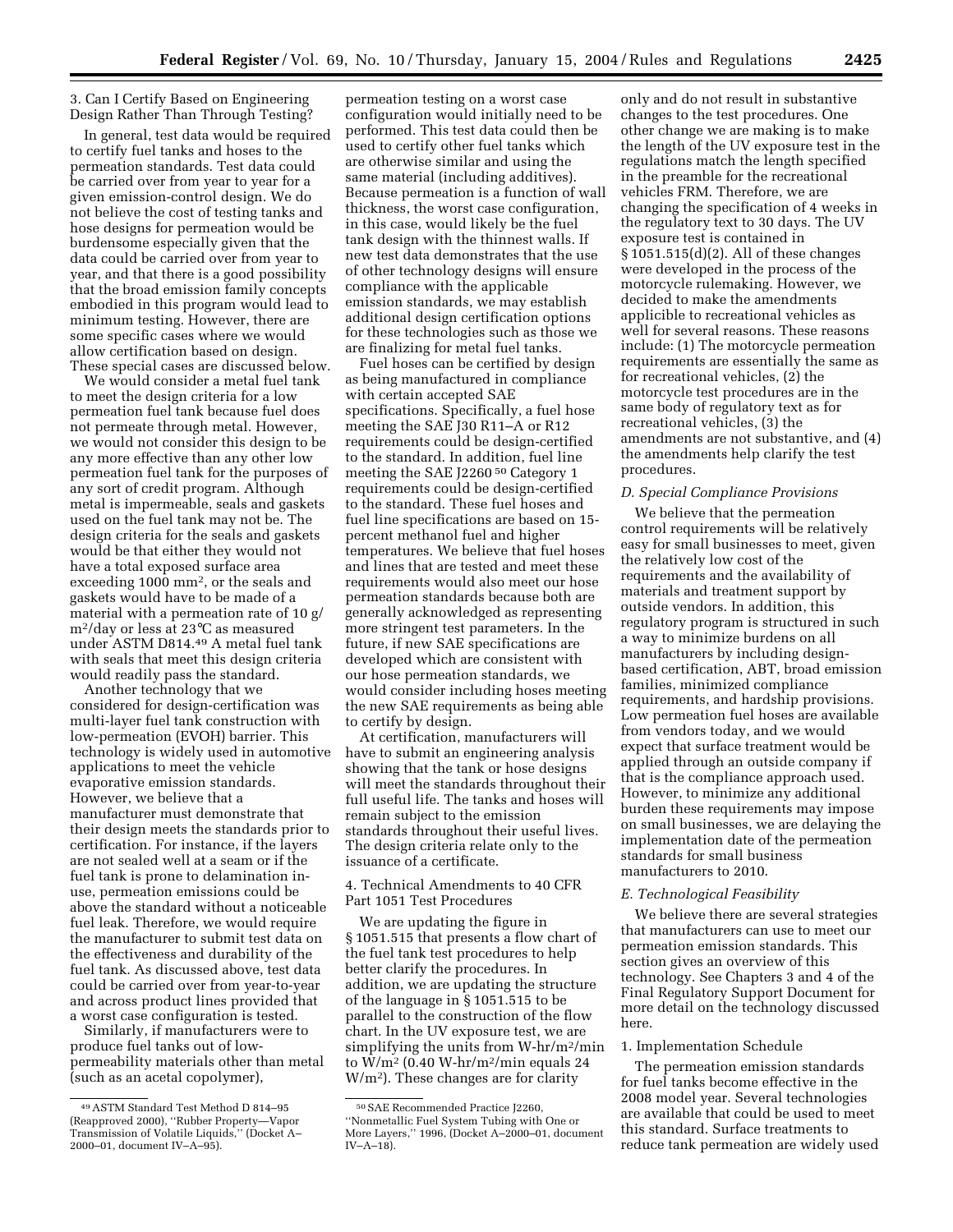today in other container applications, and the technology and production facilities needed to conduct this process exist. Selar<sup>®</sup> is used by at least one portable fuel tank manufacturer and has also been used in automotive applications. Plastic tanks with coextruded barriers have been used in automotive applications for years. However, plastic fuel tanks used in motorcycles are primarily high-density polyethylene tanks with no permeation control. We received comment that they it would be unreasonable for manufacturers to have to comply before 2008 because this is the date already established for recreational vehicles. Manufacturers will need lead time to allow for durability testing and other development work associated with applying this technology to motorcycles. This is especially true for manufacturers or vendors who choose to set up their own surface barrier treatment equipment in-house.

We believe that the low permeation hose technology can also be applied in the 2008 time frame. A lower permeation fuel hose exists today known as the SAE R9 hose that is as flexible as the SAE R7 hose used in most motorcycle applications today. These SAE hose specifications are contained in SAE J30 cited above. This hose would meet our permeation standard on gasoline, but probably not on a 10-percent ethanol blend. As noted in Chapter 4 of the Final Regulatory Support Document, barrier materials typically used in R9 hose today may have permeation rates 3 to 5 times higher on a 10-percent ethanol blend than on straight gasoline. However, there are several lower permeability barrier materials that can be used in rubber hose that will comply with the hose permeation requirement on a 10 percent ethanol blend and still be flexible and durable enough for use in motorcycles. This hose is available for automotive applications at this time, but some lead time may be required to apply these hoses to motorcycles if hose connection fitting changes were required. This would enhance both inuse effectiveness and safety. For these reasons, we are implementing the hose permeation standard on the same schedule as the tank permeation standards.

#### 2. Standard Levels

We have identified several strategies for reducing permeation emissions from fuel tanks and hoses. We recognize that some of these technologies may be more desirable than others for some manufacturers, and we recognize that different strategies for equal emission

reductions may be better for different applications. A specific example of technology that could be used to meet the fuel tank permeations would be surface barrier treatments such as sulfonation or fluorination. With these surface treatments, more than a 95 percent reduction in permeation emissions from new fuel tanks is feasible. However, variation in material tolerances and in-use deterioration can reduce this effectiveness. Given the lead time for the standards, manufacturers will be able to provide fuel tanks with consistent material quality, and the surface treatment processes can be optimized for a wide range of material qualities and additives such as pigments, plasticizers, and UV inhibitors. We do not expect a large deterioration in use; however, data on slosh testing suggest that some deterioration is likely. To accommodate variability and deterioration, we are finalizing a standard that represents about an 85-percent reduction in permeation emissions from plastic fuel tanks. It is our expectation that manufacturers will aim for an effectiveness rate as near to 100 percent as practical for new tanks. Therefore, even with variability and deterioration in use, control rates are likely to exceed 85 percent. Several materials are available today that could be used as a low permeation barrier in rubber hoses. We present more detail on these and other technological approaches below.

#### 3. Technological Approaches

# a. Fuel Tanks

Blow molding is widely used for the manufacture of fuel tanks for motorcycles. Typically, blow molding is performed by creating a hollow tube, known as a parison, by pushing highdensity polyethylene (HDPE) through an extruder with a screw. The parison is then pinched in a mold and inflated with an inert gas. In highway applications, non-permeable plastic fuel tanks are produced by blow molding a layer of ethylene vinyl alcohol (EVOH) or nylon between two layers of polyethylene. This process is called coextrusion and requires at least five layers: the barrier layer, adhesive layers on either side of the barrier layer, and HDPE as the outside layers which make up most of the thickness of the fuel tank walls. However, multi-layer construction requires additional extruder screws which significantly increases the cost of the blow molding process. Multi-layer fuel tanks can also be formed using injection molding. In this method, a low viscosity polymer is forced into a thin mold to create each

side of the fuel tank. The two sides are then welded together. To add a barrier layer, a thin sheet of the barrier material is placed inside the mold prior to injection of the polyethylene. The polyethylene, which generally has a much lower melting point than the barrier material, bonds with the barrier material to create a shell with an inner liner.

A less expensive alternative to coextrusion is to blend a low permeable resin in with the HDPE and extrude it with a single screw. The trade name typically used for this permeation control strategy is Selar®. The low permeability resin, typically EVOH or nylon, creates non-continuous platelets in the HDPE fuel tank which reduce permeation by creating long, tortuous pathways that the hydrocarbon molecules must navigate to pass through the fuel tank walls. Although the barrier is not continuous, this strategy can still achieve greater than a 90-percent reduction in permeation of gasoline. EVOH has much higher permeation resistance to alcohol than nylon; therefore, it would be the preferred material to use for meeting our standard which is based on testing with a 10 percent ethanol fuel.

Another type of low permeation technology for fuel tanks would be to treat the surfaces of plastic fuel tanks with a barrier layer. Two ways of achieving this are known as fluorination and sulfonation. The fluorination process causes a chemical reaction where exposed hydrogen atoms are replaced by larger fluorine atoms to create a barrier on the surface of the fuel tank. In this process, a batch of fuel tanks are generally processed post production by stacking them in a steel container. The container is then voided of air and flooded with fluorine gas. By pulling a vacuum in the container, the fluorine gas is forced into every crevice in the fuel tanks. As a result of this process, both the inside and outside surfaces of the fuel tank are treated. As an alternative, fuel tanks can be fluorinated on-line by exposing the inside surface of the fuel tank to fluorine during the blow molding process. However, this method may not prove as effective as off-line fluorination which treats the inside and outside surfaces.

Sulfonation is another surface treatment technology where sulfur trioxide is used to create the barrier by reacting with the exposed polyethylene to form sulfonic acid groups on the surface. Current practices for sulfonation are to place fuel tanks on a small assembly line and expose the inner surfaces to sulfur trioxide, then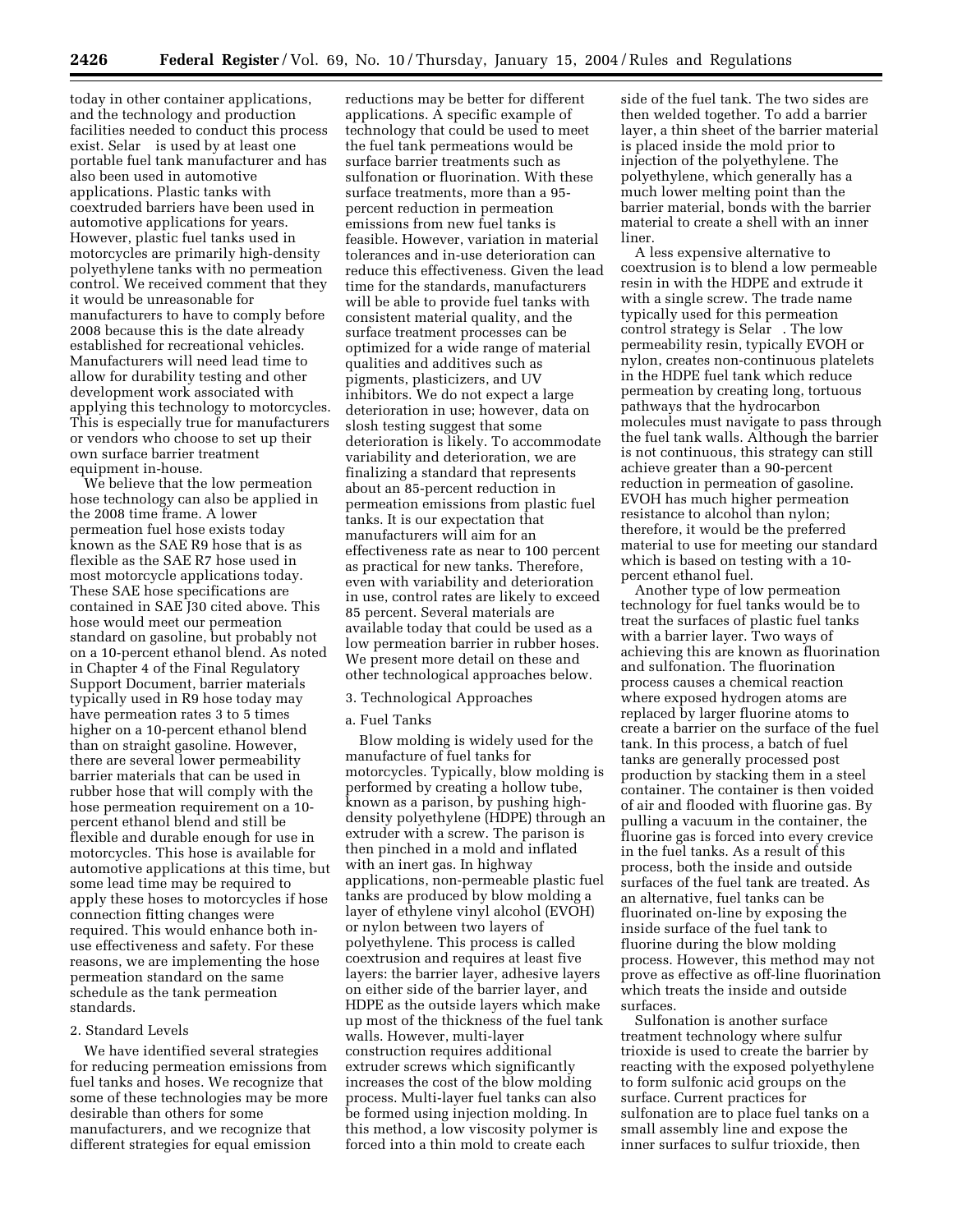rinse with a neutralizing agent. However, sulfonation can also be performed using a batch method. Either of these processes can be used to reduce gasoline permeation by more than 95 percent.

Over the first month or so of use, polyethylene fuel tanks can expand by as much as three percent due to saturation of the plastic with fuel. Manufacturers have raised the concern that this hydrocarbon expansion could affect the effectiveness of surface treatments like fluorination or sulfonation. We believe this will not have a significant effect on the effectiveness of these surface treatments. We and California ARB have performed extensive permeation testing on HDPE fuel tanks with and without these surface treatments. Prior to the ARB permeation testing, the tanks were prepared by first performing a durability procedure where the fuel container is cycled a minimum of 1000 times between -1 psi and 5 psi. In addition, for both the EPA and ARB testing, the fuel containers were soaked with fuel to stabilize permeation rates. The test data, presented in Chapter 4 of the Final Regulatory Support Document show that fluorination and sulfonation are still effective after this testing.

Manufacturers have also commented that fuel sloshing in the fuel tank, under normal in-use operation, could wear off the surface treatments. However, we do not believe that this is likely. These surface treatments actually result in an atomic change in the structure of the outside surface of the fuel tank. To wear off the treatment, the plastic would need to be worn away on the outside surface. In addition, testing by California ARB shows that the fuel tank permeation standard can be met by fuel tanks that have been sloshed for 1.2 million cycles. Test data on an sulfonated automotive HDPE fuel tank after five years of use showed no deterioration in the permeation barrier. This data are presented in Chapter 4 of the Final Regulatory Support Document.

Permeation can also be reduced from fuel tanks by constructing them out of a lower permeation material than HDPE. For instance, metal fuel tanks would not permeate. In addition, there are grades of plastics other than HDPE that could be molded into fuel tanks. An example of materials which have excellent permeation resistance, even with alcohol-blended fuels, are acetal

copolymers and thermoplastic polyesters.

#### b. Hoses

Fuel hoses produced for use in motorcycles are generally extruded nitrile rubber with a cover for abrasion resistance. Lower permeability fuel hoses produced today for other applications are generally constructed in one of two ways: either with a low permeability layer or by using a low permeability rubber blend. By using hose with a low permeation thermoplastic layer, permeation emissions can be reduced by more than 95 percent. Because the thermoplastic layer is very thin, on the order of 0.1 to 0.2 mm, the rubber hose retains its flexibility. Two thermoplastics which have excellent permeation resistance, even with an alcohol-blend fuel, are ETFE and THV.51

In automotive applications, multilayer plastic tubing, made of fluoropolymers is generally used. An added benefit of these low permeability lines is that some fluoropolymers can be made to conduct electricity and therefore can prevent the buildup of static charges. Although this technology can achieve more than an order of magnitude lower permeation than barrier hoses, it is relatively inflexible and may need to be molded in specific shapes for each motorcycle design. Manufacturers have commented that motorcycle hose would need to be designed for elements such as location, exposure, and vibration that are unique to motorcycle design.

#### 4. Conclusions

The standards for permeation emissions for motorcycles reasonably reflect what manufacturers can achieve through the application of available technology. Manufacturers will have several years of lead time to select, design, and produce permeation emission-control strategies that will work best for their product lines. We expect that meeting these requirements will pose a challenge, but one that is feasible taking into consideration the availability and cost of technology, lead time, noise, energy, and safety. The role of these factors is presented in detail in Chapters 3 and 4 of the Final Regulatory Support Document.

The permeation standards are based on the effective application of low permeable materials or surface treatments. This is a step change in technology; therefore, we believe that even if we set a less stringent

permeation standard, these technology options would likely still be used. In addition, this technology is relatively inexpensive and can achieve meaningful emission reductions. The standards are expected to achieve more than an 85-percent reduction in permeation emissions from fuel tanks and more than 95 percent from hoses. We believe that more stringent standards could result in significantly more expensive materials without corresponding additional emission reduction. In addition, the control technology would generally pay for itself over time by conserving fuel that would otherwise evaporate. The projected costs and fuel savings are discussed in Section VII.B.

# **VII. Environmental Impacts and Program Costs**

The following section summarizes the emission benefits, costs, and cost per ton of pollutant reduced of the new motorcycle emission standards. Further information on these and other aspects of the environmental and economic impacts of this rule are presented in more detail in the Regulatory Support Document for this rulemaking.

# *A. Environmental Impacts*

Emission estimates for highway motorcycles were developed using information on the emission levels of current motorcycles and updated information on motorcycle use provided by the motorcycle industry. Permeation emissions for highway motorcycles were developed based on known material permeation rates as a function of surface area and temperature. A more detailed description of the methodology used for projecting inventories and projections for additional years can be found in the Chapter 6 of the Regulatory Support Document.

Tables VII.A–1 and VII.A–2 contain the projected emission inventories for the years 2010 and 2020, respectively, from the motorcycles subject to this rulemaking. The inventories are presented for the base case which assumes no change from current conditions (*i.e.*, without the standards taking effect) and assuming the standards being adopted today take effect. The inventories for 2010 and 2020 include the effect of growth. The percent reductions based on a comparison of estimated emission inventories with and without the emission standards are also presented.

<sup>51</sup>Ethylene-tetrafluoro-ethylene (ETFE), tetrafluoro-ethylene, hexa-fluoro-propylene, and vinyledene fluoride (THV).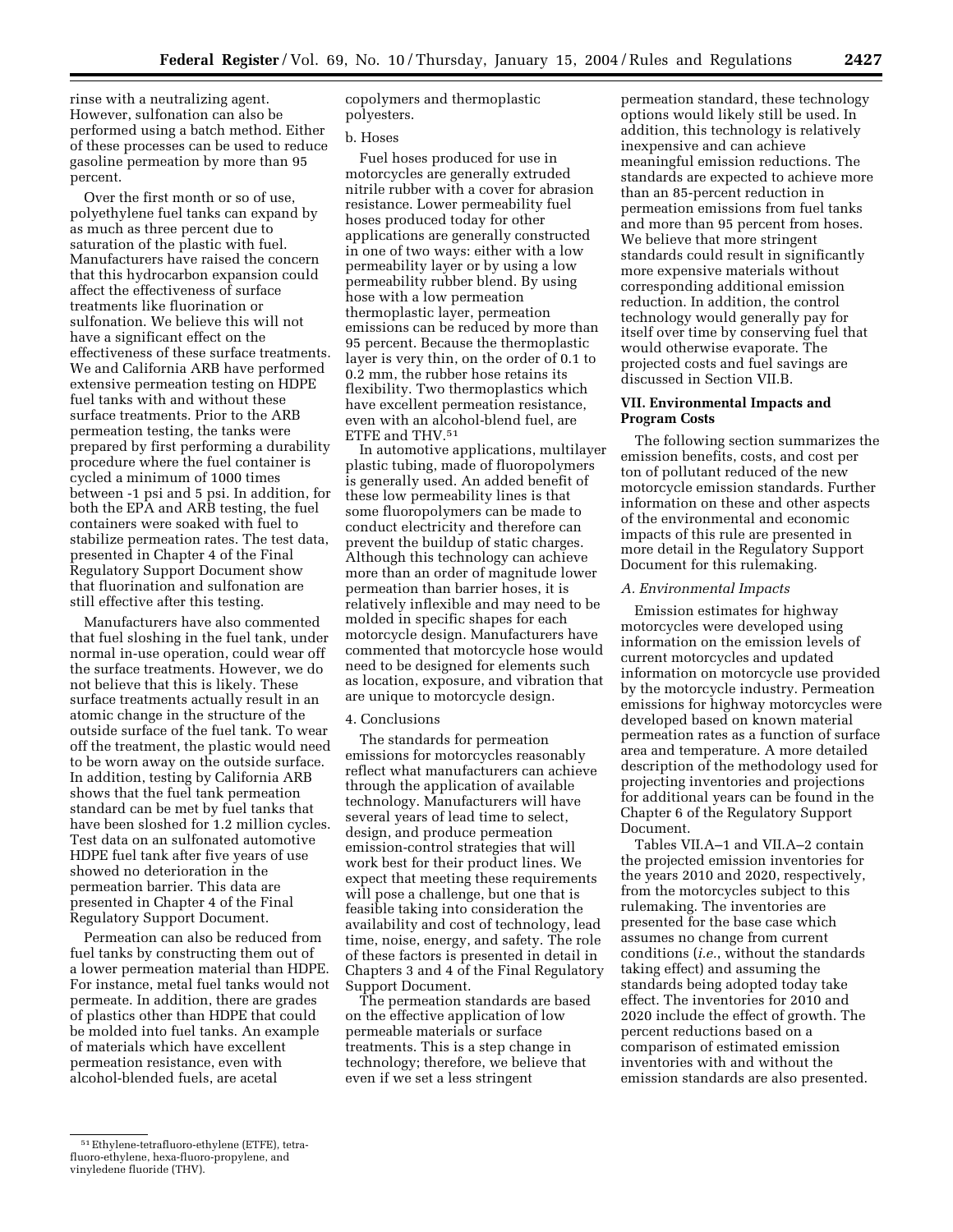# TABLE VII.A–1—2010 PROJECTED ON-HIGHWAY MOTORCYCLE EMISSIONS INVENTORIES

[thousand short tons]

|            | $NO_{X}$     |                   |                      | НC           |                   |                      |
|------------|--------------|-------------------|----------------------|--------------|-------------------|----------------------|
| Standards  | Base<br>case | With<br>standards | Percent<br>reduction | Base<br>case | With<br>standards | Percent<br>reduction |
| Permeation |              | 10<br>            |                      | 45<br>16     | 41<br>13          | $\frac{10}{22}$      |
| Total      |              | 10                |                      | 61           | 54                | 13                   |

TABLE VII.A–2—2020 PROJECTED ON-HIGHWAY MOTORCYCLE EMISSIONS INVENTORIES

|            | $NO_{X}$     |                   |                      | НC               |                   |                      |
|------------|--------------|-------------------|----------------------|------------------|-------------------|----------------------|
| Standards  | Base<br>case | With<br>standards | Percent<br>reduction | Base<br>case     | With<br>standards | Percent<br>reduction |
| Permeation | 14<br>       |                   | 50<br>               | 58<br>$^{\circ}$ | 28                | $\frac{51}{85}$      |
| Total      | 14           |                   | 50                   | 79               | 31                | 61                   |

As described in Section II, there will also be environmental benefits associated with reduced haze in many sensitive areas.

Finally, anticipated reductions in hydrocarbon emissions will correspond with reduced emissions of the toxic air emissions referenced in Section II. In 2020, the projected reduction in hydrocarbon emissions should result in an equivalent percent reduction in air toxic emissions.

# *B. Motorcycle Engine and Equipment Costs*

In assessing the economic impact of setting emission standards, we have made a best estimate of the technologies and their associated costs to meet the standards. In making our estimates for the final rule we have relied on our own technology assessment, which includes information supplied by individual manufacturers, and we have made revisions after considering information provided by commenters. Estimated costs include variable costs (for hardware and assembly time) and fixed costs (for research and development, retooling, and certification). We projected that manufacturers will recover the fixed costs over the eight years of production and used an amortization rate of 7 percent in our analysis. The analysis also considers total operating costs, including maintenance and fuel consumption. Cost estimates based on the projected technologies represent an expected change in the cost of engines as they begin to comply with new emission standards. All costs are presented in 2001 dollars. Full details of our cost

analysis can be found in Chapter 5 of the Regulatory Support Document.

Cost estimates based on the current projected costs for our estimated technology packages represent an expected incremental cost of vehicles in the near term. For the longer term, we have identified factors that would cause cost impacts to decrease over time. First, as noted above, we project that manufacturers will spread their fixed costs over the first eight years of production. After the eighth year of production, we project that the fixed costs would be retired and the per unit costs could be reduced as a result.

For highway motorcycles above 50cc, the analysis also incorporates the expectation that manufacturers and suppliers will apply ongoing research and manufacturing innovation to making emission controls more effective and less costly over time. Research in the costs of manufacturing has consistently shown that as manufacturers gain experience in production and use, they are able to apply innovations to simplify machining and assembly operations, use lower cost materials, and reduce the number or complexity of component parts.52 (see the Final Regulatory Support Document for additional information). The cost analysis generally incorporates this learning effect by decreasing estimated variable costs by 20 percent starting in the third

year of production. Long-term impacts on costs are expected to decrease as manufacturers fully amortize their fixed costs and learn to optimize their designs and production processes to meet the standards more efficiently. The learning curve has not been applied to the motorcycles under 50cc because we expect manufacturers to use technologies that will be well established prior to the start of the program.

We project average costs of \$30 per Class III highway motorcycle to meet the Tier 1 standard and \$45 to meet the Tier 2 standards, incremental to Tier 1. We anticipate the manufacturers will meet the emission standards with several technologies, including electronic fuel injection, catalysts, pulse-air systems, and other general improvements to engines. For motorcycles with engines of less than 50cc, we project average costs of \$44 per motorcycle to meet emission standards. We anticipate the manufacturers of these small motorcycles (mostly scooters) will meet the emission standards by replacing any remaining two-stroke engines with fourstrokes. The costs are based on the conversion to 4-stroke because we believe this to be the most likely technology path for the majority of scooters. Manufacturers could also choose to employ advanced technology two-stroke (*e.g.*, direct injection and/or catalysts) designs. The process of developing clean technologies is very much underway already as a result of regulatory actions in Europe and the rest of world where the primary markets for small motorcycles exist. Chapter 4 of the Regulatory Support Document describes these technologies further.

<sup>52</sup>For further information on learning curves, see previous final rules for Tier 2 highway vehicles (65 FR 6698, February 10, 2000), marine diesel engines (64 FR 73300, December 29, 1999), nonroad diesel engines (63 FR 56968, October 23, 1998), and highway diesel engines (62 FR 54694, October 21, 1997).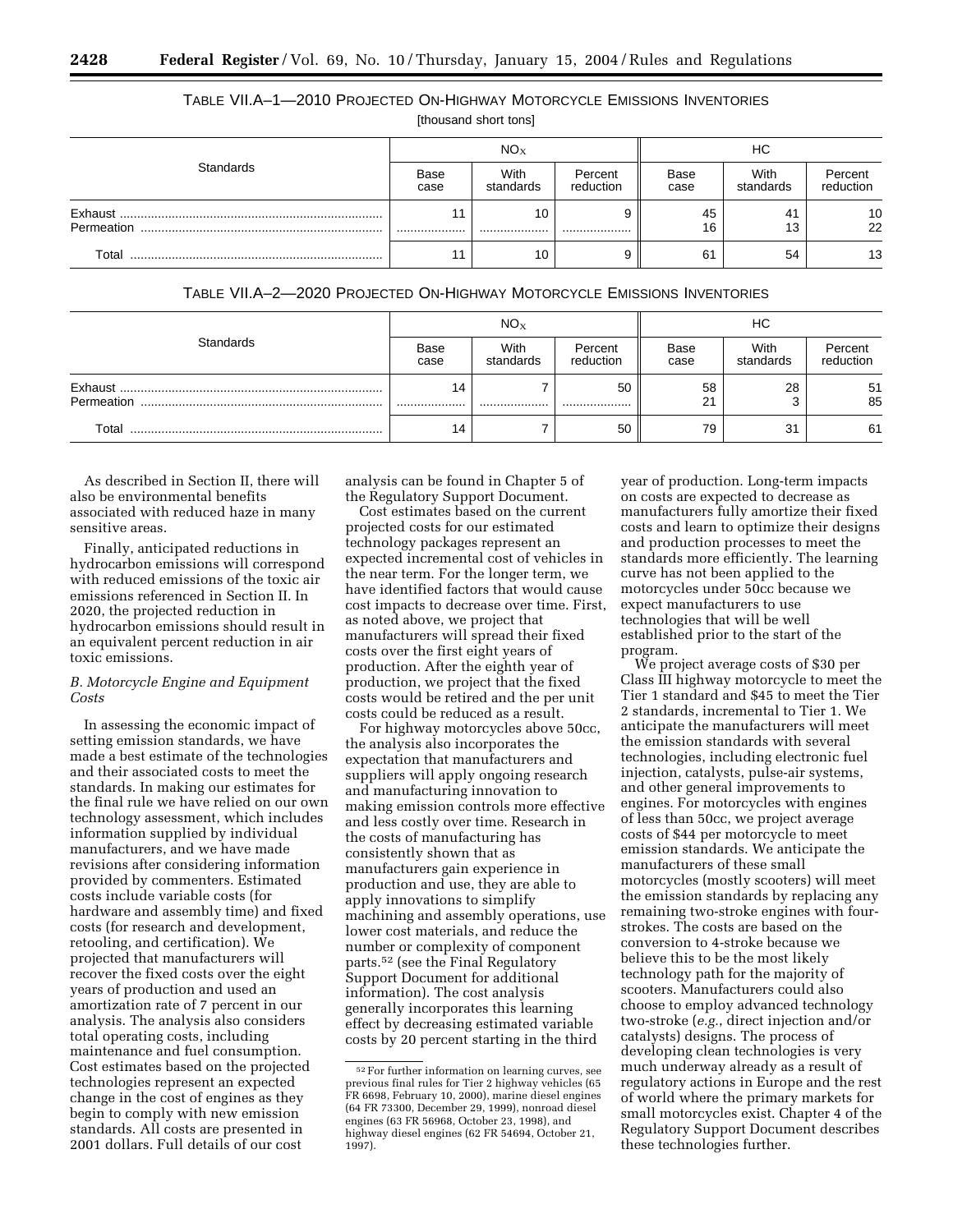We received comments that our costs appeared to be underestimated. We have considered these comments and, where further data and information was provided, we have made revisions to our cost estimates when they were appropriate. Chapter 5 for the Summary and Analysis of Comments provides our detailed response to comments. It is important to note that the above cost estimates are average costs and are based on both the current state of technology and projections of technology needed to meet standards. Our average cost estimates consider, for example, that almost half of current production is already equipped with fuel injection and about 20 percent of production is equipped with catalysts. To estimate average per unit costs, the costs associated with the increased use of emission control technologies due to the new standards are spread over all units produced. Costs for individual models would be higher or lower than the average depending on the changes manufacturers decide to make for their various models. Models already equipped with fuel injection, pulse air, and a catalyst are likely to have low incremental costs compared to models that are not currently equipped with these technologies. The averaging program for the standards provides manufacturers with flexibility in determining what technologies to use on their various models. Because several

models are already available with the anticipated long-term emission-control technologies, we believe that manufacturers and consumers will be able to bear the added cost associated with the new emission standards.

We have also estimated a per unit cost for fuel tank and hose permeation control for motorcycles. About 10 percent of motorcycles sold have plastic fuel tanks which would be subject to the fuel tank permeation requirements. We project the additional cost per tank, assuming sulfonation treatment, to be less than \$2 per fuel tank. This cost includes shipping, handling, and overhead costs. Weighting technology cost for plastic tanks with zero costs for metal tanks which will not need to apply permeation control, we get an average cost of less than \$0.20 per motorcycle. Hose permeation costs are based on the costs of existing barrierlined hoses products used in marine and automotive applications. We projected an incremental cost of less than \$2 per motorcycle for barrier hoses. This cost includes upgrades to the hose clamps. Therefore, the average cost per motorcycle for permeation emission control is projected to be about \$2.

Because evaporative emissions are composed of otherwise usable fuel that is lost to the atmosphere, measures that reduce evaporative emissions will result in fuel savings. We estimate that the average fuel savings, due to permeation

control, be about 9 gallons over the 12.5 year average operating lifetime. This translates to a discounted lifetime savings of nearly \$7 at an average fuel price of \$1.10 per gallon (non-tax). Therefore, we anticipate that the fuel savings will more than offset the technology costs.

# *C. Aggregate Costs and Cost-Effectiveness*

The above section presents unit cost estimates for each of the standards being adopted for motorcycles. These average costs represent the total set of costs the engine manufacturers will bear to comply with emission standards. With current and projected estimates of vehicle sales, we translate these costs into projected direct costs to the nation for the new emission standards in any year. A summary of the annualized costs to manufacturers is presented in Table VII.C–1. (The annualized costs are determined over the first twenty-years that the new standards will be effective.) The annual cost savings for highway motorcycles are due to reduced fuel costs (from the <50cc motorcycle standards and the permeation controls). The total fleetwide fuel savings start slowly, then increase as greater numbers of compliant motorcycles enter the fleet. Table VII.C–1 presents a summary of the annualized reduced operating costs as well.

TABLE VII.C–1.—ESTIMATED ANNUALIZED COST TO MANUFACTURERS AND ANNUALIZED FUEL SAVINGS DUE TO THE NEW MOTORCYCLE STANDARDS

| Standards                                       | Annualized cost<br>to manufacturers<br>(millions/year) | Annualized<br>fuel savings<br>(millions/year) |
|-------------------------------------------------|--------------------------------------------------------|-----------------------------------------------|
| Exhaust<br>Permeation<br>Aggregate <sup>a</sup> | \$32.0<br>1.4<br>33.4                                  | \$0.2<br>4.2<br>3.7                           |

#### **Notes:**

a Because of the different implementation dates for the exhaust and permeation standards, the aggregate is based on a 22 year (rather than 20 year) annualized cost. Therefore, the aggregate is not equal to the sum of the costs for the two standards.

We calculated the cost per ton of emission reductions for the standards. For these calculations, we attributed the entire cost of the program to the control of ozone precursor emissions (HC or

 $NO<sub>X</sub>$  or both). Table VII.C–2 presents the discounted cost-per-ton estimates for this action. Reduced operating costs offsets a portion of the increased cost of producing the cleaner highway

motorcycles under 50cc. Reduced fuel consumption also offsets the costs of permeation control.

| TABLE VII.C-2.-ESTIMATED COST-PER-TON OF THE EMISSION STANDARDS |  |  |  |  |  |  |
|-----------------------------------------------------------------|--|--|--|--|--|--|
|-----------------------------------------------------------------|--|--|--|--|--|--|

|          | Effective                          | Discounted<br>reductions |                              | Discounted cost per ton |                      |
|----------|------------------------------------|--------------------------|------------------------------|-------------------------|----------------------|
| Category | date<br>per engine<br>(short tons) |                          | Pollutants                   | Without<br>fuel savings | With fuel<br>savings |
|          | 2006                               | $0.03 \perp$             | i Exhaust HC+NO <sub>x</sub> | \$1.150                 | \$1,150              |
|          | 2010                               | 0.03                     | Exhaust $HC + NO_X$          | 1.550                   | 1.550                |
|          | 2006                               | 0.02                     | Exhaust HC                   | 2.130                   | 1.750                |
|          | 2008                               |                          | $0.02$   Evaporative HC      | 103                     | (\$260)              |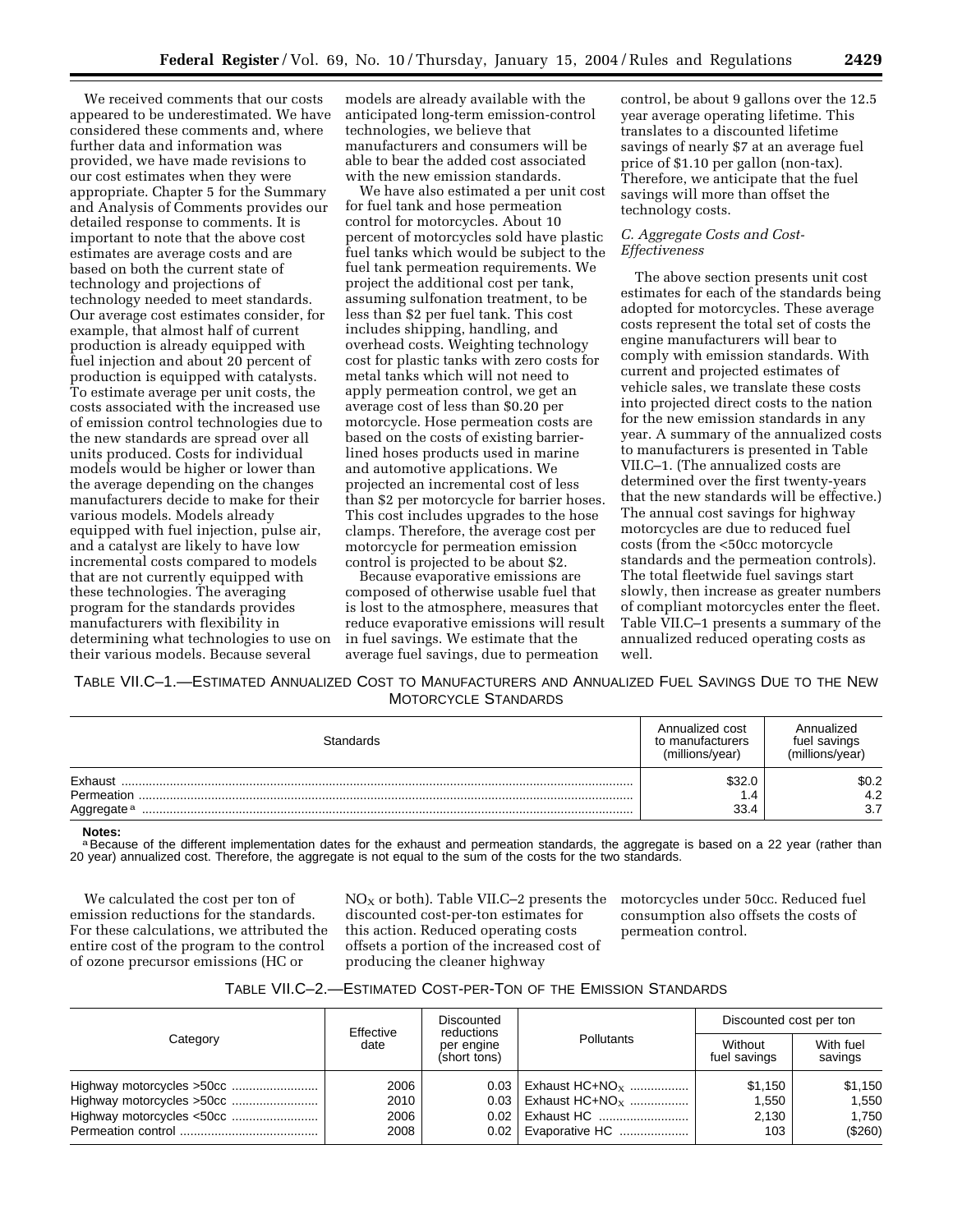Because the primary purpose of costeffectiveness is to compare our program to alternative programs, we made a comparison between the cost per ton

values presented in this chapter and the cost-effectiveness of other programs. Table VI.C–3 summarizes the cost effectiveness of several recent EPA

actions for controlled emissions from mobile sources. Additional discussion of these comparisons is contained in the Regulatory Impact Analysis.

# TABLE VII.C–3.—COST-EFFECTIVENESS OF PREVIOUSLY IMPLEMENTED MOBILE SOURCE PROGRAMS

[Costs Adjusted to 2001 Dollars]

| Program           |                |
|-------------------|----------------|
|                   | .437–2.423     |
|                   | $.563 - 2.002$ |
|                   | 227-444        |
|                   | 456–724        |
|                   | 2.202–2.993    |
| NI FV             | 2,069          |
|                   | .255-1.979     |
|                   | 2.480          |
| Marine CI engines | 26–189         |

#### **VIII. Public Participation**

A wide variety of interested parties participated in the rulemaking process that culminates with this final rule. This process provided opportunity for public comment following the proposal that we published August 14, 2002 (67 FR 53050). We held a public hearing on the proposal in Ann Arbor, Michigan on September 17, 2002. At that hearing, oral comments on the proposal were received and recorded. We published an additional notice for comment in two areas on October 30, 2002 (67 FR 66097). A written comment period remained open until January 7, 2003. Comments and hearing testimony have been placed in the docket for this rule. We considered these comments in developing the final rule.

We have prepared a detailed Summary and Analysis of Comments document, which describes the comments we received on the proposal and our response to each of these comments. The Summary and Analysis of Comments is available in the docket for this rule and on the Office of Transportation and Air Quality Internet home page at *http://www.epa.gov/otaq/ roadbike.htm.*

# **IX. Statutory and Executive Order Reviews**

# *A. Executive Order 12866: Regulatory Planning and Review*

Under Executive Order 12866 (58 FR 51735, October 4, 1993), the Agency must determine whether the regulatory action is ''significant'' and therefore subject to review by the Office of Management and Budget (OMB) and the requirements of this Executive Order. The Executive Order defines a ''significant regulatory action'' as any regulatory action that is likely to result in a rule that may:

• Have an annual effect on the economy of \$100 million or more or adversely affect in a material way the economy, a sector of the economy, productivity, competition, jobs, the environment, public health or safety, or State, Local, or Tribal governments or communities;

• Create a serious inconsistency or otherwise interfere with an action taken or planned by another agency;

• Materially alter the budgetary impact of entitlements, grants, user fees, or loan programs, or the rights and obligations of recipients thereof; or

• Raise novel legal or policy issues arising out of legal mandates, the President's priorities, or the principles set forth in the Executive Order.

A Final Regulatory Support Document has been prepared and is available in the docket for this rulemaking and at the internet address listed under **ADDRESSES** above. Annual initial costs of this rulemaking are estimated to be well below \$100 million per year, even when excluding annualized operating cost savings of approximately \$3.7 million per year. Even so, OMB has informed us that it considers this rule to be a ''significant regulatory action.'' Thus, this action was submitted to the Office of Management and Budget (OMB) for review under Executive Order 12866. Written comments from OMB and responses from EPA to OMB comments are in the public docket for this rulemaking.

#### *B. Paperwork Reduction Act*

The information collection requirements in this final rule have been submitted for approval to the Office of Management and Budget (OMB) under the Paperwork Reduction Act, 44 U.S.C. 3501 *et seq.* (ICR No. 0783.46). The reporting requirements in this final rule are not enforceable until the Office of

Management and Budget approves them.

The information being collected is to be used by EPA to ensure that new highway motorcycles comply with applicable emissions standards through certification requirements and various subsequent compliance provisions.

The annual public reporting and recordkeeping burden for this collection of information is estimated to average 32 hours per response, with collection required annually. The estimated number of respondents is 46. The total annual cost for the first 3 years of the program is estimated to be \$79,428 per year, including \$23,686 in operating and maintenance costs and no capital costs, at a total of 1,449 hours per year.

Burden means the total time, effort, or financial resources expended by persons to generate, maintain, retain, disclose, or provide information to or for a federal agency. This includes the time needed to review instructions; develop, acquire, install, and utilize technology and systems for the purposes of collecting, validating, and verifying information, processing and maintaining information, and disclosing and providing information; adjusting the existing ways to comply with any previously applicable instructions and to requirements; train personnel to be able to respond to a collection of information; search data sources; complete and review the collection of information; and transmit or otherwise disclose the information.

An agency may not conduct or sponsor, and a person is not required to respond to a collection of information unless it displays a currently valid OMB control number. The OMB control numbers for EPA's regulations in 40 CFR are listed in 40 CFR part 9. When this ICR is approved by OMB, then we will publish a technical amendment to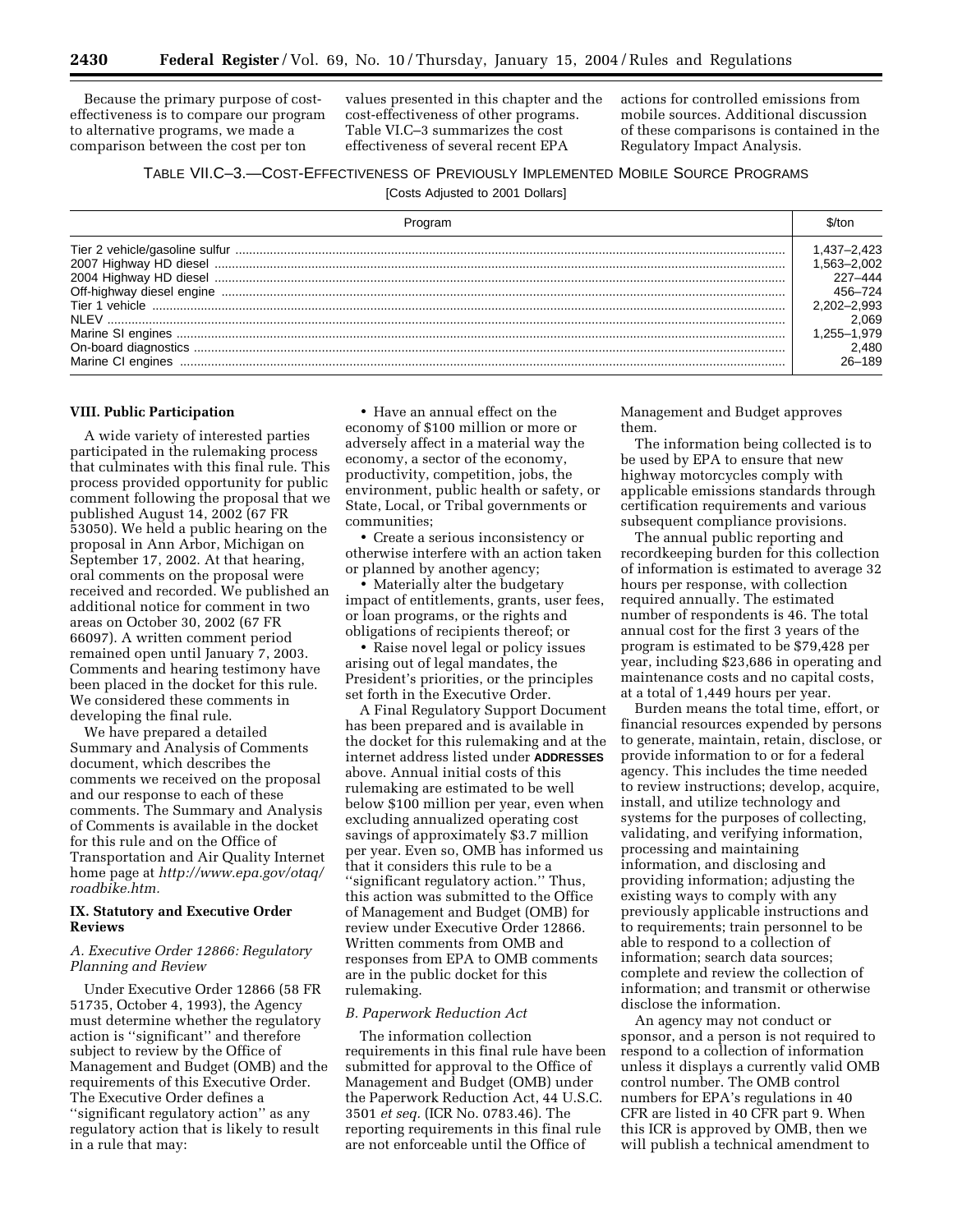40 CFR part 9 in the **Federal Register** to display the OMB control number for the approved information collection requirements contained in this final rule.

# *C. Regulatory Flexibility Act (RFA), as Amended by the Small Business Regulatory Enforcement Fairness Act of 1996 (SBREFA), 5 U.S.C. 601 et seq.*

We have determined that it is not necessary to prepare a regulatory flexibility analysis in connection with this final rule. We have also determined that this rule will not have a significant economic impact on a substantial number of small entities.

For purposes of assessing the impacts of this final rule on small entities, small entity is defined as: (1) A small business that is primarily engaged in the manufacture of motorcycles, as defined by NAICS code 336991, with less than 500 employees (based on Small Business Administration size standards); (2) a small governmental jurisdiction that is a government of a city, county, town, school district or special district with a population of less than 50,000; and (3) a small organization that is any not-for-profit enterprise which is independently owned and operated and is not dominant in its field.

In accordance with section 609 of the RFA, we conducted outreach to small entities and convened a Small Business Advocacy Review (SBAR) Panel prior to proposing this rule, to obtain advice and recommendations of representatives of the small entities that potentially would be subject to the rule's requirements. Through the Panel process, we gathered advice and recommendations from small-entity representatives who would be affected by the provisions in the rule relating to large SI engines and landbased recreational vehicles, and published the results in a Final Panel Report, dated July 17, 2001. We also prepared an Initial Regulatory Flexibility Analysis (IRFA) in accordance with section 603 of the Regulatory Flexibility Act. The IRFA is found in chapter 8 of the Draft Regulatory Support Document. The Panel report and the IRFA have been placed in the docket for this rulemaking (Public Docket A–2000–01, item II–A– 85, and Public Docket A–2000–02, item III–B–01).

We proposed the majority of the Panel recommendations, and took comments on these and other recommendations. Since highway motorcycles have had to meet emission standards for more than twenty years, we have good information on the number of companies that manufacture or market highway

motorcycles for the U.S. market in each model year. In addition to the largest six manufacturers (BMW, Harley-Davidson, Honda, Kawasaki, Suzuki, Yamaha), we find as many as several dozen more companies that have operated in the U.S. market in the last couple of model years. Most of these are U.S. companies that are either manufacturing or importing motorcycles, although a few are U.S. affiliates of larger companies in Europe or Asia. Some of the U.S. manufacturers employ only a few people and produce only a handful of custom motorcycles per year, while others may employ several hundred and produce up to several thousand motorcycles per year. These new emission standards impose no new development or certification costs for any company producing compliant engines for the California market. In fact, implementing the California standards with a two-year delay also allows manufacturers to streamline their production to further reduce the cost of compliance. The estimated hardware costs are less than one percent of the cost of producing a highway motorcycle, so none of these companies should have a compliance burden greater than one percent of revenues. We expect that a small number of companies affected by EPA emission standards will not already be certifying products in California. For these companies, the modest effort associated with applying established technology will add compliance costs representing between 1 and 3 percent of revenues. The flexible approach we are adopting to limit testing, reporting, and recordkeeping burden prevents excessive costs for all these companies. Thus, EPA has determined that this final rule will not have a significant economic impact on a substantial number of small entities.

Although this final rule will not have a significant economic impact on a substantial number of small entities, EPA nonetheless has tried to reduce the impact of this rule on small entities. We prepared a Small Business Flexibility Analysis that examines the impact of the rule on small entities, along with regulatory alternatives that could reduce that impact. This analysis would meet the requirements for a Final Regulatory Flexibility Analysis (FRFA), had that analysis been required. The Small Business Flexibility Analysis can be found in Chapter 8 of the Final Regulatory Support Document, which is available for review in the docket and is summarized below. The key elements of our Small Business Flexibility Analysis include:

—The need for, and objectives of, the rule.

- —The significant issues raised by public comments, a summary of the Agency's assessment of those issues, and a statement of any changes made to the proposed rule as a result of those comments.
- —The types and number of small entities to which the rule will apply.
- —The reporting, record keeping and other compliance requirement of the rule.
- —The steps taken to minimize the impact of the rule on small entities, consistent with the stated objectives of the applicable statute.

A fuller discussion of each of these elements can be found in the Small Business Flexibility Analysis (Chapter 8 of the Final Regulatory Support Document).

1. The Need for and Objectives of This Rule

The current HC and CO emission standards for highway motorcycles were set in 1978 and are based on 1970s technology. There are currently no  $NO<sub>x</sub>$ standards for highway motorcycles. We expect that implementation of the standards will result in about a 50 percent reduction in HC emissions and  $NO<sub>x</sub>$  emissions from highway motorcycles in 2020. These emission reductions would reduce ambient concentrations of ozone, and fine particles, which is a health concern and contributes to visibility impairment. The standards would also reduce personal exposure for people who operate or who work with or are otherwise in close proximity to these engines and vehicles. As described more fully in the Final Regulatory Support Document for this rule, many types of hydrocarbons are air toxics.

The reductions in emissions are a part of the effort by federal, state and local governments to reduce the health related impacts of air pollution and to reach attainment of the NAAQS for ozone and particulate matter (PM) as well as to improve other environmental effects such as atmospheric visibility. Based on the most recent data available for this rule (1999–2001), ozone and PM air quality problems are widespread in the United States. There are 111 million people living in counties with monitored concentrations exceeding the 8-hour ozone NAAQS, and over 65 million people living in counties with monitored PM2.5 levels exceeding the PM2.5 NAAQS.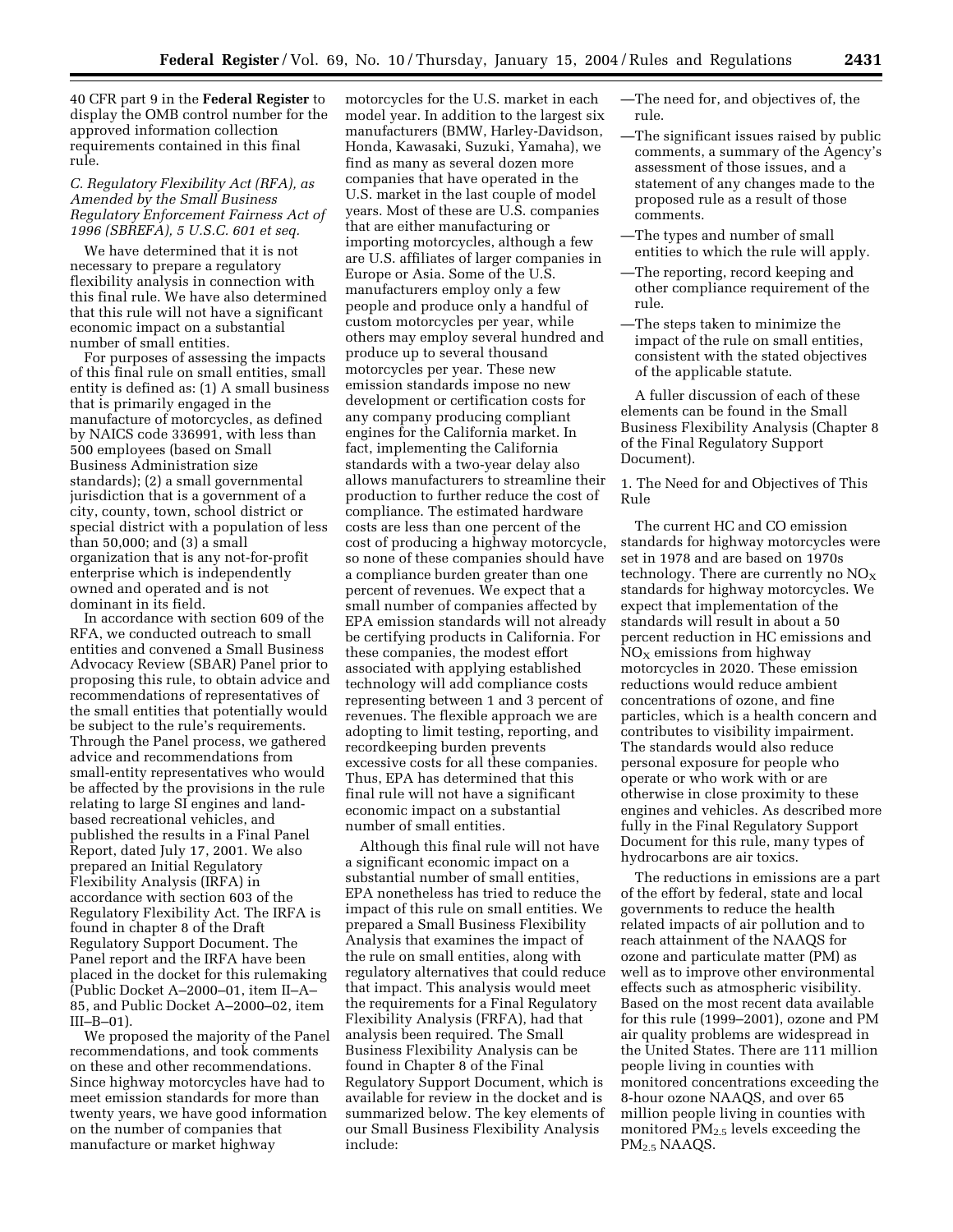2. Summary of Significant Issues Raised by Public Comment

We received a number of comments during the public comment process, these comments mainly focused on 8 specific areas of concern for commenters: (1) Impact on small/ independent and aftermarket motorcycle shops, and the belief EPA did not fulfill its SBREFA obligations; (2) customer rejection of products; (3)

fewer options for customers and lower sales; (4) cost of ownership will increase, and consumers will be unable to service their own motorcycles; (5) reduction/elimination of competition from aftermarket and specialty shops (for major manufacturers); (6) elimination of aftermarket supplies and services; (7) consumers will be forced to purchase only manufacturer-offered products; and (8) the Barcia Act/H.R. 5433. A detailed summary of the

comments that we received regarding the NPRM can be found in the Final Summary and Analysis of Comments located in the public docket for this rulemaking.

3. Numbers and Types of Small Entities Affected

The following table provides an overview of the primary SBA small business categories potentially affected by this regulation.

# TABLE IX.C–1—PRIMARY SBA SBA SMALL BUSINESS CATEGORIES POTENTIALLY AFFECTED BY THIS PROPOSED **REGULATION**

| Industry | NAICS <sup>a</sup> codes | Defined by SBA<br>as a small<br>business If: b |
|----------|--------------------------|------------------------------------------------|
|          | 336991                   | <500 employ-<br>ees.                           |

#### **Notes:**

a North American Industry Classification System.

<sup>b</sup> According to SBA's regulations (13 CFR 121), businesses with no more than the listed number of employees or dollars in annual receipts are considered ''small entities'' for purposes of a regulatory flexibility analysis.

Of the numerous manufacturers supplying the U.S. market for highway motorcycles, Honda, Harley Davidson, Yamaha, Kawasaki, Suzuki, and BMW are the largest, accounting for 95 percent or more of the total U.S. sales. Harley-Davidson is the only company manufacturing highway motorcycles exclusively in the U.S. for the U.S. market.

Since highway motorcycles have had to meet emission standards for the last twenty years, we have good information on the number of companies that manufacture or market highway motorcycles for the U.S. market in each model year. In addition to the big six manufacturers noted above, we find as many as several dozen more companies that have operated in the U.S. market in the last couple of model years. Most of these are U.S. companies that are either manufacturing or importing motorcycles, although a few are U.S. affiliates of larger companies in Europe or Asia. Some of the U.S. manufacturers employ only a few people and produce only a handful of custom motorcycles per year, while others may employ several hundred and produce up to several thousand motorcycles per year.

4. Potential Reporting, Record Keeping, and Compliance

For any emission control program, we must have assurances that the regulated engines will meet the standards. Historically, EPA programs have included provisions placing manufacturers responsible for providing these assurances. The program that we are adopting for manufacturers subject

to this rule include testing, reporting, and record keeping requirements. Testing requirements for some manufacturers may include certification (including deterioration testing). Reporting requirements would likely include test data and technical data on the engines including defect reporting. Manufacturers would likely have to keep records of this information.

5. Steps Taken To Minimize the Impact on Small Entities

The SBAR Panel considered a variety of provisions to reduce the burden of complying with new emission standards and related requirements. Some of these provisions (such as emission-credit programs and hardship provisions) would apply to all companies, while others would be targeted at the unique circumstances faced by small businesses. A complete discussion of the regulatory alternatives recommended by the Panel can be found in the Final Panel Report.

The following Panel recommendations are being finalized in this rule:

#### i. Delay of Proposed Standards

We are delaying compliance with the Tier 1 standard of 1.4  $g/km$  HC+NO<sub>X</sub> until the 2008 model year for small manufacturers, and at this time, we are not requiring these manufacturers to meet the Tier 2 standard. The existing California regulations do not require small manufacturers to comply with the Tier 2 standard of 0.8 g/km  $HC+NO<sub>X</sub>$ . The California Air Resources Board found that the Tier 2 standard

represents a significant technological challenge and is a potentially infeasible limit for these small manufacturers. As noted above, many of these manufacturers market specialty products with a ''retro'' simplicity and style that may not easily lend itself to the addition of advanced technologies like catalysts and electronic fuel injection. However, the California ARB has acknowledged that, in the course of their progress review planned for 2006, they will revisit their smallmanufacturer provisions. We plan to participate with the ARB and others in the 2006 progress review. Following our review of these provisions, as appropriate, we may decide to propose to make changes to the emission standards and related requirements through notice and comment rulemaking, including the applicability of Tier 2 to small businesses. The hardship provisions described below could be used to provide a small manufacturer with yet additional lead time if justified.

#### ii. Broader Engine Families

Small businesses have met EPA certification requirements since 1978. Nonetheless, certifying motorcycles to revised emission standards has cost and lead time implications. Relaxing the criteria for what constitutes an engine or vehicle family could potentially allow small businesses to put all of their models into one vehicle or engine family (or more) for certification purposes. Manufacturers would then certify their engines using the ''worst case'' configuration within the family.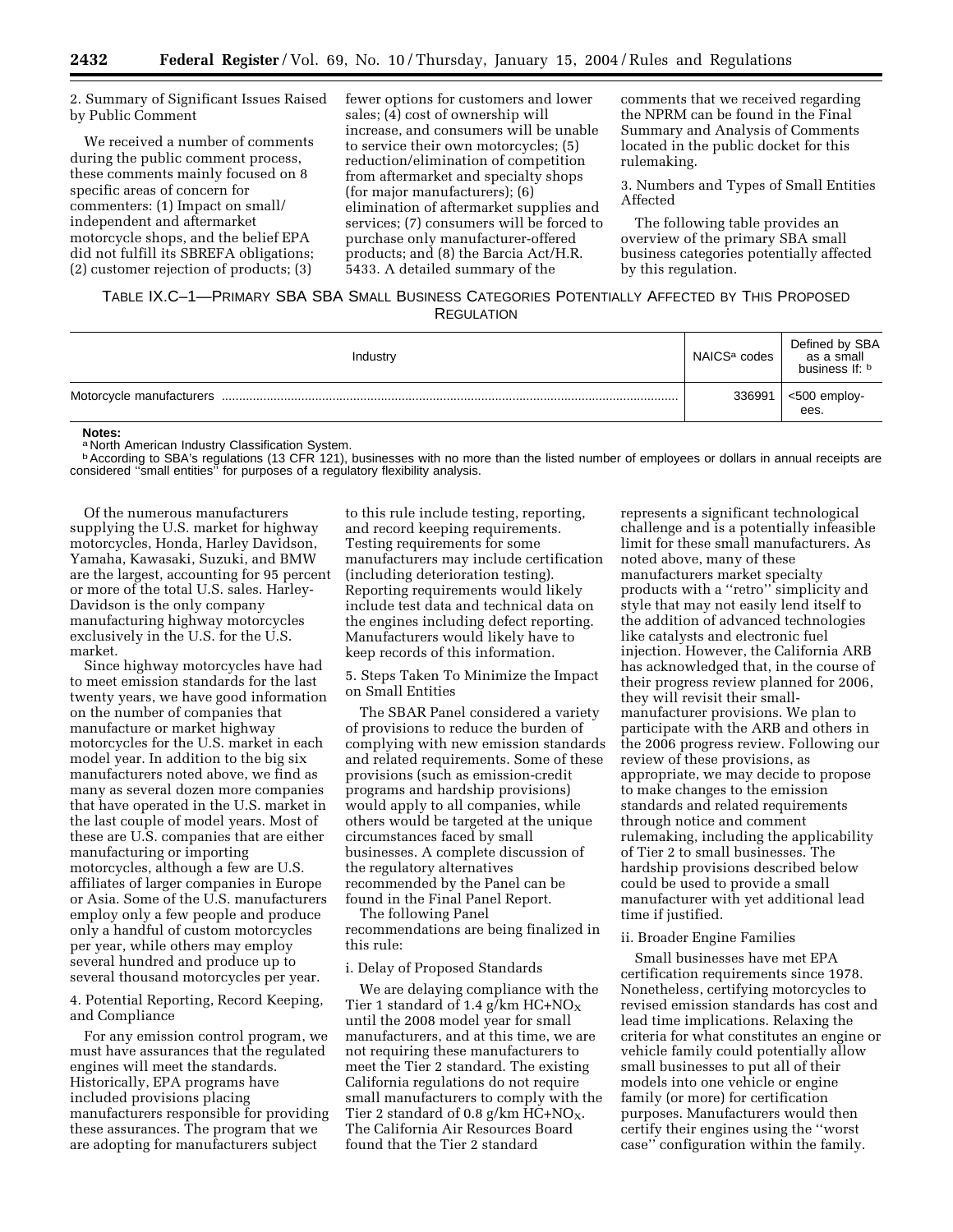This is currently allowed under the existing regulations for small-volume highway motorcycle manufacturers. These provisions remain in place without revision.

#### iii. Averaging, Banking, and Trading

An emission-credit program allows a manufacturer to produce and sell engines and vehicles that exceed the applicable emission standards, as long as the excess emissions are offset by the production of engines and vehicles emitting at levels below the standards. The sales-weighted average of a manufacturer's total production for a given model year must meet the standards. An emission-credit program typically also allows a manufacturer to bank credits for use in future model years. The emission-credit program we are implementing for all highway motorcycle manufacturers is described above. Some credit programs allow manufacturers to buy and sell credits (trade) between and among themselves. We are not implementing such a provision at this time, but such flexibility could be made available to all small manufacturers as part of the upcoming technology review.

iv. Reduced Certification Data Submittal and Testing Requirements

Current regulations allow significant flexibility for certification by manufacturers projecting sales below 10,000 units of combined Class I, II, and III motorcycles. For example, a qualifying manufacturer must submit an application for certification with a statement that their vehicles have been tested and, on the basis of the tests, conform to the applicable emission standards. The manufacturer retains adequate emission test data, for example, but need not submit it. Qualifying manufacturers also need not complete the detailed durability testing required in the regulations. We are incorporating no changes to these existing provisions.

# v. Hardship Provisions

We proposed two types of hardship provisions, one specifically for small businesses and one available to all manufacturers. The first type of hardship provision allows a manufacturer to petition for additional lead time if the manufacturer can demonstrate that it has taken all possible steps to comply with the standards but the burden of compliance would have a significant impact on the company's solvency. The second type of hardship provision allows a company to apply for hardship relief if circumstances outside of the company's

control cause a failure to comply, and the failure to sell the noncompliant product would have a major impact on the company's solvency.

#### 6. Conclusion

After considering the economic impacts of today's final rule on small entities, EPA has concluded that this action will not have a significant economic impact on a substantial number of small entities. We have conducted a substantial outreach program designed to gather information as to the effect of this final rulemaking on small entities. This process included an SBAR Panel, which sought advice and recommendations from potentially affected small entities regarding ways to minimize their compliance burden. We published both an ANPRM and an NPRM which requested comments from potentially affected entities, as well as other interested parties in the public at large. We have determined, from the information that we have gathered during the SBREFA process, that there are 42 manufacturers that certified motorcycles in the year 2003. Of these, 30 manufacturers are small by the SBREFA definition given above. However, certification emission data indicates that essentially all of these 30 manufacturers are currently meeting the Tier 1 exhaust emission standard. Given small costs of complying with the permeation evaporative emission requirements and the lead time and other flexibilities that are being finalized in this rulemaking, these manufacturers will not be significantly affected by the rule.

Therefore, we have determined that this final rulemaking will not have a significant economic impact on a substantial number of small entities.

# *D. Unfunded Mandates Reform Act*

Title II of the Unfunded Mandates Reform Act of 1995 (UMRA), Public Law 104–4, establishes requirements for Federal agencies to assess the effects of their regulatory actions on state, local, and tribal governments and the private sector. Under section 202 of the UMRA, EPA generally must prepare a written statement, including a cost-benefit analysis, for proposed and final rules with ''Federal mandates'' that may result in expenditures to state, local, and tribal governments, in the aggregate, or to the private sector, of \$100 million or more in any one year. Before promulgating an EPA rule for which a written statement is needed, section 205 of the UMRA generally requires EPA to identify and consider a reasonable number of regulatory alternatives and adopt the least costly, most cost-

effective, or least burdensome alternative that achieves the objectives of the rule. The provisions of section 205 do not apply when they are inconsistent with applicable law. Moreover, section 205 allows EPA to adopt an alternative other than the least costly, most cost-effective, or least burdensome alternative if the Administrator publishes with the final rule an explanation of why that alternative was not adopted.

Before EPA establishes any regulatory requirements that may significantly or uniquely affect small governments, including tribal governments, it must have developed under section 203 of the UMRA a small government agency plan. The plan must provide for notifying potentially affected small governments, enabling officials of affected small governments to have meaningful and timely input in the development of EPA regulatory proposals with significant Federal intergovernmental mandates, and informing, educating, and advising small governments on compliance with the regulatory requirements.

This rule contains no Federal mandates for state, local, or tribal governments as defined by the provisions of Title II of the UMRA. The rule imposes no enforceable duties on any of these governmental entities. Nothing in the rule would significantly or uniquely affect small governments.

We have determined that this rule does not contain a Federal mandate that may result in estimated expenditures of more than \$100 million to the private sector in any single year. We believe that this final rule represents the least costly, most cost effective approach to achieve the air quality goals of the rule. The costs and benefits are discussed in Section VII and in the Final Regulatory Support Document.

#### *E. Executive Order 13132: Federalism*

Executive Order 13132, entitled ''Federalism'' (64 FR 43255, August 10, 1999), requires EPA to develop an accountable process to ensure ''meaningful and timely input by State and local officials in the development of regulatory policies that have federalism implications.'' ''Policies that have federalism implications'' is defined in the Executive Order to include regulations that have ''substantial direct effects on the States, on the relationship between the national government and the States, or on the distribution of power and responsibilities among the various levels of government.''

Under Section 6 of Executive Order 13132, EPA may not issue a regulation that has federalism implications, that imposes substantial direct compliance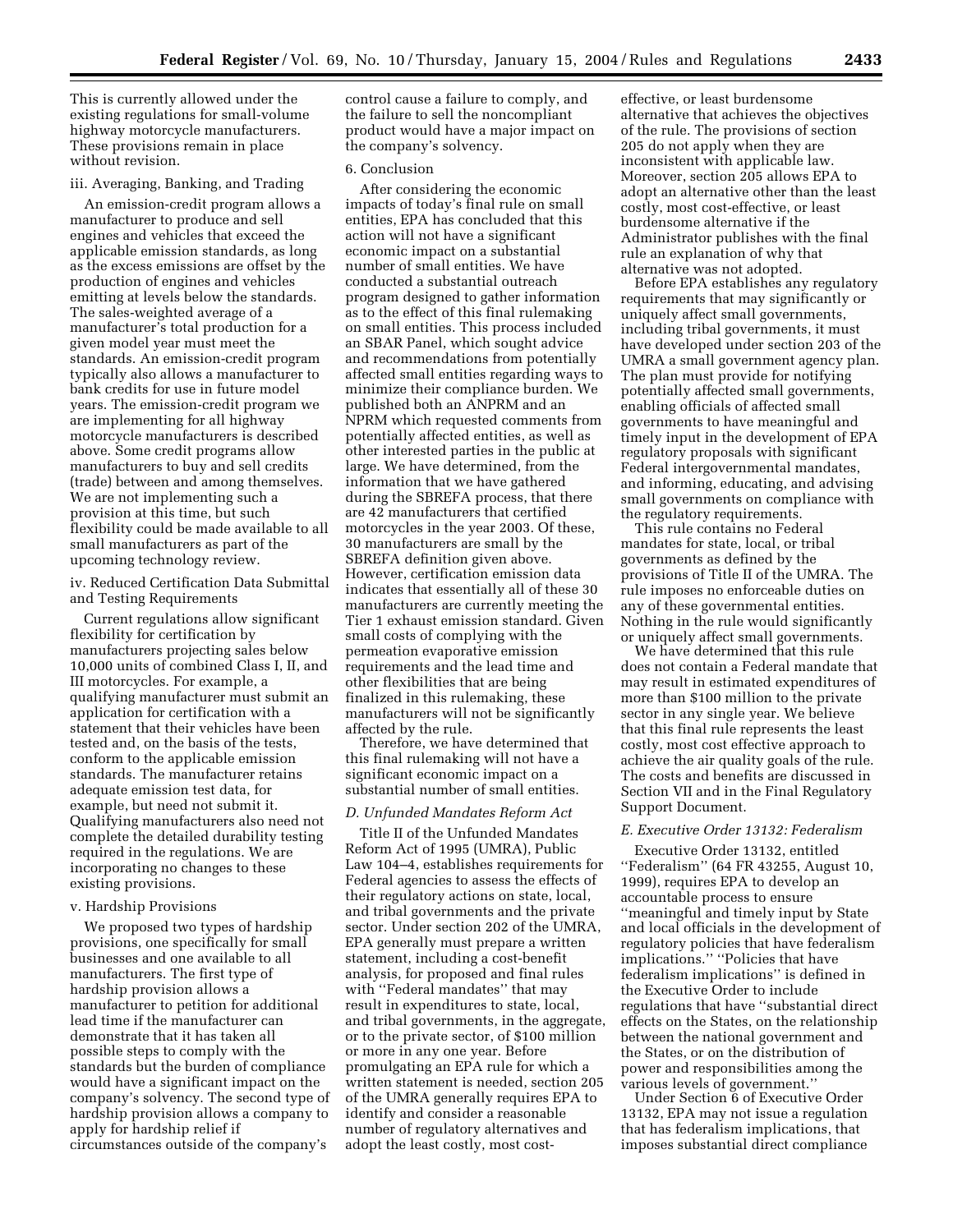costs, and that is not required by statute, unless the Federal government provides the funds necessary to pay the direct compliance costs incurred by State and local governments, or EPA consults with State and local officials early in the process of developing the proposed regulation. EPA also may not issue a regulation that has federalism implications and that preempts State law, unless the Agency consults with State and local officials early in the process of developing the proposed regulation.

Section 4 of the Executive Order contains additional requirements for rules that preempt State or local law, even if those rules do not have federalism implications (*i.e.*, the rules will not have substantial direct effects on the States, on the relationship between the national government and the states, or on the distribution of power and responsibilities among the various levels of government). Those requirements include providing all affected State and local officials notice and an opportunity for appropriate participation in the development of the regulation. If the preemption is not based on express or implied statutory authority, EPA also must consult, to the extent practicable, with appropriate State and local officials regarding the conflict between State law and Federally protected interests within the agency's area of regulatory responsibility.

This final rule does not have federalism implications. It will not have substantial direct effects on the States, on the relationship between the national government and the States, or on the distribution of power and responsibilities among the various levels of government, as specified in Executive Order 13132.

Although Section 6 of Executive Order 13132 does not apply to this rule, EPA did consult with representatives of various State and local governments in developing this rule. EPA has also consulted representatives from STAPPA/ALAPCO, which represents state and local air pollution officials.

# *F. Executive Order 13175: Consultation and Coordination With Indian Tribal Governments*

Executive Order 13175, entitled ''Consultation and Coordination with Indian Tribal Governments'' (65 FR 67249, November 6, 2000), requires EPA to develop an accountable process to ensure ''meaningful and timely input by tribal officials in the development of regulatory policies that have tribal implications.'' ''Policies that have tribal implications'' is defined in the

Executive Order to include regulations that have ''substantial direct effects on one or more Indian tribes, on the relationship between the Federal government and the Indian tribes, or on the distribution of power and responsibilities between the Federal government and Indian tribes.''

This final rule does not have tribal implications. It will not have substantial direct effects on tribal governments, on the relationship between the Federal government and Indian tribes, or on the distribution of power and responsibilities between the Federal government and Indian tribes, as specified in Executive Order 13175. This rule contains no Federal mandates for tribal governments. Thus, Executive Order 13175 does not apply to this rule.

# *G. Executive Order 13045: Protection of Children From Environmental Health and Safety Risks*

Executive Order 13045, ''Protection of Children from Environmental Health Risks and Safety Risks'' (62 FR 19885, April 23, 1997) applies to any rule that (1) is determined to be ''economically significant'' as defined under Executive Order 12866, and (2) concerns an environmental health or safety risk that EPA has reason to believe may have a disproportionate effect on children. If the regulatory action meets both criteria, section 5–501 of the Order directs the Agency to evaluate the environmental health or safety effects of the planned rule on children, and explain why the planned regulation is preferable to other potentially effective and reasonably feasible alternatives considered by the Agency.

This final rule is not subject to the Executive Order because it does not involve decisions on environmental health or safety risks that may disproportionately affect children.

The effects of ozone and PM on children's health were addressed in detail in EPA's rulemaking to establish the NAAQS for these pollutants, and EPA is not revisiting those issues here. EPA believes, however, that the emission reductions from the strategies proposed in this rulemaking will further reduce air toxics and the related adverse impacts on children's health.

# *H. Executive Order 13211: Actions That Significantly Affect Energy Supply, Distribution, or Use*

This rule is not a ''significant energy action'' as defined in Executive Order 13211, ''Actions Concerning Regulations That Significantly Affect Energy Supply, Distribution, or Use'' (66 FR 28355 (May 22, 2001)) because it is not likely to have a significant adverse effect on the

supply, distribution or use of energy. The standards have for their aim the reduction of emissions from highway motorcycles, and have no effect on fuel formulation, distribution, or use. Generally, the program leads to reduced fuel usage due to the reduction of wasted fuel through evaporation.

# *I. National Technology Transfer and Advancement Act*

Section 12(d) of the National Technology Transfer and Advancement Act of 1995 (''NTTAA''), Public Law 104–113, section 12(d) (15 U.S.C. 272 note) directs EPA to use voluntary consensus standards in its regulatory activities unless doing so would be inconsistent with applicable law or otherwise impractical. Voluntary consensus standards are technical standards (*e.g.*, materials specifications, test methods, sampling procedures, and business practices) that are developed or adopted by voluntary consensus standards bodies. NTTAA directs EPA to provide Congress, through OMB, explanations when the Agency decides not to use available and applicable voluntary consensus standards.

This final rule involves technical standards. The following paragraphs describe how we specify testing procedures for engines subject to this proposal.

We are adopting provisions to test exhaust emissions from highway motorcycles with the Federal Test Procedure, a chassis-based transient test. There is no voluntary consensus standard that would adequately address engine or vehicle operation for suitable emission measurement.

For permeation emissions, we are adopting testing provisions which utilize consensus standards where applicable. For fuel hose testing we are adopting the hose permeation standard developed by the Society of Automotive Engineers. There is no voluntary consensus standard for testing permeation emissions from fuel tanks. Therefore, we are adopting provisions to use the permeation emission test procedures recently adopted for nonroad recreational vehicles.

#### *J. Congressional Review Act*

The Congressional Review Act, 5 U.S.C. 801 *et seq.*, as added by the Small Business Regulatory Enforcement Fairness Act of 1996, generally provides that before a rule may take effect, the agency promulgating the rule must submit a rule report, which includes a copy of the rule, to each House of the Congress and to the Comptroller General of the United States. EPA will submit a report containing this rule and other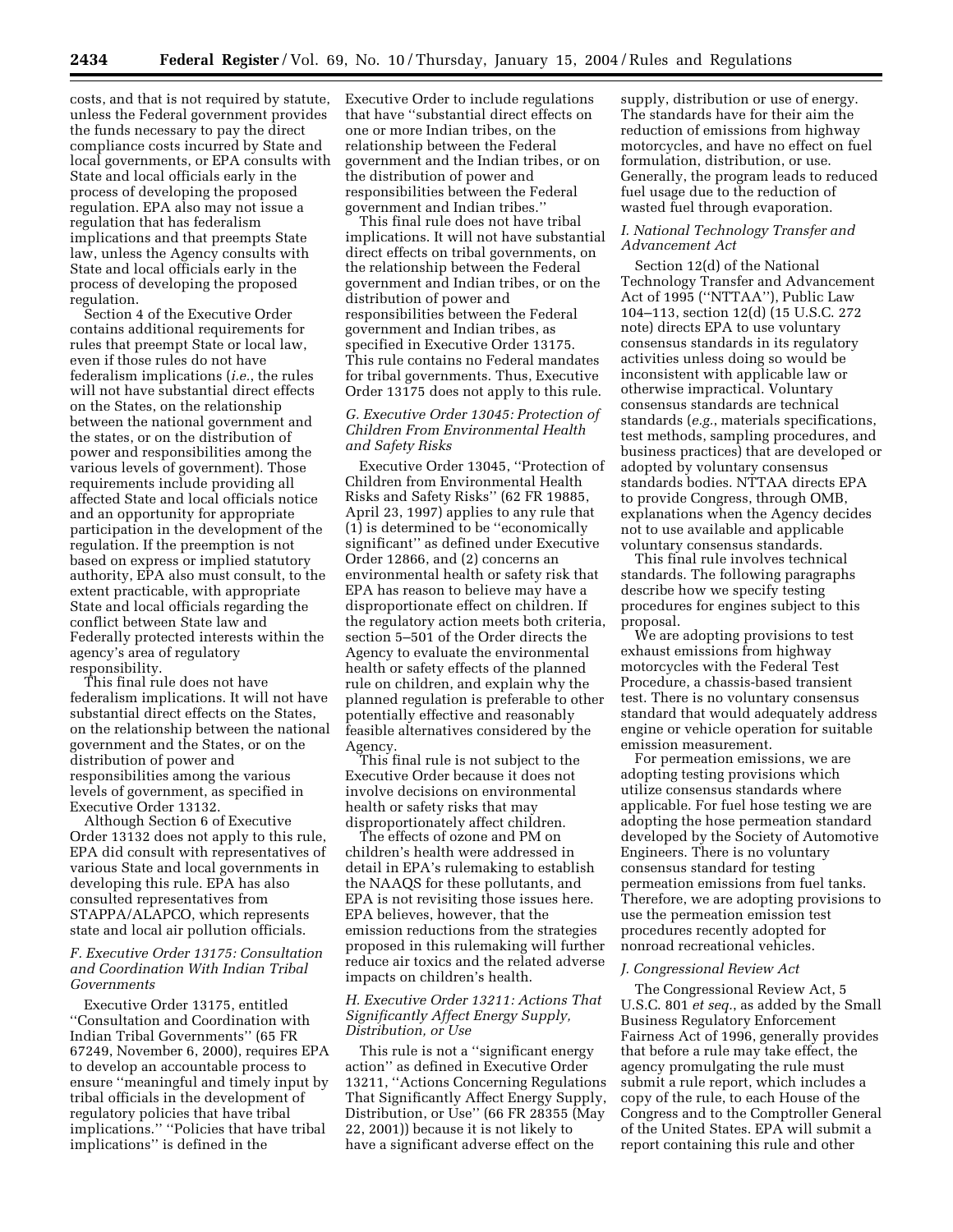required information to the U.S. Senate, the U.S. House of Representatives, and the Comptroller General of the United States before the rule is published in the **Federal Register**. This rule is not a "major rule" as defined by 5 U.S.C. 804(2).

#### *K. Plain Language*

This document follows the guidelines of the June 1, 1998 Executive Memorandum on Plain Language in Government Writing. To read the text of the regulations, it is also important to understand the organization of the Code of Federal Regulations (CFR). The CFR uses the following organizational names and conventions.

Title 40—Protection of the Environment

Chapter I—Environmental Protection Agency

Subchapter C—Air Programs. This contains parts 50 to 99, where the Office of Air and Radiation has usually placed emission standards for motor vehicle and nonroad engines.

Subchapter U—Air Programs Supplement. This contains parts 1000 to 1299, where we intend to place regulations for air programs in future rulemakings.

Part 1045—Control of Emissions from Marine Spark-ignition Engines and Vessels

Part 1068—General Compliance Provisions for Engine Programs. Provisions of this part apply to everyone.

Each part in the CFR has several subparts, sections, and paragraphs. The following illustration shows how these fit together.

Part 1045

Subpart A



A cross reference to § 1045.1(b) in this illustration would refer to the parent paragraph (b) and all its subordinate paragraphs. A reference to ''§ 1045.1(b) introductory text'' would refer only to the single, parent paragraph (b).

# **List of Subjects**

# *40 CFR Part 9*

Reporting and recordkeeping requirements.

# *40 CFR Part 86*

Administrative practice and procedure, Confidential business information, Labeling, Motor vehicle pollution, Reporting and recordkeeping requirements.

# *40 CFR Part 90*

Administrative practice and procedure, Air pollution control, Confidential business information, Imports, Labeling, Reporting and recordkeeping requirements, Research, Warranties.

# *40 CFR Part 1051*

Environmental protection, Administrative practice and procedure, Air pollution control, Confidential business information, Imports, Labeling, Penalties, Reporting and recordkeeping requirements, Warranties.

Dated: December 23, 2003.

# **Michael O. Leavitt,**

*Administrator.*

■ For the reasons set out in the preamble, title 40, chapter I of the Code of Federal Regulations is amended as set forth below.

# **PART 9—[AMENDED]**

■ 1. The authority citation for part 9 continues to read as follows:

**Authority:** 7 U.S.C. 135 *et seq.*, 136–136y; 15 U.S.C. 2001, 2003, 2005, 2006, 2601–2671; 21 U.S.C. 331j, 346a, 348; 31 U.S.C. 9701; 33 U.S.C. 1251 *et seq.*, 1311, 1313d, 1314, 1318 1321, 1326, 1330, 1342 1344, 1345 (d) and (e), 1361; E.O. 11735, 38 FR 21243, 3 CFR, 1971–1975 Comp. p. 973; 42 U.S.C. 241, 242b, 243, 246, 300f, 300g, 300g–1, 300g–2, 300g–3, 300g–4, 300g–5, 300g–6, 300j–1, 300j–2, 300j–3, 300j–4, 300j–9, 1857 *et seq.*, 6901–6992k, 7401–7671q, 7542, 9601–9657, 11023, 11048.

■ 2. Section 9.1 is amended in the table by adding the entries under the existing center heading in numerical order to read as follows:

#### **§ 9.1 OMB approvals under the Paperwork Reduction Act.**

\* \* \* \* \*

| 40 CFR citation |  | <b>OMB</b><br>control no. |  |
|-----------------|--|---------------------------|--|
|                 |  | ÷                         |  |

**Control of Air Pollution From New and In-Use Motor Vehicles and New and In-Use Motor Vehicle Engines; Certification and Test Procedures**

|         |             | ÷ |           |
|---------|-------------|---|-----------|
|         |             |   | 2060–0460 |
|         | 86.447-2006 |   | 2060–0460 |
|         |             |   | 2060–0460 |
|         |             |   | 2060–0460 |
| $\star$ |             | ٠ |           |

# **PART 86—CONTROL OF EMISSIONS FROM NEW AND IN-USE HIGHWAY VEHICLES AND ENGINES**

■ 3. The authority citation for part 86 continues to read as follows:

**Authority:** 42 U.S.C. 7401—7671q.

#### **Subpart E—[Amended]**

■ 4. A new § 86.401–2006 is added to read as follows:

#### **§ 86.401–2006 General applicability.**

This subpart applies to 1978 and later model year, new, gasoline-fueled motorcycles built after December 31, 1977, and to 1990 and later model year, new methanol-fueled motorcycles built after December 31, 1989 and to 1997 and later model year, new natural gasfueled and liquefied petroleum gasfueled motorcycles built after December 31, 1996 and to 2006 and later model year new motorcycles, regardless of fuel.

■ 5. Section 86.402–98 is amended by adding definitions for ''Designated Compliance Officer'', ''Motor vehicle'', and ''Useful life'' in alphabetical order to read as follows:

#### **§ 86.402–98 Definitions.**

\* \* \* \* \* *Designated Compliance Officer* means the Manager, Engine Programs Group (6405–J), U.S. Environmental Protection Agency, 1200 Pennsylvania Ave., Washington, DC 20460.

\* \* \* \* \* *Motor vehicle* has the meaning we give in 40 CFR 85.1703.  $\star$   $\star$   $\star$ 

*Useful life* is defined for each class (see § 86.419) of motorcycle:

- (1) Class I–A—5.0 years or 6,000 km (3,728 miles), whichever occurs first.
- (2) Class I–B—5.0 years or 12,000 km (7,456 miles), whichever occurs first.
- (3) Class II—5.0 years or 18,000 km (11,185 miles), whichever occurs first.
- (4) Class III—5.0 years or 30,000 km (18,641 miles), whichever occurs first.

■ 6. Section 86.407–78 is revised to read as follows:

#### **§ 86.407–78 Certificate of conformity required.**

(a) *General requirement.* Every new motorcycle manufactured for sale, sold, offered for sale, introduced or delivered for introduction into commerce, or imported into the United States which is subject to any of the standards prescribed in this subpart is required to be covered by a certificate of conformity issued pursuant to this subpart, except as specified in paragraph (b) of this section, or otherwise exempted from this requirement.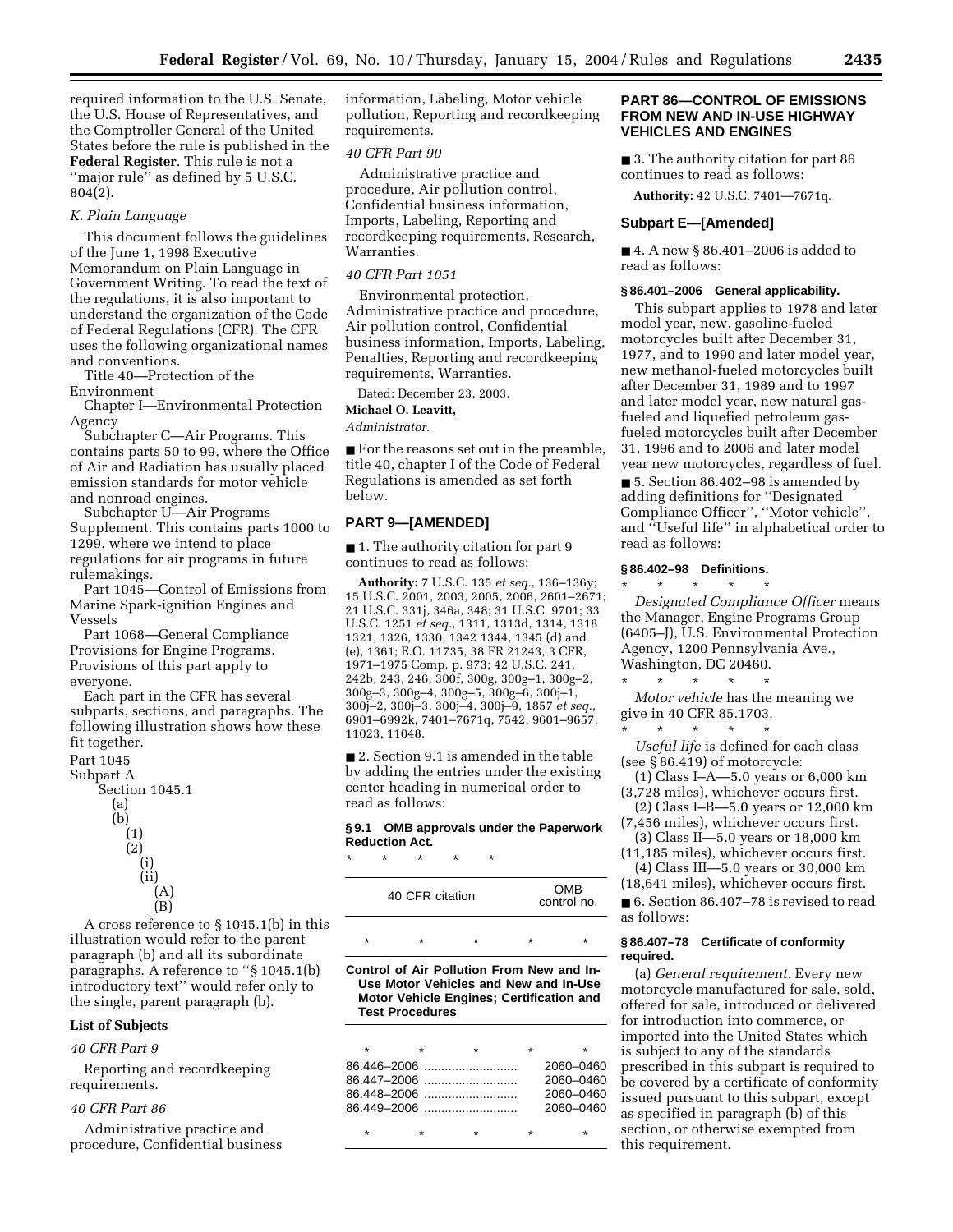(b) *Interim personal use exemption.* An individual may manufacture one motorcycle for personal use without a certificate of conformity, subject to the following provisions:

(1) The motorcycle may not be manufactured from a certified motorcycle. The motorcycle may not be manufactured from a partially complete motorcycle that is equivalent to a certified motorcycle, unless the emission controls are included in the final product. The motorcycle must be manufactured primarily from unassembled components, but may incorporate some preassembled components. For example, fully preassembled transmissions may be used.

(2) The motorcycle may not be sold within five years of the date of final assembly.

(3) No individual may manufacture more than one motorcycle during his or her lifetime under this exemption. This restriction applies with respect to the person who purchases the components and/or uses the motorcycle, rather than to the person(s) who actually assemble(s) the motorcycle.

(4) This exemption may not be used to circumvent the requirements of paragraph (a) of this section or the requirements of the Clean Air Act. For example, this exemption would not cover a case in which an entity purchases a kit, assembles the kit, and then sells it to another party; this would be considered to be the sale of the complete motorcycle.

(c) *Interim display exemptions.* Uncertified custom motorcycles that are used solely for display purposes are exempt from the standards provided they conform to the requirements of this paragraph (c). Unless a certificate of conformity has been received for such motorcycles, they may not be operated on the public streets or highways except for that operation incident and necessary to the display purpose.

(1) No request is necessary for display motorcycles that will not be sold or leased.

(2) The following requirements apply for exempting display motorcycles that will be sold or leased:

(i) Manufacturers planning to sell motorcycles for display must notify EPA of their intent to do so before they sell any exempted motorcycles. They must also maintain sales records of exempted motorcycles for at least three years and make them available to EPA upon request.

(ii) No manufacturer may sell or lease more than 24 exempted display motorcycles in any single calendar year.

(iii) Anyone selling or leasing a motorcycle exempt under this paragraph (c) must ensure that the buyer or lessee agrees to comply with the display exemption terms in the regulations.

(3) Each motorcycle exempt under this paragraph (c) must include a label that identifies the manufacturer and includes the following statement: THIS MOTORCYCLE IS EXEMPT FROM EPA EMISSION REQUIREMENTS. ITS USE ON PUBLIC ROADS IS LIMITED PURSUANT TO 40 CFR 86.407–78(c). EPA may allow manufacturers to locate the label in a location where it is obscured or hidden by a readily removable component. For example, EPA may allow the label to be located under the seat.

(4) As described in 40 CFR part 1051, motorcycles that are not considered to be motor vehicles according to 40 CFR 85.1703(a) may be exempt under this paragraph (c) from the standards and requirements of 40 CFR part 1051. Such motorcycles shall be combined with the manufacturer's highway motorcycles with respect to the sales restriction described in paragraph (c)(2)(ii) of this section.

(5) This exemption may not be used to circumvent the requirements of paragraph (a) of this section or the requirements of the Clean Air Act.

■ 7. A new § 86.410–2006 is added to read as follows:

# **§ 86.410–2006 Emission standards for 2006 and later model year motorcycles.**

(a)(1) Exhaust emissions from Class I and Class II motorcycles shall not exceed the standards listed in the following table:

TABLE E2006–1.—CLASS I AND II MOTORCYCLE EMISSION STANDARDS

| Model year       | Emission standards<br>(q/km) |      |
|------------------|------------------------------|------|
|                  | HC.                          | CO.  |
| $2006$ and later | 1.0                          | 12.0 |

(2) Exhaust emissions from Class III motorcycles shall not exceed the standards listed in the following table:

TABLE E2006–2.—CLASS III MOTORCYCLE EMISSION STANDARDS

| Tier                        | Model year                      | Emission stand-<br>ards<br>(g/km) |              |
|-----------------------------|---------------------------------|-----------------------------------|--------------|
|                             |                                 | $HC + NOx$                        | CO           |
| Tier $1 \ldots$<br>Tier $2$ | 2006-2009<br>2010 and<br>later. | 1.4<br>0.8                        | 12.0<br>12.0 |

(b) The standards set forth in paragraphs (a) (1) and (2) of this section refer to the exhaust emitted over the driving schedule as set forth in subpart F and measured and calculated in accordance with those procedures.

(c) Compliance with the  $HC+NO<sub>X</sub>$ standards set forth in paragraph (a)(2) of this section may be demonstrated using the averaging provisions of § 86.449.

(d) No crankcase emissions shall be discharged into the ambient atmosphere from any new motorcycle subject to this subpart.

(e) Manufacturers with fewer than 500 employees worldwide and producing fewer than 3,000 motorcycles per year in the United States are considered small-volume manufacturers for the purposes of this section. The following provisions apply for these small-volume manufacturers:

(1) Small-volume manufacturers are not required to comply with the Tier 1 standards applicable to Class III motorcycles until model year 2008.

(2) Small-volume manufacturers are not required to comply with the Tier 2 standards applicable to Class III motorcycles.

(f) Manufacturers may choose to certify their Class I and Class II motorcycles to an  $HC + NO<sub>X</sub>$  standard of 1.4 g/km instead of the 1.0 g/km HC standard listed in paragraph (a)(1) of this section. Engine families certified to this standard may demonstrate compliance using the averaging provisions of § 86.449.

(g) Model year 2008 and later motorcycles must comply with the evaporative emission standards described in 40 CFR 1051.110. Manufacturers may show compliance using the design-based certification procedures described in 40 CFR 1051.245. Manufacturers may comply with the tank permeation standards using the averaging provisions in 40 CFR part 1051, subpart H, but may not include any motorcycles equipped with metal fuel tanks in their average emission level. Manufacturers may not average between highway motorcycle engine families and recreational vehicle families.

■ 8. Section 86.416–80 is amended by revising the introductory text of paragraph (b) and adding paragraphs  $(a)(2)(viii)$  and  $(f)$  to read as follows:

#### **§ 86.416–80 Application for certification.**

- $(a) * * * *$
- $(2) * * * *$

(viii) Beginning with model year 2008, a description of the evaporative emission controls and applicable test data.

\* \* \* \* \*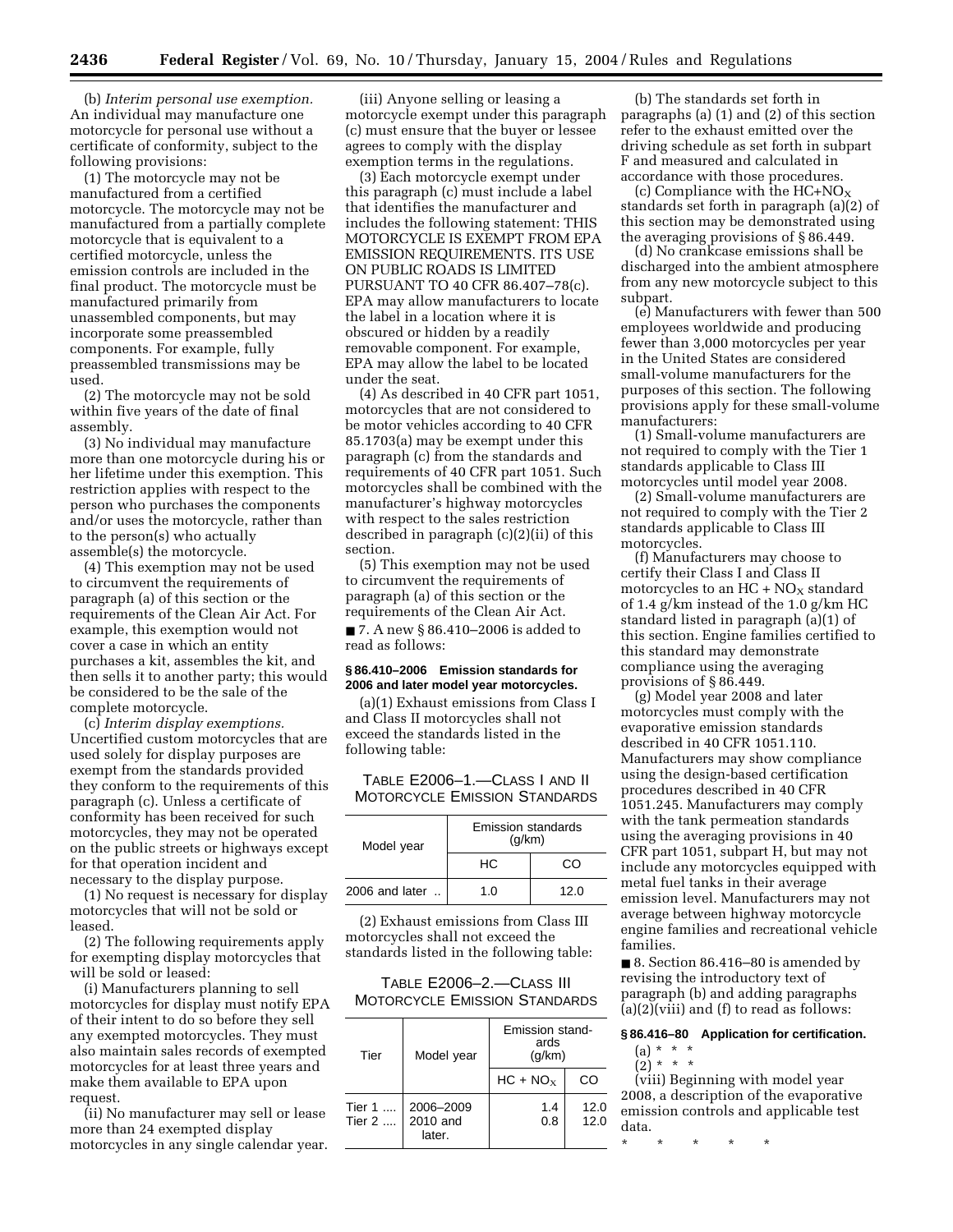(b) New motorcycles produced by a small-volume manufacturer (as defined in  $§86.410(e)$  or by any other manufacturer whose projected sales in the United States is less than 10,000 units (for the model year in which certification is sought) are covered by the following:

\* \* \* \* \* (f) Upon request, the Administrator may allow a manufacturer to use alternate certification procedures that are equivalent in terms of demonstrating compliance with the requirements of this part.

■ 9. A new § 86.419–2006 is added to read as follows:

#### **§ 86.419–2006 Engine displacement, motorcycle classes.**

(a)(1) Engine displacement shall be calculated using nominal engine values and rounded to the nearest whole cubic centimeter, in accordance with ASTM E 29–93a (incorporated by reference in § 86.1).

(2) For rotary engines, displacement means the maximum volume of a combustion chamber between two rotor tip seals, minus the minimum volume of the combustion chamber between those two rotor tip seals, times three times the number of rotors, according to the following formula:

 $cc =$  (max. chamber volume  $-$  min. chamber volume)  $\times$  3  $\times$  no. of rotors

(b) Motorcycles will be divided into classes based on engine displacement.

(1) Class I—0 to 169 cc (0 to 10.4 cu. in.).

(i) Class I motorcycles with engine displacement less than 50 cc comprise the Class I–A subclass.

(ii) Class I motorcycles with engine displacement 50 cc or higher comprise the Class I–B subclass.

(2) Class II—170 to 279 cc (10.4 to 17.1 cu. in.).

(3) Class III—280 cc and over (17.1 cu. in. and over).

(c) At the manufacturer's option, a vehicle described in an application for certification may be placed in a higher class (larger displacement). All procedures for the higher class must then be complied with and compliance with emission standards will be determined on the basis of engine displacement.

■ 10. A new § 86.445–2006 is added to subpart E to read as follows:

#### **§ 86.445–2006 What temporary provisions address hardship due to unusual circumstances?**

(a) After considering the circumstances, the Director of the Office of Transportation and Air Quality may

permit you to introduce into commerce highway motorcycles that do not comply with emission standards if all the following conditions and requirements apply:

(1) Unusual circumstances that are clearly outside your control and that could not have been avoided with reasonable discretion prevent you from meeting requirements from this chapter.

(2) You exercised prudent planning and were not able to avoid the violation; you have taken all reasonable steps to minimize the extent of the nonconformity.

(3) Not having the exemption will jeopardize the solvency of your company.

(4) No other allowances are available under the regulations of this part to avoid the impending violation, excluding those in § 86.446.

(b) To apply for an exemption, you must send the Designated Compliance Officer a written request as soon as possible before you are in violation. In your request, show that you meet all the conditions and requirements in paragraph (a) of this section.

(c) Include in your request a plan showing how you will meet all the applicable requirements as quickly as possible.

(d) You must give us other relevant information if we ask for it.

(e) We may include reasonable additional conditions on an approval granted under this section, including provisions to recover or otherwise address the lost environmental benefit or paying fees to offset any economic gain resulting from the exemption. For example, in the case of multiple tiers of emission standards, we may require that you meet the less stringent standards.

(f) Add a permanent, legible label, written in block letters in English, to a readily visible part of each motorcycle exempted under this section. This label must include at least the following items:

(1) The label heading ''EMISSION CONTROL INFORMATION''.

(2) Your corporate name and trademark.

(3) Engine displacement (in liters) and model year of the engine or whom to contact for further information.

(4) The statement ''THIS MOTORCYCLE IS EXEMPT UNDER 40 CFR 86.445–2006 FROM EMISSION STANDARDS AND RELATED REQUIREMENTS.''.

■ 11. A new § 86.446–2006 is added to subpart E to read as follows:

# **§ 86.446–2006 What are the provisions for extending compliance deadlines for smallvolume manufacturers under hardship?**

(a) After considering the circumstances, the Director of the Office of Transportation and Air Quality may extend the compliance deadline for you to meet new or revised emission standards, as long as you meet all the conditions and requirements in this section.

(b) To be eligible for this exemption, you must qualify as a small-volume manufacturer under § 86.410–2006(e).

(c) To apply for an extension, you must send the Designated Compliance Officer a written request. In your request, show that all the following conditions and requirements apply:

(1) You have taken all possible business, technical, and economic steps to comply.

(i) In the case of importers, show that you attempted to find a manufacturer capable of supplying complying products as soon as you became aware of the applicable requirements, but were unable to do so.

(ii) For all other manufacturers, show that the burden of compliance costs prevents you from meeting the requirements of this chapter.

(2) Not having the exemption will jeopardize the solvency of your company.

(3) No other allowances are available under the regulations in this part to avoid the impending violation, excluding those in § 86.445.

(d) In describing the steps you have taken to comply under paragraph (c)(1) of this section, include at least the following information:

(1) Describe your business plan, showing the range of projects active or under consideration.

(2) Describe your current and projected financial standing, with and without the burden of complying fully with the regulations in this part.

(3) Describe your efforts to raise capital to comply with regulations in this part (this may not apply for importers).

(4) Identify the engineering and technical steps you have taken or plan to take to comply with the regulations in this part.

(5) Identify the level of compliance you can achieve. For example, you may be able to produce engines that meet a somewhat less stringent emission standard than the regulations require.

(e) Include in your request a plan showing how you will meet all the applicable requirements as quickly as possible.

(f) You must give us other relevant information if we ask for it.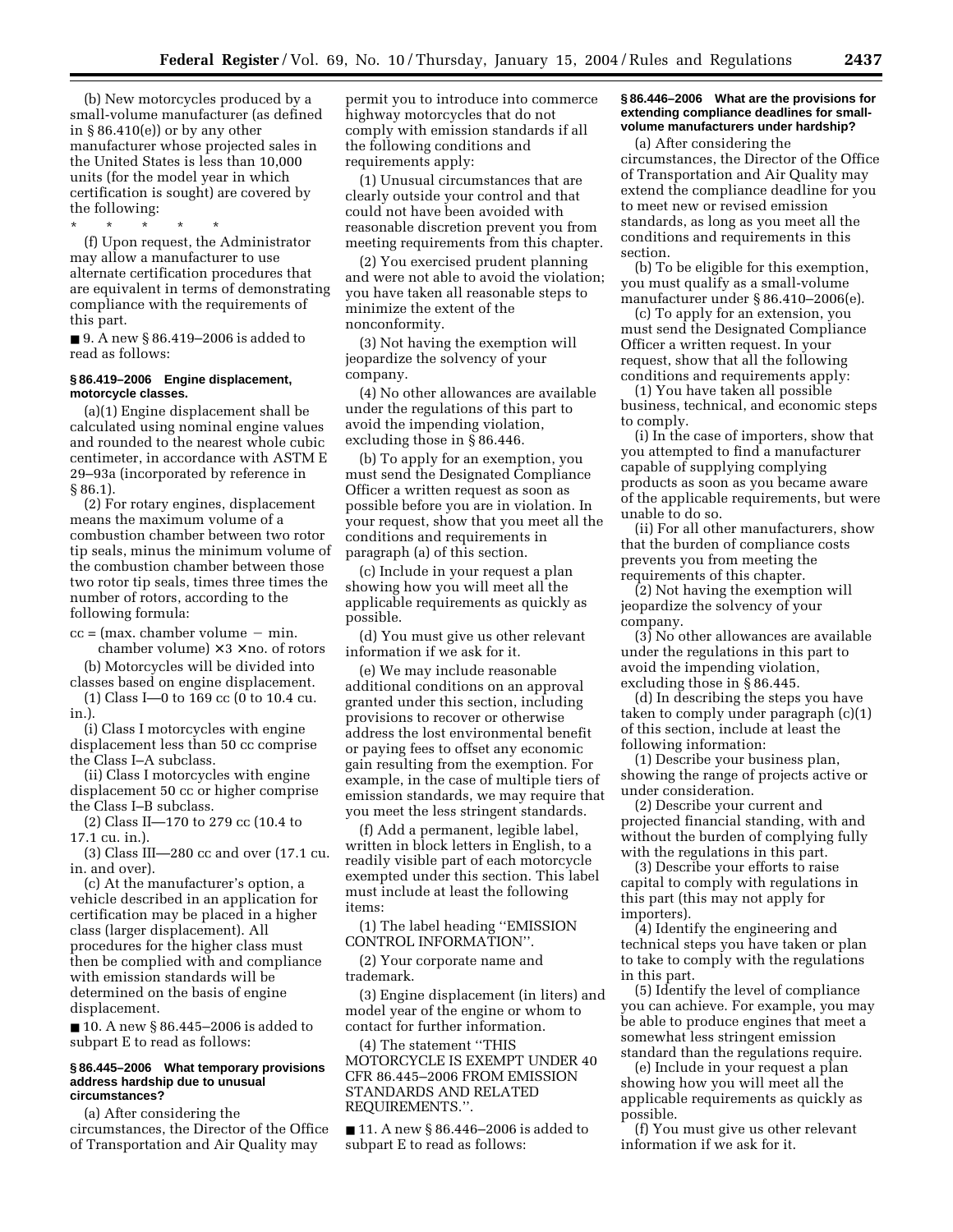(g) An authorized representative of your company must sign the request and include the statement: ''All the information in this request is true and accurate, to the best of my knowledge.''

(h) Send your request for this extension at least nine months before new standards apply. Do not send your request before the regulations in question apply to other manufacturers.

(i) We may include reasonable requirements on an approval granted under this section, including provisions to recover or otherwise address the lost environmental benefit. For example, we may require that you meet a less stringent emission standard or buy and use available emission credits.

(j) We will approve extensions of up to one year. We may review and revise an extension as reasonable under the circumstances.

(k) Add a permanent, legible label, written in block letters in English, to a readily visible part of each motorcycle exempted under this section. This label must include at least the following items:

(1) The label heading ''EMISSION CONTROL INFORMATION''.

(2) Your corporate name and trademark.

(3) Engine displacement (in liters) and model year of the motorcycle or whom to contact for further information.

(4) The statement ''THIS MOTORCYCLE IS EXEMPT UNDER 40 CFR 86.446 FROM EMISSION STANDARDS AND RELATED REQUIREMENTS.''.

■ 12. A new § 86.447–2006 is added to subpart E to read as follows:

#### **§ 86.447–2006 What are the provisions for exempting motorcycles under 50 cc from the requirements of this part if they use engines certified under other programs?**

(a) This section applies to you if you manufacture engines under 50 cc for installation in a highway motorcycle (that is, a motorcycle that is a motor vehicle). See § 86.448–2006 if you are not the engine manufacturer.

(b) The only requirements or prohibitions from this part that apply to a motorcycle that is exempt under this section are in this section and § 86.448– 2006.

(c) If you meet all the following criteria regarding your new engine, it is exempt under this section:

(1) You must produce it under a valid certificate of conformity for one of the following types of engines or vehicles:

(i) Class II engines under 40 CFR part 90.

(ii) Recreational vehicles under 40 CFR part 1051.

(2) You must not make any changes to the certified engine that we could

reasonably expect to increase its exhaust emissions. For example, if you make any of the following changes to one of these engines, you do not qualify for this exemption:

(i) Change any fuel system parameters from the certified configuration.

(ii) Change any other emission-related components.

(iii) Modify or design the engine cooling system so that temperatures or heat rejection rates are outside the original engine's specified ranges.

(3) You must make sure the engine has the emission label we require under 40 CFR part 90 or part 1051.

(4) You must make sure that fewer than 50 percent of the engine model's total sales, from all companies, are used in highway motorcycles.

(d) If you produce only the engine, give motorcycle manufacturers any necessary instructions regarding what they may or may not change under paragraph (c)(2) of this section. Upon request, send EPA a list the motorcycle models you expect to be produced under this exemption in the model year (including motorcycles produced under § 86.448–2006), and the manufacturers of those motorcycles.

(e) If you produce both the engine and motorcycle under this exemption, you must do all of the following to keep the exemption valid:

(1) Make sure the original emission label is intact.

(2) Add a permanent supplemental label to the engine in a position where it will remain clearly visible after installation in the vehicle. In your engine's emission label, do the following:

(i) Include the heading: ''Highway Motorcycle Emission Control Information''.

(ii) Include your full corporate name and trademark.

(iii) State: ''THIS ENGINE WAS ADAPTED FOR HIGHWAY USE WITHOUT AFFECTING ITS EMISSION CONTROLS.''.

(iv) State the date you finished installation (month and year).

(3) Send the Designated Compliance Officer a signed letter by the end of each calendar year (or less often if we tell you) with all the following information:

(i) Identify your full corporate name, address, and telephone number.

(ii) List the motorcycle models you expect to produce under this exemption in the coming year.

(iii) State: ''We produce each listed model as a highway motorcycle without making any changes that could increase its certified emission levels, as described in 40 CFR 86.447.''.

(f) If your vehicles do not meet the criteria listed in paragraph (c) of this

section, they will be subject to the standards and prohibitions of this part. Producing these vehicles without a valid exemption or certificate of conformity would violate the prohibitions in Clean Air Act section 203 (42 U.S.C. 7522).

(g) Upon request, you must send to EPA emission test data on the duty cycle for Class I motorcycles. You may include the data in your application for certification or in your letter requesting the exemption.

(h) Vehicles exempted under this section are subject to all the requirements affecting engines and vehicles under 40 CFR part 90 or part 1051, as applicable. The requirements and restrictions of 40 CFR part 90 or 1051 apply to anyone manufacturing these engines, anyone manufacturing vehicles that use these engines, and all other persons in the same manner as if these engines were used in a nonroad application.

■ 13. A new § 86.448–2006 is added to subpart E to read as follows:

#### **§ 86.448–2006 What are the provisions for producing motorcycles under 50 cc with engines already certified under other programs?**

(a) You may produce a highway motorcycle (that is, a motorcycle that is a motor vehicle) under 50 cc using a nonroad engine if you meet four criteria:

(1) The engine or vehicle is certified to 40 CFR part 90 or part 1051.

(2) The engine is not adjusted outside the engine manufacturer's specifications, as described in § 86.447–  $2006(c)(2)$  and  $(d)$ .

(3) The engine or vehicle is not modified in any way that may affect its emission control.

(4) Fewer than 50 percent of the engine model's total sales, from all companies, are used in highway motorcycles.

(b) If you produce a motorcycle under this exemption, you must do all of the following to keep the exemption valid:

(1) Make sure the original emission label is intact.

(2) Add a permanent supplemental label to the motorcycle in a position where it will remain clearly visible.

(i) Include the heading: ''Highway Motorcycle Emission Control Information''.

(ii) Include your full corporate name and trademark.

(iii) State: ''THIS MOTORCYCLE WAS PRODUCED WITH A NONROAD ENGINE FOR HIGHWAY USE WITHOUT AFFECTING THE ENGINE'S EMISSION CONTROLS.''.

(c) This section does not apply if you manufacture the engine yourself; see § 86.447–2006.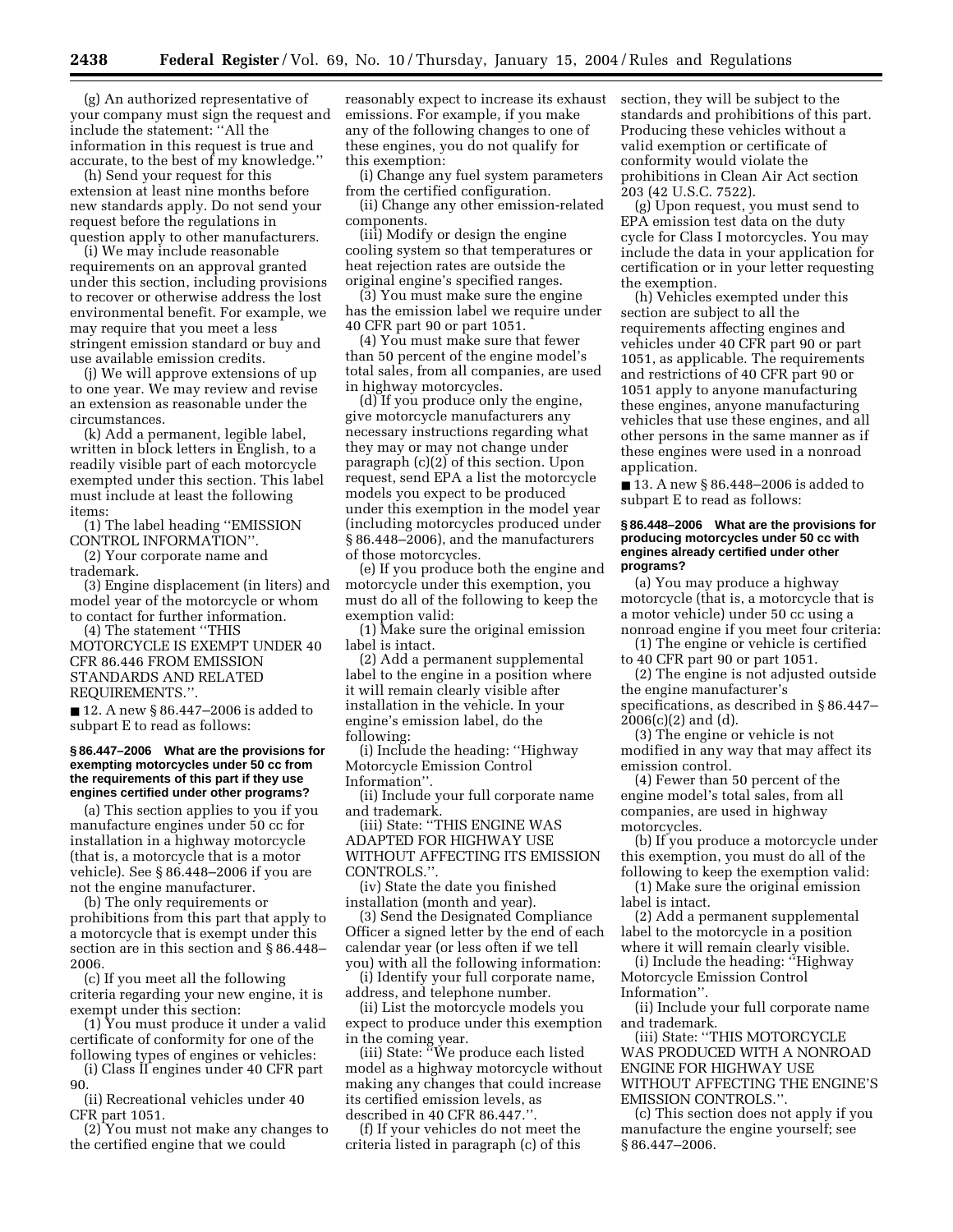(d) Upon request, you must send to EPA emission test data on the duty cycle for Class I motorcycles.

(e) Vehicles exempted under this section are subject to all the requirements affecting engines and vehicles under 40 CFR part 90 or part 1051, as applicable. The requirements and restrictions of 40 CFR part 90 or 1051 apply to anyone manufacturing these engines, anyone manufacturing vehicles that use these engines, and all other persons in the same manner as if these engines were used in a nonroad application.

■ 14. A new § 86.449 is added to subpart E to read as follows:

# **§ 86.449 Averaging provisions.**

(a) This section describes how and when averaging may be used to show compliance with applicable  $HC + NO_X$ emission standards. Emission credits may not be banked for use in later model years, except as specified in paragraph (j) of this section.

(1) Compliance with the Class I and Class II  $HC+NO<sub>X</sub>$  standards set forth in § 86.410–2006 (f) may be demonstrated using the averaging provisions of this

section. To do this you must show that your average emission levels are at or below the applicable standards in § 86.410–2006.

(2) Compliance with the Class III  $HC+NO<sub>X</sub>$  standards set forth in § 86.410–2006 (a)(2) may be demonstrated using the averaging provisions of this section. To do this you must show that your average emission levels are at or below the applicable standards in § 86.410–2006.

(3) Family emission limits (FELs) may not exceed the following caps:

| Class | Tier                       | Model year | FEL cap<br>(q/km) |
|-------|----------------------------|------------|-------------------|
|       |                            |            | $HC+NOx$          |
|       | Tier 1<br>Tier 1<br>Tier 2 |            | 5.0<br>5.0<br>2.5 |

(b) Do not include any exported vehicles in the certification averaging program. Include only motorcycles certified under this subpart and intended for sale in the United States.

(c) To use the averaging program, do the following things:

(1) Certify each vehicle to a family emission limit.

(2) Calculate a preliminary average emission level according to paragraph (d) of this section using projected production volumes for your application for certification.

(3) After the end of your model year, calculate a final average emission level according to paragraph (d) of this section for each averaging set for which you manufacture or import motorcycles.

(d) Calculate your average emission level for each averaging set for each model year according to the following equation and round it to the nearest tenth of a g/km. Use consistent units throughout the calculation. The averaging sets are defined in paragraph (k) of this section.

(1) Calculate the average emission level as:

Emission level = 
$$
\left[ \sum_{i} (FEL)_{i} \times (UL)_{i} \times (Production)_{i} \right] / \left[ \sum_{i} (Production)_{i} \times (UL)_{i} \right]
$$

Where:

- $FEL_i$  = The FEL to which the engine family is certified.
- $UL_i$  = The useful life of the engine family.

 $Production_i = The number of vehicles in$ the engine family.

(2) Use production projections for initial certification, and actual production volumes to determine compliance at the end of the model year.

(e)(1) Maintain and keep five types of properly organized and indexed records for each group and for each emission family:

(i) Model year and EPA emission family.

(ii) FEL.

(iii) Useful life.

(iv) Projected production volume for the model year.

(v) Actual production volume for the model year.

(2) Keep paper records of this

information for three years from the due

date for the end-of-year report. You may use any additional storage formats or media if you like.

(3) Follow paragraphs (f) through (i) of this section to send us the information you must keep.

(4) We may ask you to keep or send other information necessary to implement this subpart.

(f) Include the following information in your application for certification:

(1) A statement that, to the best of your belief, you will not have a negative credit balance for any motorcycle when all credits are calculated. This means that if you believe that your average emission level will be above the standard (*i.e.*, that you will have a deficit for the model year), you must have banked credits pursuant to paragraph (j) of this section to offset the deficit.

(2) Detailed calculations of projected emission credits (zero, positive, or negative) based on production projections. If you project a credit

deficit, state the source of credits needed to offset the credit deficit.

(g) At the end of each model year, send an end-of-year report.

(1) Make sure your report includes the following things:

(i) Calculate in detail your average emission level and any emission credits based on actual production volumes.

(ii) If your average emission level is above the allowable average standard, state the source of credits needed to offset the credit deficit.

(2) Base your production volumes on the point of first retail sale. This point is called the final product-purchase location.

(3) Send end-of-year reports to the Designated Compliance Officer within 120 days of the end of the model year. If you send reports later, EPA may void your certificate ab initio.

(4) If you generate credits for banking pursuant to paragraph (j) of this section and you do not send your end-of-year reports within 120 days after the end of the model year, you may not use the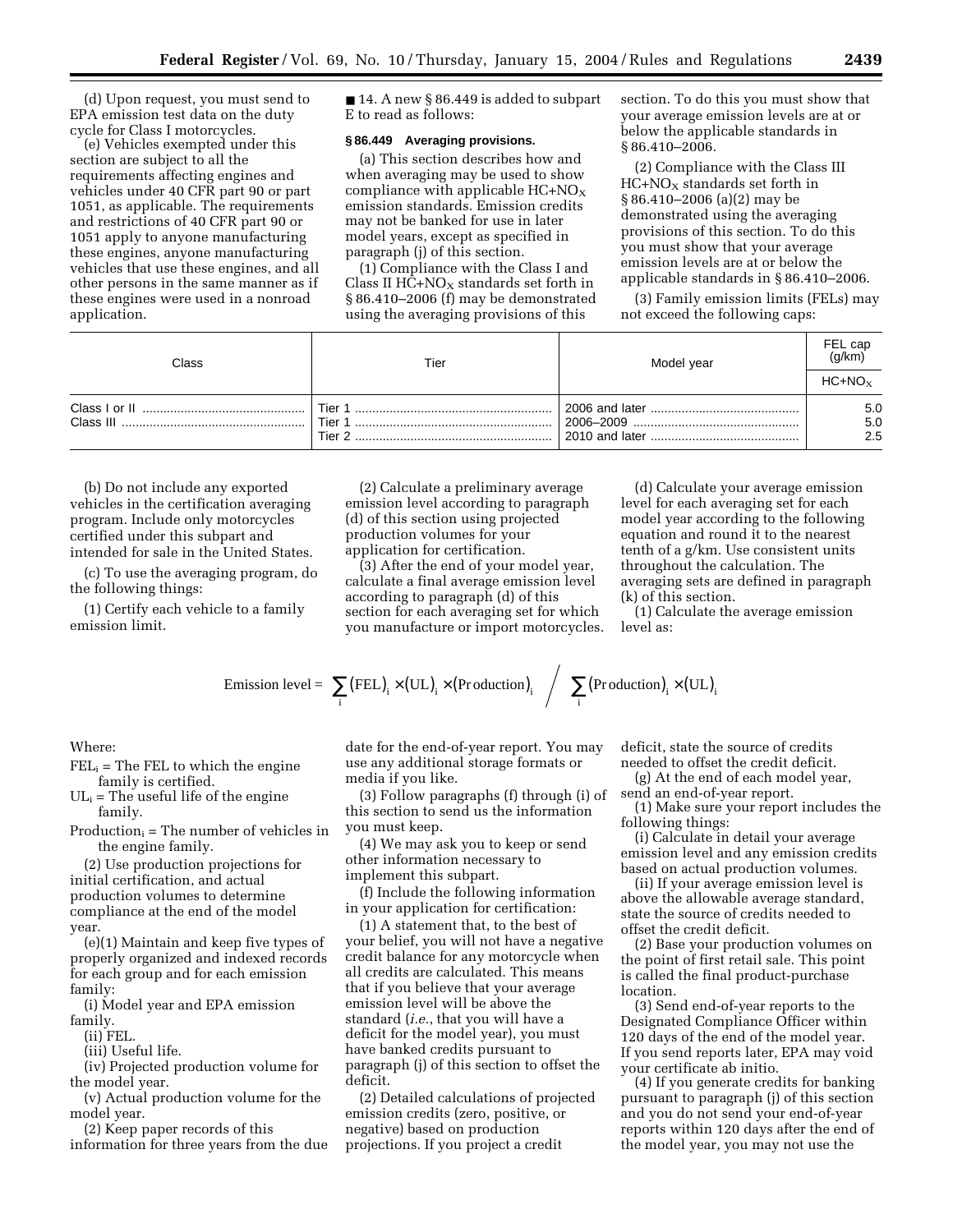credits until we receive and review your reports. You may not use projected credits pending our review.

(5) You may correct errors discovered in your end-of-year report, including

errors in calculating credits according to the following table:

| If $\ldots$                                                                                                                                                                                                | And if $\ldots$                                                                                                                                                          | Then we $\ldots$            |
|------------------------------------------------------------------------------------------------------------------------------------------------------------------------------------------------------------|--------------------------------------------------------------------------------------------------------------------------------------------------------------------------|-----------------------------|
| (i) Our review discovers an error in your end-of-<br>year report that increases your credit balance.<br>(ii) You discover an error in your report that in-                                                 | The discovery occurs within 180 days of re- Restore the credits for your use.<br>ceipt.<br>The discovery occurs within 180 days of re- Restore the credits for your use. |                             |
| creases your credit balance.<br>(iii) We or you discover an error in your report<br>that increases your credit balance.<br>(iv) We discover an error in your report that re-<br>duces your credit balance. | ceipt.<br>The discovery occurs more than 180 days   Do not restore the credits for your use.<br>after receipt.                                                           | Reduce your credit balance. |

(h) Include in each report a statement certifying the accuracy and authenticity of its contents.

(i) We may void a certificate of conformity for any emission family if you do not keep the records this section requires or give us the information when we ask for it.

(j) You may include Class III motorcycles that you certify with  $HC+NO<sub>X</sub>$  emissions below 0.8 g/km in the following optional early banking program:

(1) To include a Class III motorcycle in the early banking program, assign it an emission rate of 0.8 g/km when calculating your average emission level for compliance with the Tier 1 standards.

(2)(i) Calculate bankable credits from the following equation:

Bonus credit =  $Y \times [(0.8 \text{ g/km} -$ Certified emission level)] × [(Production volume of engine  $family$   $\times$  (Useful life)]

(ii) The value of Y is defined by the model year and emission level, as shown in the following table:

|            | Multiplier (Y) for use in MY 2010 or later corporate averaging                                                 |                                                                              |
|------------|----------------------------------------------------------------------------------------------------------------|------------------------------------------------------------------------------|
| Model year | If your certified emission level<br>is less than 0.8 g/km, but<br>greater than 0.4 g/km, then Y<br>$= 1, 1, 1$ | If your certified emission level<br>is less than $0.4$ g/km, then $Y =$<br>. |
|            | 1.500                                                                                                          | 3.000                                                                        |
| 2007       | 1.375                                                                                                          | 2.500                                                                        |
| 2008       | 1.250                                                                                                          | 2.000                                                                        |
| 2009       | 1.125                                                                                                          | 1.500                                                                        |

(3) Credits banked under this paragraph (j) may be use for compliance with any 2010 or later model year standards as follows:

(i) If your average emission level is above the average standard, calculate your credit deficit according to the following equation, rounding to the nearest tenth of a gram:

 $Deficit = (Emission Level - Average)$ 

 $Standard$ )  $\times$  (Total Annual

 $Production$ )  $\times$  (Useful Life) (ii) Credit deficits may be offset using banked credits.

(k) Credits may not be exchanged across averaging sets except as explicitly allowed by this paragraph (k).

(1) There are two averaging sets:

(i) Class I and Class II motorcycles certified to  $HC+NO<sub>X</sub>$  standards.

(ii) Class III motorcycles.

(2) Where a manufacturer's average  $HC+NO<sub>X</sub>$  emission level for Class III motorcycles (as calculated under paragraph (d)(1) of this section) is below the applicable standard, the manufacturer may generate credits that may be used show compliance with  $HC + NO<sub>X</sub>$  standards for Class I and Class II motorcycles during the same model year. Use the following equations to

calculate credits and credit deficits for each class or subclass:

 $Credit = (Average Standard - Emission$  $Level$   $\times$  (Total Annual Production)  $\times$  (Useful Life)

 $Deficit = (Emission Level - Average)$ Standard)  $\times$  (Total Annual  $Production) \times (Useful Life)$ 

(l) Manufacturers participating in the averaging program of this section may modify FELs during the model year as specified in this paragraph (l).

(1) Upon notifying EPA, manufacturers may raise the FEL for an engine family and begin labeling motorcycles with the new FEL.

(2) Manufacturers may ask to lower FELs based on test data of production vehicles showing that the motorcycles in the engine family have emissions below the new FEL. Manufacturers must test the motorcycles according to 40 CFR part 1051, subpart D. Manufacturers may not begin labeling motorcycles with the new FEL until they have received EPA approval to do so.

(3) Manufacturers may not change the FEL of any motorcycle that has been

placed into service or that is no longer in their possession.

# **Subpart F—[Amended]**

■ 15.A new § 86.505–2004 is added to read as follows:

#### **§ 86.505–2004 Introduction; structure of subpart.**

(a) This subpart describes the equipment required and the procedures to follow in order to perform exhaust emission tests on motorcycles. Subpart E sets forth the testing requirements and test intervals necessary to comply with EPA certification procedures. Alternate equipment, procedures, and calculation methods may be used if shown to yield equivalent or superior results, and if approved in advance by the Administrator.

(b) Three topics are addressed in this subpart. Sections 86.508 through 86.515 set forth specifications and equipment requirements; §§ 86.516 through 86.526 discuss calibration methods and frequency; test procedures and data requirements are listed (in approximate order of performance) in §§ 86.527 through 86.544.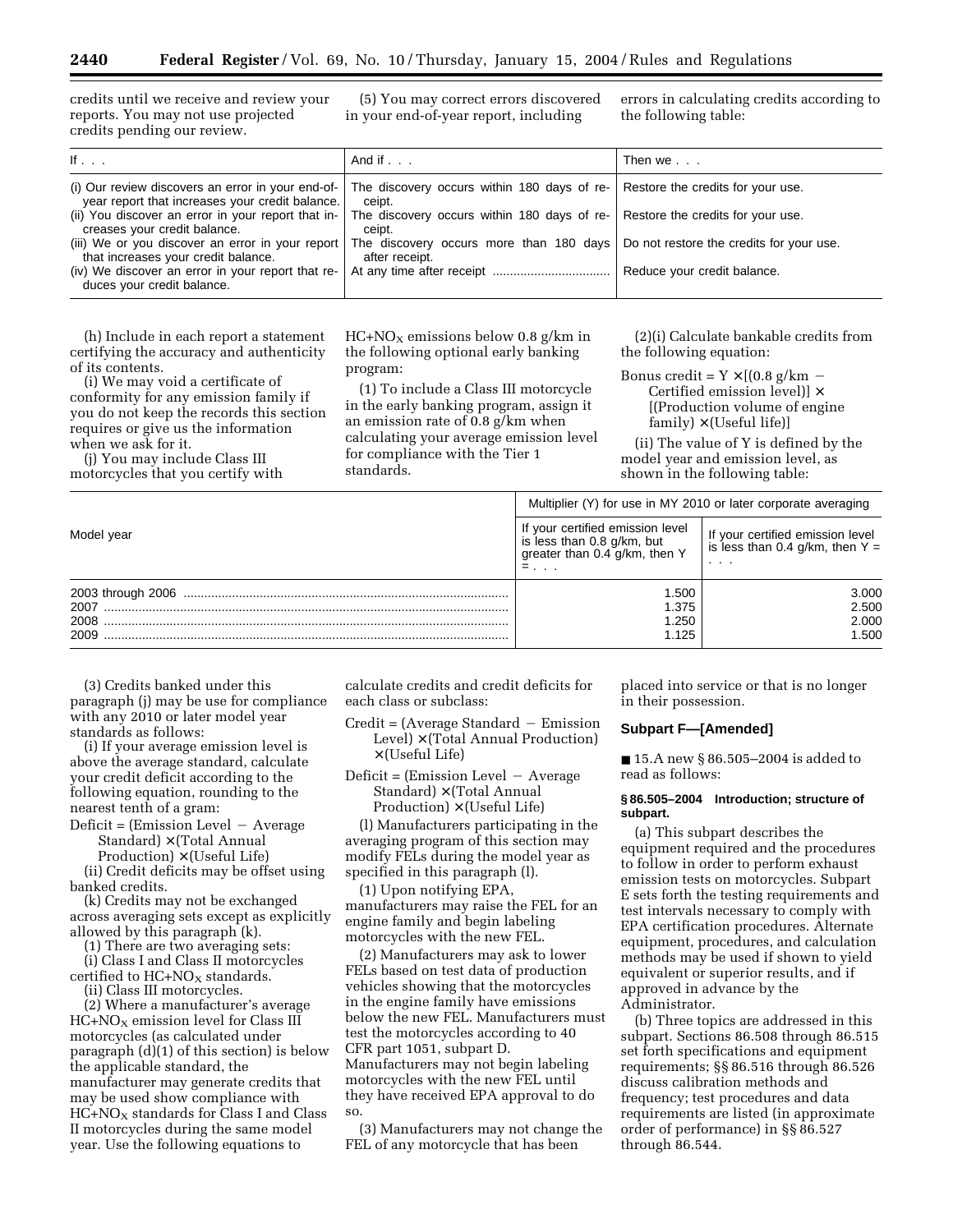(c) For diesel-fueled motorcycles, use the sampling and analytical procedures and the test fuel described in subpart B of this part for diesel-fueled light-duty vehicles. PM measurement is not required.

■ 16.A new § 86.513–2004 is added to read as follows:

#### **§ 86.513–2004 Fuel and engine lubricant specifications.**

Section 86.513–2004 includes text that specifies requirements that differ from § 86.513–94. Where a paragraph in § 86.513–94 is identical and applicable to § 86.513–2004, this may be indicated by specifying the corresponding paragraph and the statement

''[Reserved]. For guidance see § 86.513– 94.'' Where a corresponding paragraph of § 86.513–94 is not applicable, this is indicated by the statement ''[Reserved].''

(a) *Gasoline.* (1) Gasoline having the following specifications will be used by the Administrator in exhaust emission

testing of gasoline-fueled motorcycles. Gasoline having the following specifications or substantially equivalent specifications approved by the Administrator, shall be used by the manufacturer for emission testing except that the octane specifications do not apply.

# TABLE 1 OF § 86.513–2004.—GASOLINE TEST FUEL SPECIFICATIONS

| Item                     | Procedure      | Value             |
|--------------------------|----------------|-------------------|
| Distillation Range:      | ASTM D 86-97   | $23.9 - 35.01$    |
|                          | ASTM D 86–97   | $48.9 - 57.2$     |
|                          | ASTM D 86-97   | $93.3 - 110.0$    |
|                          | ASTM D 86-97   | $148.9 - 162.8$   |
| Hydrocarbon composition: | ASTM D 86-97   | 212.8.            |
|                          | ASTM D 1319-98 | 10 maximum.       |
|                          | ASTM D 1319–98 | 35 minimum.       |
|                          | ASTM D 1319-98 | Remainder.        |
|                          | ASTM D 3237    | $0.013$ maximum.  |
|                          | ASTM D 3231    | $0.005$ maximum.  |
|                          | ASTM D 1266    | $0.08$ maximum.   |
|                          | ASTM D 3231    | 55.2 to $63.41$ . |

<sup>1</sup> For testing at altitudes above 1 219 m, the specified volatility range is 52 to 55 kPa and the specified initial boiling point range is 23.9° to 40.6° C.

(2) Unleaded gasoline and engine lubricants representative of commercial fuels and engine lubricants which will be generally available through retail outlets shall be used in service accumulation.

(3) The octane rating of the gasoline used shall be no higher than 4.0 Research octane numbers above the minimum recommended by the manufacturer.

(4) The Reid Vapor Pressure of the gasoline used shall be characteristic of commercial gasoline fuel during the season in which the service accumulation takes place.

(b) through (d) [Reserved]. For guidance *see* § 86.513–94.

■ 17. Section 86.515–78 is amended by adding paragraph (d) to read as follows:

# **§ 86.515–78 EPA urban dynamometer driving schedule.**

\* \* \* \* \* (d) For motorcycles with an engine displacement less than 50 cc and a top speed less than 58.7 km/hr (36.5 mph), the speed indicated for each second of operation on the applicable Class I driving trace (speed versus time sequence) in appendix I(c) shall be adjusted downward by the ratio of actual top speed to specified maximum test speed. Calculate the ratio with three significant figures by dividing the top

speed of the motorcycle in km/hr by 58.7. For example, for a motorcycle with a top speed of 48.3 km/hr (30 mph), the ratio would be 48.3/58.7 = 0.823. The top speed to be used under this section shall be indicated in the manufacturer's application for certification, and shall be the highest sustainable speed of the motorcycle with an 80 kg rider on a flat paved surface. If the motorcycle is equipped with a permanent speed governor that is unlikely to be removed in actual use, measure the top speed in the governed configuration; otherwise measure the top speed in the ungoverned configuration.

■ 18. Section 86.544–90 is amended by revising the introductory text to read as follows:

#### **§ 86.544–90 Calculations; exhaust emissions.**

The final reported test results, with oxides of nitrogen being optional for model years prior to 2006 and required for 2006 and later model years, shall be computed by use of the following formula: (The results of all emission tests shall be rounded, in accordance with ASTM E29–93a (incorporated by reference in § 86.1), to the number of places to the right of the decimal point

indicated by expressing the applicable standard to three significant figures.)

#### \* \* \* \* \*

#### **Subpart I—[Amended]**

■ 19. Section 86.884–14 is amended by revising the equation in paragraph (a) to read as follows:

(a) \* \* \*

$$
N_s = 100 \times (1 - (1 - N_m / 100)^{L_s / L_m})
$$

# **PART 90—CONTROL OF EMISSIONS FROM NONROAD SPARK-IGNITION ENGINES AT OR BELOW 19 KILOWATTS**

■ 20. The authority citation for part 90 continues to read as follows:

**Authority:** 42 U.S.C. 7521, 7522, 7523, 7524, 7525, 7541, 7542, 7543, 7547, 7549, 7550, and 7601(a).

#### **Subpart A—[Amended]**

■ 21. Section 90.1 is amended by adding paragraph (g) to read as follows:

#### **§ 90.1 Applicability.**

\* \* \* \* \* (g) This part also applies to engines under 50 cc used in motorcycles that are motor vehicles if the manufacturer uses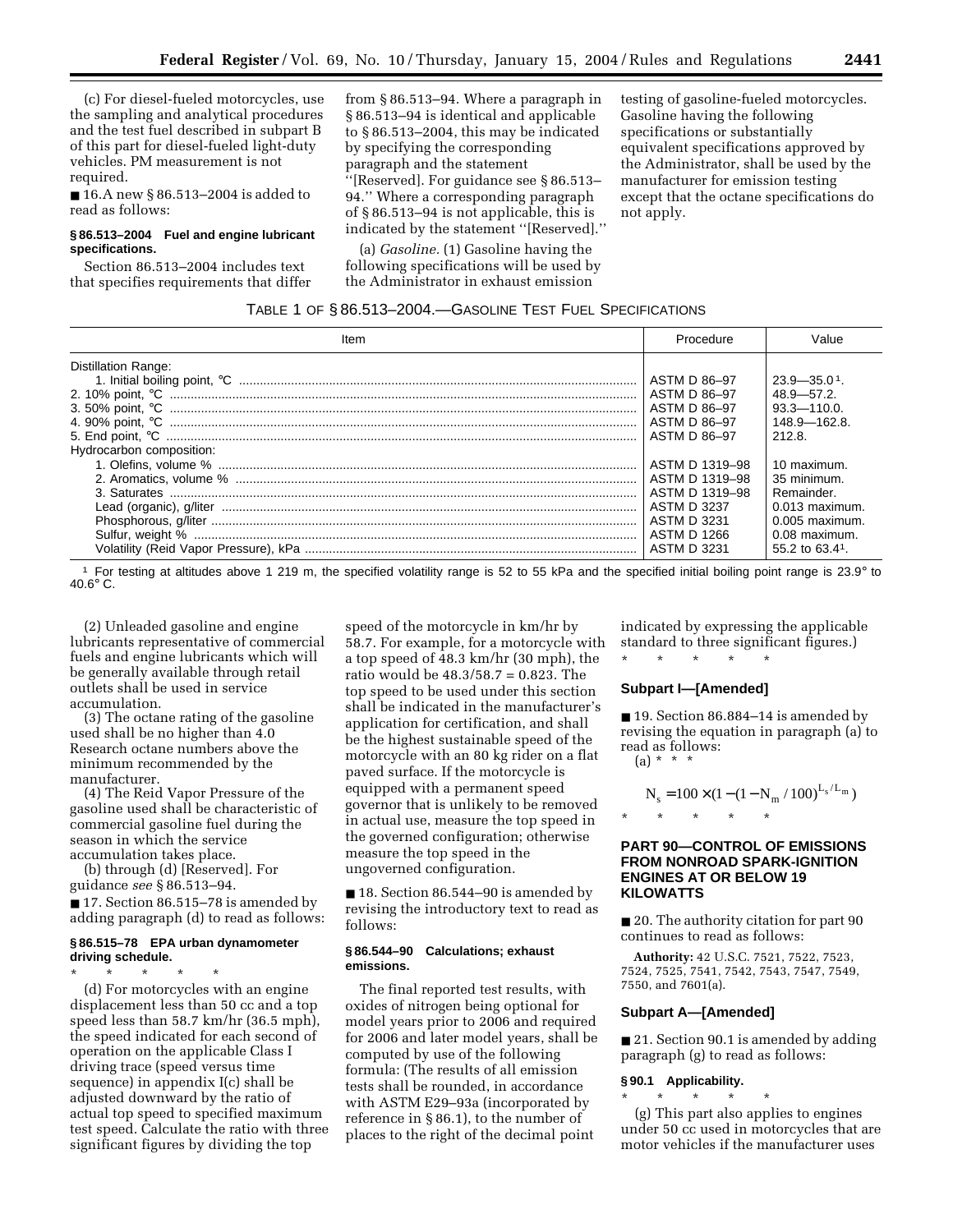**2442 Federal Register** / Vol. 69, No. 10 / Thursday, January 15, 2004 / Rules and Regulations

the provisions of 40 CFR 86.447–2006 to meet the emission standards in this part instead of the requirements of 40 CFR part 86. In this case, compliance with the provisions of this part is a required condition of that exemption.

# **PART 1051—CONTROL OF EMISSIONS FROM RECREATIONAL ENGINES AND VEHICLES**

■ 22. The authority citation for part 1051 continues to read as follows:

**Authority:** 42 U.S.C. 7401—7671(q).

# **Subpart A—[Amended]**

■ 23. Section 1051.1 is amended by adding new paragraphs (g) and (h) to read as follows:

**§ 1051.1 Does this part apply to me?** \* \* \* \* \*

(g) This part also applies to engines under 50 cc used in motorcycles that are motor vehicles if the manufacturer uses the provisions of 40 CFR 86.447–2006 to meet the emission standards in this part instead of the requirements of 40 CFR part 86. Compliance with the provisions of this part is a required condition of that exemption.

(h) The evaporative emission requirements of this part applies to highway motorcycles as specified in 40 CFR part 86.

#### **Subpart C—[Amended]**

■ 24. Section 1051.245 is amended by revising paragraphs (c)(1)(i) and (e)(2) to read as follows:

**§ 1051.245 How do I demonstrate that my engine family complies with evaporative emission standards?**  $*$  \* \*

 $(c) * * * *$ 

 $(1) * * * *$ 

(i) Calculate the deterioration factor from emission tests performed before and after the durability tests as described in § 1051.515(c) and (d) and using good engineering judgment. The durability tests described in § 1051.515(d) represent the minimum requirements for determining a deterioration factor. You may not use a deterioration factor that is less than the difference between evaporative emissions before and after the durability tests as described in § 1051.515(c) and (d).

\* \* \* \* \*

(e) \* \* \*

(2) For certification to the standards specified in § 1051.110(b) with the control technologies shown in the following table:

TABLE 2 OF § 1051.245.—DESIGN-CERTIFICATION TECHNOLOGIES FOR CONTROLLING FUEL-LINE PERMEATION

| If the fuel-line permeability control technology is                                                                                                                                                                                                                                             | Then you may design-certify with<br>a fuel line permeation emission<br>level of $\ldots$ . |
|-------------------------------------------------------------------------------------------------------------------------------------------------------------------------------------------------------------------------------------------------------------------------------------------------|--------------------------------------------------------------------------------------------|
| (i) Hose meeting Category 1 permeation specifications in SAE J2260 (incorporated by reference in 15 g/m <sup>2</sup> /day.<br>§ 1051.810).<br>(ii) Hose meeting the R11–A or R12 permeation specifications in SAE J30 (incorporated by reference in   15 g/m <sup>2</sup> /day.<br>§ 1051.810). |                                                                                            |

#### **Subpart F—Test Procedures**

\* \* \* \* \*

■ 25. Section 1051.501 is amended by revising paragraphs (d)(2) and (d)(3) to read as follows:

#### **§ 1051.501 What procedures must I use to test my vehicles or engines?**

\* \* \* \* \*

(d) \* \* \* (2) *Fuel Tank Permeation.* (i) For the preconditioning soak described in § 1051.515(a)(1) and fuel slosh durability test described in § 1051.515(d)(3), use the fuel specified in Table 1 of § 1065.210 of this chapter blended with 10 percent ethanol by volume. As an alternative, you may use Fuel CE10, which is Fuel C as specified in ASTM D 471–98 (incorporated by reference in § 1051.810) blended with 10 percent ethanol by volume.

(ii) For the permeation measurement test in § 1051.515(b), use the fuel specified in Table 1 of § 1065.210 of this chapter. As an alternative, you may use the fuel specified in paragraph (d)(2)(i) of this section.

(3) Fuel Hose Permeation. Use the fuel specified in Table 1 of § 1065.210 of this chapter blended with 10 percent ethanol by volume for permeation testing of fuel

lines. As an alternative, you may use Fuel CE10, which is Fuel C as specified in ASTM D 471–98 (incorporated by reference in § 1051.810) blended with 10 percent ethanol by volume.

\* \* \* \* \*

■ 26. Section 1051.515 is amended by revising the introductory text of paragraphs (a) and (b), paragraphs (b)(8), (c), and (d) and adding paragraph (e) and Figure 1051.515–1 to read as follows:

# **§ 1051.515 How do I test my fuel tank for permeation emissions?**

 $\star$   $\qquad$   $\star$   $\qquad$   $\star$ (a) *Preconditioning fuel soak.* To precondition your fuel tank, follow these five steps:

\* \* \* \* \* (b) *Permeation test run.* To run the test, follow these nine steps for a tank that was preconditioned as specified in paragraph (a) of this section:

\* \* \* \* \* (8) Subtract the weight of the tank at the end of the test from the weight of the tank at the beginning of the test; divide the difference by the internal surface area of the fuel tank. Divide this g/m2 value by the number of test days (using at least three significant figures) to calculate the  $g/m^2$ /day emission rate. Example: If a tank with an internal

surface area of 0.72 m2 weighed 31882.3 grams at the beginning of the test and weighed 31760.2 grams after soaking for 25.03 days, then the  $g/m^2$  day emission rate would be:  $(31882.3 g - 31760.2 g) /$  $0.72 \text{ m}^2$  / 25.03 days = 6.78 g/m<sup>2</sup>/day.

\* \* \* \* \*

(c) *Determination of final test result.* To determine the final test result, apply a deterioration factor to the measured emission level. The deterioration factor is the difference between permeation emissions measured before and after the durability testing described in paragraph (d) of this section. Adjust the baseline test results for each tested fuel tank by adding the deterioration factor to the measured emissions. The deterioration factor determination must be based on good engineering judgement. Therefore, during the durability testing, the test tank may not exceed the fuel tank permeation standard described in § 1051.110 (this is known as ''line-crossing''). If the deterioration factor is less than zero, use zero.

(d) *Durability testing.* You normally need to perform a separate durability demonstration for each substantially different combination of treatment approaches and tank materials. Perform these demonstrations before an emission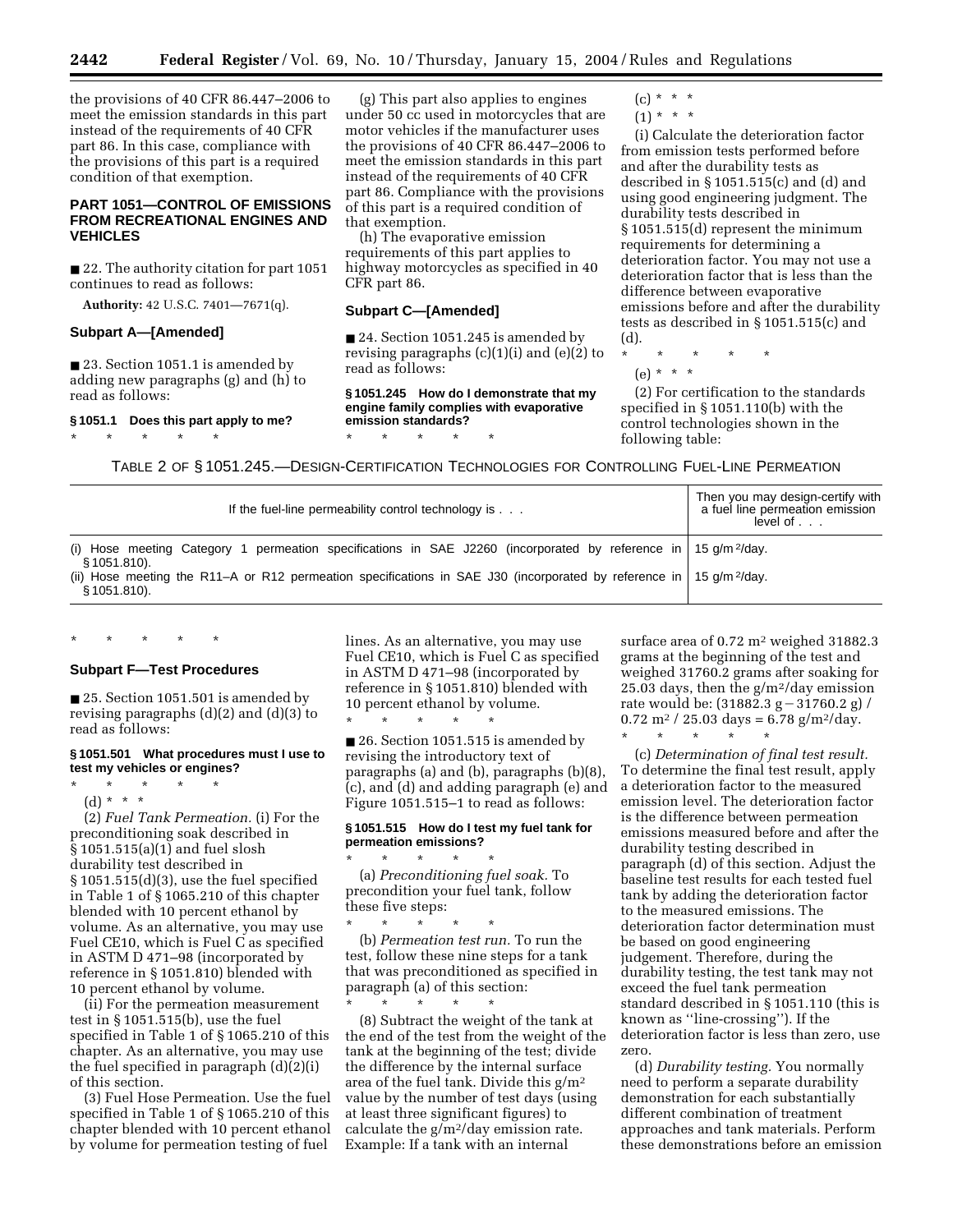test by taking the following steps, unless you can use good engineering judgment to apply the results of previous durability testing with a different fuel system. You may ask to exclude any of the following durability tests if you can clearly demonstrate that it does not affect the emissions from your fuel tank.

(1) *Pressure cycling.* Perform a pressure test by sealing the tank and cycling it between  $+2.0$  psig and  $-0.5$ psig and back to +2.0 psig for 10,000 cycles at a rate 60 seconds per cycle.

(2) *UV exposure.* Perform a sunlightexposure test by exposing the tank to an ultraviolet light of at least 24 W/m2  $(0.40 \text{ W-hr/m}^2/\text{min})$  on the tank surface for 15 hours per day for 30 days. Alternatively, the fuel tank may be exposed to direct natural sunlight for an equivalent period of time, as long as you ensure that the tank is exposed to at least 450 daylight hours.

(3) *Slosh testing.* Perform a slosh test by filling the tank to 40 percent of its capacity with the fuel specified in § 1051.501(d)(2)(i) and rocking it at a rate of 15 cycles per minute until you reach one million total cycles. Use an angle deviation of  $+15^{\circ}$  to  $-15^{\circ}$  from level. This test must be performed at a temperature of 28°C ±5° C.

(4) *Final test result.* Following the durability testing, the fuel tank must be soaked (as described in paragraph (a) of this section) to ensure that the permeation rate is stable. The period of slosh testing and the period of ultraviolet testing (if performed with fuel in the tank consistent with paragraph (a)(1) of this section) may be considered to be part of this soak,

provided that the soak begins immediately after the slosh testing. To determine the final permeation rate, drain and refill the tank with fresh fuel, and repeat the permeation test run (as described in paragraph (b) of this section) immediately after this soak period. The same test fuel must be used for this permeation test run as for the permeation test run performed prior to the durability testing.

(e) *Flow chart.* The following figure presents a flow chart for the permeation testing described in this section, showing the full test procedure with durability testing, as well as the simplified test procedure with an applied deterioration factor:

**BILLING CODE 6560–50–P**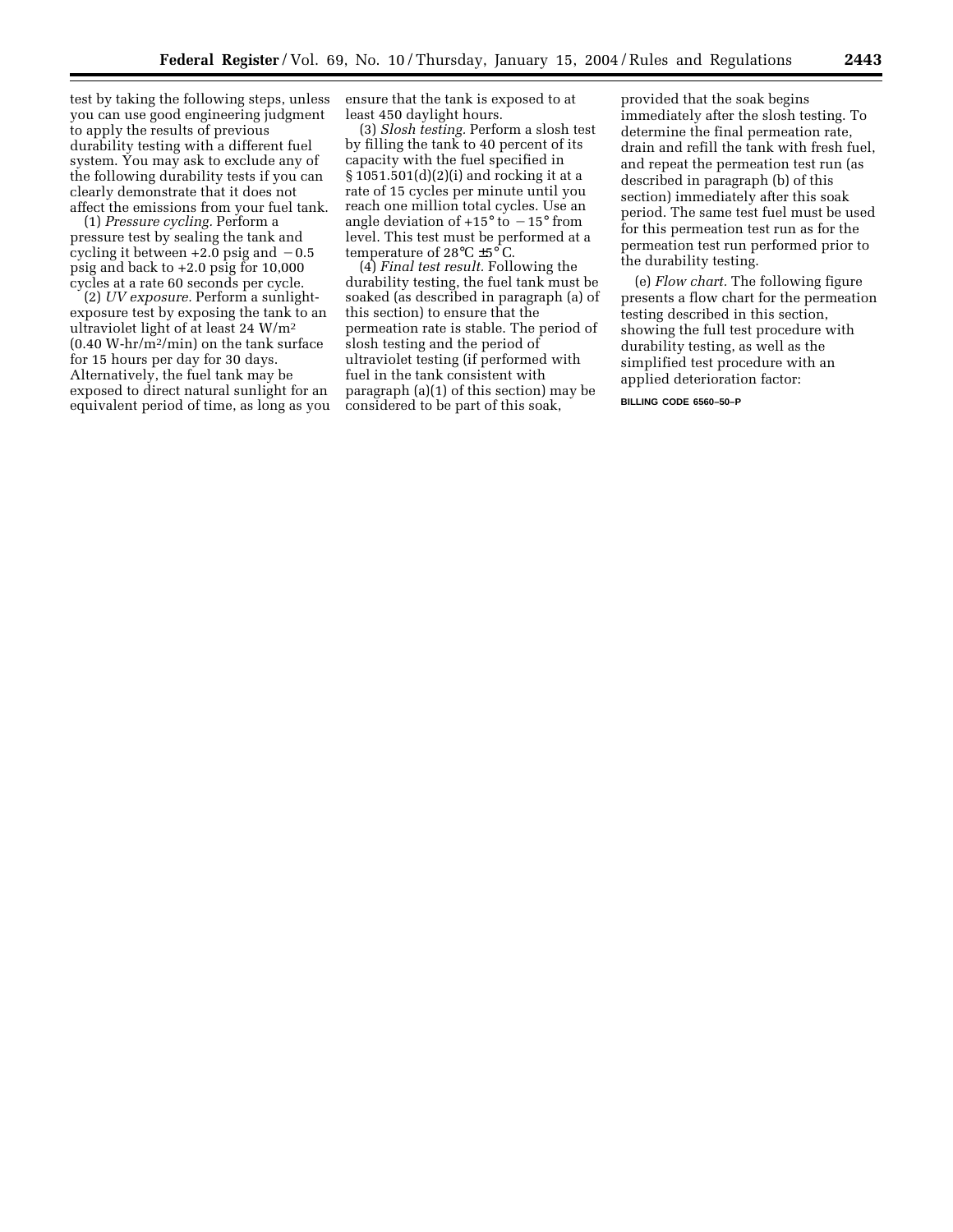

Figure 1051.515-1: Flow Chart of Permeation Test Procedure with and without **DF Determination**